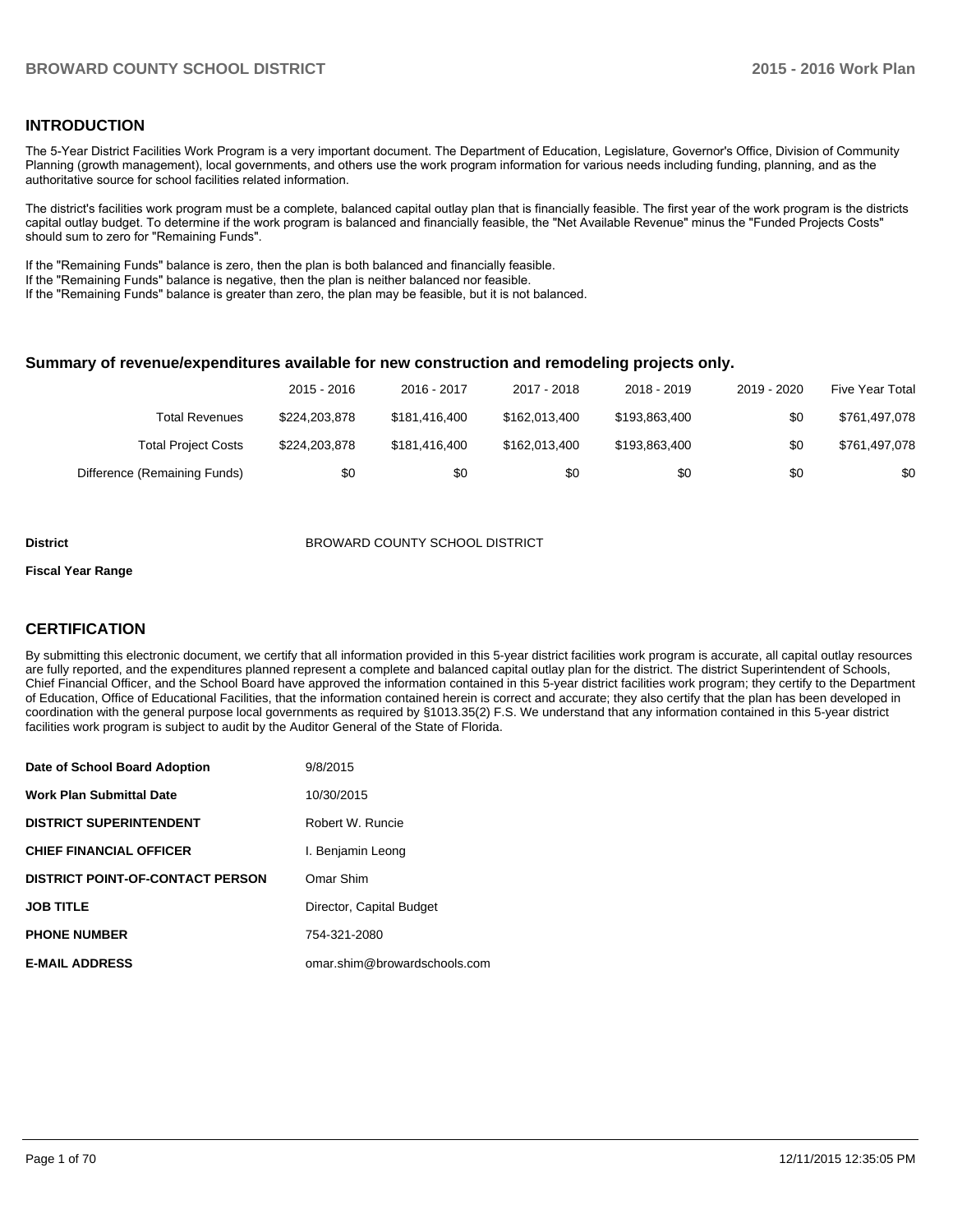# **Expenditures**

#### **Expenditure for Maintenance, Repair and Renovation from 1.50-Mills and PECO**

Annually, prior to the adoption of the district school budget, each school board must prepare a tentative district facilities work program that includes a schedule of major repair and renovation projects necessary to maintain the educational and ancillary facilities of the district.

| Item                                             | 2015 - 2016<br><b>Actual Budget</b> | 2016 - 2017<br>Projected | 2017 - 2018<br>Projected | 2018 - 2019<br>Projected | 2019 - 2020<br>Projected | <b>Total</b>  |
|--------------------------------------------------|-------------------------------------|--------------------------|--------------------------|--------------------------|--------------------------|---------------|
| <b>HVAC</b>                                      | \$0                                 | \$0                      | \$0                      | \$0                      | \$0                      | \$0           |
| No Locations for this expenditure.<br>Locations: |                                     |                          |                          |                          |                          |               |
| Flooring                                         | \$0                                 | \$0                      | \$0                      | \$0                      | \$0                      | \$0           |
| Locations: No Locations for this expenditure.    |                                     |                          |                          |                          |                          |               |
| Roofing                                          | \$0                                 | \$0                      | \$0                      | \$0                      | \$0                      | \$0           |
| No Locations for this expenditure.<br>Locations: |                                     |                          |                          |                          |                          |               |
| Safety to Life                                   | \$0                                 | \$0                      | \$0                      | \$0                      | \$0                      | \$0           |
| Locations: No Locations for this expenditure.    |                                     |                          |                          |                          |                          |               |
| Fencing                                          | \$0                                 | \$0                      | \$0                      | \$0                      | \$0                      | \$0           |
| Locations: No Locations for this expenditure.    |                                     |                          |                          |                          |                          |               |
| Parking                                          | \$0                                 | \$0                      | \$0                      | \$0                      | \$0                      | \$0           |
| Locations: No Locations for this expenditure.    |                                     |                          |                          |                          |                          |               |
| Electrical                                       | \$0                                 | \$0                      | \$0                      | \$0                      | \$0                      | \$0           |
| Locations: No Locations for this expenditure.    |                                     |                          |                          |                          |                          |               |
| Fire Alarm                                       | \$0                                 | \$0                      | \$0                      | \$0                      | \$0                      | \$0           |
| Locations: No Locations for this expenditure.    |                                     |                          |                          |                          |                          |               |
| Telephone/Intercom System                        | \$0                                 | \$0                      | \$0                      | \$0                      | \$0                      | \$0           |
| Locations: No Locations for this expenditure.    |                                     |                          |                          |                          |                          |               |
| <b>Closed Circuit Television</b>                 | \$0                                 | \$0                      | \$0                      | \$0                      | \$0                      | \$0           |
| Locations: No Locations for this expenditure.    |                                     |                          |                          |                          |                          |               |
| Paint                                            | \$0                                 | \$0                      | \$0                      | \$0                      | \$0                      | \$0           |
| Locations: No Locations for this expenditure.    |                                     |                          |                          |                          |                          |               |
| Maintenance/Repair                               | \$57,025,000                        | \$57,025,000             | \$57,025,000             | \$57,025,000             | \$57,025,000             | \$285,125,000 |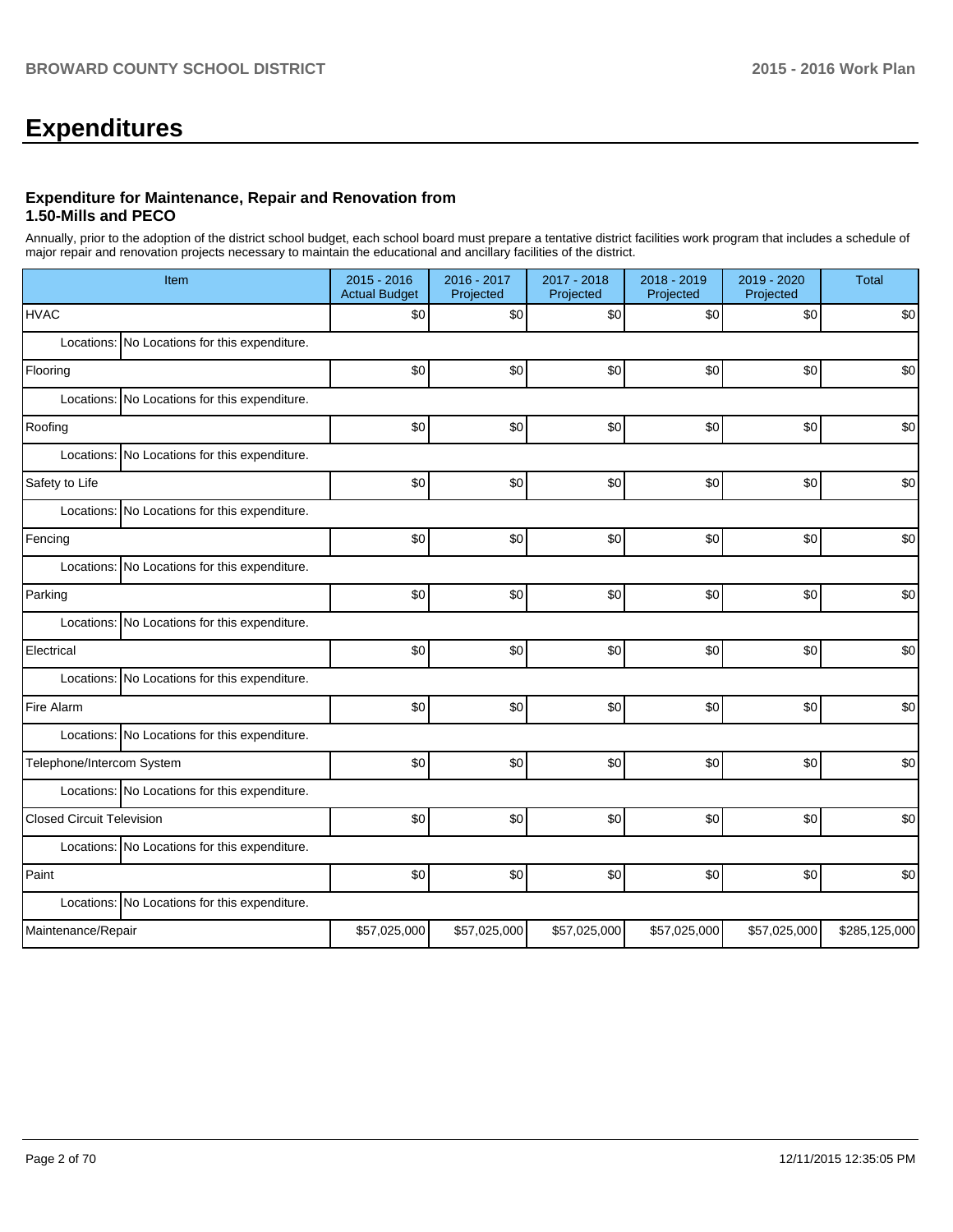| Locations: ANNABEL C PERRY ELEMENTARY, APOLLO MIDDLE, ARTHUR ROBERT JR ASHE CENTER, ATLANTIC TECHNICAL COLLEGE,<br>ATLANTIC WEST ELEMENTARY, ATTUCKS MIDDLE, BAIR MIDDLE, BANYAN ELEMENTARY, BAYVIEW ELEMENTARY, BEACHSIDE<br>MONTESSORI VILLAGE, BECON ADMINISTRATION, BENNETT ELEMENTARY, BLANCHE ELY SENIOR HIGH, BOULEVARD HEIGHTS<br>ELEMENTARY, BOYD H ANDERSON SENIOR HIGH, BRIGHT HORIZONS, BROADVIEW ELEMENTARY, BROWARD ESTATES<br>ELEMENTARY, BROWARD FIRE ACADEMY (VO-TECH OFF CAMPUS), CASTLE ANNEX, CASTLE HILL ELEMENTARY, CENTRAL PARK<br>ELEMENTARY, CHALLENGER ELEMENTARY, CHAPEL TRAIL ELEMENTARY, CHARLES DREW RESOURCE CENTER, CHARLES W<br>FLANAGAN SENIOR HIGH, COCONUT CREEK ELEMENTARY, COCONUT CREEK SENIOR HIGH, COCONUT PALM ELEMENTARY,<br>COLBERT ELEMENTARY, COLLINS ELEMENTARY, COMMUNITY SCHOOL NORTH, COOPER CITY ELEMENTARY, COOPER CITY<br>SENIOR HIGH, CORAL COVE ELEMENTARY, CORAL GLADES HIGH SCHOOL, CORAL PARK ELEMENTARY, CORAL SPRINGS<br>AQUATIC COMPLEX, CORAL SPRINGS ELEMENTARY, CORAL SPRINGS MIDDLE, CORAL SPRINGS SENIOR HIGH, COUNTRY HILLS<br>ELEMENTARY, COUNTRY ISLES ELEMENTARY, CRESTHAVEN ELEMENTARY, CROISSANT PARK ELEMENTARY, CROSS CREEK<br>SCHOOL, CRYSTAL LAKE MIDDLE, CYPRESS BAY SENIOR HIGH, CYPRESS ELEMENTARY, CYPRESS RUN EDUCATION CENTER,<br>DANDY WILLIAM MIDDLE, DANIA ELEMENTARY, DAVE THOMAS EDUCATION CENTER, DAVE THOMAS EDUCATION CENTER-WEST,<br>DAVIE ELEMENTARY, DEERFIELD BEACH ELEMENTARY, DEERFIELD BEACH MIDDLE, DEERFIELD BEACH SENIOR HIGH,<br>DEERFIELD PARK ELEMENTARY, DILLARD 6-12, DILLARD COMMUNITY CENTER (MUSEUM), DILLARD ELEMENTARY, DISCOVERY<br>ELEMENTARY, DOLPHIN BAY ELEMENTARY, Dr. MARTIN LUTHER KING Jr. MONTESSORI ACADEMY, DREW ELEMENTARY,<br>DRIFTWOOD ELEMENTARY, DRIFTWOOD MIDDLE, DWIGHT D EISENHOWER ELEMENTARY, EAGLE POINT ELEMENTARY, EAGLE<br>RIDGE ELEMENTARY, EDGEWOOD ADMINISTRATION COMPLEX, EMBASSY CREEK ELEMENTARY, ENDEAVOUR PRIMARY<br>LEARNING CENTER, ESEA Title 1, EVERGLADES ELEMENTARY, EVERGLADES SENIOR HIGH, FAIRWAY ELEMENTARY, FALCON<br>COVE MIDDLE, FLAMINGO ELEMENTARY, FLORANADA ELEMENTARY, FOREST GLEN MIDDLE, FOREST HILLS ELEMENTARY, FORT<br>LAUDERDALE SENIOR HIGH, FOX TRAIL ELEMENTARY, GATOR RUN ELEMENTARY, GLADES MIDDLE, GRIFFIN ELEMENTARY,<br>GULFSTREAM MIDDLE, HALLANDALE ADULT & COMMUNITY CENTER, HALLANDALE ELEMENTARY, HALLANDALE SENIOR HIGH,<br>HARBORDALE ELEMENTARY, HAWKES BLUFF ELEMENTARY, HENRY D PERRY MIDDLE, HERON HEIGHTS ELEMENTARY,<br>HOLLYWOOD CENTRAL ELEMENTARY, HOLLYWOOD HILLS ELEMENTARY, HOLLYWOOD HILLS SENIOR HIGH, HOLLYWOOD PARK<br>ELEMENTARY, HORIZON ELEMENTARY, INDIAN RIDGE MIDDLE, INDIAN TRACE ELEMENTARY, ITV RELAY STATION, J P TARAVELLA<br>SENIOR HIGH, JAMES S HUNT ELEMENTARY, JAMES S RICKARDS MIDDLE, KATHLEEN C WRIGHT ADMINISTRATIVE COMPLEX,<br>LAKE FOREST ELEMENTARY, LAKESIDE ELEMENTARY, LANIER-JAMES EDUCATION CENTER, LARKDALE ELEMENTARY,<br>LAUDERDALE LAKES MIDDLE, LAUDERDALE MANORS EARLY LEARNING AND RESOURCE CENTER, LAUDERHILL 6-12, LAUDERHILL<br>-PAUL TURNER ELEMENTARY, LIBERTY ELEMENTARY, LLOYD ESTATES ELEMENTARY, LYONS CREEK MIDDLE, MANATEE BAY<br>ELEMENTARY, MAPLEWOOD ELEMENTARY, MARGATE ELEMENTARY, MARGATE MIDDLE, MARY M BETHUNE ELEMENTARY,<br>MCARTHUR SENIOR HIGH. MCNAB ELEMENTARY, MCNICOL MIDDLE, MEADOWBROOK ELEMENTARY, MILLENNIUM MIDDLE,<br>MIRAMAR ELEMENTARY, MIRAMAR SENIOR HIGH, MIRROR LAKE ELEMENTARY, MONARCH SENIOR HIGH, MORROW<br>ELEMENTARY, NEW RENAISSANCE MIDDLE, NEW RIVER MIDDLE, NOB HILL ELEMENTARY, NORCREST ELEMENTARY, NORTH<br>ANDREWS GARDENS ELEMENTARY, NORTH AREA BUS COMPLEX, NORTH AREA BUS GARAGE, NORTH AREA MAINTENANCE &<br>WAREHOUSE, NORTH AREA PORTABLE ANNEX-Training Center, NORTH FORK ELEMENTARY, NORTH LAUDERDALE ELEMENTARY,<br>NORTH SIDE ELEMENTARY, NORTHEAST SENIOR HIGH, NOVA BLANCHE FORMAN ELEMENTARY, NOVA MIDDLE, NOVA SENIOR<br>HIGH, OAKLAND PARK ELEMENTARY, OAKRIDGE ELEMENTARY, OLSEN MIDDLE, ORANGE-BROOK ELEMENTARY, ORIOLE<br>ELEMENTARY, PALM COVE ELEMENTARY, PALMVIEW ELEMENTARY, PANTHER RUN ELEMENTARY, PARK LAKES ELEMENTARY,<br>PARK RIDGE ELEMENTARY, PARK SPRINGS ELEMENTARY, PARK TRAILS ELEMENTARY, PARKSIDE ELEMENTARY, PARKWAY<br>MIDDLE, PASADENA LAKES ELEMENTARY, PEMBROKE LAKES ELEMENTARY, PEMBROKE PINES ELEMENTARY, PETERS<br>ELEMENTARY, PINE RIDGE EDUCATION CENTER, PINES LAKES ELEMENTARY, PINES MIDDLE, PINEWOOD ELEMENTARY, PIONEER<br>MIDDLE, PIPER SENIOR HIGH, PLANTATION ELEMENTARY, PLANTATION MIDDLE, PLANTATION PARK ELEMENTARY, PLANTATION<br>SENIOR HIGH, POMPANO ADMINISTRATIVE CENTER, POMPANO BEACH ELEMENTARY, POMPANO BEACH INSTITUTE OF<br>INTERNATIONAL STUDIES, POMPANO BEACH MIDDLE, QUIET WATERS ELEMENTARY, RAMBLEWOOD ELEMENTARY,<br>RAMBLEWOOD MIDDLE, RIVERGLADES ELEMENTARY, RIVERLAND ELEMENTARY, RIVERSIDE ELEMENTARY, ROBERT C MARKHAM<br>ELEMENTARY, ROCK ISLAND ANNEX, ROCK ISLAND ELEMENTARY, ROYAL PALM ELEMENTARY, SANDERS PARK ELEMENTARY,<br>SANDPIPER ELEMENTARY, SAWGRASS ELEMENTARY, SAWGRASS SPRINGS MIDDLE, SEA CASTLE ELEMENTARY, SEAGULL<br>SCHOOL, SEMINOLE MIDDLE, SHERIDAN HILLS ELEMENTARY, SHERIDAN PARK ELEMENTARY, SHERIDAN TECHNICAL COLLEGE,<br>SILVER LAKES ELEMENTARY, SILVER LAKES MIDDLE, SILVER PALMS ELEMENTARY, SILVER RIDGE ELEMENTARY, SILVER<br>SHORES ELEMENTARY, SILVER TRAIL MIDDLE, SOUTH AREA ADMINISTRATION PORTABLE ANNEX, SOUTH AREA BUS GARAGE,<br>SOUTH AREA MAINTENANCE OFFICE, SOUTH AREA PORTABLE ANNEX (SW 172 Ave), SOUTH BROWARD SENIOR HIGH, SOUTH<br>PLANTATION SENIOR HIGH, SOUTHWEST AREA BUS COMPLEX, STEPHEN FOSTER ELEMENTARY, STIRLING ELEMENTARY,<br>STONEMAN DOUGLAS SENIOR HIGH, STRANAHAN SENIOR HIGH, SUNLAND PARK ACADEMY, SUNRISE MIDDLE, SUNSET LAKES<br>ELEMENTARY, SUNSHINE ELEMENTARY, TAMARAC ELEMENTARY, TECHNOLOGY AND SUPPORT SERVICES FACILITY, TEDDER<br>ELEMENTARY, TEQUESTA TRACE MIDDLE, THE QUEST CENTER, THURGOOD MARSHALL ELEMENTARY, TRADEWINDS<br>ELEMENTARY, TROPICAL ELEMENTARY, TSSC ANNEX, TWIN LAKES ADMINISTRATION OFFICE, TWIN LAKES ANNEX, TWIN LAKES<br>WAREHOUSE & TRANSPORTATION, VILLAGE ELEMENTARY, VIRGINIA SHUMAN YOUNG ELEMENTARY, WALKER ELEMENTARY<br>(MAGNET), WALTER C YOUNG MIDDLE, WATKINS ELEMENTARY, WELLEBY ELEMENTARY, WEST BROWARD HIGH SCHOOL, WEST<br>CENTRAL BUS COMPOUND, WEST HOLLYWOOD ELEMENTARY, WESTCHESTER ELEMENTARY, WESTERN SENIOR HIGH,<br>WESTGLADES MIDDLE. WESTPINE MIDDLE, WESTWOOD HEIGHTS ELEMENTARY, WHIDDON-ROGERS EDUCATION CENTER.<br>WHISPERING PINES EXCEPTIONAL EDUCATION CENTER, WILLIAM T MCFATTER TECHNICAL COLLEGE, WILTON MANORS<br>ELEMENTARY, WINGATE OAKS CENTER, WINSTON PARK ELEMENTARY<br>\$57,025,000<br>\$57,025,000<br>\$57,025,000<br><b>Sub Total:</b><br>\$57,025,000<br>\$57,025,000<br>\$285,125,000 |  |  |  |  |
|--------------------------------------------------------------------------------------------------------------------------------------------------------------------------------------------------------------------------------------------------------------------------------------------------------------------------------------------------------------------------------------------------------------------------------------------------------------------------------------------------------------------------------------------------------------------------------------------------------------------------------------------------------------------------------------------------------------------------------------------------------------------------------------------------------------------------------------------------------------------------------------------------------------------------------------------------------------------------------------------------------------------------------------------------------------------------------------------------------------------------------------------------------------------------------------------------------------------------------------------------------------------------------------------------------------------------------------------------------------------------------------------------------------------------------------------------------------------------------------------------------------------------------------------------------------------------------------------------------------------------------------------------------------------------------------------------------------------------------------------------------------------------------------------------------------------------------------------------------------------------------------------------------------------------------------------------------------------------------------------------------------------------------------------------------------------------------------------------------------------------------------------------------------------------------------------------------------------------------------------------------------------------------------------------------------------------------------------------------------------------------------------------------------------------------------------------------------------------------------------------------------------------------------------------------------------------------------------------------------------------------------------------------------------------------------------------------------------------------------------------------------------------------------------------------------------------------------------------------------------------------------------------------------------------------------------------------------------------------------------------------------------------------------------------------------------------------------------------------------------------------------------------------------------------------------------------------------------------------------------------------------------------------------------------------------------------------------------------------------------------------------------------------------------------------------------------------------------------------------------------------------------------------------------------------------------------------------------------------------------------------------------------------------------------------------------------------------------------------------------------------------------------------------------------------------------------------------------------------------------------------------------------------------------------------------------------------------------------------------------------------------------------------------------------------------------------------------------------------------------------------------------------------------------------------------------------------------------------------------------------------------------------------------------------------------------------------------------------------------------------------------------------------------------------------------------------------------------------------------------------------------------------------------------------------------------------------------------------------------------------------------------------------------------------------------------------------------------------------------------------------------------------------------------------------------------------------------------------------------------------------------------------------------------------------------------------------------------------------------------------------------------------------------------------------------------------------------------------------------------------------------------------------------------------------------------------------------------------------------------------------------------------------------------------------------------------------------------------------------------------------------------------------------------------------------------------------------------------------------------------------------------------------------------------------------------------------------------------------------------------------------------------------------------------------------------------------------------------------------------------------------------------------------------------------------------------------------------------------------------------------------------------------------------------------------------------------------------------------------------------------------------------------------------------------------------------------------------------------------------------------------------------------------------------------------------------------------------------------------------------------------------------------------------------------------------------------------------------------------------------------------------------------------------------------------------------------------------------------------------------------------------------------------------------------------------------------------------------------------------------------------------------------------------------------------------------------------------------------------------------------------------------------------------------------------------------------------|--|--|--|--|
|                                                                                                                                                                                                                                                                                                                                                                                                                                                                                                                                                                                                                                                                                                                                                                                                                                                                                                                                                                                                                                                                                                                                                                                                                                                                                                                                                                                                                                                                                                                                                                                                                                                                                                                                                                                                                                                                                                                                                                                                                                                                                                                                                                                                                                                                                                                                                                                                                                                                                                                                                                                                                                                                                                                                                                                                                                                                                                                                                                                                                                                                                                                                                                                                                                                                                                                                                                                                                                                                                                                                                                                                                                                                                                                                                                                                                                                                                                                                                                                                                                                                                                                                                                                                                                                                                                                                                                                                                                                                                                                                                                                                                                                                                                                                                                                                                                                                                                                                                                                                                                                                                                                                                                                                                                                                                                                                                                                                                                                                                                                                                                                                                                                                                                                                                                                                                                                                                                                                                                                                                                                                                                                                                                                                                                                                                                                                                                                                                                                                                                                                                                                                                                                                                                                                                                                                                                      |  |  |  |  |
|                                                                                                                                                                                                                                                                                                                                                                                                                                                                                                                                                                                                                                                                                                                                                                                                                                                                                                                                                                                                                                                                                                                                                                                                                                                                                                                                                                                                                                                                                                                                                                                                                                                                                                                                                                                                                                                                                                                                                                                                                                                                                                                                                                                                                                                                                                                                                                                                                                                                                                                                                                                                                                                                                                                                                                                                                                                                                                                                                                                                                                                                                                                                                                                                                                                                                                                                                                                                                                                                                                                                                                                                                                                                                                                                                                                                                                                                                                                                                                                                                                                                                                                                                                                                                                                                                                                                                                                                                                                                                                                                                                                                                                                                                                                                                                                                                                                                                                                                                                                                                                                                                                                                                                                                                                                                                                                                                                                                                                                                                                                                                                                                                                                                                                                                                                                                                                                                                                                                                                                                                                                                                                                                                                                                                                                                                                                                                                                                                                                                                                                                                                                                                                                                                                                                                                                                                                      |  |  |  |  |
|                                                                                                                                                                                                                                                                                                                                                                                                                                                                                                                                                                                                                                                                                                                                                                                                                                                                                                                                                                                                                                                                                                                                                                                                                                                                                                                                                                                                                                                                                                                                                                                                                                                                                                                                                                                                                                                                                                                                                                                                                                                                                                                                                                                                                                                                                                                                                                                                                                                                                                                                                                                                                                                                                                                                                                                                                                                                                                                                                                                                                                                                                                                                                                                                                                                                                                                                                                                                                                                                                                                                                                                                                                                                                                                                                                                                                                                                                                                                                                                                                                                                                                                                                                                                                                                                                                                                                                                                                                                                                                                                                                                                                                                                                                                                                                                                                                                                                                                                                                                                                                                                                                                                                                                                                                                                                                                                                                                                                                                                                                                                                                                                                                                                                                                                                                                                                                                                                                                                                                                                                                                                                                                                                                                                                                                                                                                                                                                                                                                                                                                                                                                                                                                                                                                                                                                                                                      |  |  |  |  |
|                                                                                                                                                                                                                                                                                                                                                                                                                                                                                                                                                                                                                                                                                                                                                                                                                                                                                                                                                                                                                                                                                                                                                                                                                                                                                                                                                                                                                                                                                                                                                                                                                                                                                                                                                                                                                                                                                                                                                                                                                                                                                                                                                                                                                                                                                                                                                                                                                                                                                                                                                                                                                                                                                                                                                                                                                                                                                                                                                                                                                                                                                                                                                                                                                                                                                                                                                                                                                                                                                                                                                                                                                                                                                                                                                                                                                                                                                                                                                                                                                                                                                                                                                                                                                                                                                                                                                                                                                                                                                                                                                                                                                                                                                                                                                                                                                                                                                                                                                                                                                                                                                                                                                                                                                                                                                                                                                                                                                                                                                                                                                                                                                                                                                                                                                                                                                                                                                                                                                                                                                                                                                                                                                                                                                                                                                                                                                                                                                                                                                                                                                                                                                                                                                                                                                                                                                                      |  |  |  |  |
|                                                                                                                                                                                                                                                                                                                                                                                                                                                                                                                                                                                                                                                                                                                                                                                                                                                                                                                                                                                                                                                                                                                                                                                                                                                                                                                                                                                                                                                                                                                                                                                                                                                                                                                                                                                                                                                                                                                                                                                                                                                                                                                                                                                                                                                                                                                                                                                                                                                                                                                                                                                                                                                                                                                                                                                                                                                                                                                                                                                                                                                                                                                                                                                                                                                                                                                                                                                                                                                                                                                                                                                                                                                                                                                                                                                                                                                                                                                                                                                                                                                                                                                                                                                                                                                                                                                                                                                                                                                                                                                                                                                                                                                                                                                                                                                                                                                                                                                                                                                                                                                                                                                                                                                                                                                                                                                                                                                                                                                                                                                                                                                                                                                                                                                                                                                                                                                                                                                                                                                                                                                                                                                                                                                                                                                                                                                                                                                                                                                                                                                                                                                                                                                                                                                                                                                                                                      |  |  |  |  |
|                                                                                                                                                                                                                                                                                                                                                                                                                                                                                                                                                                                                                                                                                                                                                                                                                                                                                                                                                                                                                                                                                                                                                                                                                                                                                                                                                                                                                                                                                                                                                                                                                                                                                                                                                                                                                                                                                                                                                                                                                                                                                                                                                                                                                                                                                                                                                                                                                                                                                                                                                                                                                                                                                                                                                                                                                                                                                                                                                                                                                                                                                                                                                                                                                                                                                                                                                                                                                                                                                                                                                                                                                                                                                                                                                                                                                                                                                                                                                                                                                                                                                                                                                                                                                                                                                                                                                                                                                                                                                                                                                                                                                                                                                                                                                                                                                                                                                                                                                                                                                                                                                                                                                                                                                                                                                                                                                                                                                                                                                                                                                                                                                                                                                                                                                                                                                                                                                                                                                                                                                                                                                                                                                                                                                                                                                                                                                                                                                                                                                                                                                                                                                                                                                                                                                                                                                                      |  |  |  |  |
|                                                                                                                                                                                                                                                                                                                                                                                                                                                                                                                                                                                                                                                                                                                                                                                                                                                                                                                                                                                                                                                                                                                                                                                                                                                                                                                                                                                                                                                                                                                                                                                                                                                                                                                                                                                                                                                                                                                                                                                                                                                                                                                                                                                                                                                                                                                                                                                                                                                                                                                                                                                                                                                                                                                                                                                                                                                                                                                                                                                                                                                                                                                                                                                                                                                                                                                                                                                                                                                                                                                                                                                                                                                                                                                                                                                                                                                                                                                                                                                                                                                                                                                                                                                                                                                                                                                                                                                                                                                                                                                                                                                                                                                                                                                                                                                                                                                                                                                                                                                                                                                                                                                                                                                                                                                                                                                                                                                                                                                                                                                                                                                                                                                                                                                                                                                                                                                                                                                                                                                                                                                                                                                                                                                                                                                                                                                                                                                                                                                                                                                                                                                                                                                                                                                                                                                                                                      |  |  |  |  |
|                                                                                                                                                                                                                                                                                                                                                                                                                                                                                                                                                                                                                                                                                                                                                                                                                                                                                                                                                                                                                                                                                                                                                                                                                                                                                                                                                                                                                                                                                                                                                                                                                                                                                                                                                                                                                                                                                                                                                                                                                                                                                                                                                                                                                                                                                                                                                                                                                                                                                                                                                                                                                                                                                                                                                                                                                                                                                                                                                                                                                                                                                                                                                                                                                                                                                                                                                                                                                                                                                                                                                                                                                                                                                                                                                                                                                                                                                                                                                                                                                                                                                                                                                                                                                                                                                                                                                                                                                                                                                                                                                                                                                                                                                                                                                                                                                                                                                                                                                                                                                                                                                                                                                                                                                                                                                                                                                                                                                                                                                                                                                                                                                                                                                                                                                                                                                                                                                                                                                                                                                                                                                                                                                                                                                                                                                                                                                                                                                                                                                                                                                                                                                                                                                                                                                                                                                                      |  |  |  |  |
|                                                                                                                                                                                                                                                                                                                                                                                                                                                                                                                                                                                                                                                                                                                                                                                                                                                                                                                                                                                                                                                                                                                                                                                                                                                                                                                                                                                                                                                                                                                                                                                                                                                                                                                                                                                                                                                                                                                                                                                                                                                                                                                                                                                                                                                                                                                                                                                                                                                                                                                                                                                                                                                                                                                                                                                                                                                                                                                                                                                                                                                                                                                                                                                                                                                                                                                                                                                                                                                                                                                                                                                                                                                                                                                                                                                                                                                                                                                                                                                                                                                                                                                                                                                                                                                                                                                                                                                                                                                                                                                                                                                                                                                                                                                                                                                                                                                                                                                                                                                                                                                                                                                                                                                                                                                                                                                                                                                                                                                                                                                                                                                                                                                                                                                                                                                                                                                                                                                                                                                                                                                                                                                                                                                                                                                                                                                                                                                                                                                                                                                                                                                                                                                                                                                                                                                                                                      |  |  |  |  |
|                                                                                                                                                                                                                                                                                                                                                                                                                                                                                                                                                                                                                                                                                                                                                                                                                                                                                                                                                                                                                                                                                                                                                                                                                                                                                                                                                                                                                                                                                                                                                                                                                                                                                                                                                                                                                                                                                                                                                                                                                                                                                                                                                                                                                                                                                                                                                                                                                                                                                                                                                                                                                                                                                                                                                                                                                                                                                                                                                                                                                                                                                                                                                                                                                                                                                                                                                                                                                                                                                                                                                                                                                                                                                                                                                                                                                                                                                                                                                                                                                                                                                                                                                                                                                                                                                                                                                                                                                                                                                                                                                                                                                                                                                                                                                                                                                                                                                                                                                                                                                                                                                                                                                                                                                                                                                                                                                                                                                                                                                                                                                                                                                                                                                                                                                                                                                                                                                                                                                                                                                                                                                                                                                                                                                                                                                                                                                                                                                                                                                                                                                                                                                                                                                                                                                                                                                                      |  |  |  |  |
|                                                                                                                                                                                                                                                                                                                                                                                                                                                                                                                                                                                                                                                                                                                                                                                                                                                                                                                                                                                                                                                                                                                                                                                                                                                                                                                                                                                                                                                                                                                                                                                                                                                                                                                                                                                                                                                                                                                                                                                                                                                                                                                                                                                                                                                                                                                                                                                                                                                                                                                                                                                                                                                                                                                                                                                                                                                                                                                                                                                                                                                                                                                                                                                                                                                                                                                                                                                                                                                                                                                                                                                                                                                                                                                                                                                                                                                                                                                                                                                                                                                                                                                                                                                                                                                                                                                                                                                                                                                                                                                                                                                                                                                                                                                                                                                                                                                                                                                                                                                                                                                                                                                                                                                                                                                                                                                                                                                                                                                                                                                                                                                                                                                                                                                                                                                                                                                                                                                                                                                                                                                                                                                                                                                                                                                                                                                                                                                                                                                                                                                                                                                                                                                                                                                                                                                                                                      |  |  |  |  |
|                                                                                                                                                                                                                                                                                                                                                                                                                                                                                                                                                                                                                                                                                                                                                                                                                                                                                                                                                                                                                                                                                                                                                                                                                                                                                                                                                                                                                                                                                                                                                                                                                                                                                                                                                                                                                                                                                                                                                                                                                                                                                                                                                                                                                                                                                                                                                                                                                                                                                                                                                                                                                                                                                                                                                                                                                                                                                                                                                                                                                                                                                                                                                                                                                                                                                                                                                                                                                                                                                                                                                                                                                                                                                                                                                                                                                                                                                                                                                                                                                                                                                                                                                                                                                                                                                                                                                                                                                                                                                                                                                                                                                                                                                                                                                                                                                                                                                                                                                                                                                                                                                                                                                                                                                                                                                                                                                                                                                                                                                                                                                                                                                                                                                                                                                                                                                                                                                                                                                                                                                                                                                                                                                                                                                                                                                                                                                                                                                                                                                                                                                                                                                                                                                                                                                                                                                                      |  |  |  |  |
|                                                                                                                                                                                                                                                                                                                                                                                                                                                                                                                                                                                                                                                                                                                                                                                                                                                                                                                                                                                                                                                                                                                                                                                                                                                                                                                                                                                                                                                                                                                                                                                                                                                                                                                                                                                                                                                                                                                                                                                                                                                                                                                                                                                                                                                                                                                                                                                                                                                                                                                                                                                                                                                                                                                                                                                                                                                                                                                                                                                                                                                                                                                                                                                                                                                                                                                                                                                                                                                                                                                                                                                                                                                                                                                                                                                                                                                                                                                                                                                                                                                                                                                                                                                                                                                                                                                                                                                                                                                                                                                                                                                                                                                                                                                                                                                                                                                                                                                                                                                                                                                                                                                                                                                                                                                                                                                                                                                                                                                                                                                                                                                                                                                                                                                                                                                                                                                                                                                                                                                                                                                                                                                                                                                                                                                                                                                                                                                                                                                                                                                                                                                                                                                                                                                                                                                                                                      |  |  |  |  |
|                                                                                                                                                                                                                                                                                                                                                                                                                                                                                                                                                                                                                                                                                                                                                                                                                                                                                                                                                                                                                                                                                                                                                                                                                                                                                                                                                                                                                                                                                                                                                                                                                                                                                                                                                                                                                                                                                                                                                                                                                                                                                                                                                                                                                                                                                                                                                                                                                                                                                                                                                                                                                                                                                                                                                                                                                                                                                                                                                                                                                                                                                                                                                                                                                                                                                                                                                                                                                                                                                                                                                                                                                                                                                                                                                                                                                                                                                                                                                                                                                                                                                                                                                                                                                                                                                                                                                                                                                                                                                                                                                                                                                                                                                                                                                                                                                                                                                                                                                                                                                                                                                                                                                                                                                                                                                                                                                                                                                                                                                                                                                                                                                                                                                                                                                                                                                                                                                                                                                                                                                                                                                                                                                                                                                                                                                                                                                                                                                                                                                                                                                                                                                                                                                                                                                                                                                                      |  |  |  |  |
|                                                                                                                                                                                                                                                                                                                                                                                                                                                                                                                                                                                                                                                                                                                                                                                                                                                                                                                                                                                                                                                                                                                                                                                                                                                                                                                                                                                                                                                                                                                                                                                                                                                                                                                                                                                                                                                                                                                                                                                                                                                                                                                                                                                                                                                                                                                                                                                                                                                                                                                                                                                                                                                                                                                                                                                                                                                                                                                                                                                                                                                                                                                                                                                                                                                                                                                                                                                                                                                                                                                                                                                                                                                                                                                                                                                                                                                                                                                                                                                                                                                                                                                                                                                                                                                                                                                                                                                                                                                                                                                                                                                                                                                                                                                                                                                                                                                                                                                                                                                                                                                                                                                                                                                                                                                                                                                                                                                                                                                                                                                                                                                                                                                                                                                                                                                                                                                                                                                                                                                                                                                                                                                                                                                                                                                                                                                                                                                                                                                                                                                                                                                                                                                                                                                                                                                                                                      |  |  |  |  |
|                                                                                                                                                                                                                                                                                                                                                                                                                                                                                                                                                                                                                                                                                                                                                                                                                                                                                                                                                                                                                                                                                                                                                                                                                                                                                                                                                                                                                                                                                                                                                                                                                                                                                                                                                                                                                                                                                                                                                                                                                                                                                                                                                                                                                                                                                                                                                                                                                                                                                                                                                                                                                                                                                                                                                                                                                                                                                                                                                                                                                                                                                                                                                                                                                                                                                                                                                                                                                                                                                                                                                                                                                                                                                                                                                                                                                                                                                                                                                                                                                                                                                                                                                                                                                                                                                                                                                                                                                                                                                                                                                                                                                                                                                                                                                                                                                                                                                                                                                                                                                                                                                                                                                                                                                                                                                                                                                                                                                                                                                                                                                                                                                                                                                                                                                                                                                                                                                                                                                                                                                                                                                                                                                                                                                                                                                                                                                                                                                                                                                                                                                                                                                                                                                                                                                                                                                                      |  |  |  |  |
|                                                                                                                                                                                                                                                                                                                                                                                                                                                                                                                                                                                                                                                                                                                                                                                                                                                                                                                                                                                                                                                                                                                                                                                                                                                                                                                                                                                                                                                                                                                                                                                                                                                                                                                                                                                                                                                                                                                                                                                                                                                                                                                                                                                                                                                                                                                                                                                                                                                                                                                                                                                                                                                                                                                                                                                                                                                                                                                                                                                                                                                                                                                                                                                                                                                                                                                                                                                                                                                                                                                                                                                                                                                                                                                                                                                                                                                                                                                                                                                                                                                                                                                                                                                                                                                                                                                                                                                                                                                                                                                                                                                                                                                                                                                                                                                                                                                                                                                                                                                                                                                                                                                                                                                                                                                                                                                                                                                                                                                                                                                                                                                                                                                                                                                                                                                                                                                                                                                                                                                                                                                                                                                                                                                                                                                                                                                                                                                                                                                                                                                                                                                                                                                                                                                                                                                                                                      |  |  |  |  |
|                                                                                                                                                                                                                                                                                                                                                                                                                                                                                                                                                                                                                                                                                                                                                                                                                                                                                                                                                                                                                                                                                                                                                                                                                                                                                                                                                                                                                                                                                                                                                                                                                                                                                                                                                                                                                                                                                                                                                                                                                                                                                                                                                                                                                                                                                                                                                                                                                                                                                                                                                                                                                                                                                                                                                                                                                                                                                                                                                                                                                                                                                                                                                                                                                                                                                                                                                                                                                                                                                                                                                                                                                                                                                                                                                                                                                                                                                                                                                                                                                                                                                                                                                                                                                                                                                                                                                                                                                                                                                                                                                                                                                                                                                                                                                                                                                                                                                                                                                                                                                                                                                                                                                                                                                                                                                                                                                                                                                                                                                                                                                                                                                                                                                                                                                                                                                                                                                                                                                                                                                                                                                                                                                                                                                                                                                                                                                                                                                                                                                                                                                                                                                                                                                                                                                                                                                                      |  |  |  |  |
|                                                                                                                                                                                                                                                                                                                                                                                                                                                                                                                                                                                                                                                                                                                                                                                                                                                                                                                                                                                                                                                                                                                                                                                                                                                                                                                                                                                                                                                                                                                                                                                                                                                                                                                                                                                                                                                                                                                                                                                                                                                                                                                                                                                                                                                                                                                                                                                                                                                                                                                                                                                                                                                                                                                                                                                                                                                                                                                                                                                                                                                                                                                                                                                                                                                                                                                                                                                                                                                                                                                                                                                                                                                                                                                                                                                                                                                                                                                                                                                                                                                                                                                                                                                                                                                                                                                                                                                                                                                                                                                                                                                                                                                                                                                                                                                                                                                                                                                                                                                                                                                                                                                                                                                                                                                                                                                                                                                                                                                                                                                                                                                                                                                                                                                                                                                                                                                                                                                                                                                                                                                                                                                                                                                                                                                                                                                                                                                                                                                                                                                                                                                                                                                                                                                                                                                                                                      |  |  |  |  |
|                                                                                                                                                                                                                                                                                                                                                                                                                                                                                                                                                                                                                                                                                                                                                                                                                                                                                                                                                                                                                                                                                                                                                                                                                                                                                                                                                                                                                                                                                                                                                                                                                                                                                                                                                                                                                                                                                                                                                                                                                                                                                                                                                                                                                                                                                                                                                                                                                                                                                                                                                                                                                                                                                                                                                                                                                                                                                                                                                                                                                                                                                                                                                                                                                                                                                                                                                                                                                                                                                                                                                                                                                                                                                                                                                                                                                                                                                                                                                                                                                                                                                                                                                                                                                                                                                                                                                                                                                                                                                                                                                                                                                                                                                                                                                                                                                                                                                                                                                                                                                                                                                                                                                                                                                                                                                                                                                                                                                                                                                                                                                                                                                                                                                                                                                                                                                                                                                                                                                                                                                                                                                                                                                                                                                                                                                                                                                                                                                                                                                                                                                                                                                                                                                                                                                                                                                                      |  |  |  |  |
|                                                                                                                                                                                                                                                                                                                                                                                                                                                                                                                                                                                                                                                                                                                                                                                                                                                                                                                                                                                                                                                                                                                                                                                                                                                                                                                                                                                                                                                                                                                                                                                                                                                                                                                                                                                                                                                                                                                                                                                                                                                                                                                                                                                                                                                                                                                                                                                                                                                                                                                                                                                                                                                                                                                                                                                                                                                                                                                                                                                                                                                                                                                                                                                                                                                                                                                                                                                                                                                                                                                                                                                                                                                                                                                                                                                                                                                                                                                                                                                                                                                                                                                                                                                                                                                                                                                                                                                                                                                                                                                                                                                                                                                                                                                                                                                                                                                                                                                                                                                                                                                                                                                                                                                                                                                                                                                                                                                                                                                                                                                                                                                                                                                                                                                                                                                                                                                                                                                                                                                                                                                                                                                                                                                                                                                                                                                                                                                                                                                                                                                                                                                                                                                                                                                                                                                                                                      |  |  |  |  |
|                                                                                                                                                                                                                                                                                                                                                                                                                                                                                                                                                                                                                                                                                                                                                                                                                                                                                                                                                                                                                                                                                                                                                                                                                                                                                                                                                                                                                                                                                                                                                                                                                                                                                                                                                                                                                                                                                                                                                                                                                                                                                                                                                                                                                                                                                                                                                                                                                                                                                                                                                                                                                                                                                                                                                                                                                                                                                                                                                                                                                                                                                                                                                                                                                                                                                                                                                                                                                                                                                                                                                                                                                                                                                                                                                                                                                                                                                                                                                                                                                                                                                                                                                                                                                                                                                                                                                                                                                                                                                                                                                                                                                                                                                                                                                                                                                                                                                                                                                                                                                                                                                                                                                                                                                                                                                                                                                                                                                                                                                                                                                                                                                                                                                                                                                                                                                                                                                                                                                                                                                                                                                                                                                                                                                                                                                                                                                                                                                                                                                                                                                                                                                                                                                                                                                                                                                                      |  |  |  |  |
|                                                                                                                                                                                                                                                                                                                                                                                                                                                                                                                                                                                                                                                                                                                                                                                                                                                                                                                                                                                                                                                                                                                                                                                                                                                                                                                                                                                                                                                                                                                                                                                                                                                                                                                                                                                                                                                                                                                                                                                                                                                                                                                                                                                                                                                                                                                                                                                                                                                                                                                                                                                                                                                                                                                                                                                                                                                                                                                                                                                                                                                                                                                                                                                                                                                                                                                                                                                                                                                                                                                                                                                                                                                                                                                                                                                                                                                                                                                                                                                                                                                                                                                                                                                                                                                                                                                                                                                                                                                                                                                                                                                                                                                                                                                                                                                                                                                                                                                                                                                                                                                                                                                                                                                                                                                                                                                                                                                                                                                                                                                                                                                                                                                                                                                                                                                                                                                                                                                                                                                                                                                                                                                                                                                                                                                                                                                                                                                                                                                                                                                                                                                                                                                                                                                                                                                                                                      |  |  |  |  |
|                                                                                                                                                                                                                                                                                                                                                                                                                                                                                                                                                                                                                                                                                                                                                                                                                                                                                                                                                                                                                                                                                                                                                                                                                                                                                                                                                                                                                                                                                                                                                                                                                                                                                                                                                                                                                                                                                                                                                                                                                                                                                                                                                                                                                                                                                                                                                                                                                                                                                                                                                                                                                                                                                                                                                                                                                                                                                                                                                                                                                                                                                                                                                                                                                                                                                                                                                                                                                                                                                                                                                                                                                                                                                                                                                                                                                                                                                                                                                                                                                                                                                                                                                                                                                                                                                                                                                                                                                                                                                                                                                                                                                                                                                                                                                                                                                                                                                                                                                                                                                                                                                                                                                                                                                                                                                                                                                                                                                                                                                                                                                                                                                                                                                                                                                                                                                                                                                                                                                                                                                                                                                                                                                                                                                                                                                                                                                                                                                                                                                                                                                                                                                                                                                                                                                                                                                                      |  |  |  |  |
|                                                                                                                                                                                                                                                                                                                                                                                                                                                                                                                                                                                                                                                                                                                                                                                                                                                                                                                                                                                                                                                                                                                                                                                                                                                                                                                                                                                                                                                                                                                                                                                                                                                                                                                                                                                                                                                                                                                                                                                                                                                                                                                                                                                                                                                                                                                                                                                                                                                                                                                                                                                                                                                                                                                                                                                                                                                                                                                                                                                                                                                                                                                                                                                                                                                                                                                                                                                                                                                                                                                                                                                                                                                                                                                                                                                                                                                                                                                                                                                                                                                                                                                                                                                                                                                                                                                                                                                                                                                                                                                                                                                                                                                                                                                                                                                                                                                                                                                                                                                                                                                                                                                                                                                                                                                                                                                                                                                                                                                                                                                                                                                                                                                                                                                                                                                                                                                                                                                                                                                                                                                                                                                                                                                                                                                                                                                                                                                                                                                                                                                                                                                                                                                                                                                                                                                                                                      |  |  |  |  |
|                                                                                                                                                                                                                                                                                                                                                                                                                                                                                                                                                                                                                                                                                                                                                                                                                                                                                                                                                                                                                                                                                                                                                                                                                                                                                                                                                                                                                                                                                                                                                                                                                                                                                                                                                                                                                                                                                                                                                                                                                                                                                                                                                                                                                                                                                                                                                                                                                                                                                                                                                                                                                                                                                                                                                                                                                                                                                                                                                                                                                                                                                                                                                                                                                                                                                                                                                                                                                                                                                                                                                                                                                                                                                                                                                                                                                                                                                                                                                                                                                                                                                                                                                                                                                                                                                                                                                                                                                                                                                                                                                                                                                                                                                                                                                                                                                                                                                                                                                                                                                                                                                                                                                                                                                                                                                                                                                                                                                                                                                                                                                                                                                                                                                                                                                                                                                                                                                                                                                                                                                                                                                                                                                                                                                                                                                                                                                                                                                                                                                                                                                                                                                                                                                                                                                                                                                                      |  |  |  |  |
|                                                                                                                                                                                                                                                                                                                                                                                                                                                                                                                                                                                                                                                                                                                                                                                                                                                                                                                                                                                                                                                                                                                                                                                                                                                                                                                                                                                                                                                                                                                                                                                                                                                                                                                                                                                                                                                                                                                                                                                                                                                                                                                                                                                                                                                                                                                                                                                                                                                                                                                                                                                                                                                                                                                                                                                                                                                                                                                                                                                                                                                                                                                                                                                                                                                                                                                                                                                                                                                                                                                                                                                                                                                                                                                                                                                                                                                                                                                                                                                                                                                                                                                                                                                                                                                                                                                                                                                                                                                                                                                                                                                                                                                                                                                                                                                                                                                                                                                                                                                                                                                                                                                                                                                                                                                                                                                                                                                                                                                                                                                                                                                                                                                                                                                                                                                                                                                                                                                                                                                                                                                                                                                                                                                                                                                                                                                                                                                                                                                                                                                                                                                                                                                                                                                                                                                                                                      |  |  |  |  |
|                                                                                                                                                                                                                                                                                                                                                                                                                                                                                                                                                                                                                                                                                                                                                                                                                                                                                                                                                                                                                                                                                                                                                                                                                                                                                                                                                                                                                                                                                                                                                                                                                                                                                                                                                                                                                                                                                                                                                                                                                                                                                                                                                                                                                                                                                                                                                                                                                                                                                                                                                                                                                                                                                                                                                                                                                                                                                                                                                                                                                                                                                                                                                                                                                                                                                                                                                                                                                                                                                                                                                                                                                                                                                                                                                                                                                                                                                                                                                                                                                                                                                                                                                                                                                                                                                                                                                                                                                                                                                                                                                                                                                                                                                                                                                                                                                                                                                                                                                                                                                                                                                                                                                                                                                                                                                                                                                                                                                                                                                                                                                                                                                                                                                                                                                                                                                                                                                                                                                                                                                                                                                                                                                                                                                                                                                                                                                                                                                                                                                                                                                                                                                                                                                                                                                                                                                                      |  |  |  |  |
|                                                                                                                                                                                                                                                                                                                                                                                                                                                                                                                                                                                                                                                                                                                                                                                                                                                                                                                                                                                                                                                                                                                                                                                                                                                                                                                                                                                                                                                                                                                                                                                                                                                                                                                                                                                                                                                                                                                                                                                                                                                                                                                                                                                                                                                                                                                                                                                                                                                                                                                                                                                                                                                                                                                                                                                                                                                                                                                                                                                                                                                                                                                                                                                                                                                                                                                                                                                                                                                                                                                                                                                                                                                                                                                                                                                                                                                                                                                                                                                                                                                                                                                                                                                                                                                                                                                                                                                                                                                                                                                                                                                                                                                                                                                                                                                                                                                                                                                                                                                                                                                                                                                                                                                                                                                                                                                                                                                                                                                                                                                                                                                                                                                                                                                                                                                                                                                                                                                                                                                                                                                                                                                                                                                                                                                                                                                                                                                                                                                                                                                                                                                                                                                                                                                                                                                                                                      |  |  |  |  |
|                                                                                                                                                                                                                                                                                                                                                                                                                                                                                                                                                                                                                                                                                                                                                                                                                                                                                                                                                                                                                                                                                                                                                                                                                                                                                                                                                                                                                                                                                                                                                                                                                                                                                                                                                                                                                                                                                                                                                                                                                                                                                                                                                                                                                                                                                                                                                                                                                                                                                                                                                                                                                                                                                                                                                                                                                                                                                                                                                                                                                                                                                                                                                                                                                                                                                                                                                                                                                                                                                                                                                                                                                                                                                                                                                                                                                                                                                                                                                                                                                                                                                                                                                                                                                                                                                                                                                                                                                                                                                                                                                                                                                                                                                                                                                                                                                                                                                                                                                                                                                                                                                                                                                                                                                                                                                                                                                                                                                                                                                                                                                                                                                                                                                                                                                                                                                                                                                                                                                                                                                                                                                                                                                                                                                                                                                                                                                                                                                                                                                                                                                                                                                                                                                                                                                                                                                                      |  |  |  |  |
|                                                                                                                                                                                                                                                                                                                                                                                                                                                                                                                                                                                                                                                                                                                                                                                                                                                                                                                                                                                                                                                                                                                                                                                                                                                                                                                                                                                                                                                                                                                                                                                                                                                                                                                                                                                                                                                                                                                                                                                                                                                                                                                                                                                                                                                                                                                                                                                                                                                                                                                                                                                                                                                                                                                                                                                                                                                                                                                                                                                                                                                                                                                                                                                                                                                                                                                                                                                                                                                                                                                                                                                                                                                                                                                                                                                                                                                                                                                                                                                                                                                                                                                                                                                                                                                                                                                                                                                                                                                                                                                                                                                                                                                                                                                                                                                                                                                                                                                                                                                                                                                                                                                                                                                                                                                                                                                                                                                                                                                                                                                                                                                                                                                                                                                                                                                                                                                                                                                                                                                                                                                                                                                                                                                                                                                                                                                                                                                                                                                                                                                                                                                                                                                                                                                                                                                                                                      |  |  |  |  |
|                                                                                                                                                                                                                                                                                                                                                                                                                                                                                                                                                                                                                                                                                                                                                                                                                                                                                                                                                                                                                                                                                                                                                                                                                                                                                                                                                                                                                                                                                                                                                                                                                                                                                                                                                                                                                                                                                                                                                                                                                                                                                                                                                                                                                                                                                                                                                                                                                                                                                                                                                                                                                                                                                                                                                                                                                                                                                                                                                                                                                                                                                                                                                                                                                                                                                                                                                                                                                                                                                                                                                                                                                                                                                                                                                                                                                                                                                                                                                                                                                                                                                                                                                                                                                                                                                                                                                                                                                                                                                                                                                                                                                                                                                                                                                                                                                                                                                                                                                                                                                                                                                                                                                                                                                                                                                                                                                                                                                                                                                                                                                                                                                                                                                                                                                                                                                                                                                                                                                                                                                                                                                                                                                                                                                                                                                                                                                                                                                                                                                                                                                                                                                                                                                                                                                                                                                                      |  |  |  |  |
|                                                                                                                                                                                                                                                                                                                                                                                                                                                                                                                                                                                                                                                                                                                                                                                                                                                                                                                                                                                                                                                                                                                                                                                                                                                                                                                                                                                                                                                                                                                                                                                                                                                                                                                                                                                                                                                                                                                                                                                                                                                                                                                                                                                                                                                                                                                                                                                                                                                                                                                                                                                                                                                                                                                                                                                                                                                                                                                                                                                                                                                                                                                                                                                                                                                                                                                                                                                                                                                                                                                                                                                                                                                                                                                                                                                                                                                                                                                                                                                                                                                                                                                                                                                                                                                                                                                                                                                                                                                                                                                                                                                                                                                                                                                                                                                                                                                                                                                                                                                                                                                                                                                                                                                                                                                                                                                                                                                                                                                                                                                                                                                                                                                                                                                                                                                                                                                                                                                                                                                                                                                                                                                                                                                                                                                                                                                                                                                                                                                                                                                                                                                                                                                                                                                                                                                                                                      |  |  |  |  |
|                                                                                                                                                                                                                                                                                                                                                                                                                                                                                                                                                                                                                                                                                                                                                                                                                                                                                                                                                                                                                                                                                                                                                                                                                                                                                                                                                                                                                                                                                                                                                                                                                                                                                                                                                                                                                                                                                                                                                                                                                                                                                                                                                                                                                                                                                                                                                                                                                                                                                                                                                                                                                                                                                                                                                                                                                                                                                                                                                                                                                                                                                                                                                                                                                                                                                                                                                                                                                                                                                                                                                                                                                                                                                                                                                                                                                                                                                                                                                                                                                                                                                                                                                                                                                                                                                                                                                                                                                                                                                                                                                                                                                                                                                                                                                                                                                                                                                                                                                                                                                                                                                                                                                                                                                                                                                                                                                                                                                                                                                                                                                                                                                                                                                                                                                                                                                                                                                                                                                                                                                                                                                                                                                                                                                                                                                                                                                                                                                                                                                                                                                                                                                                                                                                                                                                                                                                      |  |  |  |  |
|                                                                                                                                                                                                                                                                                                                                                                                                                                                                                                                                                                                                                                                                                                                                                                                                                                                                                                                                                                                                                                                                                                                                                                                                                                                                                                                                                                                                                                                                                                                                                                                                                                                                                                                                                                                                                                                                                                                                                                                                                                                                                                                                                                                                                                                                                                                                                                                                                                                                                                                                                                                                                                                                                                                                                                                                                                                                                                                                                                                                                                                                                                                                                                                                                                                                                                                                                                                                                                                                                                                                                                                                                                                                                                                                                                                                                                                                                                                                                                                                                                                                                                                                                                                                                                                                                                                                                                                                                                                                                                                                                                                                                                                                                                                                                                                                                                                                                                                                                                                                                                                                                                                                                                                                                                                                                                                                                                                                                                                                                                                                                                                                                                                                                                                                                                                                                                                                                                                                                                                                                                                                                                                                                                                                                                                                                                                                                                                                                                                                                                                                                                                                                                                                                                                                                                                                                                      |  |  |  |  |
|                                                                                                                                                                                                                                                                                                                                                                                                                                                                                                                                                                                                                                                                                                                                                                                                                                                                                                                                                                                                                                                                                                                                                                                                                                                                                                                                                                                                                                                                                                                                                                                                                                                                                                                                                                                                                                                                                                                                                                                                                                                                                                                                                                                                                                                                                                                                                                                                                                                                                                                                                                                                                                                                                                                                                                                                                                                                                                                                                                                                                                                                                                                                                                                                                                                                                                                                                                                                                                                                                                                                                                                                                                                                                                                                                                                                                                                                                                                                                                                                                                                                                                                                                                                                                                                                                                                                                                                                                                                                                                                                                                                                                                                                                                                                                                                                                                                                                                                                                                                                                                                                                                                                                                                                                                                                                                                                                                                                                                                                                                                                                                                                                                                                                                                                                                                                                                                                                                                                                                                                                                                                                                                                                                                                                                                                                                                                                                                                                                                                                                                                                                                                                                                                                                                                                                                                                                      |  |  |  |  |
|                                                                                                                                                                                                                                                                                                                                                                                                                                                                                                                                                                                                                                                                                                                                                                                                                                                                                                                                                                                                                                                                                                                                                                                                                                                                                                                                                                                                                                                                                                                                                                                                                                                                                                                                                                                                                                                                                                                                                                                                                                                                                                                                                                                                                                                                                                                                                                                                                                                                                                                                                                                                                                                                                                                                                                                                                                                                                                                                                                                                                                                                                                                                                                                                                                                                                                                                                                                                                                                                                                                                                                                                                                                                                                                                                                                                                                                                                                                                                                                                                                                                                                                                                                                                                                                                                                                                                                                                                                                                                                                                                                                                                                                                                                                                                                                                                                                                                                                                                                                                                                                                                                                                                                                                                                                                                                                                                                                                                                                                                                                                                                                                                                                                                                                                                                                                                                                                                                                                                                                                                                                                                                                                                                                                                                                                                                                                                                                                                                                                                                                                                                                                                                                                                                                                                                                                                                      |  |  |  |  |
|                                                                                                                                                                                                                                                                                                                                                                                                                                                                                                                                                                                                                                                                                                                                                                                                                                                                                                                                                                                                                                                                                                                                                                                                                                                                                                                                                                                                                                                                                                                                                                                                                                                                                                                                                                                                                                                                                                                                                                                                                                                                                                                                                                                                                                                                                                                                                                                                                                                                                                                                                                                                                                                                                                                                                                                                                                                                                                                                                                                                                                                                                                                                                                                                                                                                                                                                                                                                                                                                                                                                                                                                                                                                                                                                                                                                                                                                                                                                                                                                                                                                                                                                                                                                                                                                                                                                                                                                                                                                                                                                                                                                                                                                                                                                                                                                                                                                                                                                                                                                                                                                                                                                                                                                                                                                                                                                                                                                                                                                                                                                                                                                                                                                                                                                                                                                                                                                                                                                                                                                                                                                                                                                                                                                                                                                                                                                                                                                                                                                                                                                                                                                                                                                                                                                                                                                                                      |  |  |  |  |
|                                                                                                                                                                                                                                                                                                                                                                                                                                                                                                                                                                                                                                                                                                                                                                                                                                                                                                                                                                                                                                                                                                                                                                                                                                                                                                                                                                                                                                                                                                                                                                                                                                                                                                                                                                                                                                                                                                                                                                                                                                                                                                                                                                                                                                                                                                                                                                                                                                                                                                                                                                                                                                                                                                                                                                                                                                                                                                                                                                                                                                                                                                                                                                                                                                                                                                                                                                                                                                                                                                                                                                                                                                                                                                                                                                                                                                                                                                                                                                                                                                                                                                                                                                                                                                                                                                                                                                                                                                                                                                                                                                                                                                                                                                                                                                                                                                                                                                                                                                                                                                                                                                                                                                                                                                                                                                                                                                                                                                                                                                                                                                                                                                                                                                                                                                                                                                                                                                                                                                                                                                                                                                                                                                                                                                                                                                                                                                                                                                                                                                                                                                                                                                                                                                                                                                                                                                      |  |  |  |  |
|                                                                                                                                                                                                                                                                                                                                                                                                                                                                                                                                                                                                                                                                                                                                                                                                                                                                                                                                                                                                                                                                                                                                                                                                                                                                                                                                                                                                                                                                                                                                                                                                                                                                                                                                                                                                                                                                                                                                                                                                                                                                                                                                                                                                                                                                                                                                                                                                                                                                                                                                                                                                                                                                                                                                                                                                                                                                                                                                                                                                                                                                                                                                                                                                                                                                                                                                                                                                                                                                                                                                                                                                                                                                                                                                                                                                                                                                                                                                                                                                                                                                                                                                                                                                                                                                                                                                                                                                                                                                                                                                                                                                                                                                                                                                                                                                                                                                                                                                                                                                                                                                                                                                                                                                                                                                                                                                                                                                                                                                                                                                                                                                                                                                                                                                                                                                                                                                                                                                                                                                                                                                                                                                                                                                                                                                                                                                                                                                                                                                                                                                                                                                                                                                                                                                                                                                                                      |  |  |  |  |
|                                                                                                                                                                                                                                                                                                                                                                                                                                                                                                                                                                                                                                                                                                                                                                                                                                                                                                                                                                                                                                                                                                                                                                                                                                                                                                                                                                                                                                                                                                                                                                                                                                                                                                                                                                                                                                                                                                                                                                                                                                                                                                                                                                                                                                                                                                                                                                                                                                                                                                                                                                                                                                                                                                                                                                                                                                                                                                                                                                                                                                                                                                                                                                                                                                                                                                                                                                                                                                                                                                                                                                                                                                                                                                                                                                                                                                                                                                                                                                                                                                                                                                                                                                                                                                                                                                                                                                                                                                                                                                                                                                                                                                                                                                                                                                                                                                                                                                                                                                                                                                                                                                                                                                                                                                                                                                                                                                                                                                                                                                                                                                                                                                                                                                                                                                                                                                                                                                                                                                                                                                                                                                                                                                                                                                                                                                                                                                                                                                                                                                                                                                                                                                                                                                                                                                                                                                      |  |  |  |  |
|                                                                                                                                                                                                                                                                                                                                                                                                                                                                                                                                                                                                                                                                                                                                                                                                                                                                                                                                                                                                                                                                                                                                                                                                                                                                                                                                                                                                                                                                                                                                                                                                                                                                                                                                                                                                                                                                                                                                                                                                                                                                                                                                                                                                                                                                                                                                                                                                                                                                                                                                                                                                                                                                                                                                                                                                                                                                                                                                                                                                                                                                                                                                                                                                                                                                                                                                                                                                                                                                                                                                                                                                                                                                                                                                                                                                                                                                                                                                                                                                                                                                                                                                                                                                                                                                                                                                                                                                                                                                                                                                                                                                                                                                                                                                                                                                                                                                                                                                                                                                                                                                                                                                                                                                                                                                                                                                                                                                                                                                                                                                                                                                                                                                                                                                                                                                                                                                                                                                                                                                                                                                                                                                                                                                                                                                                                                                                                                                                                                                                                                                                                                                                                                                                                                                                                                                                                      |  |  |  |  |
|                                                                                                                                                                                                                                                                                                                                                                                                                                                                                                                                                                                                                                                                                                                                                                                                                                                                                                                                                                                                                                                                                                                                                                                                                                                                                                                                                                                                                                                                                                                                                                                                                                                                                                                                                                                                                                                                                                                                                                                                                                                                                                                                                                                                                                                                                                                                                                                                                                                                                                                                                                                                                                                                                                                                                                                                                                                                                                                                                                                                                                                                                                                                                                                                                                                                                                                                                                                                                                                                                                                                                                                                                                                                                                                                                                                                                                                                                                                                                                                                                                                                                                                                                                                                                                                                                                                                                                                                                                                                                                                                                                                                                                                                                                                                                                                                                                                                                                                                                                                                                                                                                                                                                                                                                                                                                                                                                                                                                                                                                                                                                                                                                                                                                                                                                                                                                                                                                                                                                                                                                                                                                                                                                                                                                                                                                                                                                                                                                                                                                                                                                                                                                                                                                                                                                                                                                                      |  |  |  |  |
|                                                                                                                                                                                                                                                                                                                                                                                                                                                                                                                                                                                                                                                                                                                                                                                                                                                                                                                                                                                                                                                                                                                                                                                                                                                                                                                                                                                                                                                                                                                                                                                                                                                                                                                                                                                                                                                                                                                                                                                                                                                                                                                                                                                                                                                                                                                                                                                                                                                                                                                                                                                                                                                                                                                                                                                                                                                                                                                                                                                                                                                                                                                                                                                                                                                                                                                                                                                                                                                                                                                                                                                                                                                                                                                                                                                                                                                                                                                                                                                                                                                                                                                                                                                                                                                                                                                                                                                                                                                                                                                                                                                                                                                                                                                                                                                                                                                                                                                                                                                                                                                                                                                                                                                                                                                                                                                                                                                                                                                                                                                                                                                                                                                                                                                                                                                                                                                                                                                                                                                                                                                                                                                                                                                                                                                                                                                                                                                                                                                                                                                                                                                                                                                                                                                                                                                                                                      |  |  |  |  |
|                                                                                                                                                                                                                                                                                                                                                                                                                                                                                                                                                                                                                                                                                                                                                                                                                                                                                                                                                                                                                                                                                                                                                                                                                                                                                                                                                                                                                                                                                                                                                                                                                                                                                                                                                                                                                                                                                                                                                                                                                                                                                                                                                                                                                                                                                                                                                                                                                                                                                                                                                                                                                                                                                                                                                                                                                                                                                                                                                                                                                                                                                                                                                                                                                                                                                                                                                                                                                                                                                                                                                                                                                                                                                                                                                                                                                                                                                                                                                                                                                                                                                                                                                                                                                                                                                                                                                                                                                                                                                                                                                                                                                                                                                                                                                                                                                                                                                                                                                                                                                                                                                                                                                                                                                                                                                                                                                                                                                                                                                                                                                                                                                                                                                                                                                                                                                                                                                                                                                                                                                                                                                                                                                                                                                                                                                                                                                                                                                                                                                                                                                                                                                                                                                                                                                                                                                                      |  |  |  |  |
|                                                                                                                                                                                                                                                                                                                                                                                                                                                                                                                                                                                                                                                                                                                                                                                                                                                                                                                                                                                                                                                                                                                                                                                                                                                                                                                                                                                                                                                                                                                                                                                                                                                                                                                                                                                                                                                                                                                                                                                                                                                                                                                                                                                                                                                                                                                                                                                                                                                                                                                                                                                                                                                                                                                                                                                                                                                                                                                                                                                                                                                                                                                                                                                                                                                                                                                                                                                                                                                                                                                                                                                                                                                                                                                                                                                                                                                                                                                                                                                                                                                                                                                                                                                                                                                                                                                                                                                                                                                                                                                                                                                                                                                                                                                                                                                                                                                                                                                                                                                                                                                                                                                                                                                                                                                                                                                                                                                                                                                                                                                                                                                                                                                                                                                                                                                                                                                                                                                                                                                                                                                                                                                                                                                                                                                                                                                                                                                                                                                                                                                                                                                                                                                                                                                                                                                                                                      |  |  |  |  |
|                                                                                                                                                                                                                                                                                                                                                                                                                                                                                                                                                                                                                                                                                                                                                                                                                                                                                                                                                                                                                                                                                                                                                                                                                                                                                                                                                                                                                                                                                                                                                                                                                                                                                                                                                                                                                                                                                                                                                                                                                                                                                                                                                                                                                                                                                                                                                                                                                                                                                                                                                                                                                                                                                                                                                                                                                                                                                                                                                                                                                                                                                                                                                                                                                                                                                                                                                                                                                                                                                                                                                                                                                                                                                                                                                                                                                                                                                                                                                                                                                                                                                                                                                                                                                                                                                                                                                                                                                                                                                                                                                                                                                                                                                                                                                                                                                                                                                                                                                                                                                                                                                                                                                                                                                                                                                                                                                                                                                                                                                                                                                                                                                                                                                                                                                                                                                                                                                                                                                                                                                                                                                                                                                                                                                                                                                                                                                                                                                                                                                                                                                                                                                                                                                                                                                                                                                                      |  |  |  |  |
|                                                                                                                                                                                                                                                                                                                                                                                                                                                                                                                                                                                                                                                                                                                                                                                                                                                                                                                                                                                                                                                                                                                                                                                                                                                                                                                                                                                                                                                                                                                                                                                                                                                                                                                                                                                                                                                                                                                                                                                                                                                                                                                                                                                                                                                                                                                                                                                                                                                                                                                                                                                                                                                                                                                                                                                                                                                                                                                                                                                                                                                                                                                                                                                                                                                                                                                                                                                                                                                                                                                                                                                                                                                                                                                                                                                                                                                                                                                                                                                                                                                                                                                                                                                                                                                                                                                                                                                                                                                                                                                                                                                                                                                                                                                                                                                                                                                                                                                                                                                                                                                                                                                                                                                                                                                                                                                                                                                                                                                                                                                                                                                                                                                                                                                                                                                                                                                                                                                                                                                                                                                                                                                                                                                                                                                                                                                                                                                                                                                                                                                                                                                                                                                                                                                                                                                                                                      |  |  |  |  |
|                                                                                                                                                                                                                                                                                                                                                                                                                                                                                                                                                                                                                                                                                                                                                                                                                                                                                                                                                                                                                                                                                                                                                                                                                                                                                                                                                                                                                                                                                                                                                                                                                                                                                                                                                                                                                                                                                                                                                                                                                                                                                                                                                                                                                                                                                                                                                                                                                                                                                                                                                                                                                                                                                                                                                                                                                                                                                                                                                                                                                                                                                                                                                                                                                                                                                                                                                                                                                                                                                                                                                                                                                                                                                                                                                                                                                                                                                                                                                                                                                                                                                                                                                                                                                                                                                                                                                                                                                                                                                                                                                                                                                                                                                                                                                                                                                                                                                                                                                                                                                                                                                                                                                                                                                                                                                                                                                                                                                                                                                                                                                                                                                                                                                                                                                                                                                                                                                                                                                                                                                                                                                                                                                                                                                                                                                                                                                                                                                                                                                                                                                                                                                                                                                                                                                                                                                                      |  |  |  |  |
|                                                                                                                                                                                                                                                                                                                                                                                                                                                                                                                                                                                                                                                                                                                                                                                                                                                                                                                                                                                                                                                                                                                                                                                                                                                                                                                                                                                                                                                                                                                                                                                                                                                                                                                                                                                                                                                                                                                                                                                                                                                                                                                                                                                                                                                                                                                                                                                                                                                                                                                                                                                                                                                                                                                                                                                                                                                                                                                                                                                                                                                                                                                                                                                                                                                                                                                                                                                                                                                                                                                                                                                                                                                                                                                                                                                                                                                                                                                                                                                                                                                                                                                                                                                                                                                                                                                                                                                                                                                                                                                                                                                                                                                                                                                                                                                                                                                                                                                                                                                                                                                                                                                                                                                                                                                                                                                                                                                                                                                                                                                                                                                                                                                                                                                                                                                                                                                                                                                                                                                                                                                                                                                                                                                                                                                                                                                                                                                                                                                                                                                                                                                                                                                                                                                                                                                                                                      |  |  |  |  |
|                                                                                                                                                                                                                                                                                                                                                                                                                                                                                                                                                                                                                                                                                                                                                                                                                                                                                                                                                                                                                                                                                                                                                                                                                                                                                                                                                                                                                                                                                                                                                                                                                                                                                                                                                                                                                                                                                                                                                                                                                                                                                                                                                                                                                                                                                                                                                                                                                                                                                                                                                                                                                                                                                                                                                                                                                                                                                                                                                                                                                                                                                                                                                                                                                                                                                                                                                                                                                                                                                                                                                                                                                                                                                                                                                                                                                                                                                                                                                                                                                                                                                                                                                                                                                                                                                                                                                                                                                                                                                                                                                                                                                                                                                                                                                                                                                                                                                                                                                                                                                                                                                                                                                                                                                                                                                                                                                                                                                                                                                                                                                                                                                                                                                                                                                                                                                                                                                                                                                                                                                                                                                                                                                                                                                                                                                                                                                                                                                                                                                                                                                                                                                                                                                                                                                                                                                                      |  |  |  |  |
|                                                                                                                                                                                                                                                                                                                                                                                                                                                                                                                                                                                                                                                                                                                                                                                                                                                                                                                                                                                                                                                                                                                                                                                                                                                                                                                                                                                                                                                                                                                                                                                                                                                                                                                                                                                                                                                                                                                                                                                                                                                                                                                                                                                                                                                                                                                                                                                                                                                                                                                                                                                                                                                                                                                                                                                                                                                                                                                                                                                                                                                                                                                                                                                                                                                                                                                                                                                                                                                                                                                                                                                                                                                                                                                                                                                                                                                                                                                                                                                                                                                                                                                                                                                                                                                                                                                                                                                                                                                                                                                                                                                                                                                                                                                                                                                                                                                                                                                                                                                                                                                                                                                                                                                                                                                                                                                                                                                                                                                                                                                                                                                                                                                                                                                                                                                                                                                                                                                                                                                                                                                                                                                                                                                                                                                                                                                                                                                                                                                                                                                                                                                                                                                                                                                                                                                                                                      |  |  |  |  |
|                                                                                                                                                                                                                                                                                                                                                                                                                                                                                                                                                                                                                                                                                                                                                                                                                                                                                                                                                                                                                                                                                                                                                                                                                                                                                                                                                                                                                                                                                                                                                                                                                                                                                                                                                                                                                                                                                                                                                                                                                                                                                                                                                                                                                                                                                                                                                                                                                                                                                                                                                                                                                                                                                                                                                                                                                                                                                                                                                                                                                                                                                                                                                                                                                                                                                                                                                                                                                                                                                                                                                                                                                                                                                                                                                                                                                                                                                                                                                                                                                                                                                                                                                                                                                                                                                                                                                                                                                                                                                                                                                                                                                                                                                                                                                                                                                                                                                                                                                                                                                                                                                                                                                                                                                                                                                                                                                                                                                                                                                                                                                                                                                                                                                                                                                                                                                                                                                                                                                                                                                                                                                                                                                                                                                                                                                                                                                                                                                                                                                                                                                                                                                                                                                                                                                                                                                                      |  |  |  |  |
|                                                                                                                                                                                                                                                                                                                                                                                                                                                                                                                                                                                                                                                                                                                                                                                                                                                                                                                                                                                                                                                                                                                                                                                                                                                                                                                                                                                                                                                                                                                                                                                                                                                                                                                                                                                                                                                                                                                                                                                                                                                                                                                                                                                                                                                                                                                                                                                                                                                                                                                                                                                                                                                                                                                                                                                                                                                                                                                                                                                                                                                                                                                                                                                                                                                                                                                                                                                                                                                                                                                                                                                                                                                                                                                                                                                                                                                                                                                                                                                                                                                                                                                                                                                                                                                                                                                                                                                                                                                                                                                                                                                                                                                                                                                                                                                                                                                                                                                                                                                                                                                                                                                                                                                                                                                                                                                                                                                                                                                                                                                                                                                                                                                                                                                                                                                                                                                                                                                                                                                                                                                                                                                                                                                                                                                                                                                                                                                                                                                                                                                                                                                                                                                                                                                                                                                                                                      |  |  |  |  |
|                                                                                                                                                                                                                                                                                                                                                                                                                                                                                                                                                                                                                                                                                                                                                                                                                                                                                                                                                                                                                                                                                                                                                                                                                                                                                                                                                                                                                                                                                                                                                                                                                                                                                                                                                                                                                                                                                                                                                                                                                                                                                                                                                                                                                                                                                                                                                                                                                                                                                                                                                                                                                                                                                                                                                                                                                                                                                                                                                                                                                                                                                                                                                                                                                                                                                                                                                                                                                                                                                                                                                                                                                                                                                                                                                                                                                                                                                                                                                                                                                                                                                                                                                                                                                                                                                                                                                                                                                                                                                                                                                                                                                                                                                                                                                                                                                                                                                                                                                                                                                                                                                                                                                                                                                                                                                                                                                                                                                                                                                                                                                                                                                                                                                                                                                                                                                                                                                                                                                                                                                                                                                                                                                                                                                                                                                                                                                                                                                                                                                                                                                                                                                                                                                                                                                                                                                                      |  |  |  |  |
|                                                                                                                                                                                                                                                                                                                                                                                                                                                                                                                                                                                                                                                                                                                                                                                                                                                                                                                                                                                                                                                                                                                                                                                                                                                                                                                                                                                                                                                                                                                                                                                                                                                                                                                                                                                                                                                                                                                                                                                                                                                                                                                                                                                                                                                                                                                                                                                                                                                                                                                                                                                                                                                                                                                                                                                                                                                                                                                                                                                                                                                                                                                                                                                                                                                                                                                                                                                                                                                                                                                                                                                                                                                                                                                                                                                                                                                                                                                                                                                                                                                                                                                                                                                                                                                                                                                                                                                                                                                                                                                                                                                                                                                                                                                                                                                                                                                                                                                                                                                                                                                                                                                                                                                                                                                                                                                                                                                                                                                                                                                                                                                                                                                                                                                                                                                                                                                                                                                                                                                                                                                                                                                                                                                                                                                                                                                                                                                                                                                                                                                                                                                                                                                                                                                                                                                                                                      |  |  |  |  |
|                                                                                                                                                                                                                                                                                                                                                                                                                                                                                                                                                                                                                                                                                                                                                                                                                                                                                                                                                                                                                                                                                                                                                                                                                                                                                                                                                                                                                                                                                                                                                                                                                                                                                                                                                                                                                                                                                                                                                                                                                                                                                                                                                                                                                                                                                                                                                                                                                                                                                                                                                                                                                                                                                                                                                                                                                                                                                                                                                                                                                                                                                                                                                                                                                                                                                                                                                                                                                                                                                                                                                                                                                                                                                                                                                                                                                                                                                                                                                                                                                                                                                                                                                                                                                                                                                                                                                                                                                                                                                                                                                                                                                                                                                                                                                                                                                                                                                                                                                                                                                                                                                                                                                                                                                                                                                                                                                                                                                                                                                                                                                                                                                                                                                                                                                                                                                                                                                                                                                                                                                                                                                                                                                                                                                                                                                                                                                                                                                                                                                                                                                                                                                                                                                                                                                                                                                                      |  |  |  |  |
|                                                                                                                                                                                                                                                                                                                                                                                                                                                                                                                                                                                                                                                                                                                                                                                                                                                                                                                                                                                                                                                                                                                                                                                                                                                                                                                                                                                                                                                                                                                                                                                                                                                                                                                                                                                                                                                                                                                                                                                                                                                                                                                                                                                                                                                                                                                                                                                                                                                                                                                                                                                                                                                                                                                                                                                                                                                                                                                                                                                                                                                                                                                                                                                                                                                                                                                                                                                                                                                                                                                                                                                                                                                                                                                                                                                                                                                                                                                                                                                                                                                                                                                                                                                                                                                                                                                                                                                                                                                                                                                                                                                                                                                                                                                                                                                                                                                                                                                                                                                                                                                                                                                                                                                                                                                                                                                                                                                                                                                                                                                                                                                                                                                                                                                                                                                                                                                                                                                                                                                                                                                                                                                                                                                                                                                                                                                                                                                                                                                                                                                                                                                                                                                                                                                                                                                                                                      |  |  |  |  |
|                                                                                                                                                                                                                                                                                                                                                                                                                                                                                                                                                                                                                                                                                                                                                                                                                                                                                                                                                                                                                                                                                                                                                                                                                                                                                                                                                                                                                                                                                                                                                                                                                                                                                                                                                                                                                                                                                                                                                                                                                                                                                                                                                                                                                                                                                                                                                                                                                                                                                                                                                                                                                                                                                                                                                                                                                                                                                                                                                                                                                                                                                                                                                                                                                                                                                                                                                                                                                                                                                                                                                                                                                                                                                                                                                                                                                                                                                                                                                                                                                                                                                                                                                                                                                                                                                                                                                                                                                                                                                                                                                                                                                                                                                                                                                                                                                                                                                                                                                                                                                                                                                                                                                                                                                                                                                                                                                                                                                                                                                                                                                                                                                                                                                                                                                                                                                                                                                                                                                                                                                                                                                                                                                                                                                                                                                                                                                                                                                                                                                                                                                                                                                                                                                                                                                                                                                                      |  |  |  |  |
|                                                                                                                                                                                                                                                                                                                                                                                                                                                                                                                                                                                                                                                                                                                                                                                                                                                                                                                                                                                                                                                                                                                                                                                                                                                                                                                                                                                                                                                                                                                                                                                                                                                                                                                                                                                                                                                                                                                                                                                                                                                                                                                                                                                                                                                                                                                                                                                                                                                                                                                                                                                                                                                                                                                                                                                                                                                                                                                                                                                                                                                                                                                                                                                                                                                                                                                                                                                                                                                                                                                                                                                                                                                                                                                                                                                                                                                                                                                                                                                                                                                                                                                                                                                                                                                                                                                                                                                                                                                                                                                                                                                                                                                                                                                                                                                                                                                                                                                                                                                                                                                                                                                                                                                                                                                                                                                                                                                                                                                                                                                                                                                                                                                                                                                                                                                                                                                                                                                                                                                                                                                                                                                                                                                                                                                                                                                                                                                                                                                                                                                                                                                                                                                                                                                                                                                                                                      |  |  |  |  |
|                                                                                                                                                                                                                                                                                                                                                                                                                                                                                                                                                                                                                                                                                                                                                                                                                                                                                                                                                                                                                                                                                                                                                                                                                                                                                                                                                                                                                                                                                                                                                                                                                                                                                                                                                                                                                                                                                                                                                                                                                                                                                                                                                                                                                                                                                                                                                                                                                                                                                                                                                                                                                                                                                                                                                                                                                                                                                                                                                                                                                                                                                                                                                                                                                                                                                                                                                                                                                                                                                                                                                                                                                                                                                                                                                                                                                                                                                                                                                                                                                                                                                                                                                                                                                                                                                                                                                                                                                                                                                                                                                                                                                                                                                                                                                                                                                                                                                                                                                                                                                                                                                                                                                                                                                                                                                                                                                                                                                                                                                                                                                                                                                                                                                                                                                                                                                                                                                                                                                                                                                                                                                                                                                                                                                                                                                                                                                                                                                                                                                                                                                                                                                                                                                                                                                                                                                                      |  |  |  |  |
|                                                                                                                                                                                                                                                                                                                                                                                                                                                                                                                                                                                                                                                                                                                                                                                                                                                                                                                                                                                                                                                                                                                                                                                                                                                                                                                                                                                                                                                                                                                                                                                                                                                                                                                                                                                                                                                                                                                                                                                                                                                                                                                                                                                                                                                                                                                                                                                                                                                                                                                                                                                                                                                                                                                                                                                                                                                                                                                                                                                                                                                                                                                                                                                                                                                                                                                                                                                                                                                                                                                                                                                                                                                                                                                                                                                                                                                                                                                                                                                                                                                                                                                                                                                                                                                                                                                                                                                                                                                                                                                                                                                                                                                                                                                                                                                                                                                                                                                                                                                                                                                                                                                                                                                                                                                                                                                                                                                                                                                                                                                                                                                                                                                                                                                                                                                                                                                                                                                                                                                                                                                                                                                                                                                                                                                                                                                                                                                                                                                                                                                                                                                                                                                                                                                                                                                                                                      |  |  |  |  |
|                                                                                                                                                                                                                                                                                                                                                                                                                                                                                                                                                                                                                                                                                                                                                                                                                                                                                                                                                                                                                                                                                                                                                                                                                                                                                                                                                                                                                                                                                                                                                                                                                                                                                                                                                                                                                                                                                                                                                                                                                                                                                                                                                                                                                                                                                                                                                                                                                                                                                                                                                                                                                                                                                                                                                                                                                                                                                                                                                                                                                                                                                                                                                                                                                                                                                                                                                                                                                                                                                                                                                                                                                                                                                                                                                                                                                                                                                                                                                                                                                                                                                                                                                                                                                                                                                                                                                                                                                                                                                                                                                                                                                                                                                                                                                                                                                                                                                                                                                                                                                                                                                                                                                                                                                                                                                                                                                                                                                                                                                                                                                                                                                                                                                                                                                                                                                                                                                                                                                                                                                                                                                                                                                                                                                                                                                                                                                                                                                                                                                                                                                                                                                                                                                                                                                                                                                                      |  |  |  |  |
|                                                                                                                                                                                                                                                                                                                                                                                                                                                                                                                                                                                                                                                                                                                                                                                                                                                                                                                                                                                                                                                                                                                                                                                                                                                                                                                                                                                                                                                                                                                                                                                                                                                                                                                                                                                                                                                                                                                                                                                                                                                                                                                                                                                                                                                                                                                                                                                                                                                                                                                                                                                                                                                                                                                                                                                                                                                                                                                                                                                                                                                                                                                                                                                                                                                                                                                                                                                                                                                                                                                                                                                                                                                                                                                                                                                                                                                                                                                                                                                                                                                                                                                                                                                                                                                                                                                                                                                                                                                                                                                                                                                                                                                                                                                                                                                                                                                                                                                                                                                                                                                                                                                                                                                                                                                                                                                                                                                                                                                                                                                                                                                                                                                                                                                                                                                                                                                                                                                                                                                                                                                                                                                                                                                                                                                                                                                                                                                                                                                                                                                                                                                                                                                                                                                                                                                                                                      |  |  |  |  |
|                                                                                                                                                                                                                                                                                                                                                                                                                                                                                                                                                                                                                                                                                                                                                                                                                                                                                                                                                                                                                                                                                                                                                                                                                                                                                                                                                                                                                                                                                                                                                                                                                                                                                                                                                                                                                                                                                                                                                                                                                                                                                                                                                                                                                                                                                                                                                                                                                                                                                                                                                                                                                                                                                                                                                                                                                                                                                                                                                                                                                                                                                                                                                                                                                                                                                                                                                                                                                                                                                                                                                                                                                                                                                                                                                                                                                                                                                                                                                                                                                                                                                                                                                                                                                                                                                                                                                                                                                                                                                                                                                                                                                                                                                                                                                                                                                                                                                                                                                                                                                                                                                                                                                                                                                                                                                                                                                                                                                                                                                                                                                                                                                                                                                                                                                                                                                                                                                                                                                                                                                                                                                                                                                                                                                                                                                                                                                                                                                                                                                                                                                                                                                                                                                                                                                                                                                                      |  |  |  |  |
|                                                                                                                                                                                                                                                                                                                                                                                                                                                                                                                                                                                                                                                                                                                                                                                                                                                                                                                                                                                                                                                                                                                                                                                                                                                                                                                                                                                                                                                                                                                                                                                                                                                                                                                                                                                                                                                                                                                                                                                                                                                                                                                                                                                                                                                                                                                                                                                                                                                                                                                                                                                                                                                                                                                                                                                                                                                                                                                                                                                                                                                                                                                                                                                                                                                                                                                                                                                                                                                                                                                                                                                                                                                                                                                                                                                                                                                                                                                                                                                                                                                                                                                                                                                                                                                                                                                                                                                                                                                                                                                                                                                                                                                                                                                                                                                                                                                                                                                                                                                                                                                                                                                                                                                                                                                                                                                                                                                                                                                                                                                                                                                                                                                                                                                                                                                                                                                                                                                                                                                                                                                                                                                                                                                                                                                                                                                                                                                                                                                                                                                                                                                                                                                                                                                                                                                                                                      |  |  |  |  |
|                                                                                                                                                                                                                                                                                                                                                                                                                                                                                                                                                                                                                                                                                                                                                                                                                                                                                                                                                                                                                                                                                                                                                                                                                                                                                                                                                                                                                                                                                                                                                                                                                                                                                                                                                                                                                                                                                                                                                                                                                                                                                                                                                                                                                                                                                                                                                                                                                                                                                                                                                                                                                                                                                                                                                                                                                                                                                                                                                                                                                                                                                                                                                                                                                                                                                                                                                                                                                                                                                                                                                                                                                                                                                                                                                                                                                                                                                                                                                                                                                                                                                                                                                                                                                                                                                                                                                                                                                                                                                                                                                                                                                                                                                                                                                                                                                                                                                                                                                                                                                                                                                                                                                                                                                                                                                                                                                                                                                                                                                                                                                                                                                                                                                                                                                                                                                                                                                                                                                                                                                                                                                                                                                                                                                                                                                                                                                                                                                                                                                                                                                                                                                                                                                                                                                                                                                                      |  |  |  |  |
|                                                                                                                                                                                                                                                                                                                                                                                                                                                                                                                                                                                                                                                                                                                                                                                                                                                                                                                                                                                                                                                                                                                                                                                                                                                                                                                                                                                                                                                                                                                                                                                                                                                                                                                                                                                                                                                                                                                                                                                                                                                                                                                                                                                                                                                                                                                                                                                                                                                                                                                                                                                                                                                                                                                                                                                                                                                                                                                                                                                                                                                                                                                                                                                                                                                                                                                                                                                                                                                                                                                                                                                                                                                                                                                                                                                                                                                                                                                                                                                                                                                                                                                                                                                                                                                                                                                                                                                                                                                                                                                                                                                                                                                                                                                                                                                                                                                                                                                                                                                                                                                                                                                                                                                                                                                                                                                                                                                                                                                                                                                                                                                                                                                                                                                                                                                                                                                                                                                                                                                                                                                                                                                                                                                                                                                                                                                                                                                                                                                                                                                                                                                                                                                                                                                                                                                                                                      |  |  |  |  |
|                                                                                                                                                                                                                                                                                                                                                                                                                                                                                                                                                                                                                                                                                                                                                                                                                                                                                                                                                                                                                                                                                                                                                                                                                                                                                                                                                                                                                                                                                                                                                                                                                                                                                                                                                                                                                                                                                                                                                                                                                                                                                                                                                                                                                                                                                                                                                                                                                                                                                                                                                                                                                                                                                                                                                                                                                                                                                                                                                                                                                                                                                                                                                                                                                                                                                                                                                                                                                                                                                                                                                                                                                                                                                                                                                                                                                                                                                                                                                                                                                                                                                                                                                                                                                                                                                                                                                                                                                                                                                                                                                                                                                                                                                                                                                                                                                                                                                                                                                                                                                                                                                                                                                                                                                                                                                                                                                                                                                                                                                                                                                                                                                                                                                                                                                                                                                                                                                                                                                                                                                                                                                                                                                                                                                                                                                                                                                                                                                                                                                                                                                                                                                                                                                                                                                                                                                                      |  |  |  |  |
|                                                                                                                                                                                                                                                                                                                                                                                                                                                                                                                                                                                                                                                                                                                                                                                                                                                                                                                                                                                                                                                                                                                                                                                                                                                                                                                                                                                                                                                                                                                                                                                                                                                                                                                                                                                                                                                                                                                                                                                                                                                                                                                                                                                                                                                                                                                                                                                                                                                                                                                                                                                                                                                                                                                                                                                                                                                                                                                                                                                                                                                                                                                                                                                                                                                                                                                                                                                                                                                                                                                                                                                                                                                                                                                                                                                                                                                                                                                                                                                                                                                                                                                                                                                                                                                                                                                                                                                                                                                                                                                                                                                                                                                                                                                                                                                                                                                                                                                                                                                                                                                                                                                                                                                                                                                                                                                                                                                                                                                                                                                                                                                                                                                                                                                                                                                                                                                                                                                                                                                                                                                                                                                                                                                                                                                                                                                                                                                                                                                                                                                                                                                                                                                                                                                                                                                                                                      |  |  |  |  |
|                                                                                                                                                                                                                                                                                                                                                                                                                                                                                                                                                                                                                                                                                                                                                                                                                                                                                                                                                                                                                                                                                                                                                                                                                                                                                                                                                                                                                                                                                                                                                                                                                                                                                                                                                                                                                                                                                                                                                                                                                                                                                                                                                                                                                                                                                                                                                                                                                                                                                                                                                                                                                                                                                                                                                                                                                                                                                                                                                                                                                                                                                                                                                                                                                                                                                                                                                                                                                                                                                                                                                                                                                                                                                                                                                                                                                                                                                                                                                                                                                                                                                                                                                                                                                                                                                                                                                                                                                                                                                                                                                                                                                                                                                                                                                                                                                                                                                                                                                                                                                                                                                                                                                                                                                                                                                                                                                                                                                                                                                                                                                                                                                                                                                                                                                                                                                                                                                                                                                                                                                                                                                                                                                                                                                                                                                                                                                                                                                                                                                                                                                                                                                                                                                                                                                                                                                                      |  |  |  |  |
|                                                                                                                                                                                                                                                                                                                                                                                                                                                                                                                                                                                                                                                                                                                                                                                                                                                                                                                                                                                                                                                                                                                                                                                                                                                                                                                                                                                                                                                                                                                                                                                                                                                                                                                                                                                                                                                                                                                                                                                                                                                                                                                                                                                                                                                                                                                                                                                                                                                                                                                                                                                                                                                                                                                                                                                                                                                                                                                                                                                                                                                                                                                                                                                                                                                                                                                                                                                                                                                                                                                                                                                                                                                                                                                                                                                                                                                                                                                                                                                                                                                                                                                                                                                                                                                                                                                                                                                                                                                                                                                                                                                                                                                                                                                                                                                                                                                                                                                                                                                                                                                                                                                                                                                                                                                                                                                                                                                                                                                                                                                                                                                                                                                                                                                                                                                                                                                                                                                                                                                                                                                                                                                                                                                                                                                                                                                                                                                                                                                                                                                                                                                                                                                                                                                                                                                                                                      |  |  |  |  |
|                                                                                                                                                                                                                                                                                                                                                                                                                                                                                                                                                                                                                                                                                                                                                                                                                                                                                                                                                                                                                                                                                                                                                                                                                                                                                                                                                                                                                                                                                                                                                                                                                                                                                                                                                                                                                                                                                                                                                                                                                                                                                                                                                                                                                                                                                                                                                                                                                                                                                                                                                                                                                                                                                                                                                                                                                                                                                                                                                                                                                                                                                                                                                                                                                                                                                                                                                                                                                                                                                                                                                                                                                                                                                                                                                                                                                                                                                                                                                                                                                                                                                                                                                                                                                                                                                                                                                                                                                                                                                                                                                                                                                                                                                                                                                                                                                                                                                                                                                                                                                                                                                                                                                                                                                                                                                                                                                                                                                                                                                                                                                                                                                                                                                                                                                                                                                                                                                                                                                                                                                                                                                                                                                                                                                                                                                                                                                                                                                                                                                                                                                                                                                                                                                                                                                                                                                                      |  |  |  |  |
|                                                                                                                                                                                                                                                                                                                                                                                                                                                                                                                                                                                                                                                                                                                                                                                                                                                                                                                                                                                                                                                                                                                                                                                                                                                                                                                                                                                                                                                                                                                                                                                                                                                                                                                                                                                                                                                                                                                                                                                                                                                                                                                                                                                                                                                                                                                                                                                                                                                                                                                                                                                                                                                                                                                                                                                                                                                                                                                                                                                                                                                                                                                                                                                                                                                                                                                                                                                                                                                                                                                                                                                                                                                                                                                                                                                                                                                                                                                                                                                                                                                                                                                                                                                                                                                                                                                                                                                                                                                                                                                                                                                                                                                                                                                                                                                                                                                                                                                                                                                                                                                                                                                                                                                                                                                                                                                                                                                                                                                                                                                                                                                                                                                                                                                                                                                                                                                                                                                                                                                                                                                                                                                                                                                                                                                                                                                                                                                                                                                                                                                                                                                                                                                                                                                                                                                                                                      |  |  |  |  |
|                                                                                                                                                                                                                                                                                                                                                                                                                                                                                                                                                                                                                                                                                                                                                                                                                                                                                                                                                                                                                                                                                                                                                                                                                                                                                                                                                                                                                                                                                                                                                                                                                                                                                                                                                                                                                                                                                                                                                                                                                                                                                                                                                                                                                                                                                                                                                                                                                                                                                                                                                                                                                                                                                                                                                                                                                                                                                                                                                                                                                                                                                                                                                                                                                                                                                                                                                                                                                                                                                                                                                                                                                                                                                                                                                                                                                                                                                                                                                                                                                                                                                                                                                                                                                                                                                                                                                                                                                                                                                                                                                                                                                                                                                                                                                                                                                                                                                                                                                                                                                                                                                                                                                                                                                                                                                                                                                                                                                                                                                                                                                                                                                                                                                                                                                                                                                                                                                                                                                                                                                                                                                                                                                                                                                                                                                                                                                                                                                                                                                                                                                                                                                                                                                                                                                                                                                                      |  |  |  |  |
|                                                                                                                                                                                                                                                                                                                                                                                                                                                                                                                                                                                                                                                                                                                                                                                                                                                                                                                                                                                                                                                                                                                                                                                                                                                                                                                                                                                                                                                                                                                                                                                                                                                                                                                                                                                                                                                                                                                                                                                                                                                                                                                                                                                                                                                                                                                                                                                                                                                                                                                                                                                                                                                                                                                                                                                                                                                                                                                                                                                                                                                                                                                                                                                                                                                                                                                                                                                                                                                                                                                                                                                                                                                                                                                                                                                                                                                                                                                                                                                                                                                                                                                                                                                                                                                                                                                                                                                                                                                                                                                                                                                                                                                                                                                                                                                                                                                                                                                                                                                                                                                                                                                                                                                                                                                                                                                                                                                                                                                                                                                                                                                                                                                                                                                                                                                                                                                                                                                                                                                                                                                                                                                                                                                                                                                                                                                                                                                                                                                                                                                                                                                                                                                                                                                                                                                                                                      |  |  |  |  |

| IPFCO.<br>) Maintenance Expenditures<br>└─ | \$4,200,000 | \$500,000 | \$2,300,000 | \$2,200,000 | \$2,200,000 | .400.000<br><b>CA</b> |
|--------------------------------------------|-------------|-----------|-------------|-------------|-------------|-----------------------|
|                                            |             |           |             |             |             |                       |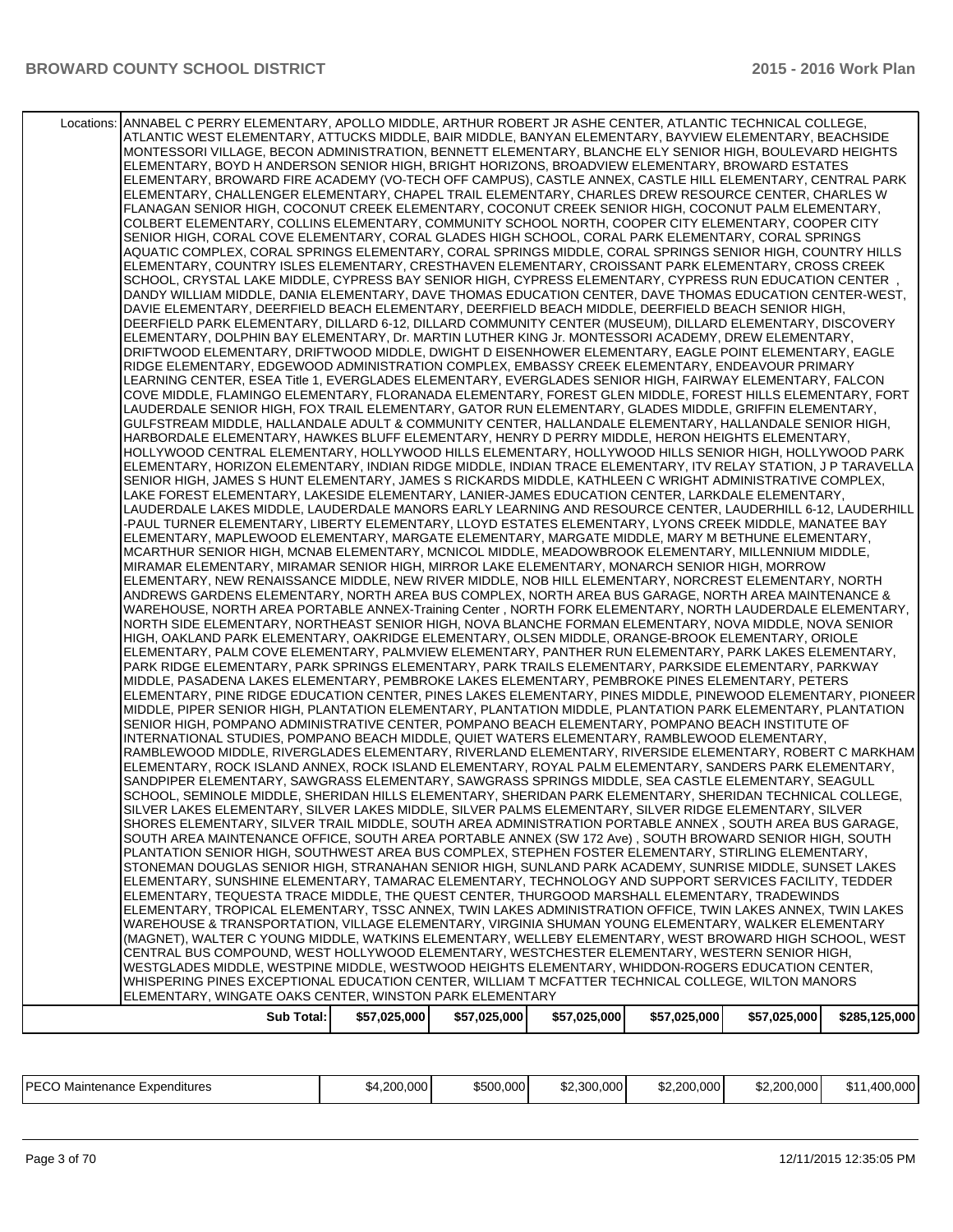|  | 1.50 Mill Sub Total: I | \$52,825,000 | \$56,525,000 | \$54,725,000 | \$54,825,000 | \$54,825,000 | \$273.725.000 |
|--|------------------------|--------------|--------------|--------------|--------------|--------------|---------------|
|--|------------------------|--------------|--------------|--------------|--------------|--------------|---------------|

No items have been specified.

| Total: | \$57.025.000 | \$57.025.000 | \$57.025.000 | \$57.025.000 | \$57,025,000 | \$285.125.000 |
|--------|--------------|--------------|--------------|--------------|--------------|---------------|
|--------|--------------|--------------|--------------|--------------|--------------|---------------|

## **Local 1.50 Mill Expenditure For Maintenance, Repair and Renovation**

Anticipated expenditures expected from local funding sources over the years covered by the current work plan.

| Item                                                         | $2015 - 2016$<br><b>Actual Budget</b> | 2016 - 2017<br>Projected | 2017 - 2018<br>Projected | 2018 - 2019<br>Projected | 2019 - 2020<br>Projected | <b>Total</b>  |
|--------------------------------------------------------------|---------------------------------------|--------------------------|--------------------------|--------------------------|--------------------------|---------------|
| Remaining Maint and Repair from 1.5 Mills                    | \$52,825,000                          | \$56,525,000             | \$54,725,000             | \$54,825,000             | \$54,825,000             | \$273,725,000 |
| Maintenance/Repair Salaries                                  | \$0                                   | \$0                      | \$0                      | \$0                      | \$0                      | \$0           |
| <b>School Bus Purchases</b>                                  | \$0                                   | \$0                      | \$0                      | \$0                      | \$0                      | \$0           |
| Other Vehicle Purchases                                      | \$0                                   | \$0                      | \$0                      | \$0                      | \$0                      | \$0           |
| Capital Outlay Equipment                                     | \$0                                   | \$0                      | \$0                      | \$0                      | \$0                      | \$0           |
| Rent/Lease Payments                                          | \$817,000                             | \$756,000                | \$765,000                | \$765,000                | \$765,000                | \$3,868,000   |
| <b>COP Debt Service</b>                                      | \$144,513,832                         | \$138,941,509            | \$139,531,403            | \$154,278,171            | \$160,532,389            | \$737,797,304 |
| Rent/Lease Relocatables                                      | \$0                                   | \$0                      | \$0                      | \$0                      | \$0                      | \$0           |
| <b>Environmental Problems</b>                                | \$0                                   | \$0                      | \$0                      | \$0                      | \$0                      | \$0           |
| s.1011.14 Debt Service                                       | \$0                                   | \$0                      | \$0                      | \$0                      | \$0                      | \$0           |
| <b>Special Facilities Construction Account</b>               | \$0                                   | \$0                      | \$0                      | \$0                      | \$0                      | \$0           |
| Premiums for Property Casualty Insurance - 1011.71<br>(4a,b) | \$0                                   | \$0                      | \$0                      | \$0                      | \$0                      | \$0           |
| Qualified School Construction Bonds (QSCB)                   | \$0                                   | \$0                      | \$0                      | \$0                      | \$0                      | \$0           |
| Qualified Zone Academy Bonds (QZAB)                          | \$0                                   | \$0                      | \$0                      | \$0                      | \$0                      | \$0           |
| Information & Technology Equipment                           | \$110,000                             | \$0                      | \$0                      | \$0                      | \$0                      | \$110,000     |
| Academic/Athletic Equipment                                  | \$170,000                             | \$0                      | \$0                      | \$0                      | \$0                      | \$170,000     |
| District-Wide_Capital Outlay_Unassigned                      | \$12,083,724                          | \$29,175,234             | \$29,649,264             | \$29,749,413             | \$29,999,570             | \$130,657,205 |
| Program Management & Quality Assurance                       | \$1,920,000                           | \$1,920,000              | \$1,920,000              | \$1,920,000              | \$1,920,000              | \$9,600,000   |
| Portable Disposition & Covered Walkways                      | \$106,000                             | \$0                      | \$0                      | \$0                      | \$0                      | \$106,000     |
| Surveillance Cameras                                         | \$172,000                             | \$0                      | \$0                      | \$0                      | \$0                      | \$172,000     |
| <b>Capital Equipment Leases</b>                              | \$12,431,750                          | \$12,670,857             | \$12,836,933             | \$10,856,016             | \$8,573,041              | \$57,368,597  |
| <b>Facilities/Capital Salaries</b>                           | \$13,500,000                          | \$13,500,000             | \$13,500,000             | \$13,500,000             | \$13,500,000             | \$67,500,000  |
| PECO - Charter School Capital Outlay Transfer                | \$12,775,000                          | \$17,000,000             | \$17,000,000             | \$17,000,000             | \$17,000,000             | \$80,775,000  |
| District-Wide_Non-Facility_Capital Outlay                    | \$0                                   | \$0                      | \$0                      | \$0                      | \$33,544,000             | \$33,544,000  |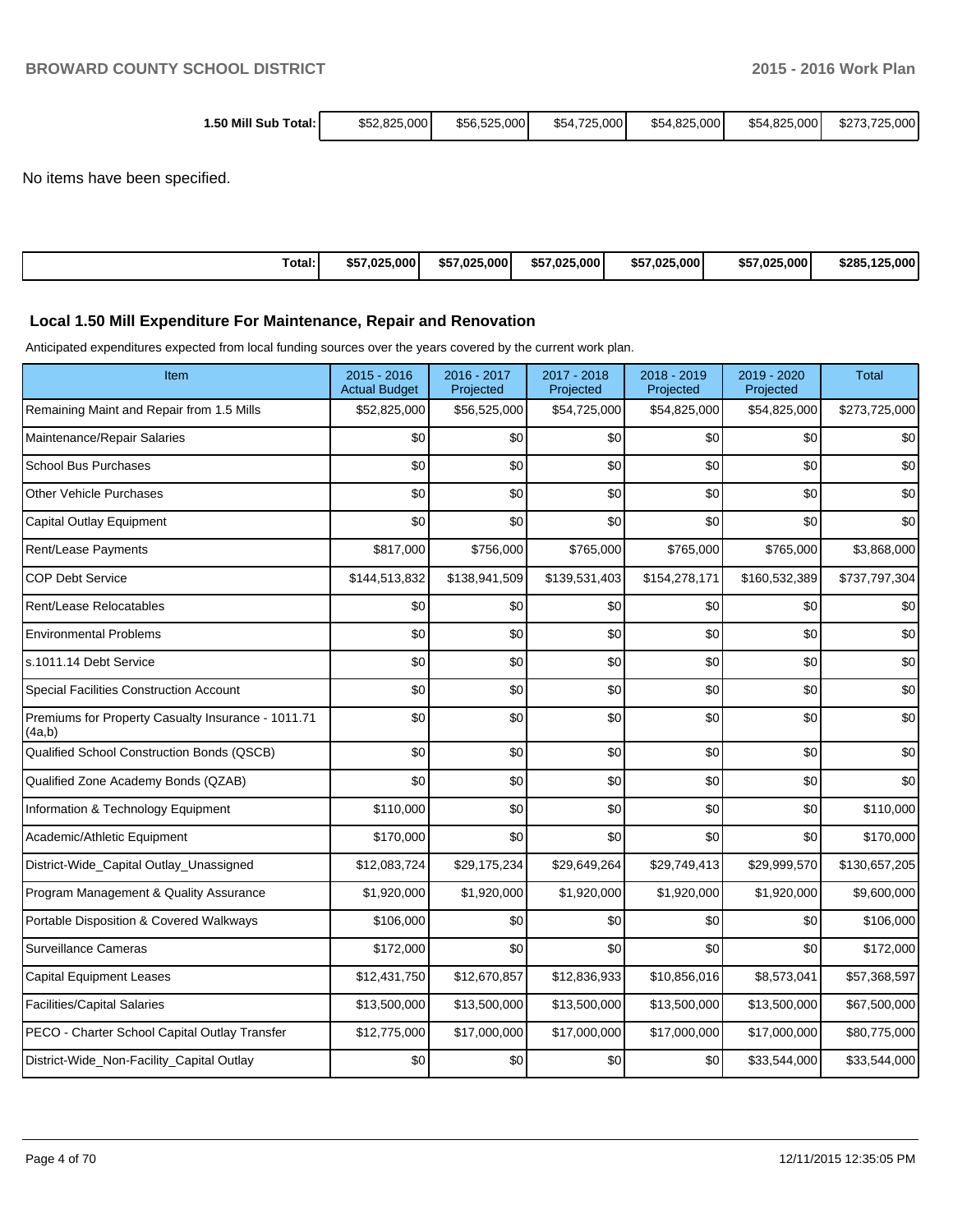| Facilities/Capital Salaries (org) | \$1,300,000   | \$0           | \$٥١          | \$0 <sub>1</sub> | \$0 | \$1,300,000                     |
|-----------------------------------|---------------|---------------|---------------|------------------|-----|---------------------------------|
| <b>Local Expenditure Totals:</b>  | \$252.724.306 | \$270,488,600 | \$269.927.600 | \$282,893,600    |     | \$320,659,000   \$1,396,693,106 |

# **Revenue**

## **1.50 Mill Revenue Source**

Schedule of Estimated Capital Outlay Revenue from each currently approved source which is estimated to be available for expenditures on the projects included in the tentative district facilities work program. All amounts are NET after considering carryover balances, interest earned, new COP's, 1011.14 and 1011.15 loans, etc. Districts cannot use 1.5-Mill funds for salaries except for those explicitly associated with maintenance/repair projects. (1011.71 (5), F.S.)

| Item                                                                              | Fund | $2015 - 2016$<br><b>Actual Value</b> | $2016 - 2017$<br>Projected | 2017 - 2018<br>Projected | $2018 - 2019$<br>Projected | 2019 - 2020<br>Projected | Total             |
|-----------------------------------------------------------------------------------|------|--------------------------------------|----------------------------|--------------------------|----------------------------|--------------------------|-------------------|
| (1) Non-exempt property<br>assessed valuation                                     |      | \$164,682,766,157                    | \$173,559,167,253          | \$183,261,124,702        | \$192,680,746,512          | \$202,757,949,555        | \$916,941,754,179 |
| (2) The Millege projected for<br>discretionary capital outlay per<br>ls.1011.71   |      | 1.50                                 | 1.50 l                     | 1.50                     | 1.50                       | 1.50                     |                   |
| (3) Full value of the 1.50-Mill<br>discretionary capital outlay per<br>ls.1011.71 |      | \$276,667,047                        | \$291,579,401              | \$307,878,689            | \$323,703,654              | \$340,633,355            | \$1,540,462,146   |
| (4) Value of the portion of the 1.50<br>-Mill ACTUALLY levied                     | 370  | \$237,143,183                        | \$249,925,201              | \$263,896,020            | \$277,460,275              | \$291,971,447            | \$1,320,396,126   |
| $(5)$ Difference of lines (3) and (4)                                             |      | \$39,523,864                         | \$41,654,200               | \$43,982,669             | \$46,243,379               | \$48.661.908             | \$220,066,020     |

## **PECO Revenue Source**

The figure in the row designated "PECO Maintenance" will be subtracted from funds available for new construction because PECO maintenance dollars cannot be used for new construction.

| <b>Item</b>                           | Fund | $2015 - 2016$<br><b>Actual Budget</b> | 2016 - 2017<br>Projected | 2017 - 2018<br>Projected | $2018 - 2019$<br>Projected | $2019 - 2020$<br>Projected | Total        |
|---------------------------------------|------|---------------------------------------|--------------------------|--------------------------|----------------------------|----------------------------|--------------|
| IPECO New Construction                | 340  | \$O I                                 | \$0                      | \$0                      | \$0                        | \$0                        | \$0          |
| <b>IPECO Maintenance Expenditures</b> |      | \$4,200,000                           | \$500,000                | \$2,300,000              | \$2,200,000                | \$2,200,000                | \$11,400,000 |
|                                       |      | \$4,200,000                           | \$500,000                | \$2,300,000              | \$2,200,000                | \$2,200,000                | \$11,400,000 |

## **CO & DS Revenue Source**

Revenue from Capital Outlay and Debt Service funds.

| Item                                               | Fund | $2015 - 2016$<br><b>Actual Budget</b> | $2016 - 2017$<br>Projected | $2017 - 2018$<br>Projected | $2018 - 2019$<br>Projected | $2019 - 2020$<br>Projected | Total        |
|----------------------------------------------------|------|---------------------------------------|----------------------------|----------------------------|----------------------------|----------------------------|--------------|
| ICO & DS Cash Flow-through<br><b>I</b> Distributed | 360  | \$3.487.428                           | \$3.487.428                | \$3.487.428                | \$3.487.428                | \$3,487,428                | \$17,437,140 |
| ICO & DS Interest on<br>Undistributed CO           | 360  | \$78.522                              | \$78,522                   | \$78.522                   | \$78.522                   | \$78.522                   | \$392.610    |
|                                                    |      | \$3,565,950                           | \$3,565,950                | \$3,565,950                | \$3,565,950                | \$3,565,950                | \$17,829,750 |

## **Fair Share Revenue Source**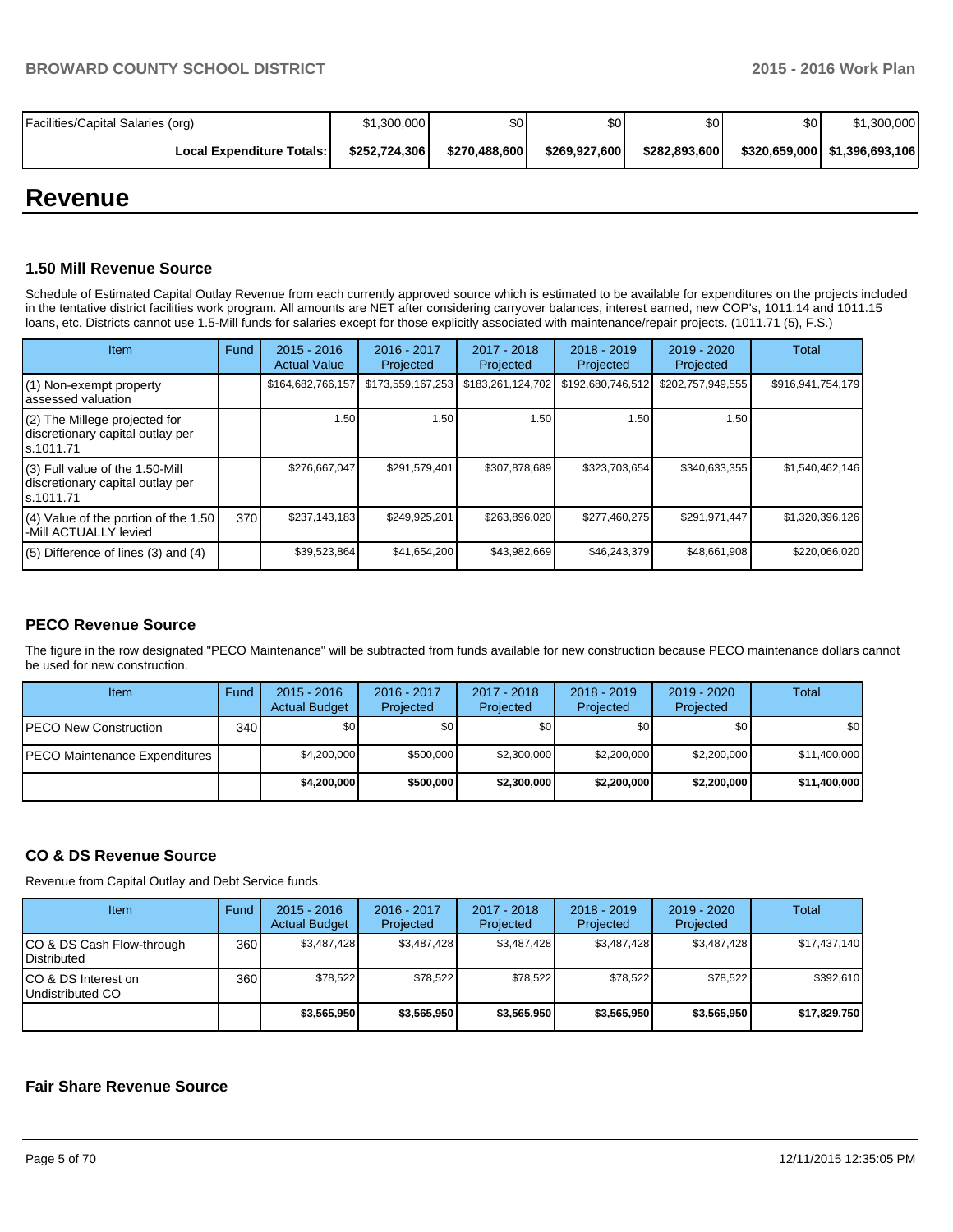All legally binding commitments for proportionate fair-share mitigation for impacts on public school facilities must be included in the 5-year district work program.

Nothing reported for this section.

## **Sales Surtax Referendum**

Specific information about any referendum for a 1-cent or ½-cent surtax referendum during the previous year.

No **Did the school district hold a surtax referendum during the past fiscal year 2014 - 2015?**

#### **Additional Revenue Source**

Any additional revenue sources

| Item                                                                                                   | $2015 - 2016$<br><b>Actual Value</b> | 2016 - 2017<br>Projected | 2017 - 2018<br>Projected | 2018 - 2019<br>Projected | 2019 - 2020<br>Projected | <b>Total</b>  |
|--------------------------------------------------------------------------------------------------------|--------------------------------------|--------------------------|--------------------------|--------------------------|--------------------------|---------------|
| Proceeds from a s.1011.14/15 F.S. Loans                                                                | \$0                                  | \$0                      | \$0                      | \$0                      | \$0                      | \$0           |
| District Bonds - Voted local bond<br>referendum proceeds per s.9, Art VII<br><b>State Constitution</b> | \$193,772,000                        | \$156,886,000            | \$129,563,000            | \$157,123,000            | \$0                      | \$637,344,000 |
| Proceeds from Special Act Bonds                                                                        | \$0                                  | \$0                      | \$0                      | \$0                      | \$0                      | \$0           |
| Estimated Revenue from CO & DS Bond<br>Sale                                                            | \$0                                  | \$0                      | \$0                      | \$0                      | \$0                      | \$0           |
| Proceeds from Voted Capital<br>Improvements millage                                                    | \$0                                  | \$0                      | \$0                      | \$0                      | \$0                      | \$0           |
| Other Revenue for Other Capital Projects                                                               | \$155,000                            | \$155,000                | \$155,000                | \$155,000                | \$155,000                | \$775,000     |
| Proceeds from 1/2 cent sales surtax<br>authorized by school board                                      | \$0                                  | \$0                      | \$0                      | \$0                      | \$0                      | \$0           |
| Proceeds from local governmental<br>infrastructure sales surtax                                        | \$0                                  | \$0                      | \$0                      | \$0                      | \$0                      | \$0           |
| Proceeds from Certificates of<br>Participation (COP's) Sale                                            | \$0                                  | \$0                      | \$0                      | \$0                      | \$0                      | \$0           |
| Classrooms First Bond proceeds amount<br>authorized in FY 1997-98                                      | \$0                                  | \$0                      | \$0                      | \$0                      | \$0                      | \$0           |
| <b>Classrooms for Kids</b>                                                                             | \$0                                  | \$0                      | \$0                      | \$0                      | \$0                      | \$0           |
| <b>District Equity Recognition</b>                                                                     | \$0                                  | \$0                      | \$0                      | \$0                      | \$0                      | \$0           |
| <b>Federal Grants</b>                                                                                  | \$0                                  | \$0                      | \$0                      | \$0                      | \$0                      | \$0           |
| Proportionate share mitigation (actual<br>cash revenue only, not in kind donations)                    | \$0                                  | \$0                      | \$0                      | \$0                      | \$0                      | \$0           |
| Impact fees received                                                                                   | \$8,000,000                          | \$8,000,000              | \$7,000,000              | \$7,000,000              | \$5,000,000              | \$35,000,000  |
| Private donations                                                                                      | \$7,724,000                          | \$0                      | \$0                      | \$0                      | \$0                      | \$7,724,000   |
| Grants from local governments or not-for-<br>profit organizations                                      | \$0                                  | \$0                      | \$0                      | \$0                      | \$0                      | \$0           |
| Interest, Including Profit On Investment                                                               | \$0                                  | \$0                      | \$0                      | \$0                      | \$0                      | \$0           |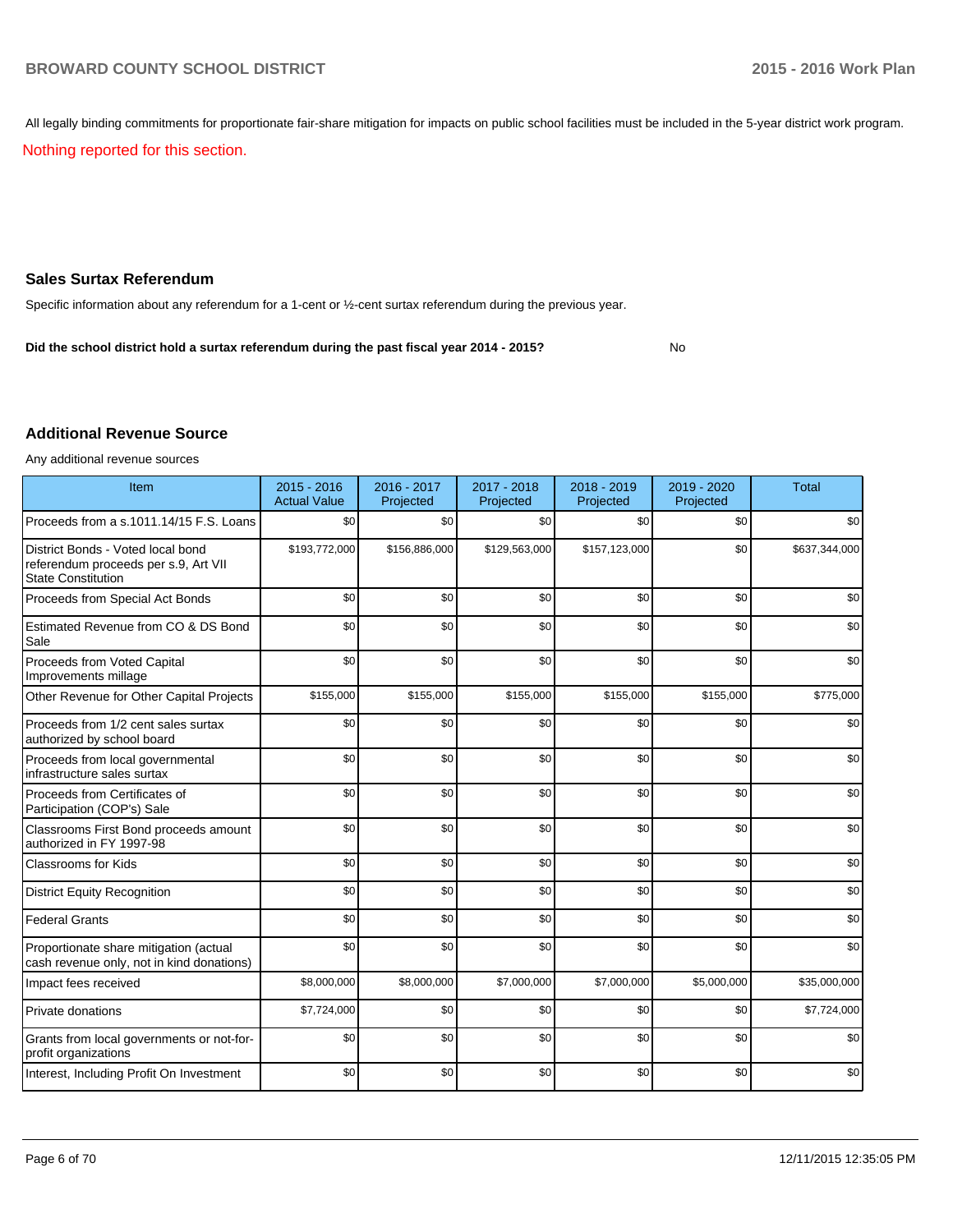| Revenue from Bonds pledging proceeds<br>from 1 cent or 1/2 cent Sales Surtax                                              | \$0               | \$0           | \$0           | \$0           | \$0          | \$0               |
|---------------------------------------------------------------------------------------------------------------------------|-------------------|---------------|---------------|---------------|--------------|-------------------|
| Total Fund Balance Carried Forward                                                                                        | \$387,186,896     | \$0           | \$0           | \$0           | \$0          | \$387,186,896     |
| General Capital Outlay Obligated Fund<br><b>Balance Carried Forward From Total</b><br><b>Fund Balance Carried Forward</b> | (\$319, 186, 896) | \$0           | \$0           | \$0           | \$0          | (\$319,186,896)   |
| Special Facilities Construction Account                                                                                   | \$0               | \$0           | \$0           | \$0           | \$0          | \$0               |
| One Cent - 1/2 Cent Sales Surtax Debt<br>Service From Total Fund Balance Carried<br>Forward                               | \$0               | \$0           | \$0           | \$0           | \$0          | \$0               |
| Capital Outlay Projects Funds Balance<br>Carried Forward From Total Fund<br><b>Balance Carried Forward</b>                | (\$68,000,000)    | \$0           | \$0           | \$0           | \$0          | $($ \$68,000,000) |
| Sale of Land                                                                                                              | \$0               | \$10,000,000  | \$0           | \$0           | \$0          | \$10,000,000      |
| Equipment Lease Financing                                                                                                 | \$8,826,000       | \$3,406,000   | \$7,794,000   | \$11,486,000  | \$0          | \$31,512,000      |
| PECO - Charter School Capital Outlay                                                                                      | \$6,375,051       | \$10,599,849  | \$10,600,030  | \$10,599,775  | \$10,599,603 | \$48,774,308      |
| <b>BABs Tax Subsidies</b>                                                                                                 | \$4,367,000       | \$4,367,000   | \$4,367,000   | \$4,367,000   | \$4,367,000  | \$21,835,000      |
| l Federal E-Rate Rebates                                                                                                  | \$7,000,000       | \$5,000,000   | \$5,000,000   | \$5,000,000   | \$5,000,000  | \$27,000,000      |
| <b>Subtotal</b>                                                                                                           | \$236,219,051     | \$198,413,849 | \$164,479,030 | \$195,730,775 | \$25,121,603 | \$819,964,308     |

# **Total Revenue Summary**

| <b>Item Name</b>                                               | $2015 - 2016$<br><b>Budget</b> | $2016 - 2017$<br>Projected | $2017 - 2018$<br>Projected | $2018 - 2019$<br>Projected | $2019 - 2020$<br>Projected | <b>Five Year Total</b> |
|----------------------------------------------------------------|--------------------------------|----------------------------|----------------------------|----------------------------|----------------------------|------------------------|
| Local 1.5 Mill Discretionary Capital Outlay<br><b>IRevenue</b> | \$237,143,183                  | \$249,925,201              | \$263,896,020              | \$277,460,275              | \$291,971,447              | \$1,320,396,126        |
| IPECO and 1.5 Mill Maint and Other 1.5<br>Mill Expenditures    | $(\$252,724,306)$              | (\$270,488,600)            | (\$269,927,600)            | (\$282,893,600)            | (\$320,659,000)            | (\$1,396,693,106)      |
| <b>IPECO Maintenance Revenue</b>                               | \$4,200,000                    | \$500,000                  | \$2,300,000                | \$2,200,000                | \$2,200,000                | \$11,400,000           |
| Available 1.50 Mill for New<br>l Construction                  | (\$15,581,123)                 | (\$20,563,399)             | ( \$6,031,580)             | $($ \$5,433,325)           | (\$28,687,553)             | (\$76, 296, 980)       |

| <b>Item Name</b>                      | $2015 - 2016$<br><b>Budget</b> | $2016 - 2017$<br>Projected | 2017 - 2018<br>Projected | $2018 - 2019$<br>Projected | $2019 - 2020$<br>Projected | <b>Five Year Total</b> |
|---------------------------------------|--------------------------------|----------------------------|--------------------------|----------------------------|----------------------------|------------------------|
| ICO & DS Revenue                      | \$3,565,950                    | \$3,565,950                | \$3,565,950              | \$3,565,950                | \$3,565,950                | \$17,829,750           |
| <b>IPECO New Construction Revenue</b> | \$0                            | \$0                        | \$0                      | \$0                        | \$0 <sub>1</sub>           | \$0                    |
| Other/Additional Revenue              | \$236,219,051                  | \$198.413.849              | \$164,479,030            | \$195,730,775              | \$25,121,603               | \$819,964,308          |
| <b>Total Additional Revenuel</b>      | \$239,785,001                  | \$201,979,799              | \$168,044,980            | \$199,296,725              | \$28,687,553               | \$837,794,058          |
| <b>Total Available Revenue</b>        | \$224,203,878                  | \$181,416,400              | \$162.013.400            | \$193,863,400              | \$0                        | \$761,497,078          |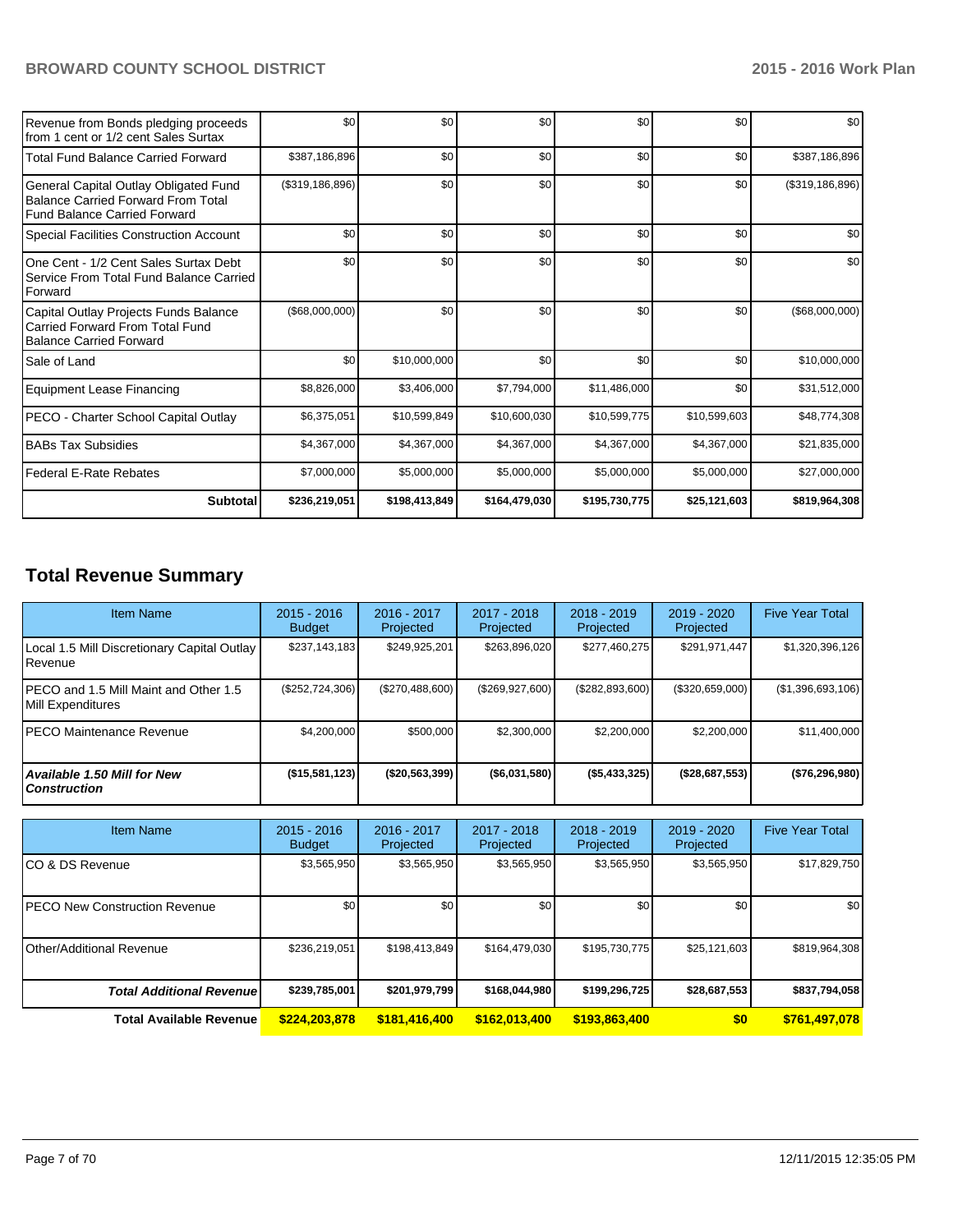# **Project Schedules**

## **Capacity Project Schedules**

Nothing reported for this section. A schedule of capital outlay projects necessary to ensure the availability of satisfactory classrooms for the projected student enrollment in K-12 programs.

| <b>Planned Cost:</b>     |  |  |  |
|--------------------------|--|--|--|
| <b>Student Stations:</b> |  |  |  |
| <b>Total Classrooms:</b> |  |  |  |
| Gross Sq Ft:             |  |  |  |

## **Other Project Schedules**

Major renovations, remodeling, and additions of capital outlay projects that do not add capacity to schools.

| <b>Project Description</b>                                                                                     | Location                                    | $2015 - 2016$<br><b>Actual Budget</b> | 2016 - 2017<br>Projected | 2017 - 2018<br>Projected | 2018 - 2019<br>Projected | 2019 - 2020<br>Projected | <b>Total</b>    | Funded |
|----------------------------------------------------------------------------------------------------------------|---------------------------------------------|---------------------------------------|--------------------------|--------------------------|--------------------------|--------------------------|-----------------|--------|
| Safety and security; repairs and<br>renovations; and technology<br>and technology infrastructure               | <b>BLANCHE ELY SENIOR</b><br><b>HIGH</b>    | \$0 <sub>0</sub>                      | \$0                      | \$0                      | \$0                      | \$10,825,035             | \$10,825,035 No |        |
| Safety and security; repairs and<br>renovations; and technology<br>and technology infrastructure               | <b>BROADVIEW</b><br><b>ELEMENTARY</b>       | \$0                                   | \$0                      | \$0                      | \$0                      | \$3,456,574              | \$3,456,574 No  |        |
| Safety and security; repairs and<br>renovations; and technology<br>and technology infrastructure               | <b>CENTRAL PARK</b><br><b>ELEMENTARY</b>    | \$0                                   | \$0                      | \$0                      | \$0                      | \$3,386,808              | \$3,386,808 No  |        |
| Safety and security; repairs and<br>renovations; and technology<br>and technology infrastructure               | <b>ICROISSANT PARK</b><br><b>ELEMENTARY</b> | \$0                                   | \$0                      | \$0                      | \$0                      | \$1,331,498              | \$1,331,498 No  |        |
| Safety and security; repairs and<br>renovations; and technology<br>and technology infrastructure               | <b>DANDY WILLIAM</b><br><b>MIDDLE</b>       | \$0                                   | \$0                      | \$0                      | \$0                      | \$3,830,571              | \$3,830,571 No  |        |
| Safety and security; repairs and CORAL SPRINGS<br>renovations; and technology<br>and technology infrastructure | <b>MIDDLE</b>                               | \$0                                   | \$0                      | \$0                      | \$0                      | \$8,415,138              | \$8,415,138 No  |        |
| Safety and security; repairs and<br>renovations; and technology<br>and technology infrastructure               | <b>DAVIE ELEMENTARY</b>                     | \$0                                   | \$0                      | \$0                      | \$0                      | \$4,597,966              | \$4,597,966 No  |        |
| Safety and security; repairs and FLAMINGO<br>renovations; and technology<br>and technology infrastructure      | <b>ELEMENTARY</b>                           | \$0                                   | \$0                      | \$0                      | \$0                      | \$3,777,456              | \$3,777,456 No  |        |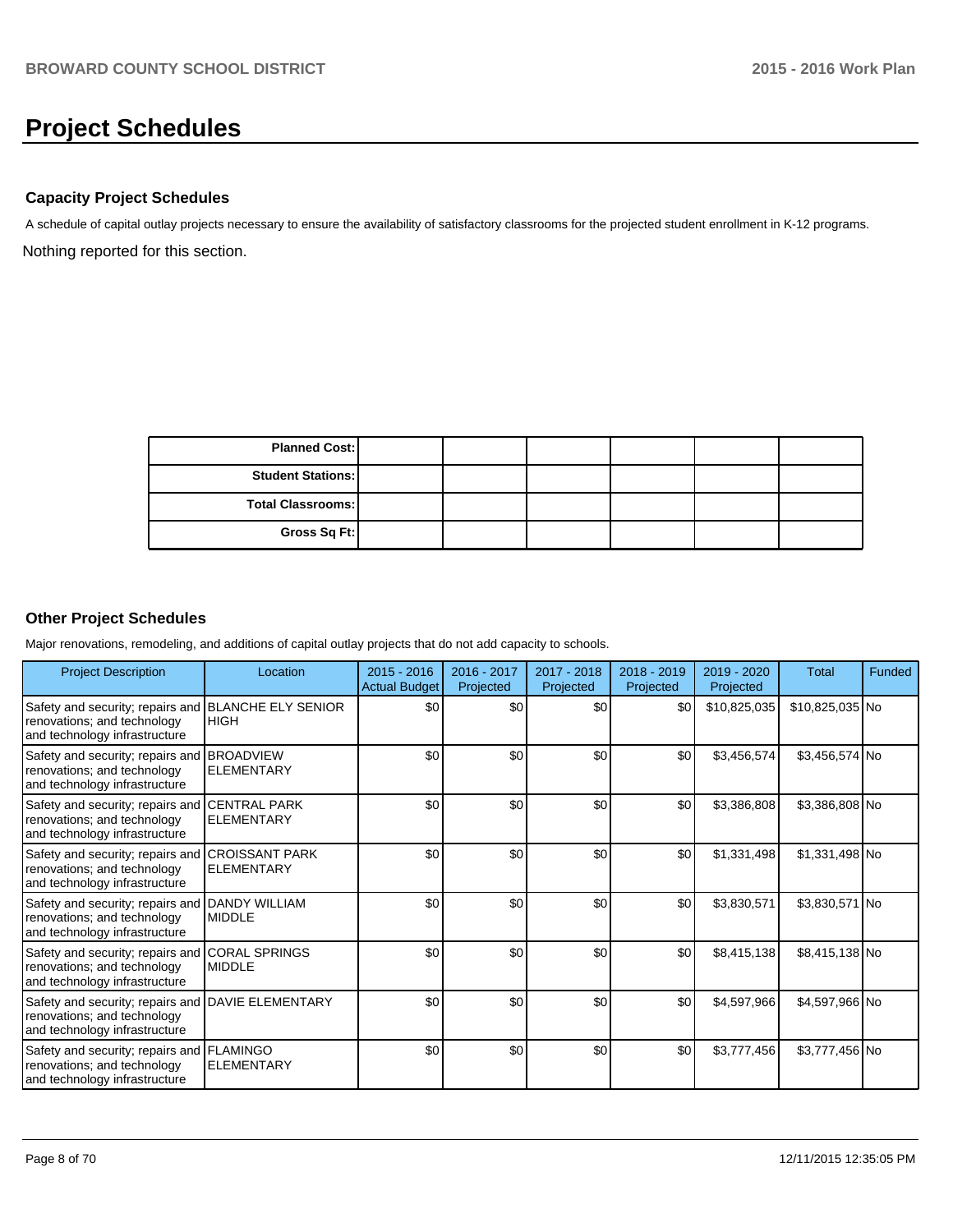| Safety and security; repairs and<br>renovations; and technology<br>and technology infrastructure                   | <b>CHARLES W FLANAGAN</b><br><b>SENIOR HIGH</b>            | \$0 | \$0   | \$0   | \$0 | \$15,087,370 | \$15,087,370 No |  |
|--------------------------------------------------------------------------------------------------------------------|------------------------------------------------------------|-----|-------|-------|-----|--------------|-----------------|--|
| Safety and security; repairs and<br>renovations; and technology<br>and technology infrastructure                   | <b>HALLANDALE SENIOR</b><br>HIGH                           | \$0 | \$0   | \$0   | \$0 | \$9,182,941  | \$9,182,941 No  |  |
| Safety and security; repairs and<br>renovations; and technology<br>and technology infrastructure                   | Dr. MARTIN LUTHER<br>KING Jr. MONTESSORI<br><b>ACADEMY</b> | \$0 | \$0   | \$0   | \$0 | \$1,109,918  | \$1,109,918 No  |  |
| Safety and security; repairs and NOVA MIDDLE<br>renovations; and technology<br>and technology infrastructure       |                                                            | \$0 | \$0   | \$0   | \$0 | \$5,819,127  | \$5,819,127 No  |  |
| Safety and security; repairs and<br>renovations; and technology<br>and technology infrastructure                   | LAUDERHILL-PAUL<br><b>TURNER ELEMENTARY</b>                | \$0 | \$0   | \$0   | \$0 | \$1,314,042  | \$1,314,042 No  |  |
| Safety and security; repairs and MARGATE MIDDLE<br>renovations; and technology<br>and technology infrastructure    |                                                            | \$0 | \$0   | \$0   | \$0 | \$16,196,155 | \$16,196,155 No |  |
| Safety and security; repairs and ROBERT C MARKHAM<br>renovations; and technology<br>and technology infrastructure  | <b>ELEMENTARY</b>                                          | \$0 | \$0   | \$0   | \$0 | \$7,069,719  | \$7,069,719 No  |  |
| Safety and security; repairs and<br>renovations; and technology<br>and technology infrastructure                   | <b>WILLIAM T MCFATTER</b><br>TECHNICAL COLLEGE             | \$0 | \$0   | \$0   | \$0 | \$6,117,009  | \$6,117,009 No  |  |
| Safety and security; repairs and<br>renovations; and technology<br>and technology infrastructure                   | <b>MEADOWBROOK</b><br><b>ELEMENTARY</b>                    | \$0 | \$0   | \$0   | \$0 | \$1,575,038  | \$1,575,038 No  |  |
| Safety and security; repairs and<br>renovations; and technology<br>and technology infrastructure                   | <b>MIRAMAR SENIOR HIGH</b>                                 | \$0 | \$0   | \$0   | \$0 | \$22,300,013 | \$22,300,013 No |  |
| Safety and security; repairs and DEERFIELD BEACH<br>renovations; and technology<br>and technology infrastructure   | <b>SENIOR HIGH</b>                                         | \$0 | \$0   | \$0   | \$0 | \$28,010,698 | \$28,010,698 No |  |
| Safety and security; repairs and<br>renovations; and technology<br>and technology infrastructure                   | <b>NORTH FORK</b><br><b>ELEMENTARY</b>                     | \$0 | \$0   | \$0   | \$0 | \$1,545,260  | \$1,545,260 No  |  |
| Safety and security; repairs and<br>renovations; and technology<br>and technology infrastructure                   | <b>OLSEN MIDDLE</b>                                        | \$0 | \$0   | \$0   | \$0 | \$7,411,242  | \$7,411,242 No  |  |
| Safety and security; repairs and PARK RIDGE<br>renovations; and technology<br>and technology infrastructure        | <b>ELEMENTARY</b>                                          | \$0 | \$0   | \$0   | \$0 | \$4,748,049  | \$4,748,049 No  |  |
| Safety and security; repairs and PARK SPRINGS<br>renovations; and technology<br>and technology infrastructure      | <b>ELEMENTARY</b>                                          | \$0 | $\$0$ | $\$0$ | \$0 | \$2,355,557  | \$2,355,557 No  |  |
| Safety and security; repairs and RAMBLEWOOD MIDDLE<br>renovations; and technology<br>and technology infrastructure |                                                            | \$0 | \$0   | \$0   | \$0 | \$5,571,329  | \$5,571,329 No  |  |
| Safety and security; repairs and<br>renovations; and technology<br>and technology infrastructure                   | <b>RIVERSIDE</b><br><b>ELEMENTARY</b>                      | \$0 | \$0   | \$0   | \$0 | \$3,200,531  | \$3,200,531 No  |  |
| Safety and security; repairs and ROYAL PALM<br>renovations; and technology<br>and technology infrastructure        | <b>ELEMENTARY</b>                                          | \$0 | \$0   | \$0   | \$0 | \$1,754,054  | \$1,754,054 No  |  |
| Safety and security; repairs and SAWGRASS<br>renovations; and technology<br>and technology infrastructure          | <b>ELEMENTARY</b>                                          | \$0 | \$0   | \$0   | \$0 | \$3,194,976  | \$3,194,976 No  |  |
| Safety and security; repairs and<br>renovations; and technology<br>and technology infrastructure                   | <b>CROSS CREEK SCHOOL</b>                                  | \$0 | \$0   | \$0   | \$0 | \$1,517,258  | \$1,517,258 No  |  |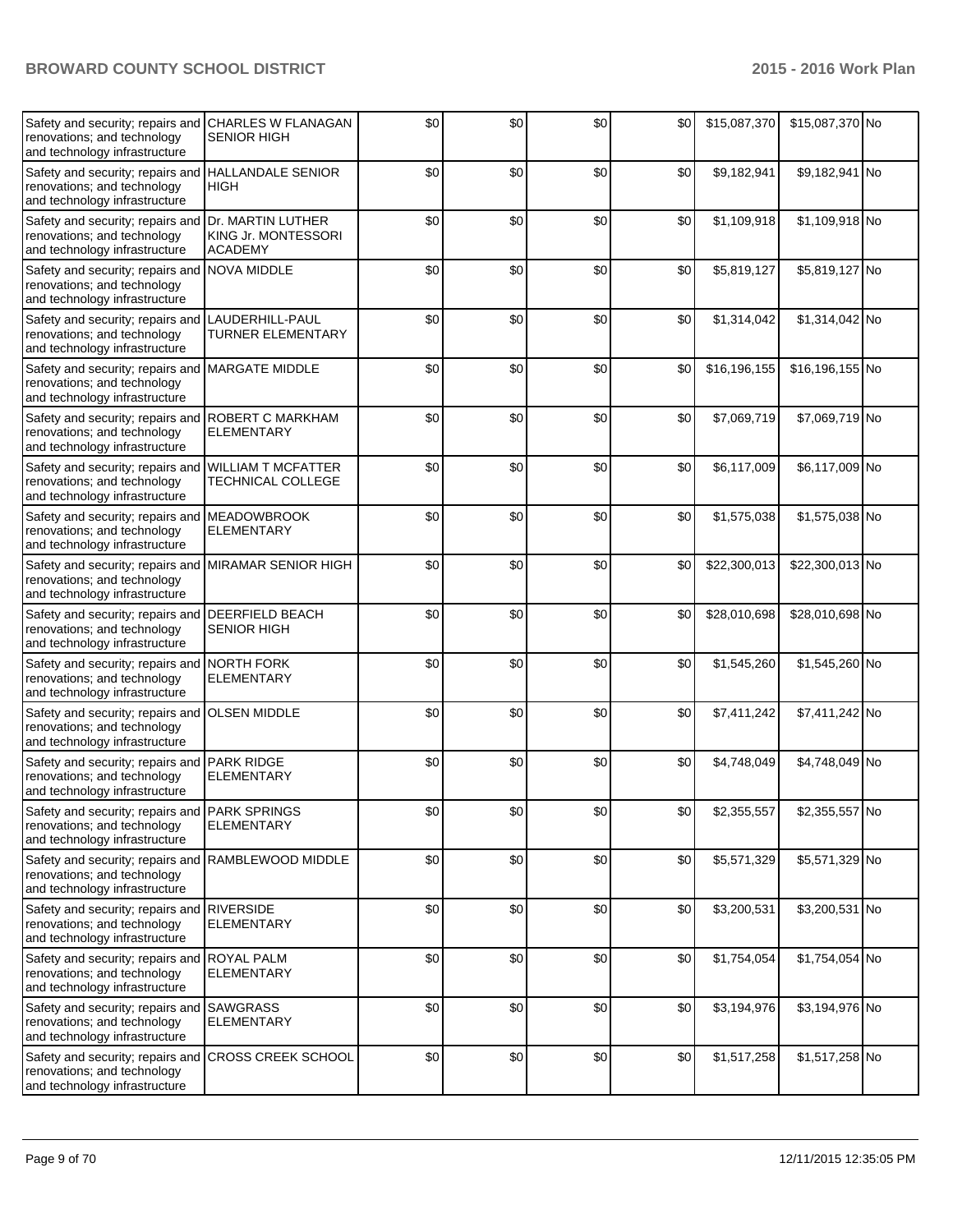| Safety and security; repairs and<br>renovations; and technology<br>and technology infrastructure                   | <b>SILVER RIDGE</b><br><b>ELEMENTARY</b>               | \$0 | \$0 | \$0   | \$0 | \$3,342,793  | \$3,342,793 No                 |  |
|--------------------------------------------------------------------------------------------------------------------|--------------------------------------------------------|-----|-----|-------|-----|--------------|--------------------------------|--|
| Safety and security; repairs and<br>renovations; and technology<br>and technology infrastructure                   | <b>SOUTH PLANTATION</b><br><b>SENIOR HIGH</b>          | \$0 | \$0 | \$0   | \$0 | \$16,440,003 | \$16,440,003 No                |  |
| Safety and security; repairs and<br>renovations; and technology<br>and technology infrastructure                   | <b>TEDDER ELEMENTARY</b>                               | \$0 | \$0 | \$0   | \$0 | \$2,212,436  | \$2,212,436 No                 |  |
| Safety and security; repairs and<br>renovations; and technology<br>and technology infrastructure                   | <b>TRADEWINDS</b><br><b>ELEMENTARY</b>                 | \$0 | \$0 | \$0   | \$0 | \$3,019,731  | \$3,019,731 No                 |  |
| Safety and security; repairs and<br>renovations; and technology<br>and technology infrastructure                   | HALLANDALE ADULT &<br><b>COMMUNITY CENTER</b>          | \$0 | \$0 | \$0   | \$0 | \$5,431,738  | \$5,431,738 No                 |  |
| Safety and security; repairs and<br>renovations; and technology<br>and technology infrastructure                   | <b>BANYAN ELEMENTARY</b>                               | \$0 | \$0 | \$0   | \$0 | \$1,953,578  | \$1,953,578 No                 |  |
| Safety and security; repairs and BOULEVARD HEIGHTS<br>renovations; and technology<br>and technology infrastructure | <b>ELEMENTARY</b>                                      | \$0 | \$0 | \$0   | \$0 | \$3,542,671  | \$3,542,671 No                 |  |
| Safety and security; repairs and<br>renovations; and technology<br>and technology infrastructure                   | <b>BRIGHT HORIZONS</b>                                 | \$0 | \$0 | \$0   | \$0 | \$2,707,628  | \$2,707,628 No                 |  |
| Safety and security; repairs and<br>renovations; and technology<br>and technology infrastructure                   | <b>BROWARD FIRE</b><br>ACADEMY (VO-TECH<br>OFF CAMPUS) | \$0 | \$0 | \$0   | \$0 | \$845,983    | \$845,983 No                   |  |
| Safety and security; repairs and<br>renovations; and technology<br>and technology infrastructure                   | <b>CHAPEL TRAIL</b><br><b>ELEMENTARY</b>               | \$0 | \$0 | \$0   | \$0 | \$2,311,211  | \$2,311,211 No                 |  |
| Safety and security; repairs and<br>renovations; and technology<br>and technology infrastructure                   | <b>COCONUT CREEK</b><br><b>ELEMENTARY</b>              | \$0 | \$0 | \$0   | \$0 | \$2,679,224  | \$2,679,224 No                 |  |
| Safety and security; repairs and<br>renovations; and technology<br>and technology infrastructure                   | <b>CORAL PARK</b><br><b>ELEMENTARY</b>                 | \$0 | \$0 | \$0   | \$0 | \$2,420,882  | \$2,420,882 No                 |  |
| Safety and security; repairs and<br>renovations; and technology<br>and technology infrastructure                   | <b>CORAL SPRINGS</b><br><b>SENIOR HIGH</b>             | \$0 | \$0 | \$0   | \$0 | \$18,020,752 | \$18,020,752 No                |  |
| Safety and security; repairs and<br>renovations; and technology<br>and technology infrastructure                   | <b>COUNTRY HILLS</b><br><b>ELEMENTARY</b>              | \$0 | \$0 | \$0   | \$0 | \$5,161,139  | \$5,161,139 No                 |  |
| Safety and security; repairs and WALTER C YOUNG<br>renovations; and technology<br>and technology infrastructure    | <b>MIDDLE</b>                                          | \$0 | \$0 | $\$0$ | \$0 |              | $$12,629,183$ $$12,629,183$ No |  |
| Safety and security; repairs and<br>renovations; and technology<br>and technology infrastructure                   | <b>CYPRESS ELEMENTARY</b>                              | \$0 | \$0 | \$0   | \$0 | \$2,158,764  | \$2,158,764 No                 |  |
| Safety and security; repairs and<br>renovations; and technology<br>and technology infrastructure                   | <b>DEERFIELD BEACH</b><br><b>MIDDLE</b>                | \$0 | \$0 | \$0   | \$0 | \$5,204,149  | \$5,204,149 No                 |  |
| Safety and security; repairs and<br>renovations; and technology<br>and technology infrastructure                   | <b>DREW ELEMENTARY</b>                                 | \$0 | \$0 | \$0   | \$0 | \$1,830,573  | \$1,830,573 No                 |  |
| Safety and security; repairs and EAGLE RIDGE<br>renovations; and technology<br>and technology infrastructure       | <b>ELEMENTARY</b>                                      | \$0 | \$0 | \$0   | \$0 | \$1,869,316  | \$1,869,316 No                 |  |
| Safety and security; repairs and<br>renovations; and technology<br>and technology infrastructure                   | <b>EMBASSY CREEK</b><br><b>ELEMENTARY</b>              | \$0 | \$0 | \$0   | \$0 | \$3,796,937  | \$3,796,937 No                 |  |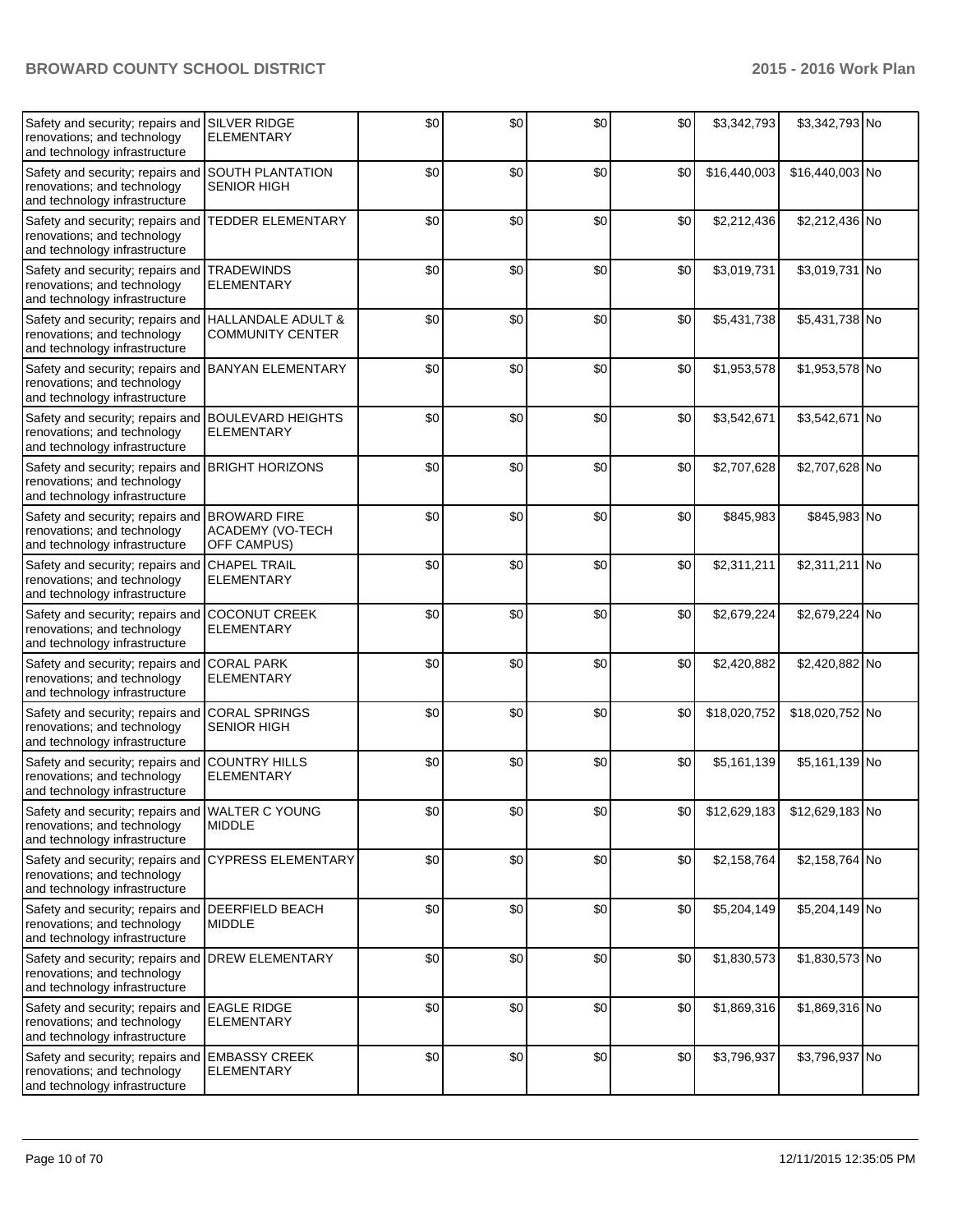| Safety and security; repairs and<br>renovations; and technology<br>and technology infrastructure                  | <b>EVERGLADES</b><br><b>ELEMENTARY</b>                            | \$0 | \$0 | \$0   | \$0   | \$2,357,491  | \$2,357,491 No  |  |
|-------------------------------------------------------------------------------------------------------------------|-------------------------------------------------------------------|-----|-----|-------|-------|--------------|-----------------|--|
| Safety and security; repairs and<br>renovations; and technology<br>and technology infrastructure                  | <b>FAIRWAY ELEMENTARY</b>                                         | \$0 | \$0 | \$0   | \$0   | \$4,480,574  | \$4,480,574 No  |  |
| Safety and security; repairs and<br>renovations; and technology<br>and technology infrastructure                  | <b>FOREST GLEN MIDDLE</b>                                         | \$0 | \$0 | \$0   | \$0   | \$5,723,811  | \$5,723,811 No  |  |
| Safety and security; repairs and<br>renovations; and technology<br>and technology infrastructure                  | <b>FOREST HILLS</b><br><b>ELEMENTARY</b>                          | \$0 | \$0 | \$0   | \$0   | \$2,658,837  | \$2,658,837 No  |  |
| Safety and security; repairs and<br>renovations; and technology<br>and technology infrastructure                  | <b>HARBORDALE</b><br><b>ELEMENTARY</b>                            | \$0 | \$0 | \$0   | \$0   | \$1,155,988  | \$1,155,988 No  |  |
| Safety and security; repairs and<br>renovations; and technology<br>and technology infrastructure                  | <b>HORIZON ELEMENTARY</b>                                         | \$0 | \$0 | \$0   | \$0   | \$2,252,910  | \$2,252,910 No  |  |
| Safety and security; repairs and<br>renovations; and technology<br>and technology infrastructure                  | <b>JAMES S HUNT</b><br><b>ELEMENTARY</b>                          | \$0 | \$0 | \$0   | \$0   | \$3,541,952  | \$3,541,952 No  |  |
| Safety and security; repairs and<br>renovations; and technology<br>and technology infrastructure                  | <b>LAKE FOREST</b><br><b>ELEMENTARY</b>                           | \$0 | \$0 | \$0   | \$0   | \$2,496,114  | \$2,496,114 No  |  |
| Safety and security; repairs and<br>renovations; and technology<br>and technology infrastructure                  | <b>LAUDERDALE LAKES</b><br><b>MIDDLE</b>                          | \$0 | \$0 | \$0   | \$0   | \$3,777,319  | \$3,777,319 No  |  |
| Safety and security; repairs and<br>renovations; and technology<br>and technology infrastructure                  | LAUDERDALE MANORS<br><b>EARLY LEARNING AND</b><br>RESOURCE CENTER | \$0 | \$0 | \$0   | \$0   | \$4,893,690  | \$4,893,690 No  |  |
| Safety and security; repairs and<br>renovations; and technology<br>and technology infrastructure                  | LAUDERHILL 6-12                                                   | \$0 | \$0 | \$0   | \$0   | \$6,517,296  | \$6,517,296 No  |  |
| Safety and security; repairs and<br>renovations; and technology<br>and technology infrastructure                  | <b>MAPLEWOOD</b><br><b>ELEMENTARY</b>                             | \$0 | \$0 | \$0   | \$0   | \$2,990,924  | \$2,990,924 No  |  |
| Safety and security; repairs and<br>renovations; and technology<br>and technology infrastructure                  | MIRAMAR ELEMENTARY                                                | \$0 | \$0 | \$0   | \$0   | \$2,898,266  | \$2,898,266 No  |  |
| Safety and security; repairs and<br>renovations; and technology<br>and technology infrastructure                  | <b>MORROW ELEMENTARY</b>                                          | \$0 | \$0 | \$0   | \$0   | \$3,271,269  | \$3,271,269 No  |  |
| Safety and security; repairs and NEW RIVER MIDDLE<br>renovations; and technology<br>and technology infrastructure |                                                                   | \$0 | \$0 | $\$0$ | $$0$$ | \$2,655,034  | \$2,655,034 No  |  |
| Safety and security; repairs and<br>renovations; and technology<br>and technology infrastructure                  | <b>BENNETT ELEMENTARY</b>                                         | \$0 | \$0 | \$0   | \$0   | \$1,618,479  | \$1,618,479 No  |  |
| Safety and security; repairs and HOLLYWOOD HILLS<br>renovations; and technology<br>and technology infrastructure  | <b>SENIOR HIGH</b>                                                | \$0 | \$0 | \$0   | \$0   | \$10,016,267 | \$10,016,267 No |  |
| Safety and security; repairs and<br>renovations; and technology<br>and technology infrastructure                  | LARKDALE<br><b>ELEMENTARY</b>                                     | \$0 | \$0 | \$0   | \$0   | \$2,174,518  | \$2,174,518 No  |  |
| Safety and security; repairs and<br>renovations; and technology<br>and technology infrastructure                  | <b>LLOYD ESTATES</b><br><b>ELEMENTARY</b>                         | \$0 | \$0 | \$0   | \$0   | \$2,307,869  | \$2,307,869 No  |  |
| Safety and security; repairs and BROWARD ESTATES<br>renovations; and technology<br>and technology infrastructure  | <b>ELEMENTARY</b>                                                 | \$0 | \$0 | \$0   | \$0   | \$1,254,229  | \$1,254,229 No  |  |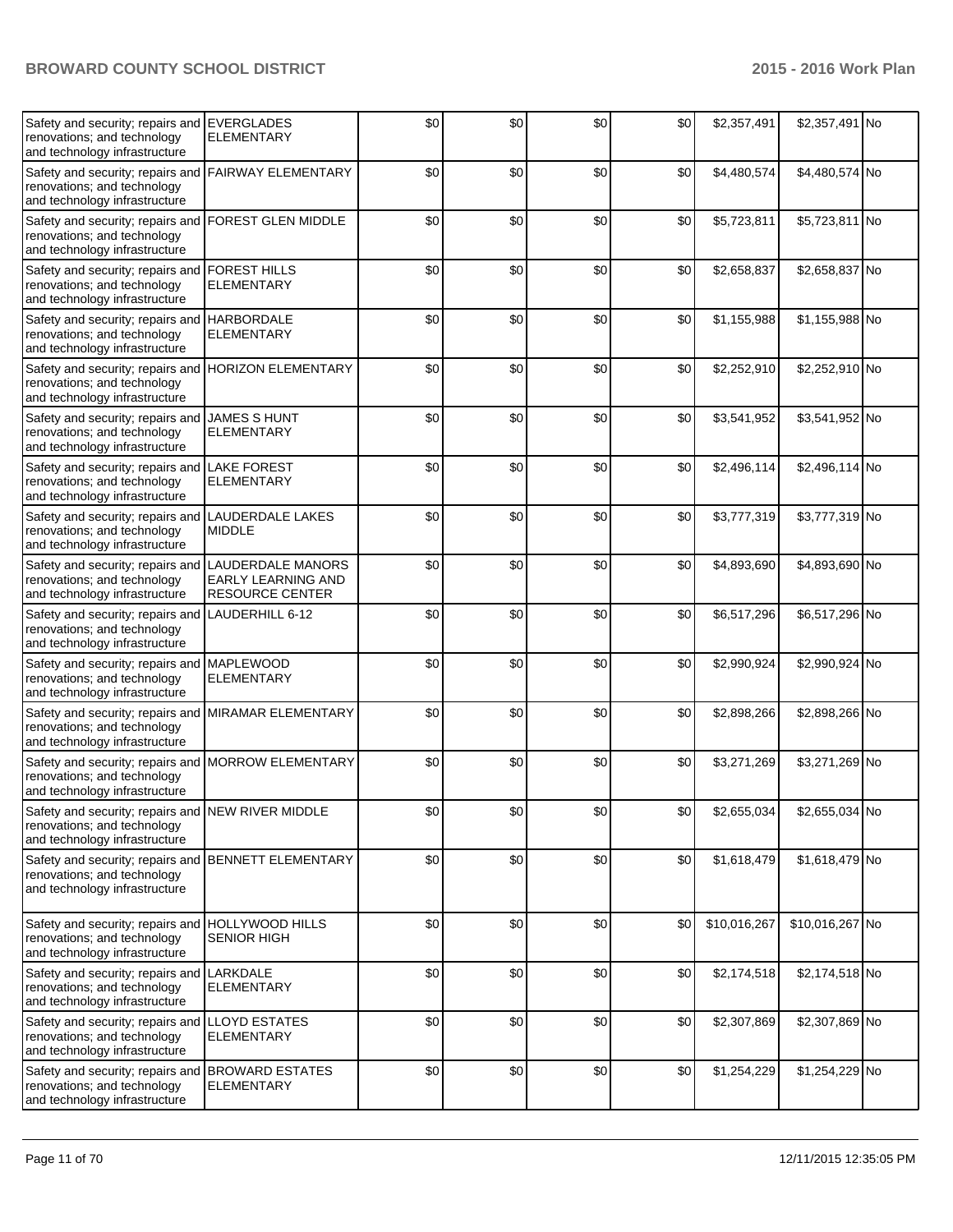| Safety and security; repairs and<br>renovations; and technology<br>and technology infrastructure                   | <b>COOPER CITY SENIOR</b><br><b>HIGH</b>    | \$0 | \$0   | \$0   | \$0   | \$13,713,620 | \$13,713,620 No |  |
|--------------------------------------------------------------------------------------------------------------------|---------------------------------------------|-----|-------|-------|-------|--------------|-----------------|--|
| Safety and security; repairs and<br>renovations; and technology<br>and technology infrastructure                   | <b>MCARTHUR SENIOR</b><br><b>HIGH</b>       | \$0 | \$0   | \$0   | \$0   | \$19,362,688 | \$19,362,688 No |  |
| Safety and security; repairs and NORTH LAUDERDALE<br>renovations; and technology<br>and technology infrastructure  | <b>ELEMENTARY</b>                           | \$0 | \$0   | \$0   | \$0   | \$2,415,842  | \$2,415,842 No  |  |
| Safety and security; repairs and NORTHEAST SENIOR<br>renovations; and technology<br>and technology infrastructure  | <b>HIGH</b>                                 | \$0 | \$0   | \$0   | \$0   | \$9,427,447  | \$9,427,447 No  |  |
| Safety and security; repairs and<br>renovations; and technology<br>and technology infrastructure                   | <b>OAKLAND PARK</b><br><b>ELEMENTARY</b>    | \$0 | \$0   | \$0   | \$0   | \$1,710,537  | \$1,710,537 No  |  |
| Safety and security; repairs and<br>renovations; and technology<br>and technology infrastructure                   | <b>OAKRIDGE</b><br><b>ELEMENTARY</b>        | \$0 | \$0   | \$0   | \$0   | \$3,223,550  | \$3,223,550 No  |  |
| Safety and security; repairs and ORIOLE ELEMENTARY<br>renovations; and technology<br>and technology infrastructure |                                             | \$0 | \$0   | \$0   | \$0   | \$1,102,121  | \$1,102,121 No  |  |
| Safety and security; repairs and PALMVIEW<br>renovations; and technology<br>and technology infrastructure          | <b>ELEMENTARY</b>                           | \$0 | \$0   | \$0   | \$0   | \$2,167,379  | \$2,167,379 No  |  |
| Safety and security; repairs and PARKWAY MIDDLE<br>renovations; and technology<br>and technology infrastructure    |                                             | \$0 | \$0   | \$0   | \$0   | \$11,960,855 | \$11,960,855 No |  |
| Safety and security; repairs and<br>renovations; and technology<br>and technology infrastructure                   | PASADENA LAKES<br><b>ELEMENTARY</b>         | \$0 | \$0   | \$0   | \$0   | \$5,282,670  | \$5,282,670 No  |  |
| Safety and security; repairs and HENRY D PERRY<br>renovations; and technology<br>and technology infrastructure     | <b>MIDDLE</b>                               | \$0 | \$0   | \$0   | \$0   | \$2,550,476  | \$2,550,476 No  |  |
| Safety and security; repairs and<br>renovations; and technology<br>and technology infrastructure                   | <b>PLANTATION PARK</b><br><b>ELEMENTARY</b> | \$0 | \$0   | \$0   | \$0   | \$1,831,975  | \$1,831,975 No  |  |
| Safety and security; repairs and<br>renovations; and technology<br>and technology infrastructure                   | POMPANO BEACH<br><b>ELEMENTARY</b>          | \$0 | \$0   | \$0   | \$0   | \$3,018,941  | \$3,018,941 No  |  |
| Safety and security; repairs and POMPANO BEACH<br>renovations; and technology<br>and technology infrastructure     | <b>MIDDLE</b>                               | \$0 | \$0   | \$0   | \$0   | \$7,549,802  | \$7,549,802 No  |  |
| Safety and security; repairs and QUIET WATERS<br>renovations; and technology<br>and technology infrastructure      | <b>ELEMENTARY</b>                           | \$0 | $\$0$ | $\$0$ | $\$0$ | \$3,783,428  | \$3,783,428 No  |  |
| Safety and security; repairs and<br>renovations; and technology<br>and technology infrastructure                   | <b>JAMES S RICKARDS</b><br><b>MIDDLE</b>    | \$0 | \$0   | \$0   | \$0   | \$5,443,429  | \$5,443,429 No  |  |
| Safety and security; repairs and<br>renovations; and technology<br>and technology infrastructure                   | <b>SANDPIPER</b><br><b>ELEMENTARY</b>       | \$0 | \$0   | \$0   | \$0   | \$1,602,479  | \$1,602,479 No  |  |
| Safety and security; repairs and SAWGRASS SPRINGS<br>renovations; and technology<br>and technology infrastructure  | <b>MIDDLE</b>                               | \$0 | \$0   | \$0   | \$0   | \$4,685,140  | \$4,685,140 No  |  |
| Safety and security; repairs and SEAGULL SCHOOL<br>renovations; and technology<br>and technology infrastructure    |                                             | \$0 | \$0   | \$0   | \$0   | \$702,679    | \$702,679 No    |  |
| Safety and security; repairs and SEMINOLE MIDDLE<br>renovations; and technology<br>and technology infrastructure   |                                             | \$0 | \$0   | \$0   | \$0   | \$9,822,021  | \$9,822,021 No  |  |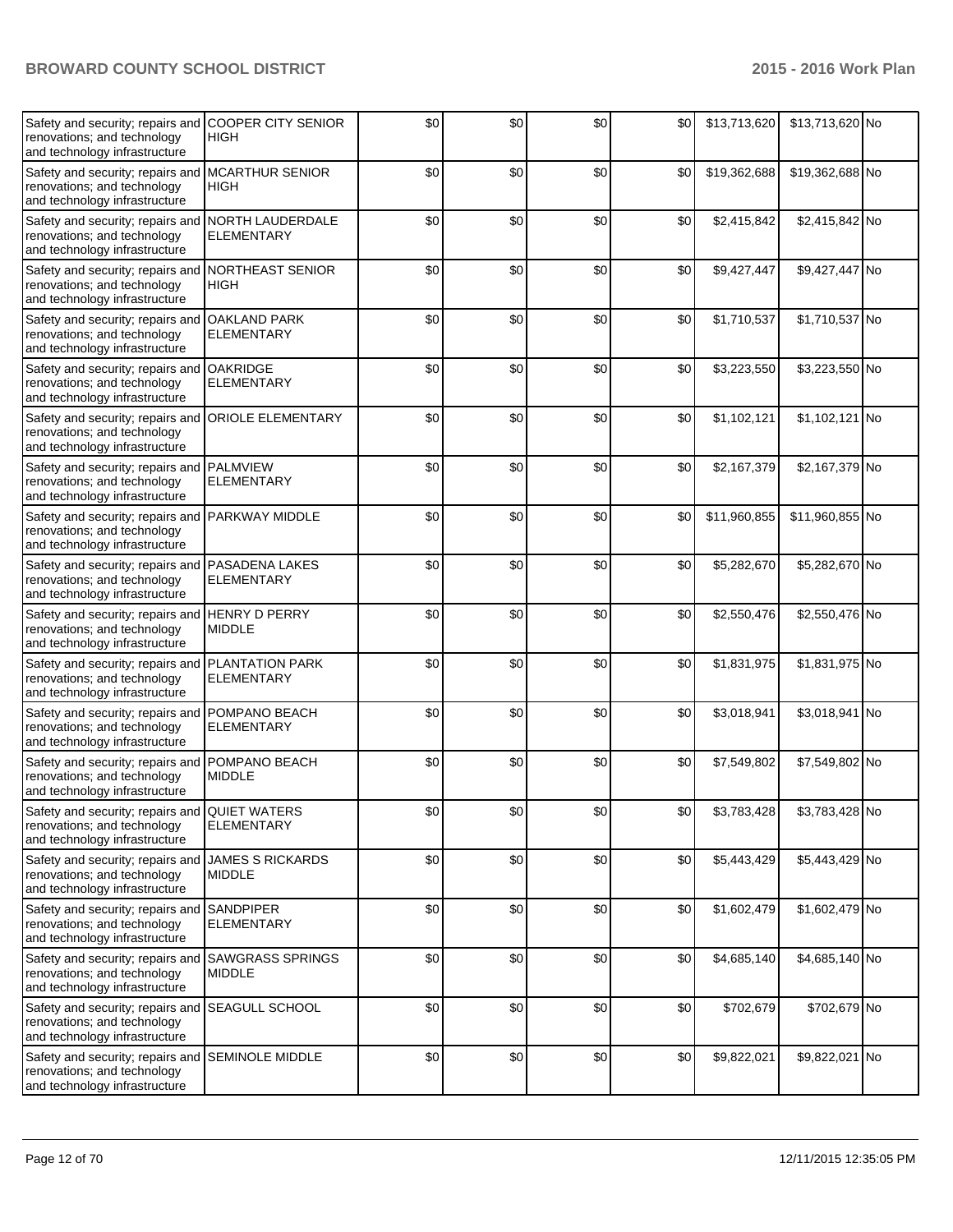| Safety and security; repairs and<br>renovations; and technology<br>and technology infrastructure                    | <b>SILVER TRAIL MIDDLE</b>                                               | \$0 | \$0 | \$0 | \$0 | \$3,989,523  | \$3,989,523 No  |  |
|---------------------------------------------------------------------------------------------------------------------|--------------------------------------------------------------------------|-----|-----|-----|-----|--------------|-----------------|--|
| Safety and security; repairs and<br>renovations; and technology<br>and technology infrastructure                    | <b>STONEMAN DOUGLAS</b><br><b>SENIOR HIGH</b>                            | \$0 | \$0 | \$0 | \$0 | \$13,740,734 | \$13,740,734 No |  |
| Safety and security; repairs and<br>renovations; and technology<br>and technology infrastructure                    | <b>STRANAHAN SENIOR</b><br>HIGH                                          | \$0 | \$0 | \$0 | \$0 | \$15,138,705 | \$15,138,705 No |  |
| Safety and security; repairs and TAMARAC<br>renovations; and technology<br>and technology infrastructure            | <b>ELEMENTARY</b>                                                        | \$0 | \$0 | \$0 | \$0 | \$4,398,242  | \$4,398,242 No  |  |
| Safety and security; repairs and<br>renovations; and technology<br>and technology infrastructure                    | <b>TEQUESTA TRACE</b><br><b>MIDDLE</b>                                   | \$0 | \$0 | \$0 | \$0 | \$5,260,247  | \$5,260,247 No  |  |
| Safety and security; repairs and<br>renovations; and technology<br>and technology infrastructure                    | <b>TROPICAL</b><br><b>ELEMENTARY</b>                                     | \$0 | \$0 | \$0 | \$0 | \$1,577,199  | \$1,577,199 No  |  |
| Safety and security; repairs and WATKINS ELEMENTARY<br>renovations; and technology<br>and technology infrastructure |                                                                          | \$0 | \$0 | \$0 | \$0 | \$1,900,869  | \$1,900,869 No  |  |
| Safety and security; repairs and WEST HOLLYWOOD<br>renovations; and technology<br>and technology infrastructure     | <b>ELEMENTARY</b>                                                        | \$0 | \$0 | \$0 | \$0 | \$3,566,961  | \$3,566,961 No  |  |
| Safety and security; repairs and<br>renovations; and technology<br>and technology infrastructure                    | <b>WESTCHESTER</b><br><b>ELEMENTARY</b>                                  | \$0 | \$0 | \$0 | \$0 | \$4,755,732  | \$4,755,732 No  |  |
| Safety and security; repairs and<br>renovations; and technology<br>and technology infrastructure                    | <b>WESTERN SENIOR</b><br><b>HIGH</b>                                     | \$0 | \$0 | \$0 | \$0 | \$15,733,419 | \$15,733,419 No |  |
| Safety and security; repairs and WESTPINE MIDDLE<br>renovations; and technology<br>and technology infrastructure    |                                                                          | \$0 | \$0 | \$0 | \$0 | \$2,851,327  | \$2,851,327 No  |  |
| Safety and security; repairs and<br>renovations; and technology<br>and technology infrastructure                    | <b>WHISPERING PINES</b><br><b>EXCEPTIONAL</b><br><b>EDUCATION CENTER</b> | \$0 | \$0 | \$0 | \$0 | \$2,526,726  | \$2,526,726 No  |  |
| Safety and security; repairs and<br>renovations; and technology<br>and technology infrastructure                    | <b>WINGATE OAKS</b><br>CENTER                                            | \$0 | \$0 | \$0 | \$0 | \$4,738,097  | \$4,738,097 No  |  |
| Safety and security; repairs and<br>renovations; and technology<br>and technology infrastructure                    | <b>WINSTON PARK</b><br><b>ELEMENTARY</b>                                 | \$0 | \$0 | \$0 | \$0 | \$4,813,169  | \$4,813,169 No  |  |
| Safety and security; repairs and COLBERT ELEMENTARY<br>renovations; and technology<br>and technology infrastructure |                                                                          | \$0 | \$0 | \$0 | \$0 | \$907,341    | \$907,341 No    |  |
| Safety and security; repairs and BAIR MIDDLE<br>renovations; and technology<br>and technology infrastructure        |                                                                          | \$0 | \$0 | \$0 | \$0 | \$6,092,470  | \$6,092,470 No  |  |
| Safety and security; repairs and<br>renovations; and technology<br>and technology infrastructure                    | <b>THURGOOD MARSHALL</b><br><b>ELEMENTARY</b>                            | \$0 | \$0 | \$0 | \$0 | \$1,619,040  | \$1,619,040 No  |  |
| Safety and security; repairs and MARY M BETHUNE<br>renovations; and technology<br>and technology infrastructure     | <b>ELEMENTARY</b>                                                        | \$0 | \$0 | \$0 | \$0 | \$2,732,989  | \$2,732,989 No  |  |
| Safety and security; repairs and DEERFIELD PARK<br>renovations; and technology<br>and technology infrastructure     | <b>ELEMENTARY</b>                                                        | \$0 | \$0 | \$0 | \$0 | \$1,746,208  | \$1,746,208 No  |  |
| Safety and security; repairs and DILLARD 6-12<br>renovations; and technology<br>and technology infrastructure       |                                                                          | \$0 | \$0 | \$0 | \$0 | \$5,020,652  | \$5,020,652 No  |  |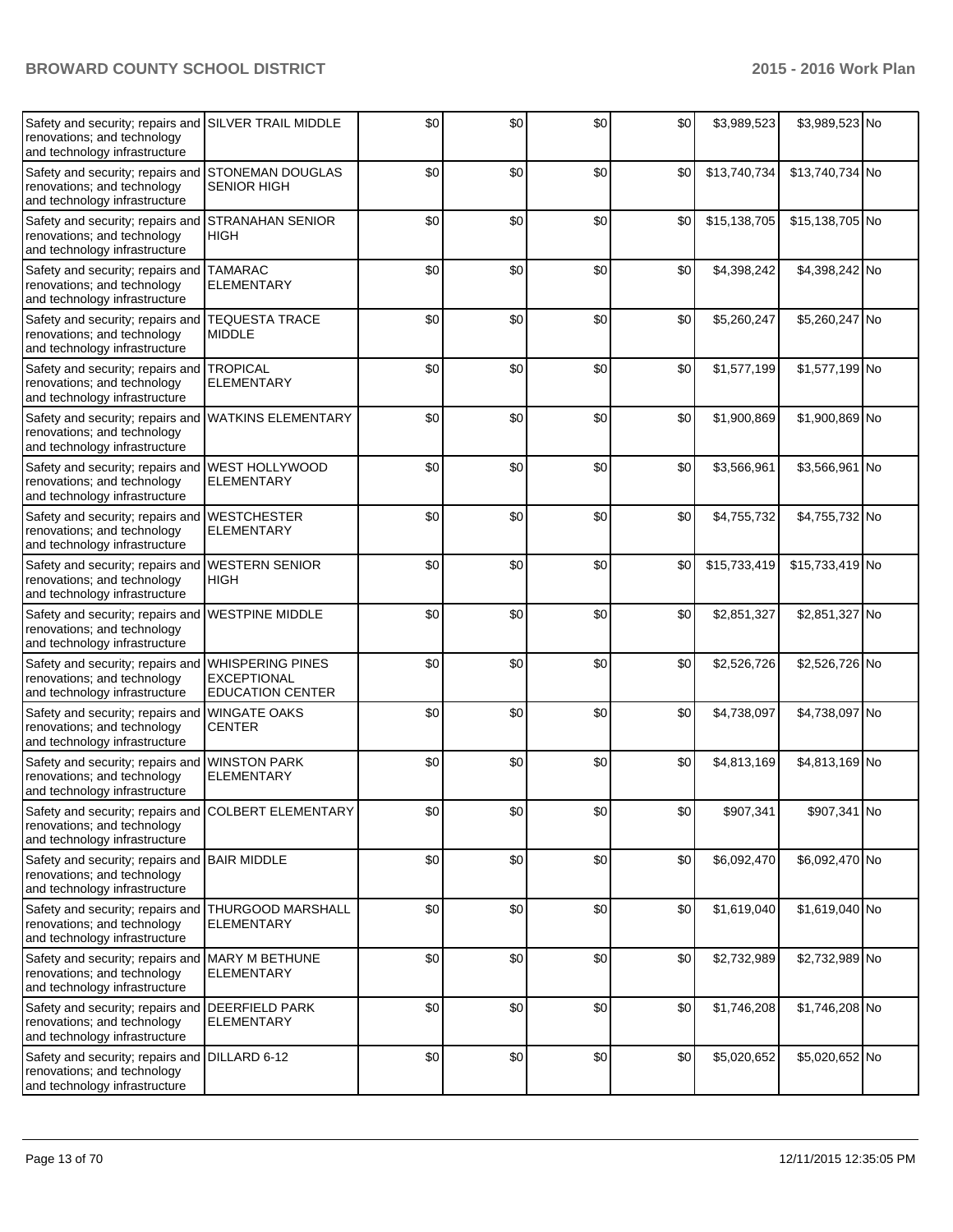| Safety and security; repairs and<br>renovations; and technology<br>and technology infrastructure                    | <b>FORT LAUDERDALE</b><br><b>SENIOR HIGH</b>  | \$0 | \$0 | \$0 | \$0 | \$6,447,804 | \$6,447,804 No |  |
|---------------------------------------------------------------------------------------------------------------------|-----------------------------------------------|-----|-----|-----|-----|-------------|----------------|--|
| Safety and security; repairs and<br>renovations; and technology<br>and technology infrastructure                    | <b>DILLARD ELEMENTARY</b>                     | \$0 | \$0 | \$0 | \$0 | \$2,058,218 | \$2,058,218 No |  |
| Safety and security; repairs and<br>renovations; and technology<br>and technology infrastructure                    | <b>EVERGLADES SENIOR</b><br>HIGH              | \$0 | \$0 | \$0 | \$0 | \$7,726,629 | \$7,726,629 No |  |
| Safety and security; repairs and CORAL SPRINGS<br>renovations; and technology<br>and technology infrastructure      | <b>ELEMENTARY</b>                             | \$0 | \$0 | \$0 | \$0 | \$3,743,596 | \$3,743,596 No |  |
| Safety and security; repairs and<br>renovations; and technology<br>and technology infrastructure                    | <b>HOLLYWOOD CENTRAL</b><br><b>ELEMENTARY</b> | \$0 | \$0 | \$0 | \$0 | \$1,625,748 | \$1,625,748 No |  |
| Safety and security; repairs and<br>renovations; and technology<br>and technology infrastructure                    | <b>DRIFTWOOD MIDDLE</b>                       | \$0 | \$0 | \$0 | \$0 | \$7,575,394 | \$7,575,394 No |  |
| Safety and security; repairs and COUNTRY ISLES<br>renovations; and technology<br>and technology infrastructure      | <b>ELEMENTARY</b>                             | \$0 | \$0 | \$0 | \$0 | \$3,852,135 | \$3,852,135 No |  |
| Safety and security; repairs and HOLLYWOOD PARK<br>renovations; and technology<br>and technology infrastructure     | <b>ELEMENTARY</b>                             | \$0 | \$0 | \$0 | \$0 | \$3,712,069 | \$3,712,069 No |  |
| Safety and security; repairs and<br>renovations; and technology<br>and technology infrastructure                    | <b>COCONUT PALM</b><br><b>ELEMENTARY</b>      | \$0 | \$0 | \$0 | \$0 | \$2,162,891 | \$2,162,891 No |  |
| Safety and security; repairs and<br>renovations; and technology<br>and technology infrastructure                    | <b>DEERFIELD BEACH</b><br><b>ELEMENTARY</b>   | \$0 | \$0 | \$0 | \$0 | \$2,155,113 | \$2,155,113 No |  |
| Safety and security; repairs and GRIFFIN ELEMENTARY<br>renovations; and technology<br>and technology infrastructure |                                               | \$0 | \$0 | \$0 | \$0 | \$3,528,573 | \$3,528,573 No |  |
| Safety and security; repairs and<br>renovations; and technology<br>and technology infrastructure                    | <b>DANIA ELEMENTARY</b>                       | \$0 | \$0 | \$0 | \$0 | \$4,029,227 | \$4,029,227 No |  |
| Safety and security; repairs and<br>renovations; and technology<br>and technology infrastructure                    | CRESTHAVEN<br><b>ELEMENTARY</b>               | \$0 | \$0 | \$0 | \$0 | \$2,921,600 | \$2,921,600 No |  |
| Safety and security; repairs and<br>renovations; and technology<br>and technology infrastructure                    | <b>GATOR RUN</b><br><b>ELEMENTARY</b>         | \$0 | \$0 | \$0 | \$0 | \$2,121,902 | \$2,121,902 No |  |
| Safety and security; repairs and LIBERTY ELEMENTARY<br>renovations; and technology<br>and technology infrastructure |                                               | \$0 | \$0 | \$0 | \$0 | \$1,742,971 | \$1,742,971 No |  |
| Safety and security; repairs and<br>renovations; and technology<br>and technology infrastructure                    | <b>GLADES MIDDLE</b>                          | \$0 | \$0 | \$0 | \$0 | \$3,920,136 | \$3,920,136 No |  |
| Safety and security; repairs and<br>renovations; and technology<br>and technology infrastructure                    | <b>INDIAN RIDGE MIDDLE</b>                    | \$0 | \$0 | \$0 | \$0 | \$5,848,342 | \$5,848,342 No |  |
| Safety and security; repairs and MANATEE BAY<br>renovations; and technology<br>and technology infrastructure        | ELEMENTARY                                    | \$0 | \$0 | \$0 | \$0 | \$1,271,191 | \$1,271,191 No |  |
| Safety and security; repairs and HALLANDALE<br>renovations; and technology<br>and technology infrastructure         | <b>ELEMENTARY</b>                             | \$0 | \$0 | \$0 | \$0 | \$3,064,189 | \$3,064,189 No |  |
| Safety and security; repairs and MCNAB ELEMENTARY<br>renovations; and technology<br>and technology infrastructure   |                                               | \$0 | \$0 | \$0 | \$0 | \$2,033,433 | \$2,033,433 No |  |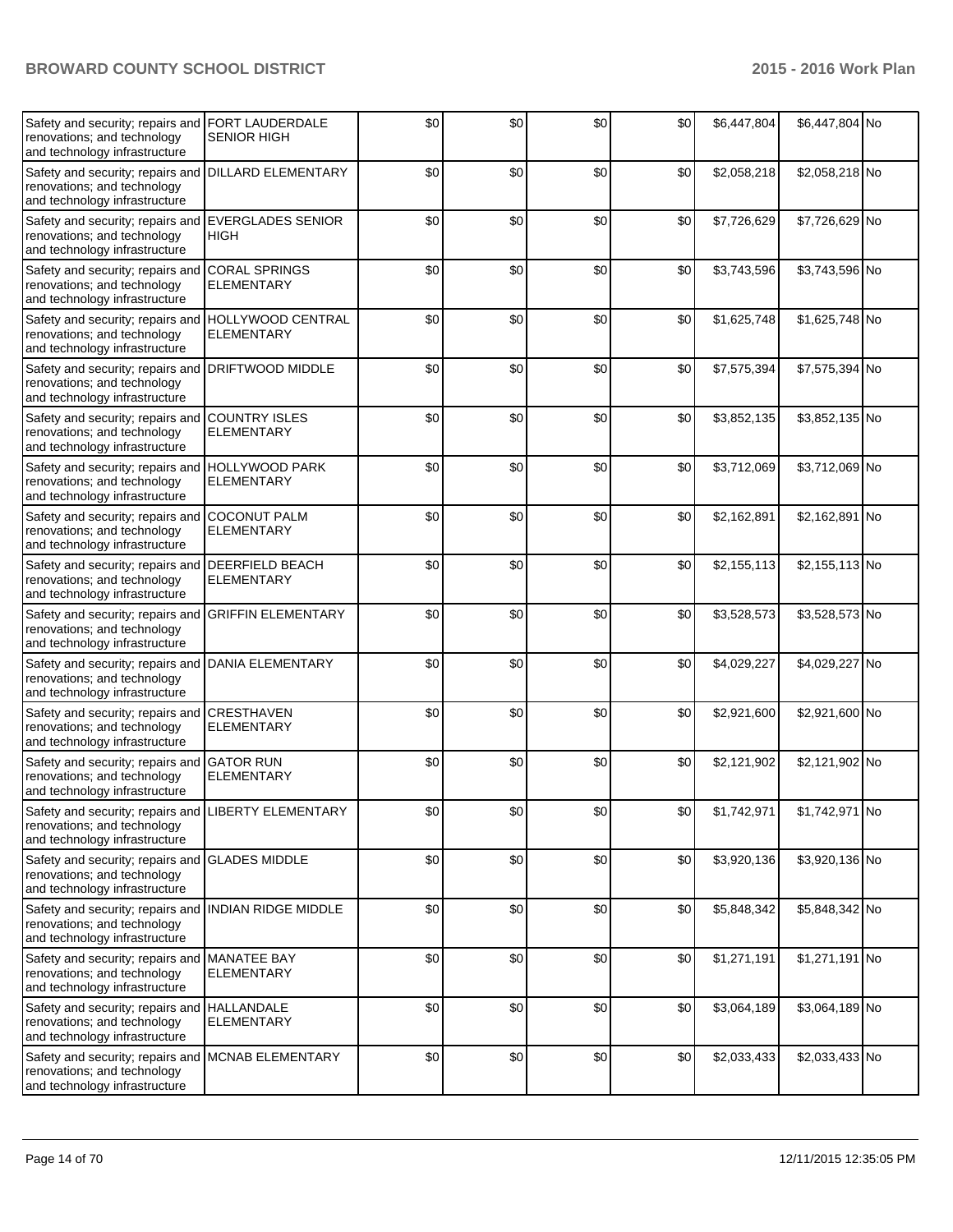| Safety and security; repairs and<br>renovations; and technology<br>and technology infrastructure                 | <b>MIRROR LAKE</b><br><b>ELEMENTARY</b>    | \$0   | \$0 | \$0 | \$0 | \$1,157,900  | \$1,157,900 No  |  |
|------------------------------------------------------------------------------------------------------------------|--------------------------------------------|-------|-----|-----|-----|--------------|-----------------|--|
| Safety and security; repairs and<br>renovations; and technology<br>and technology infrastructure                 | <b>NOB HILL ELEMENTARY</b>                 | \$0   | \$0 | \$0 | \$0 | \$3,639,635  | \$3,639,635 No  |  |
| Safety and security; repairs and<br>renovations; and technology<br>and technology infrastructure                 | <b>MONARCH SENIOR</b><br><b>HIGH</b>       | \$0   | \$0 | \$0 | \$0 | \$7,323,311  | \$7,323,311 No  |  |
| Safety and security; repairs and<br>renovations; and technology<br>and technology infrastructure                 | <b>NOVA BLANCHE</b><br>FORMAN ELEMENTARY   | \$0   | \$0 | \$0 | \$0 | \$2,984,810  | \$2,984,810 No  |  |
| Safety and security; repairs and<br>renovations; and technology<br>and technology infrastructure                 | <b>PARKSIDE</b><br><b>ELEMENTARY</b>       | \$0   | \$0 | \$0 | \$0 | \$1,408,228  | \$1,408,228 No  |  |
| Safety and security; repairs and<br>renovations; and technology<br>and technology infrastructure                 | <b>PEMBROKE LAKES</b><br><b>ELEMENTARY</b> | \$0   | \$0 | \$0 | \$0 | \$3,281,556  | \$3,281,556 No  |  |
| Safety and security; repairs and NEW RENAISSANCE<br>renovations; and technology<br>and technology infrastructure | <b>MIDDLE</b>                              | \$0   | \$0 | \$0 | \$0 | \$2,560,994  | \$2,560,994 No  |  |
| Safety and security; repairs and<br>renovations; and technology<br>and technology infrastructure                 | <b>RIVERGLADES</b><br><b>ELEMENTARY</b>    | \$0   | \$0 | \$0 | \$0 | \$3,771,667  | \$3,771,667 No  |  |
| Safety and security; repairs and<br>renovations; and technology<br>and technology infrastructure                 | <b>CHARLES DREW</b><br>RESOURCE CENTER     | \$0   | \$0 | \$0 | \$0 | \$2,283,730  | \$2,283,730 No  |  |
| Safety and security; repairs and<br>renovations; and technology<br>and technology infrastructure                 | <b>PEMBROKE PINES</b><br><b>ELEMENTARY</b> | \$0   | \$0 | \$0 | \$0 | \$1,232,636  | \$1,232,636 No  |  |
| Safety and security; repairs and<br>renovations; and technology<br>and technology infrastructure                 | <b>RIVERLAND</b><br><b>ELEMENTARY</b>      | \$0   | \$0 | \$0 | \$0 | \$859,128    | \$859,128 No    |  |
| Safety and security; repairs and<br>renovations; and technology<br>and technology infrastructure                 | PIPER SENIOR HIGH                          | \$0   | \$0 | \$0 | \$0 | \$20,702,384 | \$20,702,384 No |  |
| Safety and security; repairs and<br>renovations; and technology<br>and technology infrastructure                 | PETERS ELEMENTARY                          | \$0   | \$0 | \$0 | \$0 | \$1,399,579  | \$1,399,579 No  |  |
| Safety and security; repairs and<br>renovations; and technology<br>and technology infrastructure                 | <b>PINES LAKES</b><br>ELEMENTARY           | \$0   | \$0 | \$0 | \$0 | \$3,395,274  | \$3,395,274 No  |  |
| Safety and security; repairs and PINEWOOD<br>renovations; and technology<br>and technology infrastructure        | <b>ELEMENTARY</b>                          | $\$0$ | \$0 | \$0 | \$0 | \$3,962,283  | \$3,962,283 No  |  |
| Safety and security; repairs and<br>renovations; and technology<br>and technology infrastructure                 | <b>PLANTATION MIDDLE</b>                   | \$0   | \$0 | \$0 | \$0 | \$9,795,489  | \$9,795,489 No  |  |
| Safety and security; repairs and<br>renovations; and technology<br>and technology infrastructure                 | <b>SEA CASTLE</b><br><b>ELEMENTARY</b>     | \$0   | \$0 | \$0 | \$0 | \$2,710,540  | \$2,710,540 No  |  |
| Safety and security; repairs and SHERIDAN HILLS<br>renovations; and technology<br>and technology infrastructure  | <b>ELEMENTARY</b>                          | \$0   | \$0 | \$0 | \$0 | \$2,187,292  | \$2,187,292 No  |  |
| Safety and security; repairs and<br>renovations; and technology<br>and technology infrastructure                 | SHERIDAN TECHNICAL<br><b>COLLEGE</b>       | \$0   | \$0 | \$0 | \$0 | \$12,408,196 | \$12,408,196 No |  |
| Safety and security; repairs and<br>renovations; and technology<br>and technology infrastructure                 | <b>SOUTH BROWARD</b><br><b>SENIOR HIGH</b> | \$0   | \$0 | \$0 | \$0 | \$4,694,007  | \$4,694,007 No  |  |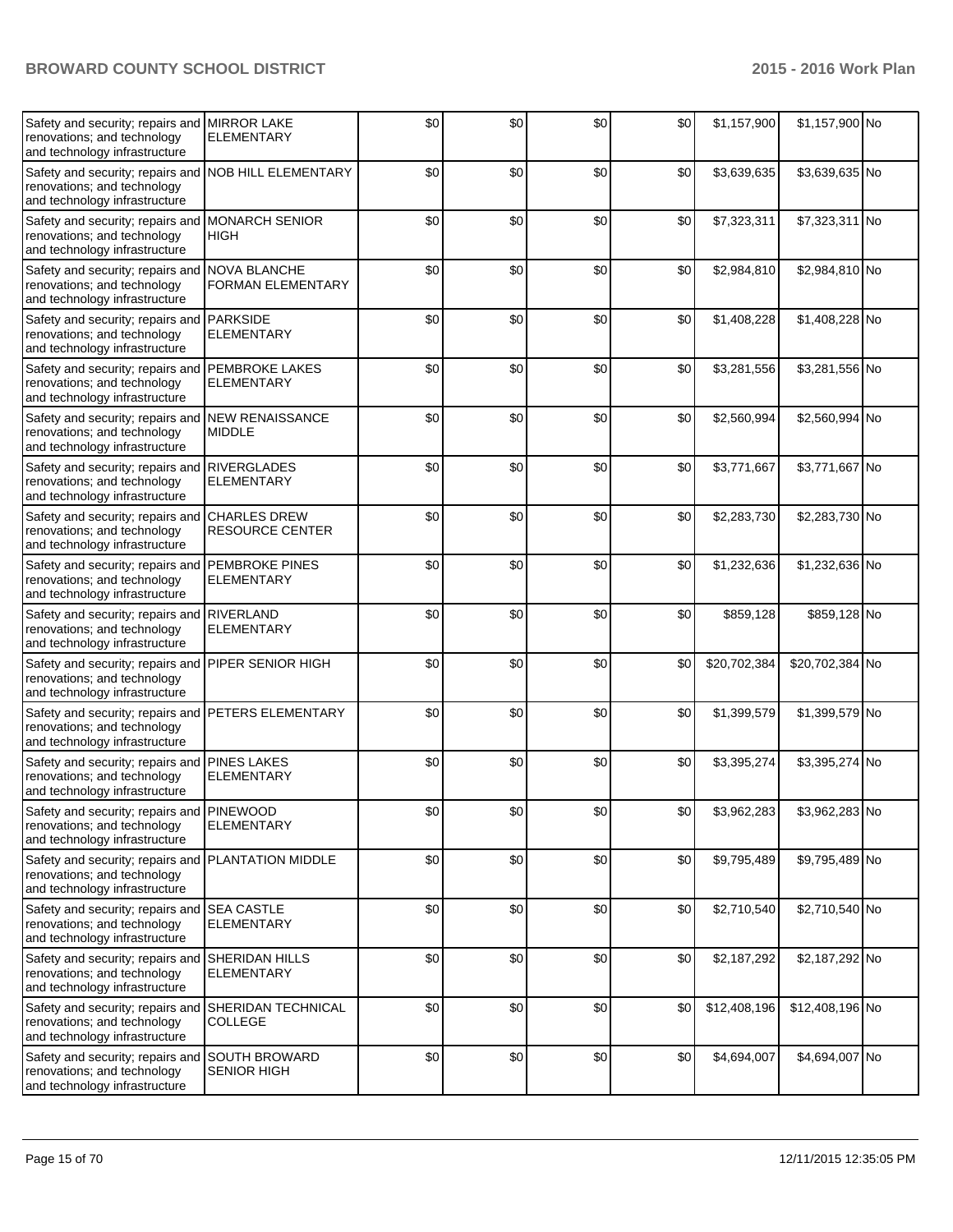| Safety and security; repairs and<br>renovations; and technology<br>and technology infrastructure                    | <b>SILVER LAKES MIDDLE</b>                       | \$0 | \$0 | \$0 | \$0 | \$4,775,170  | \$4,775,170 No  |  |
|---------------------------------------------------------------------------------------------------------------------|--------------------------------------------------|-----|-----|-----|-----|--------------|-----------------|--|
| Safety and security; repairs and<br>renovations; and technology<br>and technology infrastructure                    | <b>SUNLAND PARK</b><br><b>ACADEMY</b>            | \$0 | \$0 | \$0 | \$0 | \$581,103    | \$581,103 No    |  |
| Safety and security; repairs and SUNRISE MIDDLE<br>renovations; and technology<br>and technology infrastructure     |                                                  | \$0 | \$0 | \$0 | \$0 | \$3,322,676  | \$3,322,676 No  |  |
| Safety and security; repairs and SILVER PALMS<br>renovations; and technology<br>and technology infrastructure       | <b>ELEMENTARY</b>                                | \$0 | \$0 | \$0 | \$0 | \$2,451,016  | \$2,451,016 No  |  |
| Safety and security; repairs and<br>renovations; and technology<br>and technology infrastructure                    | <b>SANDERS PARK</b><br><b>ELEMENTARY</b>         | \$0 | \$0 | \$0 | \$0 | \$3,690,232  | \$3,690,232 No  |  |
| Safety and security; repairs and<br>renovations; and technology<br>and technology infrastructure                    | <b>FOX TRAIL</b><br><b>ELEMENTARY</b>            | \$0 | \$0 | \$0 | \$0 | \$1,696,064  | \$1,696,064 No  |  |
| Safety and security; repairs and WESTGLADES MIDDLE<br>renovations; and technology<br>and technology infrastructure  |                                                  | \$0 | \$0 | \$0 | \$0 | \$3,851,588  | \$3,851,588 No  |  |
| Safety and security; repairs and<br>renovations; and technology<br>and technology infrastructure                    | THE QUEST CENTER                                 | \$0 | \$0 | \$0 | \$0 | \$4,575,537  | \$4,575,537 No  |  |
| Safety and security; repairs and<br>renovations; and technology<br>and technology infrastructure                    | <b>VILLAGE ELEMENTARY</b>                        | \$0 | \$0 | \$0 | \$0 | \$907,929    | \$907,929 No    |  |
| Safety and security; repairs and<br>renovations; and technology<br>and technology infrastructure                    | <b>WELLEBY ELEMENTARY</b>                        | \$0 | \$0 | \$0 | \$0 | \$2,833,346  | \$2,833,346 No  |  |
| Safety and security; repairs and SILVER LAKES<br>renovations; and technology<br>and technology infrastructure       | <b>ELEMENTARY</b>                                | \$0 | \$0 | \$0 | \$0 | \$2,997,165  | \$2,997,165 No  |  |
| Safety and security; repairs and<br>renovations; and technology<br>and technology infrastructure                    | <b>PARK LAKES</b><br><b>ELEMENTARY</b>           | \$0 | \$0 | \$0 | \$0 | \$1,358,405  | \$1,358,405 No  |  |
| Safety and security; repairs and<br>renovations; and technology<br>and technology infrastructure                    | <b>WESTWOOD HEIGHTS</b><br><b>ELEMENTARY</b>     | \$0 | \$0 | \$0 | \$0 | \$1,576,515  | \$1,576,515 No  |  |
| Safety and security; repairs and<br>renovations; and technology<br>and technology infrastructure                    | <b>WHIDDON-ROGERS</b><br><b>EDUCATION CENTER</b> | \$0 | \$0 | \$0 | \$0 | \$2,774,966  | \$2,774,966 No  |  |
| Safety and security; repairs and WILTON MANORS<br>renovations; and technology<br>and technology infrastructure      | <b>ELEMENTARY</b>                                | \$0 | \$0 | \$0 | \$0 | \$827,214    | \$827,214 No    |  |
| Safety and security; repairs and<br>renovations; and technology<br>and technology infrastructure                    | <b>VIRGINIA SHUMAN</b><br>YOUNG ELEMENTARY       | \$0 | \$0 | \$0 | \$0 | \$1,198,288  | \$1,198,288 No  |  |
| Safety and security; repairs and<br>renovations; and technology<br>and technology infrastructure                    | <b>PIONEER MIDDLE</b>                            | \$0 | \$0 | \$0 | \$0 | \$12,480,008 | \$12,480,008 No |  |
| Safety and security; repairs and BOYD H ANDERSON<br>renovations; and technology<br>and technology infrastructure    | SENIOR HIGH                                      | \$0 | \$0 | \$0 | \$0 | \$7,332,367  | \$7,332,367 No  |  |
| Safety and security; repairs and APOLLO MIDDLE<br>renovations; and technology<br>and technology infrastructure      |                                                  | \$0 | \$0 | \$0 | \$0 | \$8,195,896  | \$8,195,896 No  |  |
| Safety and security; repairs and ATLANTIC TECHNICAL<br>renovations; and technology<br>and technology infrastructure | <b>COLLEGE</b>                                   | \$0 | \$0 | \$0 | \$0 | \$7,405,983  | \$7,405,983 No  |  |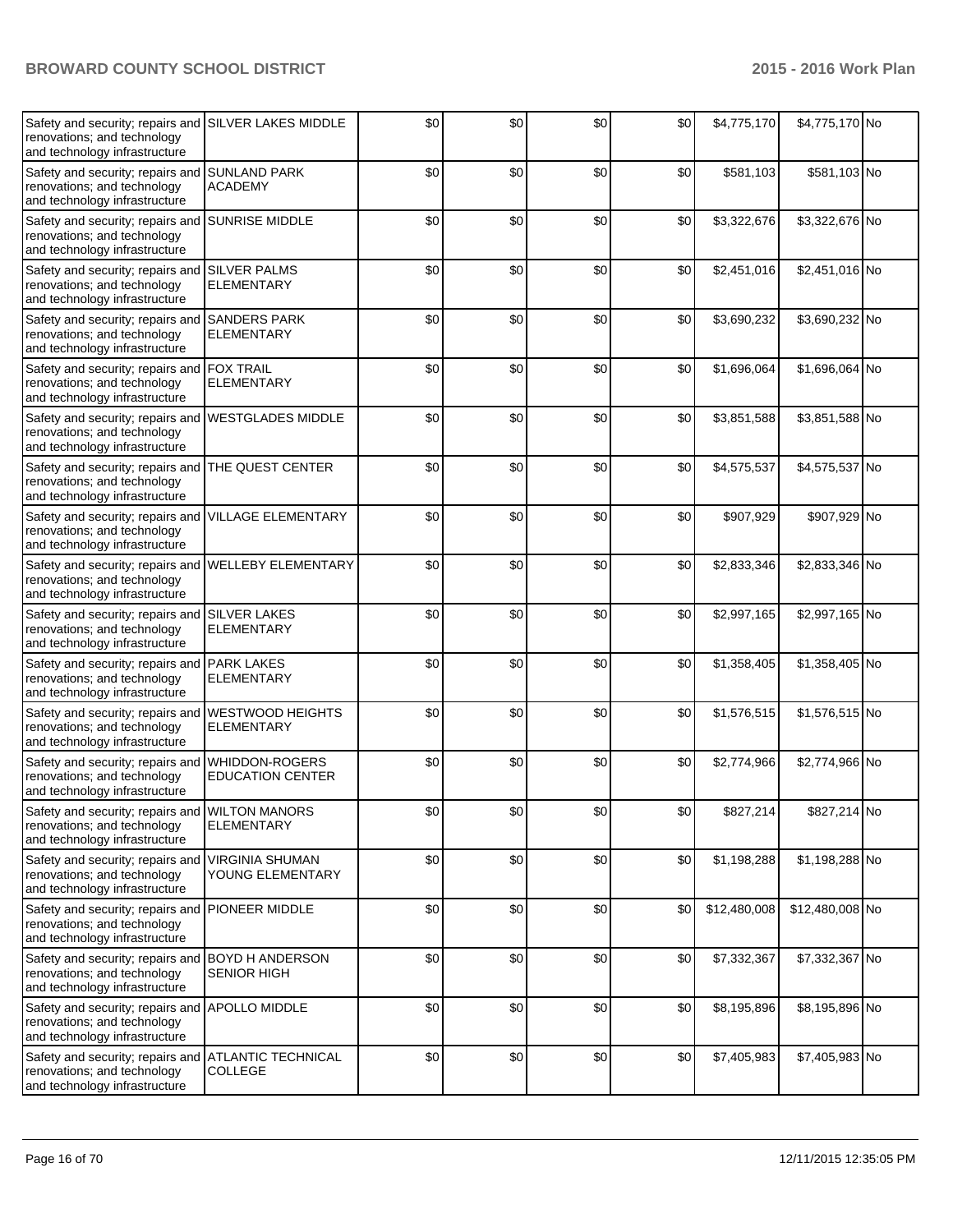| Safety and security; repairs and ATTUCKS MIDDLE<br>renovations; and technology<br>and technology infrastructure      |                                                                                | \$0       | \$0         | \$0       | \$0 | \$4,752,644  | \$4,752,644 No  |  |
|----------------------------------------------------------------------------------------------------------------------|--------------------------------------------------------------------------------|-----------|-------------|-----------|-----|--------------|-----------------|--|
| Safety and security; repairs and BAYVIEW ELEMENTARY<br>renovations; and technology<br>and technology infrastructure  |                                                                                | \$0       | \$0         | \$0       | \$0 | \$1,488,986  | \$1,488,986 No  |  |
| Safety and security; repairs and CASTLE HILL<br>renovations; and technology<br>and technology infrastructure         | <b>ELEMENTARY</b>                                                              | \$0       | \$0         | \$0       | \$0 | \$2,003,927  | \$2,003,927 No  |  |
| Safety and security; repairs and<br>renovations; and technology<br>and technology infrastructure                     | <b>COCONUT CREEK</b><br><b>SENIOR HIGH</b>                                     | \$0       | \$0         | \$0       | \$0 | \$6,723,898  | \$6,723,898 No  |  |
| Safety and security; repairs and<br>renovations; and technology<br>and technology infrastructure                     | <b>COLLINS ELEMENTARY</b>                                                      | \$0       | \$0         | \$0       | \$0 | \$4,126,190  | \$4,126,190 No  |  |
| Safety and security; repairs and<br>renovations; and technology<br>and technology infrastructure                     | <b>CORAL GLADES HIGH</b><br><b>SCHOOL</b>                                      | \$0       | \$0         | \$0       | \$0 | \$9,718,489  | \$9,718,489 No  |  |
| Safety and security; repairs and DRIFTWOOD<br>renovations; and technology<br>and technology infrastructure           | <b>ELEMENTARY</b>                                                              | \$0       | \$0         | \$0       | \$0 | \$1,890,851  | \$1,890,851 No  |  |
| Safety and security; repairs and NORTH SIDE<br>renovations; and technology<br>and technology infrastructure          | <b>ELEMENTARY</b>                                                              | \$0       | \$0         | \$0       | \$0 | \$1,803,874  | \$1,803,874 No  |  |
| SMART Program - Safety and<br>security; repairs and<br>renovations; and technology<br>and technology infrastructure  | ANNABEL C PERRY<br><b>ELEMENTARY</b>                                           | \$624,000 | \$1,261,000 | \$323,000 | \$0 | \$0          | \$2,208,000 Yes |  |
| Safety and security; repairs and<br>renovations; and technology<br>and technology infrastructure                     | <b>PLANTATION SENIOR</b><br><b>HIGH</b>                                        | \$0       | \$0         | \$0       | \$0 | \$13,063,739 | \$13,063,739 No |  |
| Safety and security; repairs and<br>renovations; and technology<br>and technology infrastructure                     | J P TARAVELLA SENIOR<br><b>HIGH</b>                                            | \$0       | \$0         | \$0       | \$0 | \$15,698,646 | \$15,698,646 No |  |
| Safety and security; repairs and CRYSTAL LAKE MIDDLE<br>renovations; and technology<br>and technology infrastructure |                                                                                | \$0       | \$0         | \$0       | \$0 | \$8,737,504  | \$8,737,504 No  |  |
| Safety and security; repairs and STEPHEN FOSTER<br>renovations; and technology<br>and technology infrastructure      | <b>ELEMENTARY</b>                                                              | \$0       | \$0         | \$0       | \$0 | \$1,567,073  | \$1,567,073 No  |  |
| Safety and security; repairs and<br>renovations; and technology<br>and technology infrastructure                     | <b>GULFSTREAM MIDDLE</b>                                                       | \$0       | \$0         | \$0       | \$0 | \$3,771,829  | \$3,771,829 No  |  |
| Safety and security; repairs and MARGATE<br>renovations; and technology<br>and technology infrastructure             | <b>ELEMENTARY</b>                                                              | \$0       | \$0         | \$0       | \$0 | \$4,050,635  | \$4,050,635 No  |  |
| Safety and security; repairs and NORTH ANDREWS<br>renovations; and technology<br>and technology infrastructure       | <b>GARDENS</b><br><b>ELEMENTARY</b>                                            | \$0       | \$0         | \$0       | \$0 | \$1,472,109  | \$1,472,109 No  |  |
| Safety and security; repairs and NOVA SENIOR HIGH<br>renovations; and technology<br>and technology infrastructure    |                                                                                | \$0       | \$0         | \$0       | \$0 | \$17,881,227 | \$17,881,227 No |  |
| Safety and security; repairs and DWIGHT D<br>renovations; and technology<br>and technology infrastructure            | <b>EISENHOWER</b><br><b>ELEMENTARY</b>                                         | \$0       | \$0         | \$0       | \$0 | \$3,640,315  | \$3,640,315 No  |  |
| Safety and security; repairs and<br>renovations; and technology<br>and technology infrastructure                     | POMPANO BEACH<br><b>INSTITUTE OF</b><br><b>INTERNATIONAL</b><br><b>STUDIES</b> | \$0       | \$0         | \$0       | \$0 | \$3,122,896  | \$3,122,896 No  |  |
| Safety and security; repairs and RAMBLEWOOD<br>renovations; and technology<br>and technology infrastructure          | <b>ELEMENTARY</b>                                                              | \$0       | \$0         | \$0       | \$0 | \$4,900,290  | \$4,900,290 No  |  |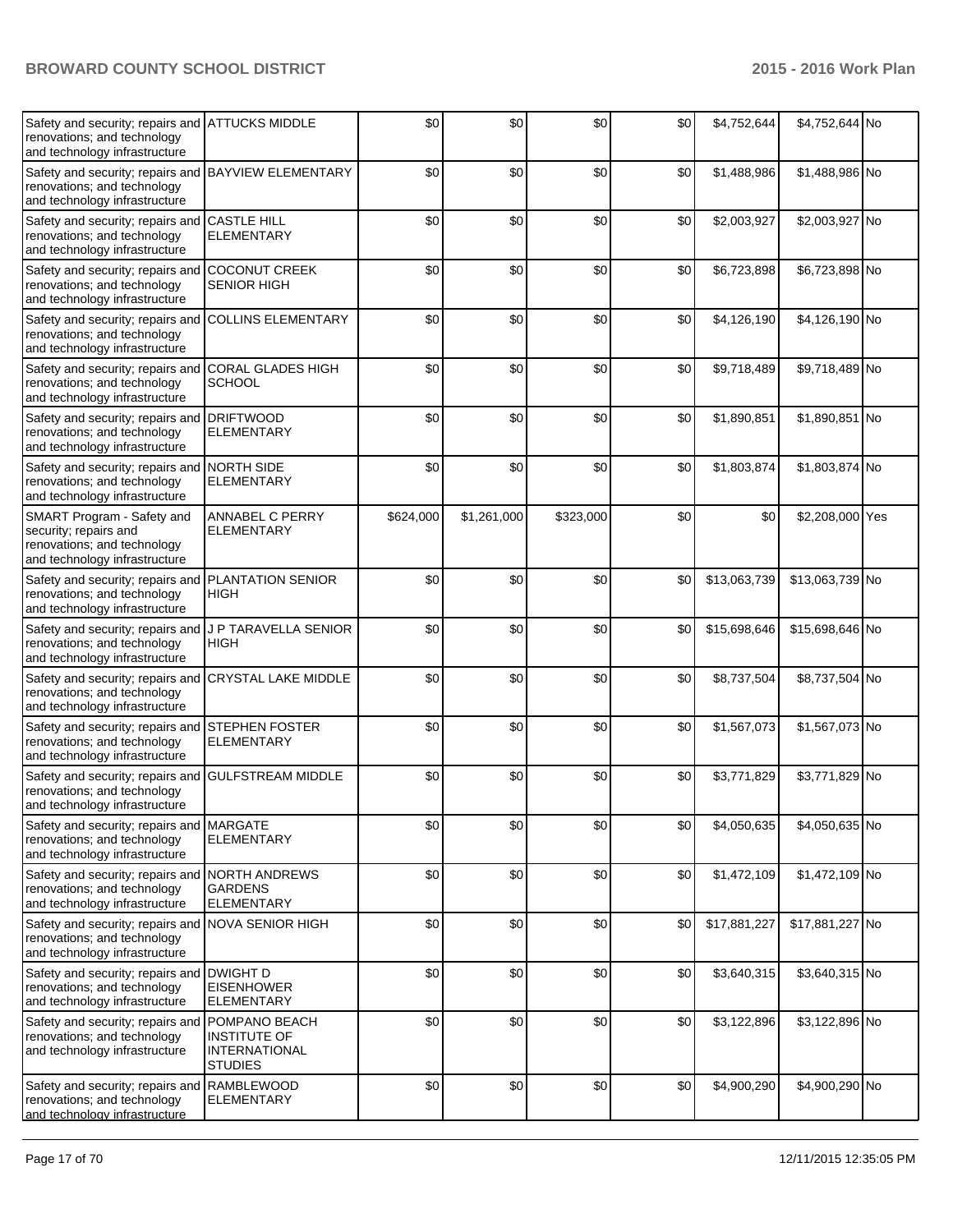| Safety and security; repairs and<br>renovations; and technology<br>and technology infrastructure             | <b>WALKER ELEMENTARY</b><br>(MAGNET)                          | \$0 | \$0 | \$0   | \$0   | \$3,274,896  | \$3,274,896 No  |  |
|--------------------------------------------------------------------------------------------------------------|---------------------------------------------------------------|-----|-----|-------|-------|--------------|-----------------|--|
| Safety and security; repairs and<br>renovations; and technology<br>and technology infrastructure             | <b>ARTHUR ROBERT JR</b><br>ASHE CENTER                        | \$0 | \$0 | \$0   | \$0   | \$1,284,894  | \$1,284,894 No  |  |
| Safety and security; repairs and<br>renovations; and technology<br>and technology infrastructure             | <b>ATLANTIC WEST</b><br>ELEMENTARY                            | \$0 | \$0 | \$0   | \$0   | \$3,103,321  | \$3,103,321 No  |  |
| Safety and security; repairs and BEACHSIDE<br>renovations; and technology<br>and technology infrastructure   | <b>MONTESSORI VILLAGE</b>                                     | \$0 | \$0 | \$0   | \$0   | \$355,740    | \$355,740 No    |  |
| Safety and security; repairs and<br>renovations; and technology<br>and technology infrastructure             | <b>CASTLE ANNEX</b>                                           | \$0 | \$0 | \$0   | \$0   | \$1,259,178  | \$1,259,178 No  |  |
| Safety and security; repairs and<br>renovations; and technology<br>and technology infrastructure             | <b>CHALLENGER</b><br><b>ELEMENTARY</b>                        | \$0 | \$0 | \$0   | \$0   | \$1,344,659  | \$1,344,659 No  |  |
| Safety and security; repairs and<br>renovations; and technology<br>and technology infrastructure             | <b>COOPER CITY</b><br><b>ELEMENTARY</b>                       | \$0 | \$0 | \$0   | \$0   | \$2,920,062  | \$2,920,062 No  |  |
| Safety and security; repairs and<br>renovations; and technology<br>and technology infrastructure             | <b>CORAL COVE</b><br><b>ELEMENTARY</b>                        | \$0 | \$0 | \$0   | \$0   | \$3,100,219  | \$3,100,219 No  |  |
| Safety and security; repairs and<br>renovations; and technology<br>and technology infrastructure             | <b>CYPRESS BAY SENIOR</b><br><b>HIGH</b>                      | \$0 | \$0 | \$0   | \$0   | \$15,269,617 | \$15,269,617 No |  |
| Safety and security; repairs and<br>renovations; and technology<br>and technology infrastructure             | <b>CYPRESS RUN</b><br><b>EDUCATION CENTER</b>                 | \$0 | \$0 | \$0   | \$0   | \$979,932    | \$979,932 No    |  |
| Safety and security; repairs and<br>renovations; and technology<br>and technology infrastructure             | <b>DAVE THOMAS</b><br><b>EDUCATION CENTER</b>                 | \$0 | \$0 | \$0   | \$0   | \$1,296,162  | \$1,296,162 No  |  |
| Safety and security; repairs and<br>renovations; and technology<br>and technology infrastructure             | <b>DAVE THOMAS</b><br><b>EDUCATION CENTER-</b><br><b>WEST</b> | \$0 | \$0 | \$0   | \$0   | \$429,013    | \$429,013 No    |  |
| Safety and security; repairs and<br>renovations; and technology<br>and technology infrastructure             | <b>DISCOVERY</b><br><b>ELEMENTARY</b>                         | \$0 | \$0 | \$0   | \$0   | \$1,250,913  | \$1,250,913 No  |  |
| Safety and security; repairs and<br>renovations; and technology<br>and technology infrastructure             | <b>DOLPHIN BAY</b><br>ELEMENTARY                              | \$0 | \$0 | \$0   | \$0   | \$1,410,797  | \$1,410,797 No  |  |
| Safety and security; repairs and EAGLE POINT<br>renovations; and technology<br>and technology infrastructure | <b>ELEMENTARY</b>                                             | \$0 | \$0 | $\$0$ | $\$0$ | \$2,578,867  | \$2,578,867 No  |  |
| Safety and security; repairs and<br>renovations; and technology<br>and technology infrastructure             | <b>ENDEAVOUR PRIMARY</b><br><b>LEARNING CENTER</b>            | \$0 | \$0 | \$0   | \$0   | \$432,851    | \$432,851 No    |  |
| Safety and security; repairs and<br>renovations; and technology<br>and technology infrastructure             | <b>FALCON COVE MIDDLE</b>                                     | \$0 | \$0 | \$0   | \$0   | \$6,366,450  | \$6,366,450 No  |  |
| Safety and security; repairs and<br>renovations; and technology<br>and technology infrastructure             | <b>FLORANADA</b><br><b>ELEMENTARY</b>                         | \$0 | \$0 | \$0   | \$0   | \$1,654,176  | \$1,654,176 No  |  |
| Safety and security; repairs and<br>renovations; and technology<br>and technology infrastructure             | <b>HAWKES BLUFF</b><br><b>ELEMENTARY</b>                      | \$0 | \$0 | \$0   | \$0   | \$4,369,793  | \$4,369,793 No  |  |
| Safety and security; repairs and<br>renovations; and technology<br>and technology infrastructure             | <b>HERON HEIGHTS</b><br><b>ELEMENTARY</b>                     | \$0 | \$0 | \$0   | \$0   | \$1,280,855  | \$1,280,855 No  |  |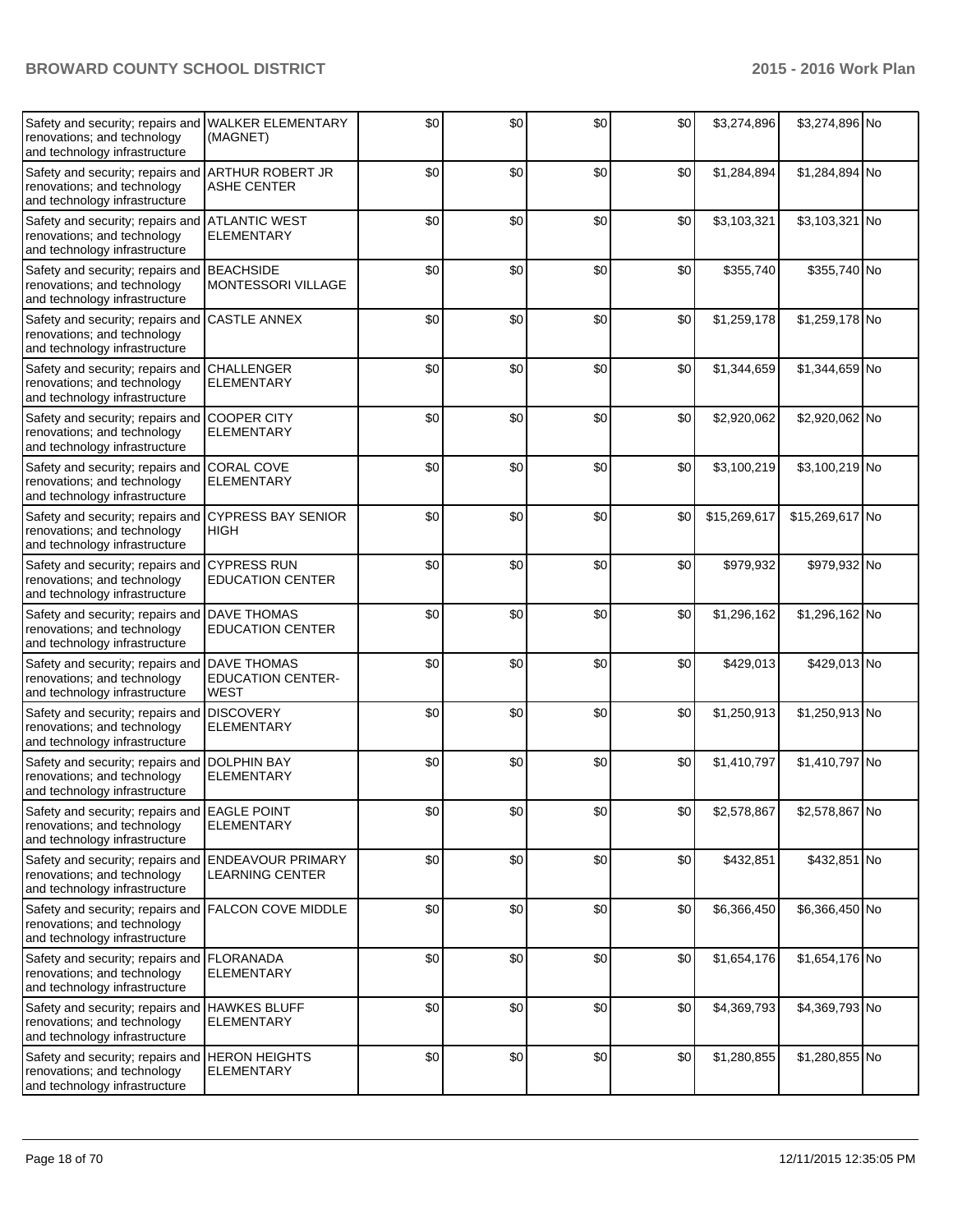| Safety and security; repairs and<br>renovations; and technology<br>and technology infrastructure                     | <b>HOLLYWOOD HILLS</b><br><b>ELEMENTARY</b>  | \$0 | \$0 | \$0   | \$0 | \$2,681,619 | \$2,681,619 No |  |
|----------------------------------------------------------------------------------------------------------------------|----------------------------------------------|-----|-----|-------|-----|-------------|----------------|--|
| Safety and security; repairs and<br>renovations; and technology<br>and technology infrastructure                     | <b>INDIAN TRACE</b><br><b>ELEMENTARY</b>     | \$0 | \$0 | \$0   | \$0 | \$4,983,506 | \$4,983,506 No |  |
| Safety and security; repairs and<br>renovations; and technology<br>and technology infrastructure                     | <b>LAKESIDE</b><br>ELEMENTARY                | \$0 | \$0 | \$0   | \$0 | \$1,782,122 | \$1,782,122 No |  |
| Safety and security; repairs and<br>renovations; and technology<br>and technology infrastructure                     | LANIER-JAMES<br><b>EDUCATION CENTER</b>      | \$0 | \$0 | \$0   | \$0 | \$833,333   | \$833,333 No   |  |
| Safety and security; repairs and<br>renovations; and technology<br>and technology infrastructure                     | <b>LYONS CREEK MIDDLE</b>                    | \$0 | \$0 | \$0   | \$0 | \$3,653,490 | \$3,653,490 No |  |
| Safety and security; repairs and<br>renovations; and technology<br>and technology infrastructure                     | <b>MCNICOL MIDDLE</b>                        | \$0 | \$0 | \$0   | \$0 | \$1,499,718 | \$1,499,718 No |  |
| Safety and security; repairs and<br>renovations; and technology<br>and technology infrastructure                     | MILLENNIUM MIDDLE                            | \$0 | \$0 | \$0   | \$0 | \$1,912,013 | \$1,912,013 No |  |
| Safety and security; repairs and<br>renovations; and technology<br>and technology infrastructure                     | <b>NORCREST</b><br><b>ELEMENTARY</b>         | \$0 | \$0 | \$0   | \$0 | \$3,266,608 | \$3,266,608 No |  |
| Safety and security; repairs and<br>renovations; and technology<br>and technology infrastructure                     | ORANGE-BROOK<br><b>ELEMENTARY</b>            | \$0 | \$0 | \$0   | \$0 | \$1,091,152 | \$1,091,152 No |  |
| Safety and security; repairs and<br>renovations; and technology<br>and technology infrastructure                     | PALM COVE<br><b>ELEMENTARY</b>               | \$0 | \$0 | \$0   | \$0 | \$3,235,809 | \$3,235,809 No |  |
| Safety and security; repairs and PANTHER RUN<br>renovations; and technology<br>and technology infrastructure         | <b>ELEMENTARY</b>                            | \$0 | \$0 | \$0   | \$0 | \$2,442,525 | \$2,442,525 No |  |
| Safety and security; repairs and PARK TRAILS<br>renovations; and technology<br>and technology infrastructure         | <b>ELEMENTARY</b>                            | \$0 | \$0 | \$0   | \$0 | \$1,112,481 | \$1,112,481 No |  |
| Safety and security; repairs and<br>renovations; and technology<br>and technology infrastructure                     | <b>PINE RIDGE</b><br><b>EDUCATION CENTER</b> | \$0 | \$0 | \$0   | \$0 | \$1,005,351 | \$1,005,351 No |  |
| Safety and security; repairs and<br>renovations; and technology<br>and technology infrastructure                     | PINES MIDDLE                                 | \$0 | \$0 | \$0   | \$0 | \$2,044,201 | \$2,044,201 No |  |
| Safety and security; repairs and PLANTATION<br>renovations; and technology<br>and technology infrastructure          | <b>ELEMENTARY</b>                            | \$0 | \$0 | $\$0$ | \$0 | \$1,028,538 | \$1,028,538 No |  |
| Safety and security; repairs and<br>renovations; and technology<br>and technology infrastructure                     | <b>ROCK ISLAND</b><br><b>ELEMENTARY</b>      | \$0 | \$0 | \$0   | \$0 | \$484,903   | \$484,903 No   |  |
| Safety and security; repairs and<br>renovations; and technology<br>and technology infrastructure                     | <b>SHERIDAN PARK</b><br><b>ELEMENTARY</b>    | \$0 | \$0 | \$0   | \$0 | \$3,893,223 | \$3,893,223 No |  |
| Safety and security; repairs and<br>renovations; and technology<br>and technology infrastructure                     | <b>SILVER SHORES</b><br><b>ELEMENTARY</b>    | \$0 | \$0 | \$0   | \$0 | \$959,598   | \$959,598 No   |  |
| Safety and security; repairs and STIRLING ELEMENTARY<br>renovations; and technology<br>and technology infrastructure |                                              | \$0 | \$0 | \$0   | \$0 | \$2,772,007 | \$2,772,007 No |  |
| Safety and security; repairs and<br>renovations; and technology<br>and technology infrastructure                     | <b>SUNSET LAKES</b><br><b>ELEMENTARY</b>     | \$0 | \$0 | \$0   | \$0 | \$1,583,595 | \$1,583,595 No |  |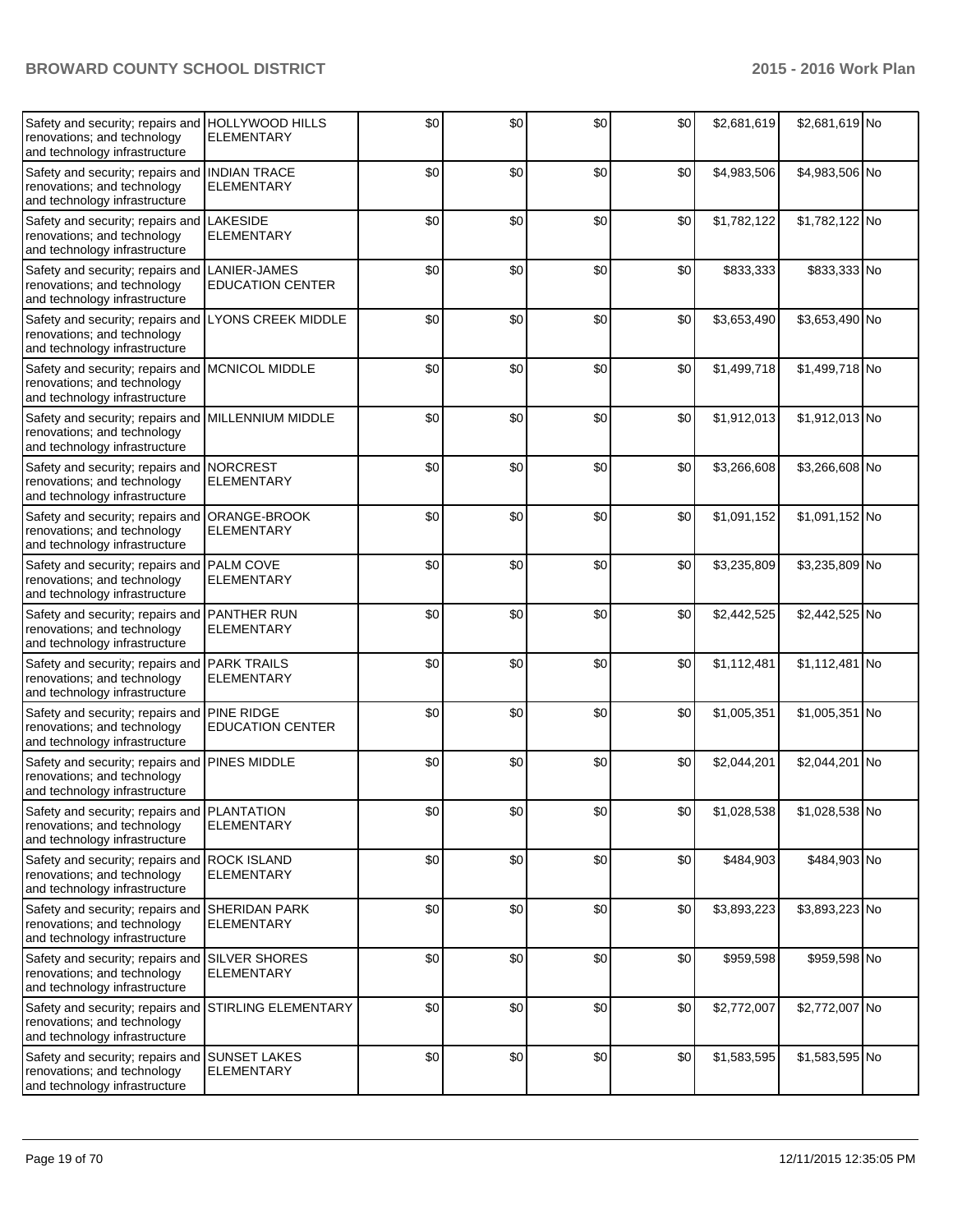| Safety and security; repairs and<br>renovations; and technology<br>and technology infrastructure                    | <b>SUNSHINE</b><br><b>ELEMENTARY</b>          | \$0         | \$0         | \$0         | \$0         | \$1,731,088 | \$1,731,088 No  |  |
|---------------------------------------------------------------------------------------------------------------------|-----------------------------------------------|-------------|-------------|-------------|-------------|-------------|-----------------|--|
| Safety and security; repairs and<br>renovations; and technology<br>and technology infrastructure                    | <b>WEST BROWARD HIGH</b><br><b>SCHOOL</b>     | \$0         | \$0         | \$0         | \$0         | \$6,213,064 | \$6,213,064 No  |  |
| Safety and security; repairs and ANNABEL C PERRY<br>renovations; and technology<br>and technology infrastructure    | <b>ELEMENTARY</b>                             | \$0         | \$0         | \$0         | \$0         | \$2,983,420 | \$2,983,420 No  |  |
| SMART Program - Safety and<br>security; repairs and<br>renovations; and technology<br>and technology infrastructure | <b>BLANCHE ELY SENIOR</b><br><b>HIGH</b>      | \$587,000   | \$0         | \$0         | \$0         | \$0         | \$587,000 Yes   |  |
| SMART Program - Safety and<br>security; repairs and<br>renovations; and technology<br>and technology infrastructure | <b>BENNETT ELEMENTARY</b>                     | \$155,000   | \$0         | \$0         | \$1,914,000 | \$0         | \$2,069,000 Yes |  |
| SMART Program - Safety and<br>security; repairs and<br>renovations; and technology<br>and technology infrastructure | APOLLO MIDDLE                                 | \$0         | \$318,000   | \$0         | \$7,090,000 | \$0         | \$7,408,000 Yes |  |
| SMART Program - Safety and<br>security; repairs and<br>renovations; and technology<br>and technology infrastructure | <b>ARTHUR ROBERT JR</b><br><b>ASHE CENTER</b> | \$0         | \$142,000   | \$0         | \$0         | \$0         | \$142,000 Yes   |  |
| SMART Program - Safety and<br>security; repairs and<br>renovations; and technology<br>and technology infrastructure | <b>ATLANTIC TECHNICAL</b><br><b>COLLEGE</b>   | \$9,052,000 | \$0         | \$0         | \$0         | \$0         | \$9,052,000 Yes |  |
| SMART Program - Safety and<br>security; repairs and<br>renovations; and technology<br>and technology infrastructure | <b>ATLANTIC WEST</b><br><b>ELEMENTARY</b>     | \$2,968,000 | \$0         | \$0         | \$0         | \$0         | \$2,968,000 Yes |  |
| SMART Program - Safety and<br>security; repairs and<br>renovations; and technology<br>and technology infrastructure | <b>ATTUCKS MIDDLE</b>                         | \$2,416,778 | \$827,000   | \$885,000   | \$0         | \$0         | \$4,128,778 Yes |  |
| SMART Program - Safety and<br>security; repairs and<br>renovations; and technology<br>and technology infrastructure | <b>BAIR MIDDLE</b>                            | \$0         | \$281,000   | \$1,617,000 | \$0         | \$0         | \$1,898,000 Yes |  |
| SMART Program - Safety and<br>security; repairs and<br>renovations; and technology<br>and technology infrastructure | <b>BANYAN ELEMENTARY</b>                      | \$267,000   | \$0         | \$258,000   | \$0         | \$0         | \$525,000 Yes   |  |
| SMART Program - Safety and<br>security; repairs and<br>renovations; and technology<br>and technology infrastructure | <b>BAYVIEW ELEMENTARY</b>                     | \$0         | \$2,023,000 | \$0         | \$0         | \$0         | \$2,023,000 Yes |  |
| SMART Program - Safety and<br>security; repairs and<br>renovations; and technology<br>and technology infrastructure | <b>BEACHSIDE</b><br>MONTESSORI VILLAGE        | \$241,000   | \$0         | \$0         | \$0         | \$0         | \$241,000 Yes   |  |
| SMART Program - Safety and<br>security; repairs and<br>renovations; and technology<br>and technology infrastructure | <b>BOULEVARD HEIGHTS</b><br><b>ELEMENTARY</b> | \$0         | \$130,000   | \$4,000,000 | \$0         | \$0         | \$4,130,000 Yes |  |
| SMART Program - Safety and<br>security; repairs and<br>renovations; and technology<br>and technology infrastructure | BOYD H ANDERSON<br>SENIOR HIGH                | \$0         | \$6,431,000 | \$0         | \$0         | \$0         | \$6,431,000 Yes |  |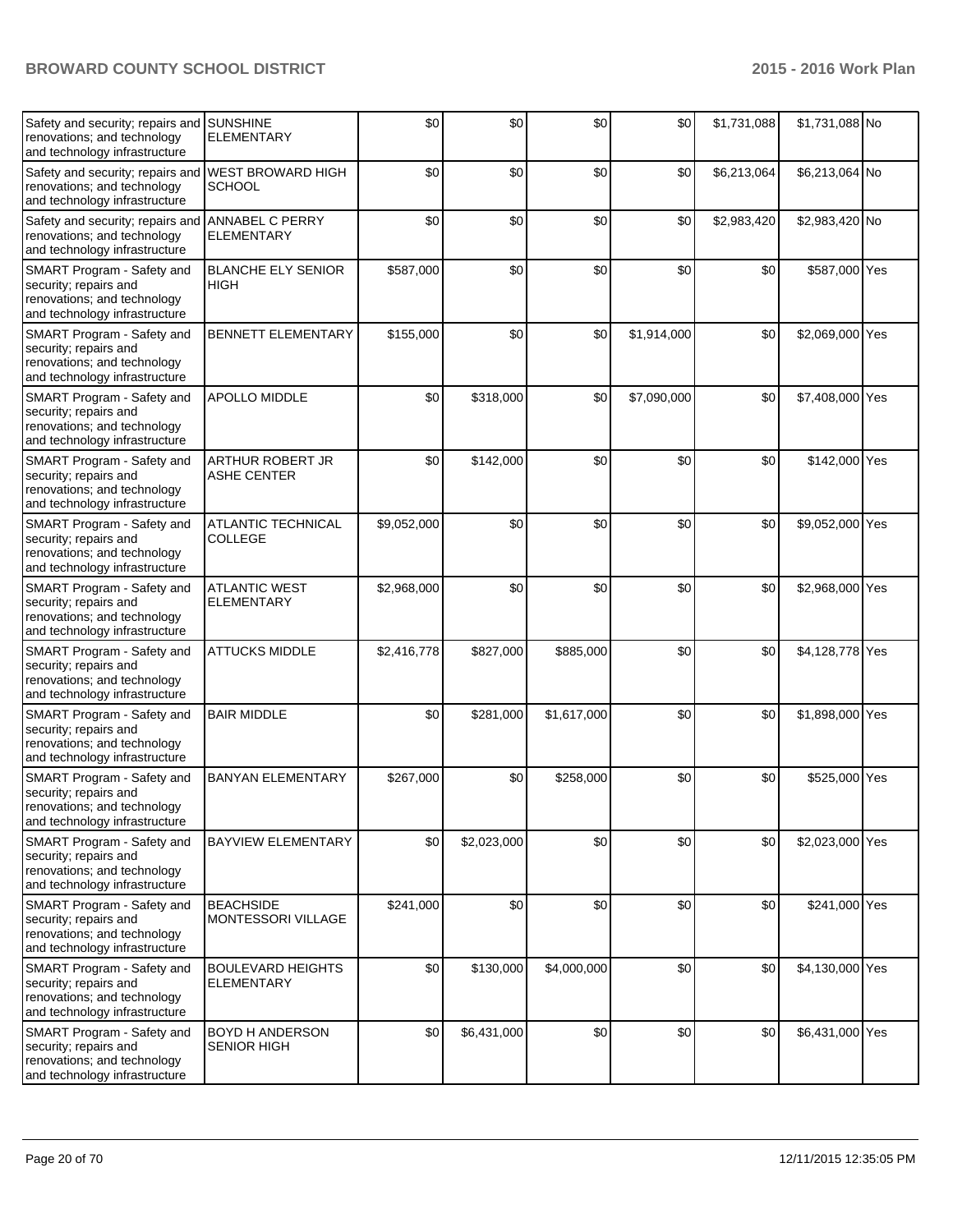| SMART Program - Safety and<br>security; repairs and<br>renovations; and technology<br>and technology infrastructure | <b>BRIGHT HORIZONS</b>                                 | \$88,000    | \$0         | \$1,853,000 | \$0         | \$0 | \$1,941,000 Yes |  |
|---------------------------------------------------------------------------------------------------------------------|--------------------------------------------------------|-------------|-------------|-------------|-------------|-----|-----------------|--|
| SMART Program - Safety and<br>security; repairs and<br>renovations; and technology<br>and technology infrastructure | <b>BROADVIEW</b><br><b>ELEMENTARY</b>                  | \$446,000   | \$0         | \$0         | \$0         | \$0 | \$446,000 Yes   |  |
| SMART Program - Safety and<br>security; repairs and<br>renovations; and technology<br>and technology infrastructure | <b>BROWARD ESTATES</b><br><b>ELEMENTARY</b>            | \$0         | \$103,000   | \$2,863,000 | \$0         | \$0 | \$2,966,000 Yes |  |
| SMART Program - Safety and<br>security; repairs and<br>renovations; and technology<br>and technology infrastructure | <b>BROWARD FIRE</b><br>ACADEMY (VO-TECH<br>OFF CAMPUS) | \$0         | \$13,000    | \$107,000   | \$0         | \$0 | \$120,000 Yes   |  |
| SMART Program - Safety and<br>security; repairs and<br>renovations; and technology<br>and technology infrastructure | <b>CASTLE ANNEX</b>                                    | \$0         | \$0         | \$0         | \$834,000   | \$0 | \$834,000 Yes   |  |
| SMART Program - Safety and<br>security; repairs and<br>renovations; and technology<br>and technology infrastructure | <b>CASTLE HILL</b><br><b>ELEMENTARY</b>                | \$246,000   | \$1,141,000 | \$282,000   | \$0         | \$0 | \$1,669,000 Yes |  |
| SMART Program - Safety and<br>security; repairs and<br>renovations; and technology<br>and technology infrastructure | <b>CENTRAL PARK</b><br><b>ELEMENTARY</b>               | \$4,958,000 | \$0         | \$0         | \$0         | \$0 | \$4,958,000 Yes |  |
| SMART Program - Safety and<br>security; repairs and<br>renovations; and technology<br>and technology infrastructure | <b>CHALLENGER</b><br><b>ELEMENTARY</b>                 | \$336,000   | \$0         | \$1,499,000 | \$0         | \$0 | \$1,835,000 Yes |  |
| SMART Program - Safety and<br>security; repairs and<br>renovations; and technology<br>and technology infrastructure | <b>CHAPEL TRAIL</b><br><b>ELEMENTARY</b>               | \$2,234,000 | \$0         | \$0         | \$0         | \$0 | \$2,234,000 Yes |  |
| SMART Program - Safety and<br>security; repairs and<br>renovations; and technology<br>and technology infrastructure | <b>CHARLES DREW</b><br><b>RESOURCE CENTER</b>          | \$0         | \$3,536,000 | \$0         | \$0         | \$0 | \$3,536,000 Yes |  |
| SMART Program - Safety and<br>security; repairs and<br>renovations; and technology<br>and technology infrastructure | CHARLES W FLANAGAN<br><b>SENIOR HIGH</b>               | \$0         | \$8,754,000 | \$0         | \$0         | \$0 | \$8,754,000 Yes |  |
| SMART Program - Safety and<br>security; repairs and<br>renovations; and technology<br>and technology infrastructure | <b>COCONUT CREEK</b><br><b>ELEMENTARY</b>              | \$0         | \$259,000   | \$0         | \$0         | \$0 | \$259,000 Yes   |  |
| SMART Program - Safety and<br>security; repairs and<br>renovations; and technology<br>and technology infrastructure | <b>COCONUT CREEK</b><br><b>SENIOR HIGH</b>             | \$5,360,000 | \$0         | \$0         | \$0         | \$0 | \$5,360,000 Yes |  |
| SMART Program - Safety and<br>security; repairs and<br>renovations; and technology<br>and technology infrastructure | COCONUT PALM<br><b>ELEMENTARY</b>                      | \$0         | \$42,000    | \$0         | \$1,014,000 | \$0 | \$1,056,000 Yes |  |
| SMART Program - Safety and<br>security; repairs and<br>renovations; and technology<br>and technology infrastructure | COLBERT ELEMENTARY                                     | \$0         | \$614,000   | \$0         | \$323,000   | \$0 | \$937,000 Yes   |  |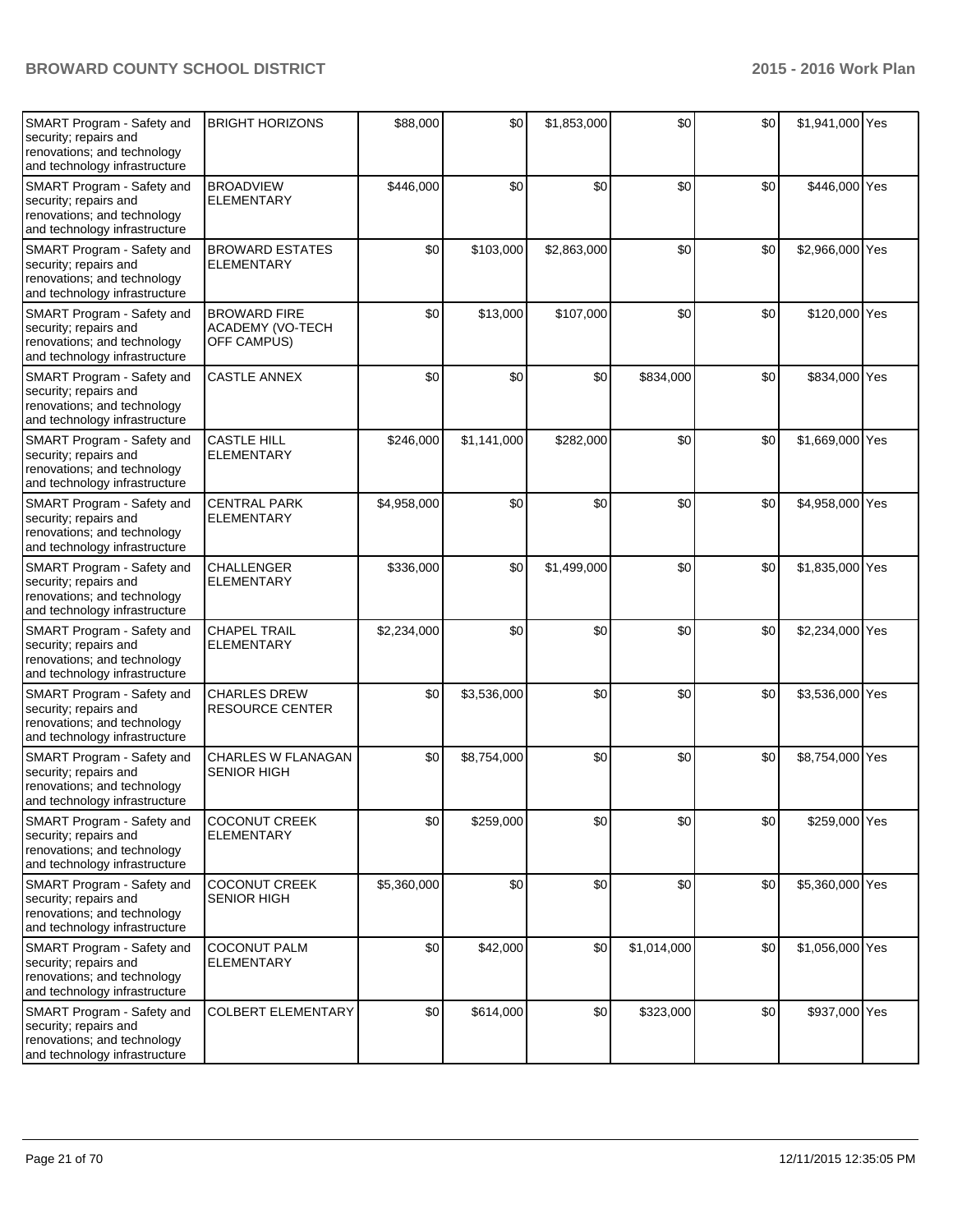| SMART Program - Safety and<br>security; repairs and<br>renovations; and technology<br>and technology infrastructure | <b>COLLINS ELEMENTARY</b>                  | \$116,000    | \$0       | \$1,755,000  | \$0         | \$0 | \$1,871,000 Yes  |  |
|---------------------------------------------------------------------------------------------------------------------|--------------------------------------------|--------------|-----------|--------------|-------------|-----|------------------|--|
| SMART Program - Safety and<br>security; repairs and<br>renovations; and technology<br>and technology infrastructure | <b>COOPER CITY</b><br><b>ELEMENTARY</b>    | \$0          | \$0       | \$0          | \$967,000   | \$0 | \$967,000 Yes    |  |
| SMART Program - Safety and<br>security; repairs and<br>renovations; and technology<br>and technology infrastructure | <b>COOPER CITY SENIOR</b><br><b>HIGH</b>   | \$0          | \$228,000 | \$0          | \$8,580,000 | \$0 | \$8,808,000 Yes  |  |
| SMART Program - Safety and<br>security; repairs and<br>renovations; and technology<br>and technology infrastructure | <b>CORAL COVE</b><br><b>ELEMENTARY</b>     | \$400,000    | \$0       | \$148,000    | \$0         | \$0 | \$548,000 Yes    |  |
| SMART Program - Safety and<br>security; repairs and<br>renovations; and technology<br>and technology infrastructure | CORAL GLADES HIGH<br><b>SCHOOL</b>         | \$0          | \$0       | \$0          | \$2,592,000 | \$0 | \$2,592,000 Yes  |  |
| SMART Program - Safety and<br>security; repairs and<br>renovations; and technology<br>and technology infrastructure | <b>CORAL PARK</b><br><b>ELEMENTARY</b>     | \$0          | \$0       | \$195,000    | \$266,000   | \$0 | \$461,000 Yes    |  |
| SMART Program - Safety and<br>security; repairs and<br>renovations; and technology<br>and technology infrastructure | <b>CORAL SPRINGS</b><br><b>ELEMENTARY</b>  | \$204,000    | \$0       | \$0          | \$2,638,000 | \$0 | \$2,842,000 Yes  |  |
| SMART Program - Safety and<br>security; repairs and<br>renovations; and technology<br>and technology infrastructure | <b>CORAL SPRINGS</b><br><b>MIDDLE</b>      | \$0          | \$497,000 | \$10,602,000 | \$0         | \$0 | \$11,099,000 Yes |  |
| SMART Program - Safety and<br>security; repairs and<br>renovations; and technology<br>and technology infrastructure | <b>CORAL SPRINGS</b><br><b>SENIOR HIGH</b> | \$11,385,000 | \$0       | \$0          | \$0         | \$0 | \$11,385,000 Yes |  |
| SMART Program - Safety and<br>security; repairs and<br>renovations; and technology<br>and technology infrastructure | <b>COUNTRY HILLS</b><br><b>ELEMENTARY</b>  | \$0          | \$0       | \$0          | \$4,513,000 | \$0 | \$4,513,000 Yes  |  |
| SMART Program - Safety and<br>security; repairs and<br>renovations; and technology<br>and technology infrastructure | <b>COUNTRY ISLES</b><br><b>ELEMENTARY</b>  | \$0          | \$664,000 | \$160,000    | \$104,000   | \$0 | \$928,000 Yes    |  |
| SMART Program - Safety and<br>security; repairs and<br>renovations; and technology<br>and technology infrastructure | CRESTHAVEN<br><b>ELEMENTARY</b>            | \$296,000    | \$0       | \$0          | \$3,924,000 | \$0 | \$4,220,000 Yes  |  |
| SMART Program - Safety and<br>security; repairs and<br>renovations; and technology<br>and technology infrastructure | <b>CROISSANT PARK</b><br><b>ELEMENTARY</b> | \$312,000    | \$0       | \$0          | \$3,761,000 | \$0 | \$4,073,000 Yes  |  |
| SMART Program - Safety and<br>security; repairs and<br>renovations; and technology<br>and technology infrastructure | <b>CROSS CREEK SCHOOL</b>                  | \$76,000     | \$0       | \$0          | \$1,630,000 | \$0 | \$1,706,000 Yes  |  |
| SMART Program - Safety and<br>security; repairs and<br>renovations; and technology<br>and technology infrastructure | CRYSTAL LAKE MIDDLE                        | \$0          | \$325,000 | \$0          | \$1,863,000 | \$0 | \$2,188,000 Yes  |  |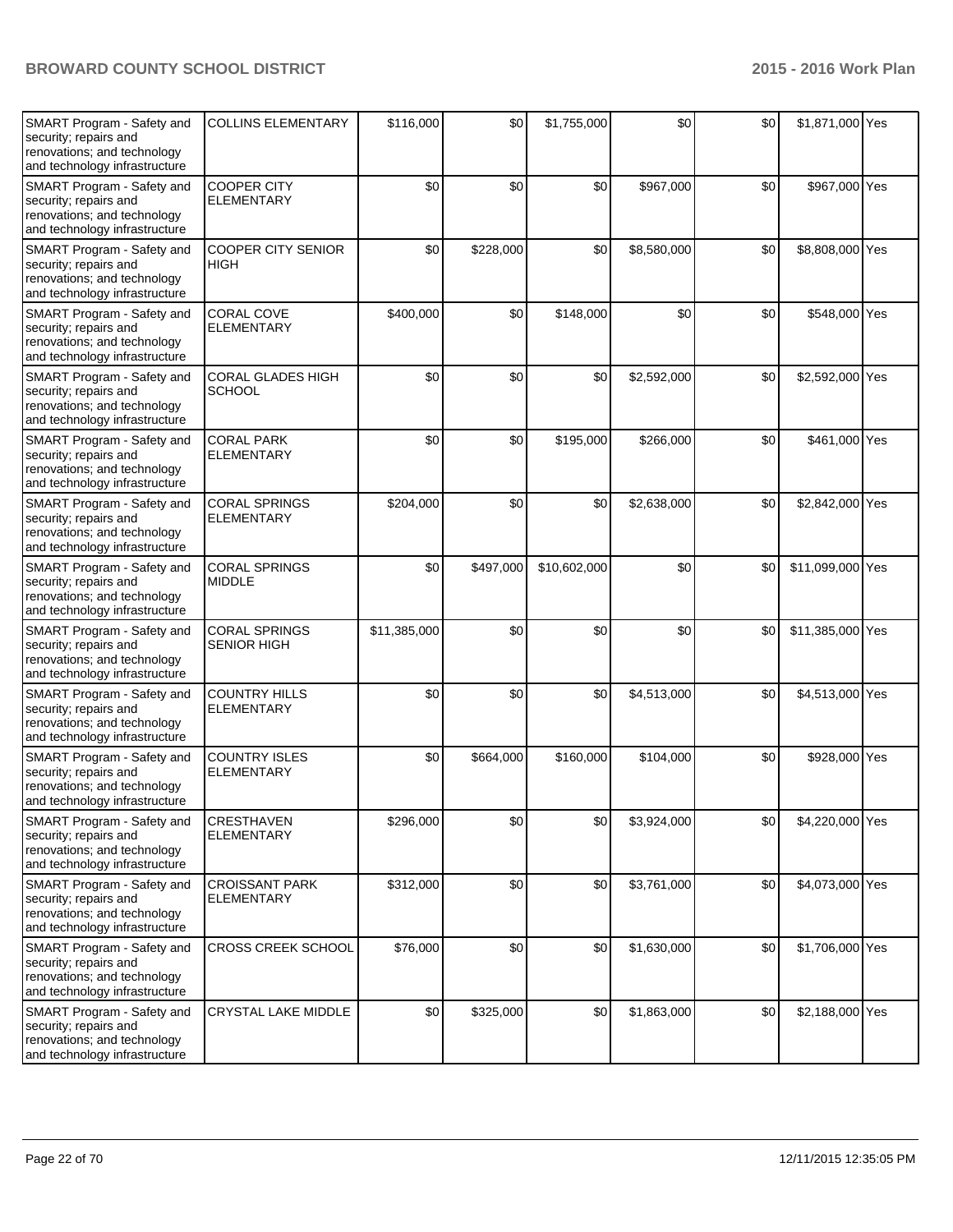| SMART Program - Safety and<br>security; repairs and<br>renovations; and technology<br>and technology infrastructure | <b>CYPRESS BAY SENIOR</b><br><b>HIGH</b>               | \$14,230,000 | \$300,000   | \$0          | \$0         | \$0 | \$14,530,000 Yes |  |
|---------------------------------------------------------------------------------------------------------------------|--------------------------------------------------------|--------------|-------------|--------------|-------------|-----|------------------|--|
| SMART Program - Safety and<br>security; repairs and<br>renovations; and technology<br>and technology infrastructure | <b>CYPRESS ELEMENTARY</b>                              | \$404,000    | \$0         | \$0          | \$0         | \$0 | \$404,000 Yes    |  |
| SMART Program - Safety and<br>security; repairs and<br>renovations; and technology<br>and technology infrastructure | <b>CYPRESS RUN</b><br><b>EDUCATION CENTER</b>          | \$0          | \$21,000    | \$90,000     | \$77,000    | \$0 | \$188,000 Yes    |  |
| SMART Program - Safety and<br>security; repairs and<br>renovations; and technology<br>and technology infrastructure | <b>MEADOWBROOK</b><br><b>ELEMENTARY</b>                | \$223,000    | \$0         | \$0          | \$1,161,000 | \$0 | \$1,384,000 Yes  |  |
| SMART Program - Safety and<br>security; repairs and<br>renovations; and technology<br>and technology infrastructure | <b>DANIA ELEMENTARY</b>                                | \$209,000    | \$0         | \$0          | \$2,652,000 | \$0 | \$2,861,000 Yes  |  |
| SMART Program - Safety and<br>security; repairs and<br>renovations; and technology<br>and technology infrastructure | MILLENNIUM MIDDLE                                      | \$414,000    | \$0         | \$2,950,000  | \$85,000    | \$0 | \$3,449,000 Yes  |  |
| SMART Program - Safety and<br>security; repairs and<br>renovations; and technology<br>and technology infrastructure | <b>DAVE THOMAS</b><br><b>EDUCATION CENTER-</b><br>WEST | \$0          | \$62,000    | \$90,000     | \$0         | \$0 | \$152,000 Yes    |  |
| SMART Program - Safety and<br>security; repairs and<br>renovations; and technology<br>and technology infrastructure | <b>DAVIE ELEMENTARY</b>                                | \$290,000    | \$2,976,000 | \$0          | \$0         | \$0 | \$3,266,000 Yes  |  |
| SMART Program - Safety and<br>security; repairs and<br>renovations; and technology<br>and technology infrastructure | <b>MIRAMAR SENIOR HIGH</b>                             | \$846,000    | \$0         | \$12,068,000 | \$0         | \$0 | \$12,914,000 Yes |  |
| SMART Program - Safety and<br>security; repairs and<br>renovations; and technology<br>and technology infrastructure | DEERFIELD BEACH<br><b>ELEMENTARY</b>                   | \$1,017,000  | \$823,000   | \$3,609,000  | \$0         | \$0 | \$5,449,000 Yes  |  |
| SMART Program - Safety and<br>security; repairs and<br>renovations; and technology<br>and technology infrastructure | <b>DEERFIELD BEACH</b><br><b>MIDDLE</b>                | \$0          | \$224,000   | \$0          | \$4,898,000 | \$0 | \$5,122,000 Yes  |  |
| SMART Program - Safety and<br>security; repairs and<br>renovations; and technology<br>and technology infrastructure | DEERFIELD BEACH<br><b>SENIOR HIGH</b>                  | \$0          | \$743,000   | \$0          | \$4,673,000 | \$0 | \$5,416,000 Yes  |  |
| SMART Program - Safety and<br>security; repairs and<br>renovations; and technology<br>and technology infrastructure | <b>MIRROR LAKE</b><br><b>ELEMENTARY</b>                | \$0          | \$1,965,000 | \$0          | \$0         | \$0 | \$1,965,000 Yes  |  |
| SMART Program - Safety and<br>security; repairs and<br>renovations; and technology<br>and technology infrastructure | <b>DISCOVERY</b><br><b>ELEMENTARY</b>                  | \$313,000    | \$0         | \$0          | \$150,000   | \$0 | \$463,000 Yes    |  |
| SMART Program - Safety and<br>security; repairs and<br>renovations; and technology<br>and technology infrastructure | <b>DILLARD ELEMENTARY</b>                              | \$0          | \$73,000    | \$1,777,000  | \$0         | \$0 | \$1,850,000 Yes  |  |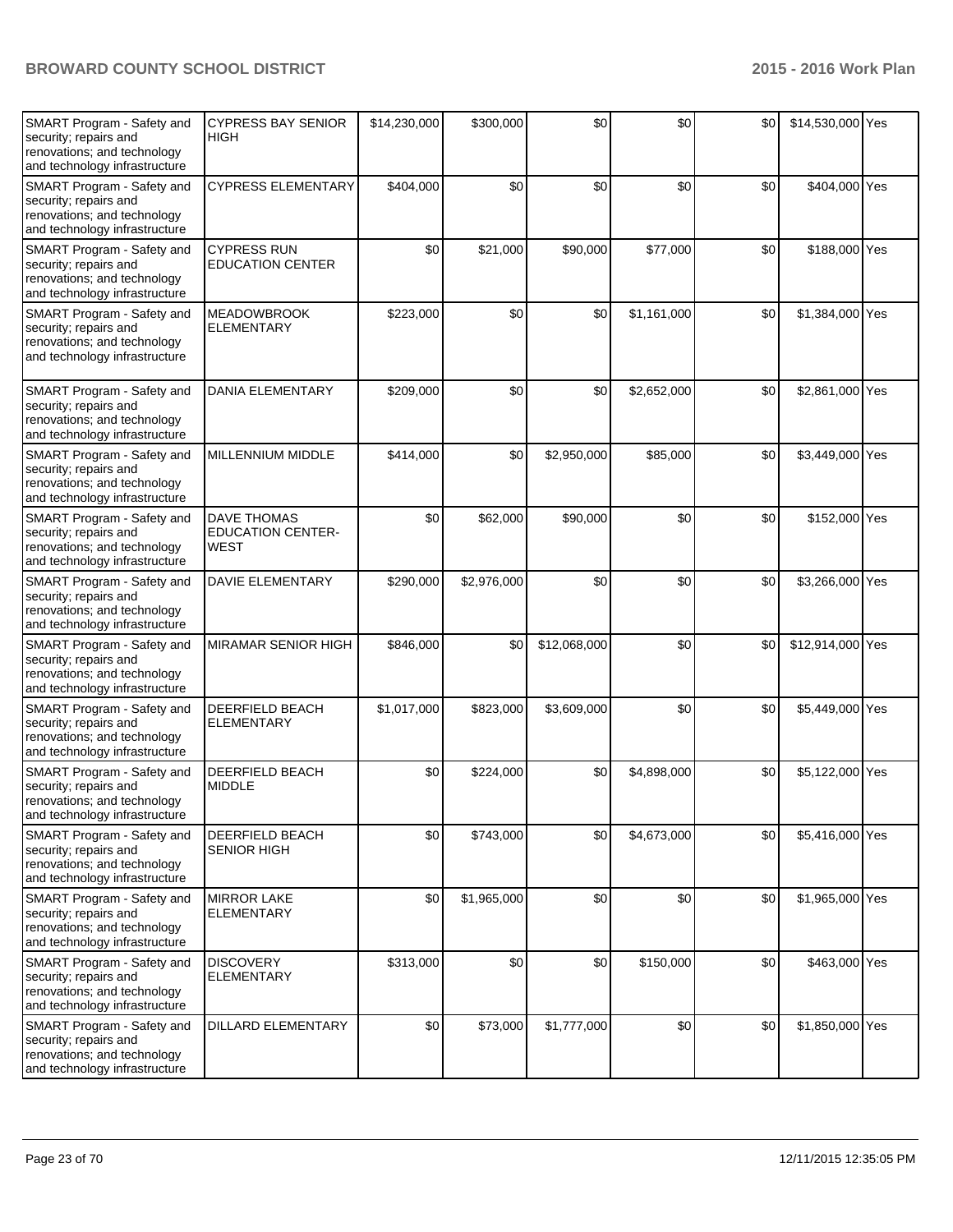| SMART Program - Safety and<br>security; repairs and<br>renovations; and technology<br>and technology infrastructure | <b>DOLPHIN BAY</b><br><b>ELEMENTARY</b>                   | \$0         | \$157,000   | \$0       | \$0         | \$0 | \$157,000 Yes   |  |
|---------------------------------------------------------------------------------------------------------------------|-----------------------------------------------------------|-------------|-------------|-----------|-------------|-----|-----------------|--|
| SMART Program - Safety and<br>security; repairs and<br>renovations; and technology<br>and technology infrastructure | <b>MONARCH SENIOR</b><br><b>HIGH</b>                      | \$914,000   | \$300,000   | \$0       | \$2,445,000 | \$0 | \$3,659,000 Yes |  |
| SMART Program - Safety and<br>security; repairs and<br>renovations; and technology<br>and technology infrastructure | <b>DREW ELEMENTARY</b>                                    | \$837,000   | \$2,323,000 | \$0       | \$0         | \$0 | \$3,160,000 Yes |  |
| SMART Program - Safety and<br>security; repairs and<br>renovations; and technology<br>and technology infrastructure | <b>MORROW ELEMENTARY</b>                                  | \$0         | \$483,000   | \$267,000 | \$211,000   | \$0 | \$961,000 Yes   |  |
| SMART Program - Safety and<br>security; repairs and<br>renovations; and technology<br>and technology infrastructure | <b>DRIFTWOOD</b><br><b>ELEMENTARY</b>                     | \$195,000   | \$0         | \$0       | \$1,888,000 | \$0 | \$2,083,000 Yes |  |
| SMART Program - Safety and<br>security; repairs and<br>renovations; and technology<br>and technology infrastructure | <b>DWIGHT D</b><br><b>EISENHOWER</b><br><b>ELEMENTARY</b> | \$0         | \$144,000   | \$0       | \$1,326,000 | \$0 | \$1,470,000 Yes |  |
| SMART Program - Safety and<br>security; repairs and<br>renovations; and technology<br>and technology infrastructure | <b>EAGLE RIDGE</b><br><b>ELEMENTARY</b>                   | \$2,521,000 | \$0         | \$0       | \$0         | \$0 | \$2,521,000 Yes |  |
| SMART Program - Safety and<br>security; repairs and<br>renovations; and technology<br>and technology infrastructure | DRIFTWOOD MIDDLE                                          | \$5,626,000 | \$385,000   | \$0       | \$0         | \$0 | \$6,011,000 Yes |  |
| SMART Program - Safety and<br>security; repairs and<br>renovations; and technology<br>and technology infrastructure | <b>EMBASSY CREEK</b><br><b>ELEMENTARY</b>                 | \$0         | \$3,674,000 | \$0       | \$0         | \$0 | \$3,674,000 Yes |  |
| SMART Program - Safety and<br>security; repairs and<br>renovations; and technology<br>and technology infrastructure | ENDEAVOUR PRIMARY<br>LEARNING CENTER                      | \$0         | \$102,000   | \$0       | \$1,252,000 | \$0 | \$1,354,000 Yes |  |
| SMART Program - Safety and<br>security; repairs and<br>renovations; and technology<br>and technology infrastructure | <b>EVERGLADES</b><br><b>ELEMENTARY</b>                    | \$1,480,000 | \$0         | \$179,000 | \$0         | \$0 | \$1,659,000 Yes |  |
| SMART Program - Safety and<br>security; repairs and<br>renovations; and technology<br>and technology infrastructure | <b>EVERGLADES SENIOR</b><br>HIGH                          | \$1,143,000 | \$875,000   | \$661,000 | \$2,794,000 | \$0 | \$5,473,000 Yes |  |
| SMART Program - Safety and<br>security; repairs and<br>renovations; and technology<br>and technology infrastructure | <b>NEW RENAISSANCE</b><br><b>MIDDLE</b>                   | \$0         | \$292,000   | \$0       | \$3,654,000 | \$0 | \$3,946,000 Yes |  |
| SMART Program - Safety and<br>security; repairs and<br>renovations; and technology<br>and technology infrastructure | FAIRWAY ELEMENTARY                                        | \$4,334,000 | \$0         | \$0       | \$0         | \$0 | \$4,334,000 Yes |  |
| SMART Program - Safety and<br>security; repairs and<br>renovations; and technology<br>and technology infrastructure | <b>FLAMINGO</b><br><b>ELEMENTARY</b>                      | \$267,000   | \$2,055,000 | \$0       | \$0         | \$0 | \$2,322,000 Yes |  |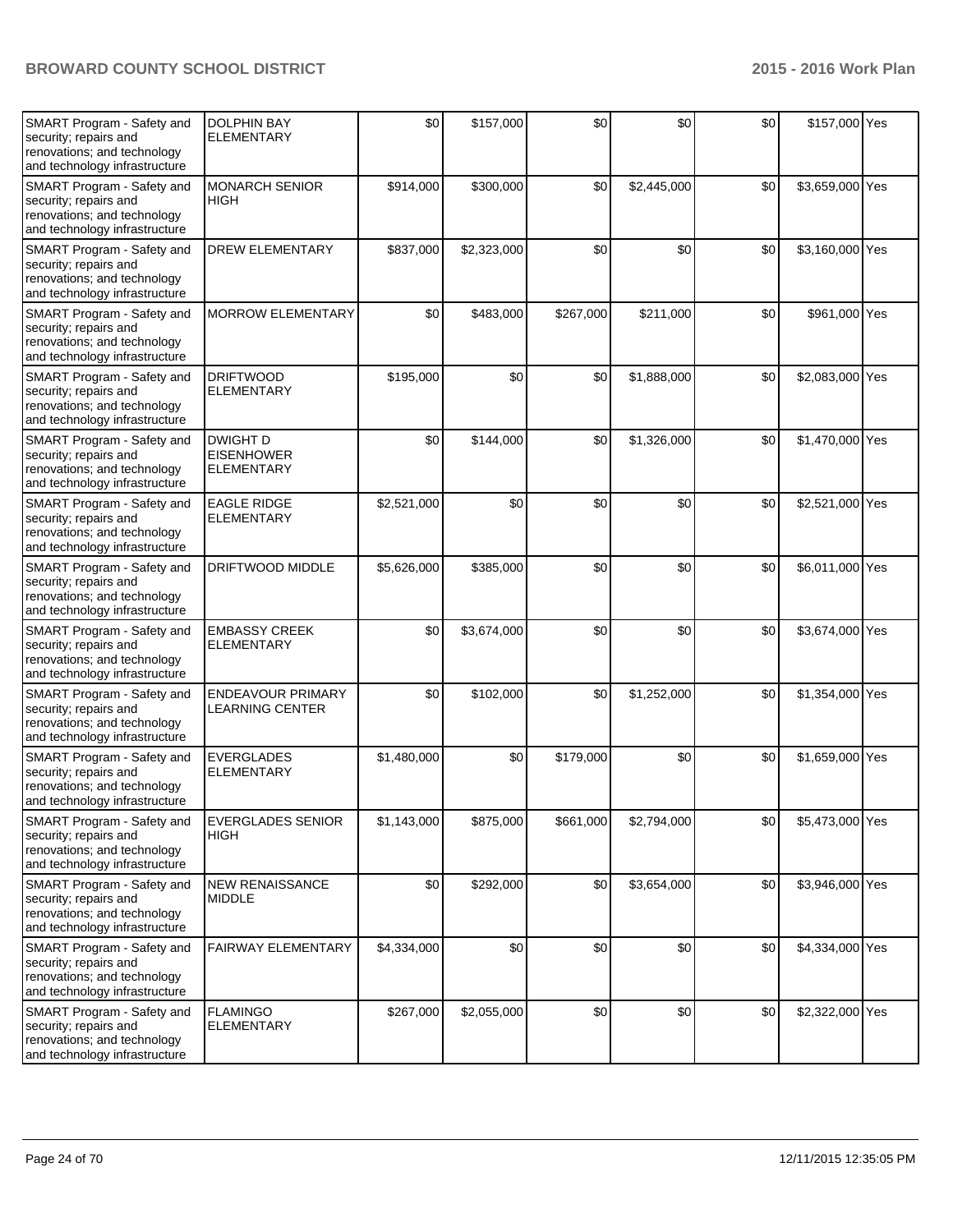| SMART Program - Safety and<br>security; repairs and<br>renovations; and technology<br>and technology infrastructure | <b>FLORANADA</b><br><b>ELEMENTARY</b>                       | \$305,000   | \$58,000    | \$718,000 | \$0         | \$0 | \$1,081,000 Yes |  |
|---------------------------------------------------------------------------------------------------------------------|-------------------------------------------------------------|-------------|-------------|-----------|-------------|-----|-----------------|--|
| SMART Program - Safety and<br>security; repairs and<br>renovations; and technology<br>and technology infrastructure | <b>NEW RIVER MIDDLE</b>                                     | \$0         | \$312,000   | \$0       | \$0         | \$0 | \$312,000 Yes   |  |
| SMART Program - Safety and<br>security; repairs and<br>renovations; and technology<br>and technology infrastructure | <b>NORTH ANDREWS</b><br><b>GARDENS</b><br><b>ELEMENTARY</b> | \$319,000   | \$0         | \$0       | \$2,420,000 | \$0 | \$2,739,000 Yes |  |
| SMART Program - Safety and<br>security; repairs and<br>renovations; and technology<br>and technology infrastructure | <b>NORTH FORK</b><br><b>ELEMENTARY</b>                      | \$0         | \$55,000    | \$0       | \$0         | \$0 | \$55,000 Yes    |  |
| SMART Program - Safety and<br>security; repairs and<br>renovations; and technology<br>and technology infrastructure | <b>FOREST GLEN MIDDLE</b>                                   | \$0         | \$6,065,000 | \$0       | \$0         | \$0 | \$6,065,000 Yes |  |
| SMART Program - Safety and<br>security; repairs and<br>renovations; and technology<br>and technology infrastructure | <b>FOREST HILLS</b><br><b>ELEMENTARY</b>                    | \$0         | \$135,000   | \$0       | \$0         | \$0 | \$135,000 Yes   |  |
| SMART Program - Safety and<br>security; repairs and<br>renovations; and technology<br>and technology infrastructure | NORTH LAUDERDALE<br><b>ELEMENTARY</b>                       | \$795,000   | \$254,000   | \$149,000 | \$78,000    | \$0 | \$1,276,000 Yes |  |
| SMART Program - Safety and<br>security; repairs and<br>renovations; and technology<br>and technology infrastructure | <b>NORTH SIDE</b><br><b>ELEMENTARY</b>                      | \$0         | \$1,966,000 | \$0       | \$0         | \$0 | \$1,966,000 Yes |  |
| SMART Program - Safety and<br>security; repairs and<br>renovations; and technology<br>and technology infrastructure | FORT LAUDERDALE<br><b>SENIOR HIGH</b>                       | \$0         | \$2,555,000 | \$121,000 | \$0         | \$0 | \$2,676,000 Yes |  |
| SMART Program - Safety and<br>security; repairs and<br>renovations; and technology<br>and technology infrastructure | <b>FOX TRAIL</b><br><b>ELEMENTARY</b>                       | \$422,000   | \$154,000   | \$590,000 | \$76,000    | \$0 | \$1,242,000 Yes |  |
| SMART Program - Safety and<br>security; repairs and<br>renovations; and technology<br>and technology infrastructure | <b>GATOR RUN</b><br><b>ELEMENTARY</b>                       | \$587,000   | \$2,656,000 | \$65,000  | \$0         | \$0 | \$3,308,000 Yes |  |
| SMART Program - Safety and<br>security; repairs and<br>renovations; and technology<br>and technology infrastructure | <b>GLADES MIDDLE</b>                                        | \$0         | \$384,000   | \$0       | \$308,000   | \$0 | \$692,000 Yes   |  |
| SMART Program - Safety and<br>security; repairs and<br>renovations; and technology<br>and technology infrastructure | <b>GRIFFIN ELEMENTARY</b>                                   | \$2,615,000 | \$0         | \$0       | \$0         | \$0 | \$2,615,000 Yes |  |
| SMART Program - Safety and<br>security; repairs and<br>renovations; and technology<br>and technology infrastructure | <b>GULFSTREAM MIDDLE</b>                                    | \$5,021,000 | \$135,000   | \$0       | \$0         | \$0 | \$5,156,000 Yes |  |
| SMART Program - Safety and<br>security; repairs and<br>renovations; and technology<br>and technology infrastructure | HALLANDALE ADULT &<br><b>COMMUNITY CENTER</b>               | \$5,261,700 | \$0         | \$0       | \$0         | \$0 | \$5,261,700 Yes |  |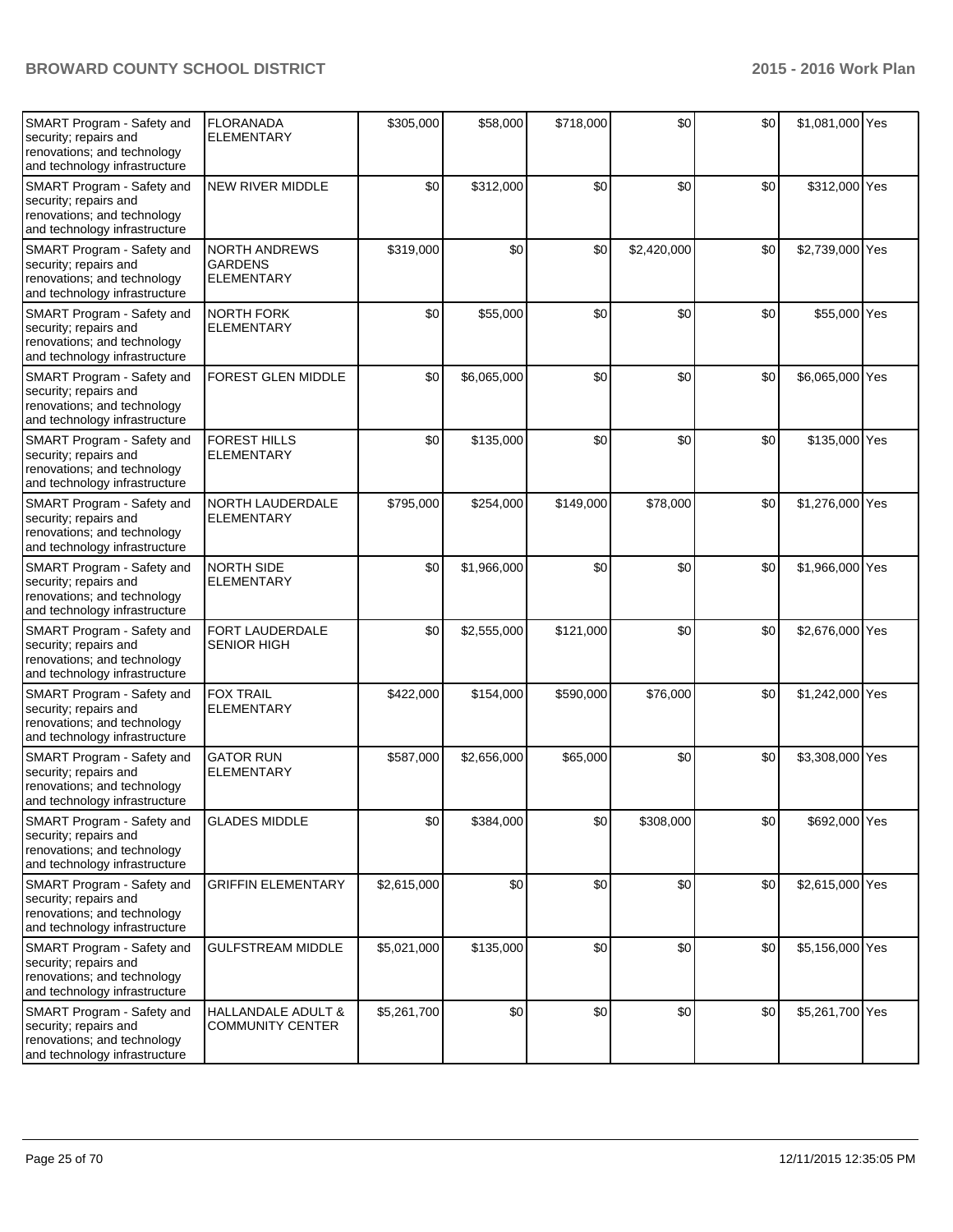| SMART Program - Safety and<br>security; repairs and<br>renovations; and technology<br>and technology infrastructure | HALLANDALE<br><b>ELEMENTARY</b>              | \$425,000    | \$0         | \$0         | \$1,190,000 | \$0 | \$1,615,000 Yes  |  |
|---------------------------------------------------------------------------------------------------------------------|----------------------------------------------|--------------|-------------|-------------|-------------|-----|------------------|--|
| SMART Program - Safety and<br>security; repairs and<br>renovations; and technology<br>and technology infrastructure | <b>HALLANDALE SENIOR</b><br><b>HIGH</b>      | \$0          | \$406,000   | \$0         | \$7,176,000 | \$0 | \$7,582,000 Yes  |  |
| SMART Program - Safety and<br>security; repairs and<br>renovations; and technology<br>and technology infrastructure | <b>HARBORDALE</b><br><b>ELEMENTARY</b>       | \$0          | \$0         | \$0         | \$1,149,000 | \$0 | \$1,149,000 Yes  |  |
| SMART Program - Safety and<br>security; repairs and<br>renovations; and technology<br>and technology infrastructure | <b>HAWKES BLUFF</b><br><b>ELEMENTARY</b>     | \$3,003,000  | \$0         | \$0         | \$0         | \$0 | \$3,003,000 Yes  |  |
| SMART Program - Safety and<br>security; repairs and<br>renovations; and technology<br>and technology infrastructure | HENRY D PERRY<br><b>MIDDLE</b>               | \$0          | \$212,000   | \$5,907,000 | \$0         | \$0 | \$6,119,000 Yes  |  |
| SMART Program - Safety and<br>security; repairs and<br>renovations; and technology<br>and technology infrastructure | <b>HERON HEIGHTS</b><br><b>ELEMENTARY</b>    | \$318,000    | \$0         | \$0         | \$807,000   | \$0 | \$1,125,000 Yes  |  |
| SMART Program - Safety and<br>security; repairs and<br>renovations; and technology<br>and technology infrastructure | HOLLYWOOD CENTRAL<br><b>ELEMENTARY</b>       | \$221,000    | \$0         | \$4,917,000 | \$0         | \$0 | \$5,138,000 Yes  |  |
| SMART Program - Safety and<br>security; repairs and<br>renovations; and technology<br>and technology infrastructure | HOLLYWOOD HILLS<br><b>ELEMENTARY</b>         | \$315,000    | \$0         | \$0         | \$3,294,000 | \$0 | \$3,609,000 Yes  |  |
| SMART Program - Safety and<br>security; repairs and<br>renovations; and technology<br>and technology infrastructure | <b>HOLLYWOOD HILLS</b><br><b>SENIOR HIGH</b> | \$15,582,000 | \$716,000   | \$0         | \$0         | \$0 | \$16,298,000 Yes |  |
| SMART Program - Safety and<br>security; repairs and<br>renovations; and technology<br>and technology infrastructure | HOLLYWOOD PARK<br><b>ELEMENTARY</b>          | \$4,478,000  | \$0         | \$0         | \$0         | \$0 | \$4,478,000 Yes  |  |
| SMART Program - Safety and<br>security; repairs and<br>renovations; and technology<br>and technology infrastructure | <b>HORIZON ELEMENTARY</b>                    | \$200,000    | \$0         | \$973,000   | \$0         | \$0 | \$1,173,000 Yes  |  |
| SMART Program - Safety and<br>security; repairs and<br>renovations; and technology<br>and technology infrastructure | INDIAN RIDGE MIDDLE                          | \$5,230,000  | \$675,000   | \$0         | \$0         | \$0 | \$5,905,000 Yes  |  |
| SMART Program - Safety and<br>security; repairs and<br>renovations; and technology<br>and technology infrastructure | <b>INDIAN TRACE</b><br><b>ELEMENTARY</b>     | \$0          | \$209,000   | \$3,630,000 | \$0         | \$0 | \$3,839,000 Yes  |  |
| SMART Program - Safety and<br>security; repairs and<br>renovations; and technology<br>and technology infrastructure | NOVA BLANCHE<br>FORMAN ELEMENTARY            | \$282,000    | \$0         | \$0         | \$2,043,000 | \$0 | \$2,325,000 Yes  |  |
| SMART Program - Safety and<br>security; repairs and<br>renovations; and technology<br>and technology infrastructure | NOVA MIDDLE                                  | \$0          | \$3,520,000 | \$85,000    | \$0         | \$0 | \$3,605,000 Yes  |  |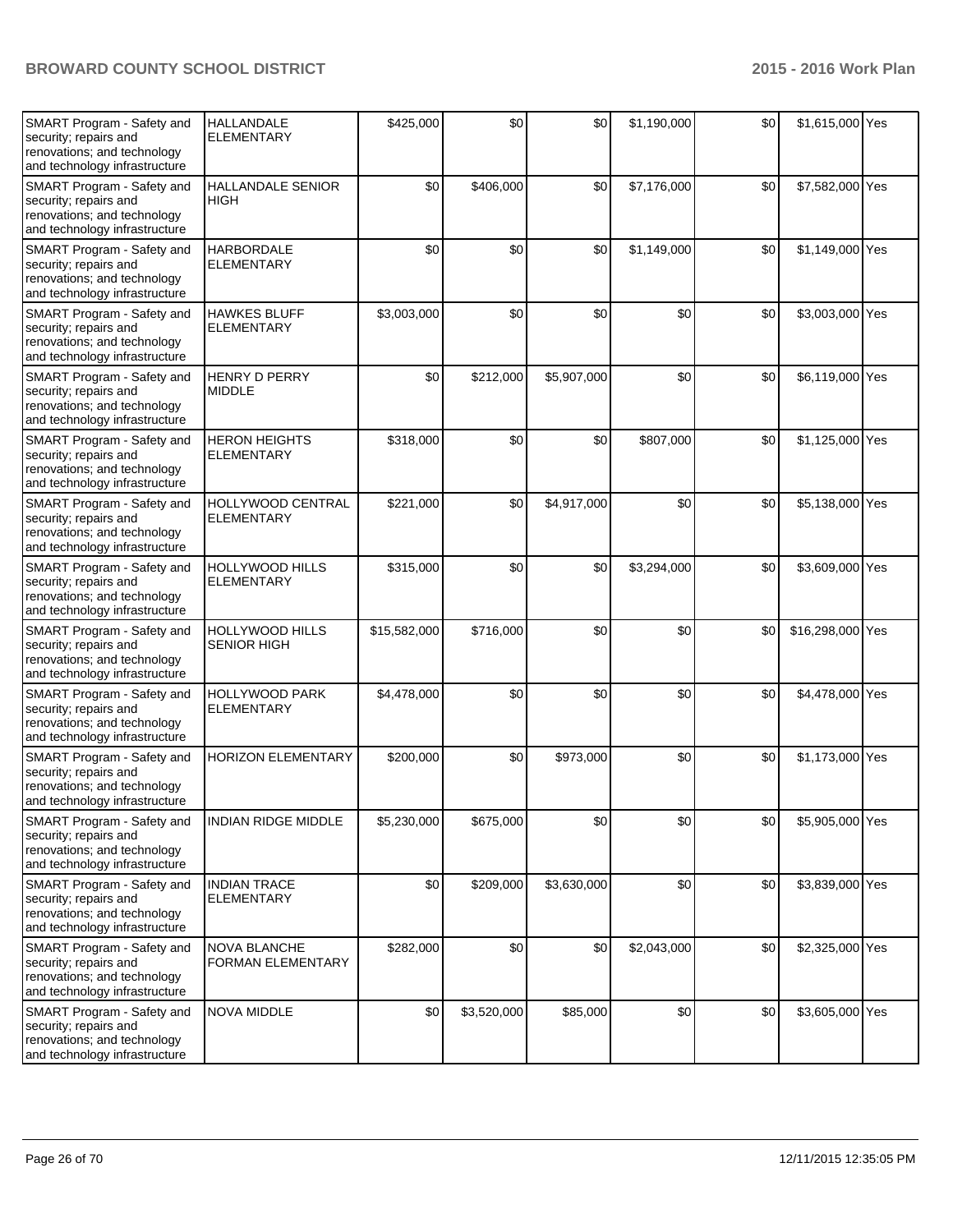| <b>SMART Program - Safety and</b><br>security; repairs and<br>renovations; and technology<br>and technology infrastructure | <b>ORIOLE ELEMENTARY</b>                 | \$546,000    | \$813,000   | \$1,314,000  | \$0         | \$0 | \$2,673,000 Yes  |  |
|----------------------------------------------------------------------------------------------------------------------------|------------------------------------------|--------------|-------------|--------------|-------------|-----|------------------|--|
| SMART Program - Safety and<br>security; repairs and<br>renovations; and technology<br>and technology infrastructure        | <b>NOVA SENIOR HIGH</b>                  | \$20,244,000 | \$110,000   | \$0          | \$0         | \$0 | \$20,354,000 Yes |  |
| SMART Program - Safety and<br>security; repairs and<br>renovations; and technology<br>and technology infrastructure        | <b>OAKLAND PARK</b><br><b>ELEMENTARY</b> | \$268,000    | \$3,161,000 | \$0          | \$0         | \$0 | \$3,429,000 Yes  |  |
| SMART Program - Safety and<br>security; repairs and<br>renovations; and technology<br>and technology infrastructure        | OAKRIDGE<br><b>ELEMENTARY</b>            | \$242,000    | \$0         | \$0          | \$0         | \$0 | \$242,000 Yes    |  |
| SMART Program - Safety and<br>security; repairs and<br>renovations; and technology<br>and technology infrastructure        | ORANGE-BROOK<br><b>ELEMENTARY</b>        | \$282,000    | \$0         | \$0          | \$0         | \$0 | \$282,000 Yes    |  |
| SMART Program - Safety and<br>security; repairs and<br>renovations; and technology<br>and technology infrastructure        | <b>PALM COVE</b><br><b>ELEMENTARY</b>    | \$0          | \$2,600,000 | \$0          | \$0         | \$0 | \$2,600,000 Yes  |  |
| SMART Program - Safety and<br>security; repairs and<br>renovations; and technology<br>and technology infrastructure        | <b>PALMVIEW</b><br><b>ELEMENTARY</b>     | \$277,000    | \$0         | \$0          | \$4,052,000 | \$0 | \$4,329,000 Yes  |  |
| SMART Program - Safety and<br>security; repairs and<br>renovations; and technology<br>and technology infrastructure        | <b>LAKE FOREST</b><br><b>ELEMENTARY</b>  | \$0          | \$2,439,000 | \$0          | \$0         | \$0 | \$2,439,000 Yes  |  |
| SMART Program - Safety and<br>security; repairs and<br>renovations; and technology<br>and technology infrastructure        | J P TARAVELLA SENIOR<br><b>HIGH</b>      | \$300,000    | \$0         | \$11,751,000 | \$0         | \$0 | \$12,051,000 Yes |  |
| SMART Program - Safety and<br>security; repairs and<br>renovations; and technology<br>and technology infrastructure        | <b>JAMES S HUNT</b><br><b>ELEMENTARY</b> | \$284,000    | \$0         | \$0          | \$4,933,000 | \$0 | \$5,217,000 Yes  |  |
| SMART Program - Safety and<br>security; repairs and<br>renovations; and technology<br>and technology infrastructure        | <b>JAMES S RICKARDS</b><br><b>MIDDLE</b> | \$5,342,000  | \$323,000   | \$0          | \$0         | \$0 | \$5,665,000 Yes  |  |
| SMART Program - Safety and<br>security; repairs and<br>renovations; and technology<br>and technology infrastructure        | LAKESIDE<br><b>ELEMENTARY</b>            | \$407,000    | \$0         | \$0          | \$2,999,000 | \$0 | \$3,406,000 Yes  |  |
| SMART Program - Safety and<br>security; repairs and<br>renovations; and technology<br>and technology infrastructure        | LANIER-JAMES<br><b>EDUCATION CENTER</b>  | \$0          | \$62,000    | \$0          | \$0         | \$0 | \$62,000 Yes     |  |
| SMART Program - Safety and<br>security; repairs and<br>renovations; and technology<br>and technology infrastructure        | LARKDALE<br><b>ELEMENTARY</b>            | \$0          | \$59,000    | \$0          | \$1,561,000 | \$0 | \$1,620,000 Yes  |  |
| SMART Program - Safety and<br>security; repairs and<br>renovations; and technology<br>and technology infrastructure        | LAUDERDALE LAKES<br><b>MIDDLE</b>        | \$0          | \$166,000   | \$0          | \$0         | \$0 | \$166,000 Yes    |  |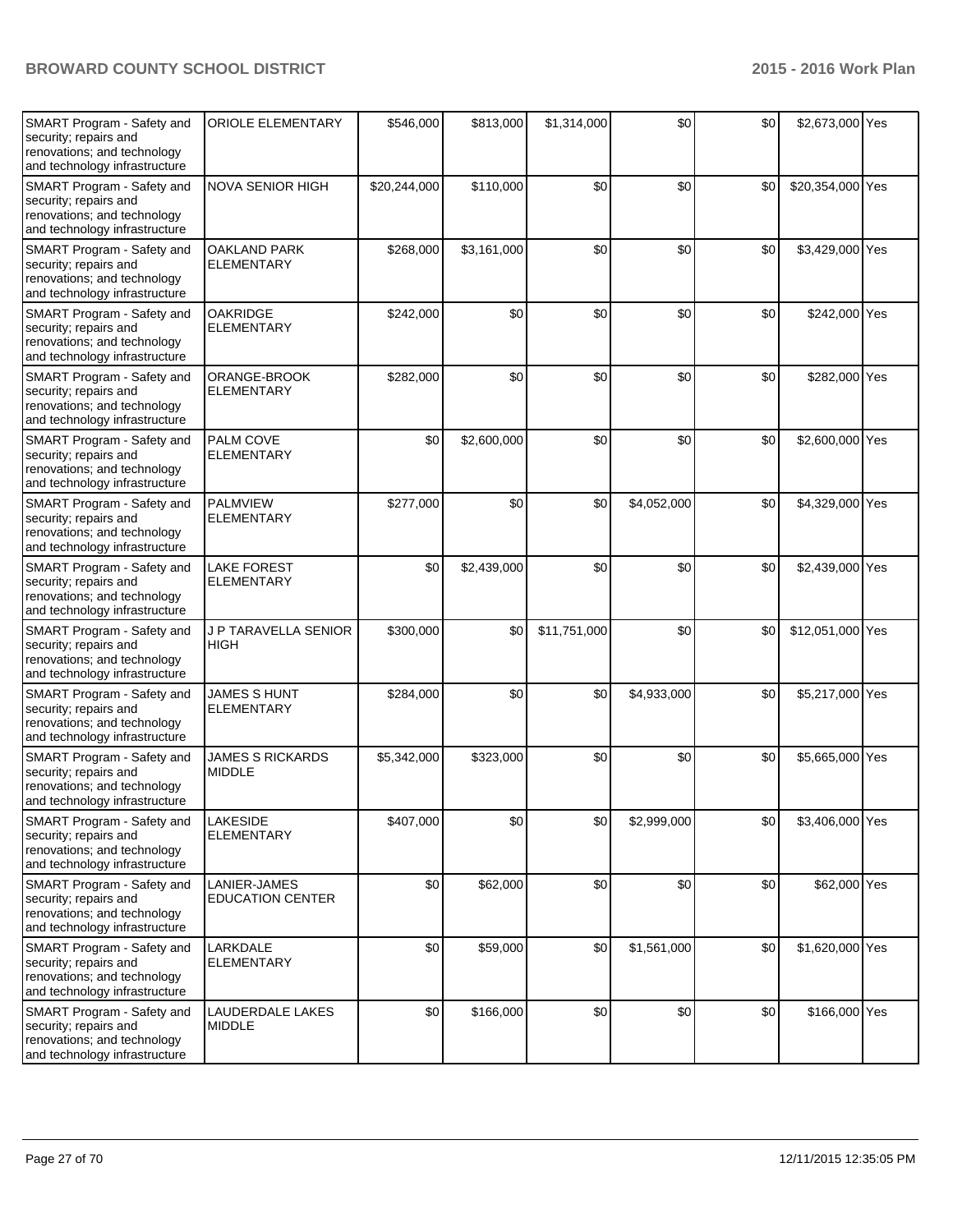| SMART Program - Safety and<br>security; repairs and<br>renovations; and technology<br>and technology infrastructure        | <b>LAUDERDALE MANORS</b><br><b>EARLY LEARNING AND</b><br><b>RESOURCE CENTER</b> | \$0         | \$11,000    | \$0       | \$0         | \$0 | \$11,000 Yes    |  |
|----------------------------------------------------------------------------------------------------------------------------|---------------------------------------------------------------------------------|-------------|-------------|-----------|-------------|-----|-----------------|--|
| SMART Program - Safety and<br>security; repairs and<br>renovations; and technology<br>and technology infrastructure        | LAUDERHILL 6-12                                                                 | \$6,496,000 | \$132,000   | \$0       | \$0         | \$0 | \$6,628,000 Yes |  |
| SMART Program - Safety and<br>security; repairs and<br>renovations; and technology<br>and technology infrastructure        | LAUDERHILL-PAUL<br><b>TURNER ELEMENTARY</b>                                     | \$216,000   | \$0         | \$0       | \$2,395,000 | \$0 | \$2,611,000 Yes |  |
| SMART Program - Safety and<br>security; repairs and<br>renovations; and technology<br>and technology infrastructure        | <b>LIBERTY ELEMENTARY</b>                                                       | \$393,000   | \$65,000    | \$362,000 | \$0         | \$0 | \$820,000 Yes   |  |
| SMART Program - Safety and<br>security; repairs and<br>renovations; and technology<br>and technology infrastructure        | LLOYD ESTATES<br><b>ELEMENTARY</b>                                              | \$2,531,000 | \$0         | \$0       | \$0         | \$0 | \$2,531,000 Yes |  |
| SMART Program - Safety and<br>security; repairs and<br>renovations; and technology<br>and technology infrastructure        | LYONS CREEK MIDDLE                                                              | \$0         | \$0         | \$0       | \$3,249,000 | \$0 | \$3,249,000 Yes |  |
| SMART Program - Safety and<br>security; repairs and<br>renovations; and technology<br>and technology infrastructure        | <b>MANATEE BAY</b><br><b>ELEMENTARY</b>                                         | \$2,391,000 | \$0         | \$0       | \$0         | \$0 | \$2,391,000 Yes |  |
| SMART Program - Safety and<br>security; repairs and<br>renovations; and technology<br>and technology infrastructure        | PANTHER RUN<br><b>ELEMENTARY</b>                                                | \$305,000   | \$0         | \$0       | \$1,534,000 | \$0 | \$1,839,000 Yes |  |
| SMART Program - Safety and<br>security; repairs and<br>renovations; and technology<br>and technology infrastructure        | <b>PARK LAKES</b><br><b>ELEMENTARY</b>                                          | \$103,000   | \$523,000   | \$590,000 | \$0         | \$0 | \$1,216,000 Yes |  |
| SMART Program - Safety and<br>security; repairs and<br>renovations; and technology<br>and technology infrastructure        | <b>PARK RIDGE</b><br><b>ELEMENTARY</b>                                          | \$311,000   | \$0         | \$0       | \$2,284,000 | \$0 | \$2,595,000 Yes |  |
| SMART Program - Safety and<br>security; repairs and<br>renovations; and technology<br>and technology infrastructure        | <b>PARK SPRINGS</b><br><b>ELEMENTARY</b>                                        | \$430,000   | \$0         | \$0       | \$5,171,000 | \$0 | \$5,601,000 Yes |  |
| <b>SMART Program - Safety and</b><br>security; repairs and<br>renovations; and technology<br>and technology infrastructure | <b>PARK TRAILS</b><br><b>ELEMENTARY</b>                                         | \$514,000   | \$0         | \$0       | \$2,464,000 | \$0 | \$2,978,000 Yes |  |
| SMART Program - Safety and<br>security; repairs and<br>renovations; and technology<br>and technology infrastructure        | <b>MAPLEWOOD</b><br><b>ELEMENTARY</b>                                           | \$0         | \$0         | \$258,000 | \$104,000   | \$0 | \$362,000 Yes   |  |
| SMART Program - Safety and<br>security; repairs and<br>renovations; and technology<br>and technology infrastructure        | <b>MARGATE</b><br><b>ELEMENTARY</b>                                             | \$573,000   | \$0         | \$0       | \$0         | \$0 | \$573,000 Yes   |  |
| SMART Program - Safety and<br>security; repairs and<br>renovations; and technology<br>and technology infrastructure        | MARGATE MIDDLE                                                                  | \$0         | \$9,255,000 | \$0       | \$0         | \$0 | \$9,255,000 Yes |  |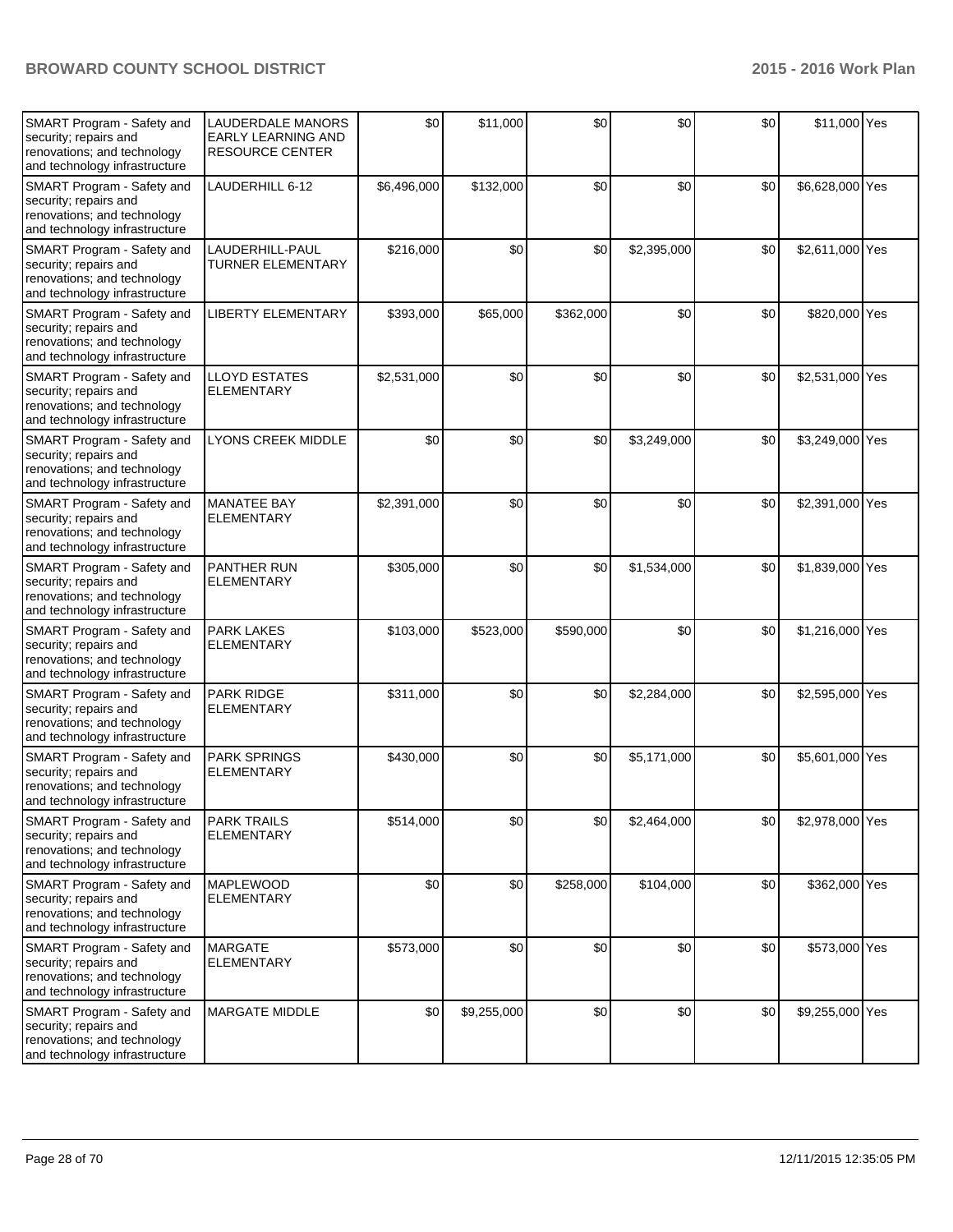| SMART Program - Safety and<br>security; repairs and<br>renovations; and technology<br>and technology infrastructure | Dr. MARTIN LUTHER<br>KING Jr. MONTESSORI<br><b>ACADEMY</b> | \$762,000   | \$92,000    | \$0         | \$86,000    | \$0 | \$940,000 Yes   |  |
|---------------------------------------------------------------------------------------------------------------------|------------------------------------------------------------|-------------|-------------|-------------|-------------|-----|-----------------|--|
| SMART Program - Safety and<br>security; repairs and<br>renovations; and technology<br>and technology infrastructure | PASADENA LAKES<br><b>ELEMENTARY</b>                        | \$0         | \$169,000   | \$0         | \$0         | \$0 | \$169,000 Yes   |  |
| SMART Program - Safety and<br>security; repairs and<br>renovations; and technology<br>and technology infrastructure | <b>MARY M BETHUNE</b><br><b>ELEMENTARY</b>                 | \$320,000   | \$0         | \$0         | \$3,446,000 | \$0 | \$3,766,000 Yes |  |
| SMART Program - Safety and<br>security; repairs and<br>renovations; and technology<br>and technology infrastructure | <b>MCNAB ELEMENTARY</b>                                    | \$0         | \$1,396,000 | \$0         | \$0         | \$0 | \$1,396,000 Yes |  |
| SMART Program - Safety and<br>security; repairs and<br>renovations; and technology<br>and technology infrastructure | PEMBROKE LAKES<br><b>ELEMENTARY</b>                        | \$0         | \$2,654,000 | \$0         | \$0         | \$0 | \$2,654,000 Yes |  |
| SMART Program - Safety and<br>security; repairs and<br>renovations; and technology<br>and technology infrastructure | <b>PEMBROKE PINES</b><br><b>ELEMENTARY</b>                 | \$184,000   | \$4,009,000 | \$0         | \$0         | \$0 | \$4,193,000 Yes |  |
| SMART Program - Safety and<br>security; repairs and<br>renovations; and technology<br>and technology infrastructure | <b>MCNICOL MIDDLE</b>                                      | \$276,000   | \$65,000    | \$1,176,000 | \$205,000   | \$0 | \$1,722,000 Yes |  |
| SMART Program - Safety and<br>security; repairs and<br>renovations; and technology<br>and technology infrastructure | PETERS ELEMENTARY                                          | \$256,000   | \$0         | \$3,138,000 | \$0         | \$0 | \$3,394,000 Yes |  |
| SMART Program - Safety and<br>security; repairs and<br>renovations; and technology<br>and technology infrastructure | PINE RIDGE<br><b>EDUCATION CENTER</b>                      | \$0         | \$19,000    | \$74,000    | \$0         | \$0 | \$93,000 Yes    |  |
| SMART Program - Safety and<br>security; repairs and<br>renovations; and technology<br>and technology infrastructure | <b>PINES LAKES</b><br><b>ELEMENTARY</b>                    | \$241,000   | \$0         | \$1,583,000 | \$0         | \$0 | \$1,824,000 Yes |  |
| SMART Program - Safety and<br>security; repairs and<br>renovations; and technology<br>and technology infrastructure | PINES MIDDLE                                               | \$0         | \$262,000   | \$0         | \$495,000   | \$0 | \$757,000 Yes   |  |
| SMART Program - Safety and<br>security; repairs and<br>renovations; and technology<br>and technology infrastructure | <b>PINEWOOD</b><br><b>ELEMENTARY</b>                       | \$1,594,000 | \$200,000   | \$192,000   | \$122,000   | \$0 | \$2,108,000 Yes |  |
| SMART Program - Safety and<br>security; repairs and<br>renovations; and technology<br>and technology infrastructure | PIONEER MIDDLE                                             | \$0         | \$6,918,000 | \$0         | \$0         | \$0 | \$6,918,000 Yes |  |
| SMART Program - Safety and<br>security; repairs and<br>renovations; and technology<br>and technology infrastructure | <b>DANDY WILLIAM</b><br><b>MIDDLE</b>                      | \$0         | \$3,745,000 | \$0         | \$0         | \$0 | \$3,745,000 Yes |  |
| SMART Program - Safety and<br>security; repairs and<br>renovations; and technology<br>and technology infrastructure | <b>DAVE THOMAS</b><br><b>EDUCATION CENTER</b>              | \$858,000   | \$107,000   | \$0         | \$0         | \$0 | \$965,000 Yes   |  |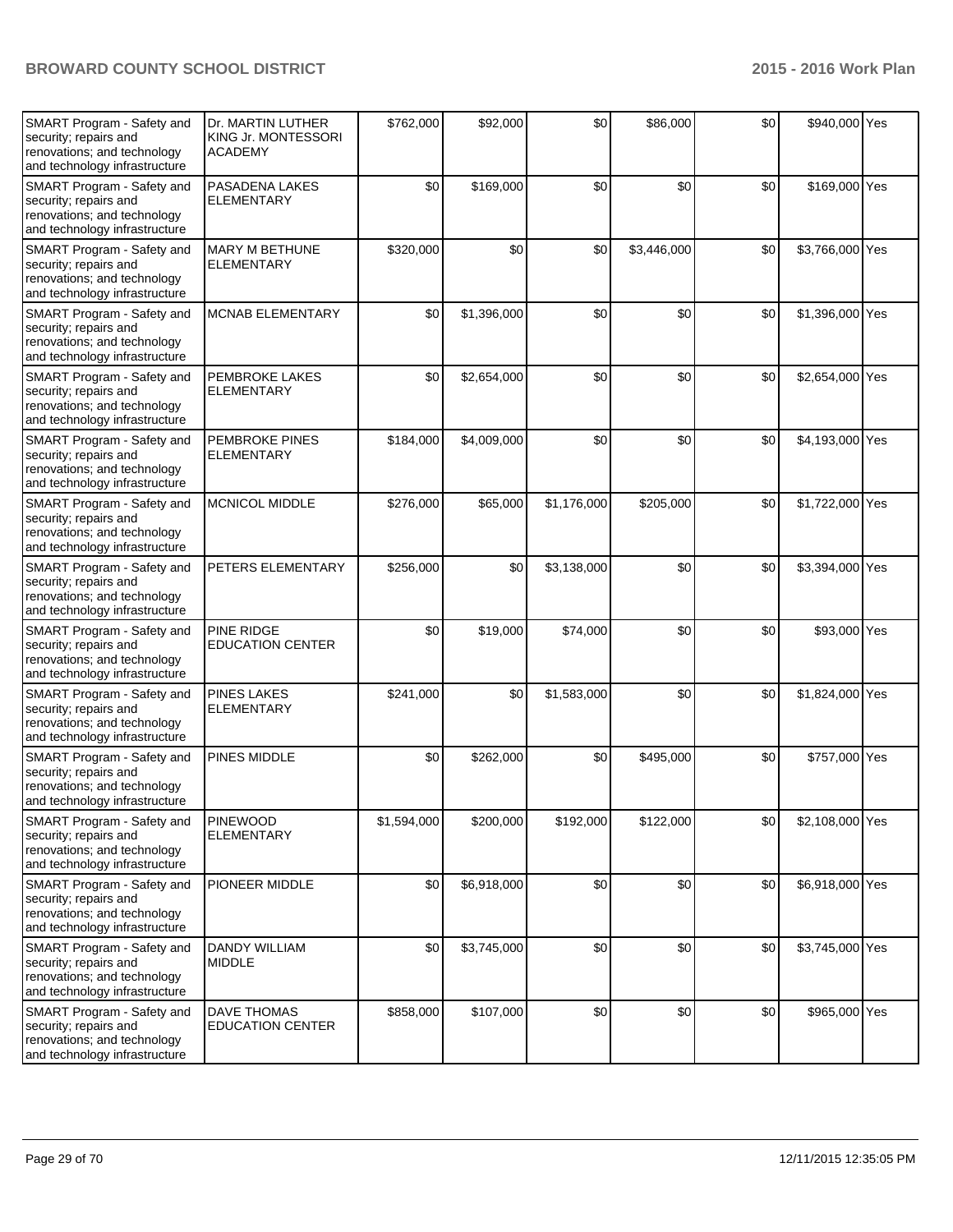| SMART Program - Safety and<br>security; repairs and<br>renovations; and technology<br>and technology infrastructure | PLANTATION MIDDLE                                                              | \$3,548,000 | \$279,000   | \$0          | \$0         | \$0 | \$3,827,000 Yes  |  |
|---------------------------------------------------------------------------------------------------------------------|--------------------------------------------------------------------------------|-------------|-------------|--------------|-------------|-----|------------------|--|
| SMART Program - Safety and<br>security; repairs and<br>renovations; and technology<br>and technology infrastructure | PLANTATION PARK<br><b>ELEMENTARY</b>                                           | \$0         | \$209,000   | \$0          | \$2,083,000 | \$0 | \$2,292,000 Yes  |  |
| SMART Program - Safety and<br>security; repairs and<br>renovations; and technology<br>and technology infrastructure | <b>PLANTATION SENIOR</b><br><b>HIGH</b>                                        | \$749,000   | \$300,000   | \$15,170,000 | \$0         | \$0 | \$16,219,000 Yes |  |
| SMART Program - Safety and<br>security; repairs and<br>renovations; and technology<br>and technology infrastructure | POMPANO BEACH<br><b>ELEMENTARY</b>                                             | \$5,529,000 | \$0         | \$0          | \$0         | \$0 | \$5,529,000 Yes  |  |
| SMART Program - Safety and<br>security; repairs and<br>renovations; and technology<br>and technology infrastructure | POMPANO BEACH<br><b>INSTITUTE OF</b><br><b>INTERNATIONAL</b><br><b>STUDIES</b> | \$300,000   | \$0         | \$0          | \$3,135,000 | \$0 | \$3,435,000 Yes  |  |
| SMART Program - Safety and<br>security; repairs and<br>renovations; and technology<br>and technology infrastructure | POMPANO BEACH<br><b>MIDDLE</b>                                                 | \$0         | \$293,000   | \$0          | \$0         | \$0 | \$293,000 Yes    |  |
| SMART Program - Safety and<br>security; repairs and<br>renovations; and technology<br>and technology infrastructure | DILLARD 6-12                                                                   | \$0         | \$450,000   | \$0          | \$0         | \$0 | \$450,000 Yes    |  |
| SMART Program - Safety and<br>security; repairs and<br>renovations; and technology<br>and technology infrastructure | <b>QUIET WATERS</b><br><b>ELEMENTARY</b>                                       | \$4,771,000 | \$0         | \$0          | \$0         | \$0 | \$4,771,000 Yes  |  |
| SMART Program - Safety and<br>security; repairs and<br>renovations; and technology<br>and technology infrastructure | <b>RAMBLEWOOD</b><br><b>ELEMENTARY</b>                                         | \$3,262,000 | \$0         | \$0          | \$0         | \$0 | \$3,262,000 Yes  |  |
| SMART Program - Safety and<br>security; repairs and<br>renovations; and technology<br>and technology infrastructure | RAMBLEWOOD MIDDLE                                                              | \$0         | \$5,065,000 | \$0          | \$0         | \$0 | \$5,065,000 Yes  |  |
| SMART Program - Safety and<br>security; repairs and<br>renovations; and technology<br>and technology infrastructure | <b>RIVERGLADES</b><br><b>ELEMENTARY</b>                                        | \$0         | \$2,770,000 | \$0          | \$0         | \$0 | \$2,770,000 Yes  |  |
| SMART Program - Safety and<br>security; repairs and<br>renovations; and technology<br>and technology infrastructure | <b>RIVERLAND</b><br><b>ELEMENTARY</b>                                          | \$0         | \$166,000   | \$1,606,000  | \$0         | \$0 | \$1,772,000 Yes  |  |
| SMART Program - Safety and<br>security; repairs and<br>renovations; and technology<br>and technology infrastructure | <b>RIVERSIDE</b><br><b>ELEMENTARY</b>                                          | \$0         | \$0         | \$1,600,000  | \$0         | \$0 | \$1,600,000 Yes  |  |
| SMART Program - Safety and<br>security; repairs and<br>renovations; and technology<br>and technology infrastructure | ROBERT C MARKHAM<br><b>ELEMENTARY</b>                                          | \$201,000   | \$0         | \$9,259,000  | \$0         | \$0 | \$9,460,000 Yes  |  |
| SMART Program - Safety and<br>security; repairs and<br>renovations; and technology<br>and technology infrastructure | <b>ROCK ISLAND</b><br><b>ELEMENTARY</b>                                        | \$0         | \$115,000   | \$0          | \$251,000   | \$0 | \$366,000 Yes    |  |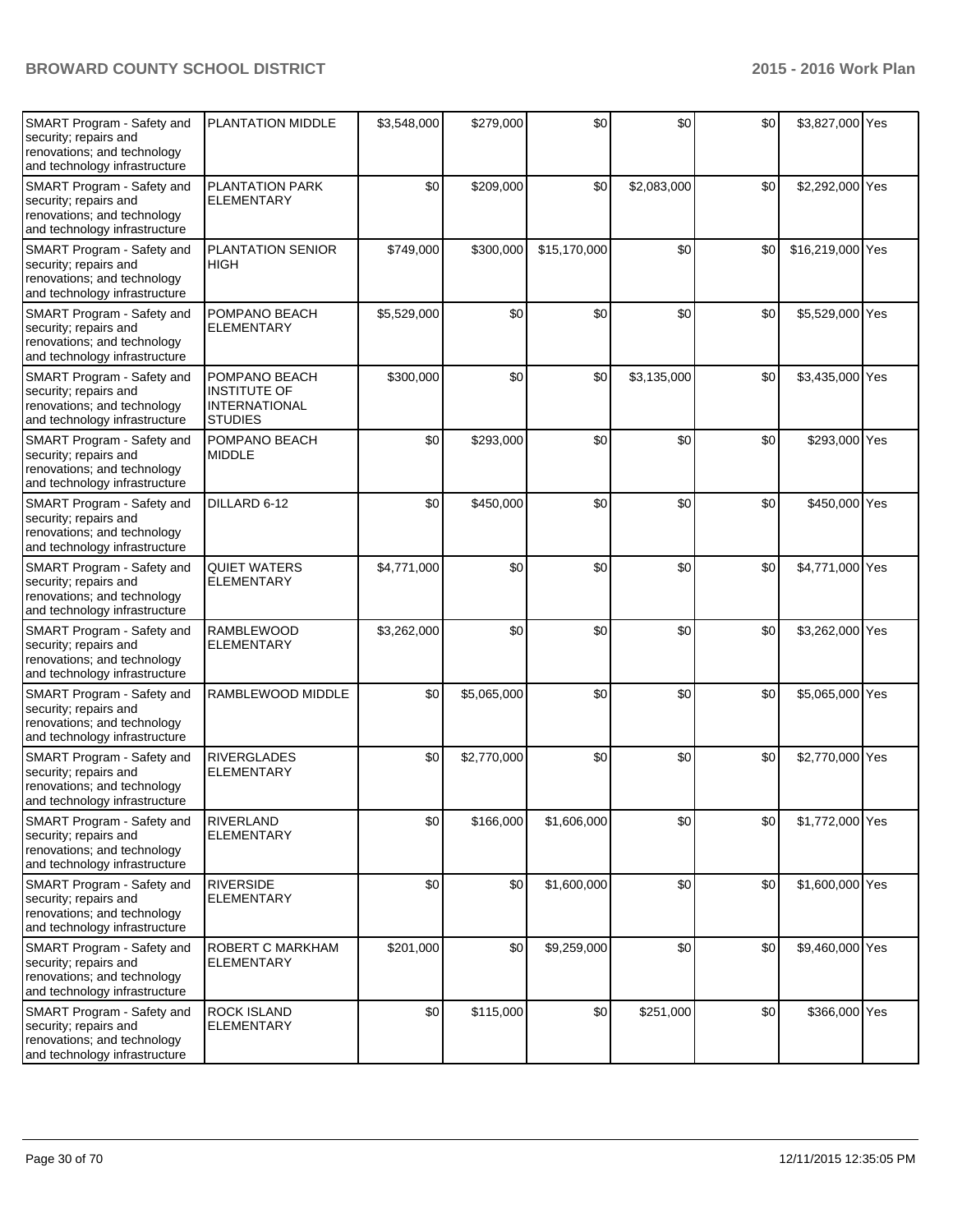| SMART Program - Safety and<br>security; repairs and<br>renovations; and technology<br>and technology infrastructure | <b>ROYAL PALM</b><br><b>ELEMENTARY</b>    | \$232,000 | \$3,928,000 | \$0         | \$0         | \$0 | \$4,160,000 Yes |  |
|---------------------------------------------------------------------------------------------------------------------|-------------------------------------------|-----------|-------------|-------------|-------------|-----|-----------------|--|
| SMART Program - Safety and<br>security; repairs and<br>renovations; and technology<br>and technology infrastructure | <b>SANDERS PARK</b><br><b>ELEMENTARY</b>  | \$0       | \$156,000   | \$0         | \$5,068,000 | \$0 | \$5,224,000 Yes |  |
| SMART Program - Safety and<br>security; repairs and<br>renovations; and technology<br>and technology infrastructure | <b>SANDPIPER</b><br><b>ELEMENTARY</b>     | \$0       | \$319,000   | \$195,000   | \$0         | \$0 | \$514,000 Yes   |  |
| SMART Program - Safety and<br>security; repairs and<br>renovations; and technology<br>and technology infrastructure | <b>SAWGRASS</b><br><b>ELEMENTARY</b>      | \$401,000 | \$0         | \$0         | \$2,746,000 | \$0 | \$3,147,000 Yes |  |
| SMART Program - Safety and<br>security; repairs and<br>renovations; and technology<br>and technology infrastructure | <b>SAWGRASS SPRINGS</b><br><b>MIDDLE</b>  | \$0       | \$6,680,000 | \$0         | \$0         | \$0 | \$6,680,000 Yes |  |
| SMART Program - Safety and<br>security; repairs and<br>renovations; and technology<br>and technology infrastructure | <b>SEA CASTLE</b><br><b>ELEMENTARY</b>    | \$0       | \$751,000   | \$0         | \$0         | \$0 | \$751,000 Yes   |  |
| SMART Program - Safety and<br>security; repairs and<br>renovations; and technology<br>and technology infrastructure | SEAGULL SCHOOL                            | \$644,000 | \$126,000   | \$179,000   | \$171,000   | \$0 | \$1,120,000 Yes |  |
| SMART Program - Safety and<br>security; repairs and<br>renovations; and technology<br>and technology infrastructure | <b>SEMINOLE MIDDLE</b>                    | \$0       | \$526,000   | \$4,952,000 | \$0         | \$0 | \$5,478,000 Yes |  |
| SMART Program - Safety and<br>security; repairs and<br>renovations; and technology<br>and technology infrastructure | SHERIDAN HILLS<br><b>ELEMENTARY</b>       | \$0       | \$183,000   | \$0         | \$0         | \$0 | \$183,000 Yes   |  |
| SMART Program - Safety and<br>security; repairs and<br>renovations; and technology<br>and technology infrastructure | <b>SHERIDAN PARK</b><br><b>ELEMENTARY</b> | \$300,000 | \$0         | \$0         | \$3,215,000 | \$0 | \$3,515,000 Yes |  |
| SMART Program - Safety and<br>security; repairs and<br>renovations; and technology<br>and technology infrastructure | SHERIDAN TECHNICAL<br><b>COLLEGE</b>      | \$0       | \$0         | \$0         | \$7,870,000 | \$0 | \$7,870,000 Yes |  |
| SMART Program - Safety and<br>security; repairs and<br>renovations; and technology<br>and technology infrastructure | <b>SILVER LAKES</b><br><b>ELEMENTARY</b>  | \$588,000 | \$0         | \$156,000   | \$0         | \$0 | \$744,000 Yes   |  |
| SMART Program - Safety and<br>security; repairs and<br>renovations; and technology<br>and technology infrastructure | SILVER LAKES MIDDLE                       | \$0       | \$149,000   | \$0         | \$2,250,000 | \$0 | \$2,399,000 Yes |  |
| SMART Program - Safety and<br>security; repairs and<br>renovations; and technology<br>and technology infrastructure | <b>SILVER PALMS</b><br><b>ELEMENTARY</b>  | \$0       | \$0         | \$0         | \$1,443,000 | \$0 | \$1,443,000 Yes |  |
| SMART Program - Safety and<br>security; repairs and<br>renovations; and technology<br>and technology infrastructure | SILVER RIDGE<br><b>ELEMENTARY</b>         | \$464,000 | \$1,958,000 | \$0         | \$0         | \$0 | \$2,422,000 Yes |  |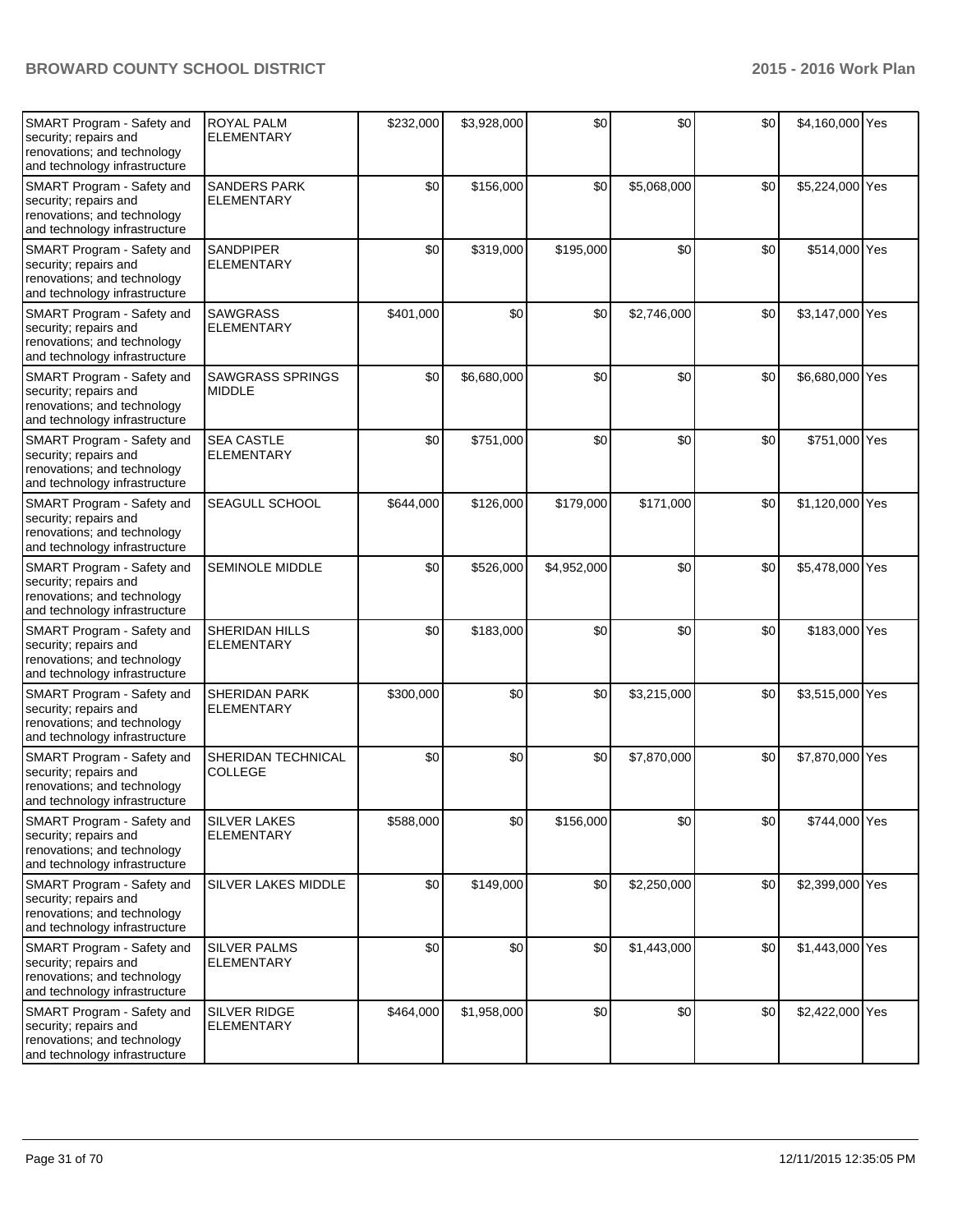| SMART Program - Safety and<br>security; repairs and<br>renovations; and technology<br>and technology infrastructure | <b>SILVER SHORES</b><br><b>ELEMENTARY</b>  | \$890,000   | \$195,000   | \$144,000   | \$0         | \$0 | \$1,229,000 Yes |  |
|---------------------------------------------------------------------------------------------------------------------|--------------------------------------------|-------------|-------------|-------------|-------------|-----|-----------------|--|
| SMART Program - Safety and<br>security; repairs and<br>renovations; and technology<br>and technology infrastructure | SILVER TRAIL MIDDLE                        | \$645,000   | \$0         | \$0         | \$0         | \$0 | \$645,000 Yes   |  |
| SMART Program - Safety and<br>security; repairs and<br>renovations; and technology<br>and technology infrastructure | SOUTH BROWARD<br><b>SENIOR HIGH</b>        | \$0         | \$6,727,000 | \$0         | \$0         | \$0 | \$6,727,000 Yes |  |
| SMART Program - Safety and<br>security; repairs and<br>renovations; and technology<br>and technology infrastructure | SOUTH PLANTATION<br><b>SENIOR HIGH</b>     | \$0         | \$0         | \$0         | \$5,158,000 | \$0 | \$5,158,000 Yes |  |
| SMART Program - Safety and<br>security; repairs and<br>renovations; and technology<br>and technology infrastructure | <b>STEPHEN FOSTER</b><br><b>ELEMENTARY</b> | \$0         | \$131,000   | \$0         | \$2,439,000 | \$0 | \$2,570,000 Yes |  |
| SMART Program - Safety and<br>security; repairs and<br>renovations; and technology<br>and technology infrastructure | STIRLING ELEMENTARY                        | \$282,000   | \$2,321,000 | \$0         | \$0         | \$0 | \$2,603,000 Yes |  |
| SMART Program - Safety and<br>security; repairs and<br>renovations; and technology<br>and technology infrastructure | STONEMAN DOUGLAS<br><b>SENIOR HIGH</b>     | \$0         | \$0         | \$0         | \$9,721,000 | \$0 | \$9,721,000 Yes |  |
| SMART Program - Safety and<br>security; repairs and<br>renovations; and technology<br>and technology infrastructure | <b>STRANAHAN SENIOR</b><br><b>HIGH</b>     | \$300,000   | \$543,000   | \$0         | \$0         | \$0 | \$843,000 Yes   |  |
| SMART Program - Safety and<br>security; repairs and<br>renovations; and technology<br>and technology infrastructure | <b>SUNLAND PARK</b><br><b>ACADEMY</b>      | \$294,000   | \$55,000    | \$0         | \$0         | \$0 | \$349,000 Yes   |  |
| SMART Program - Safety and<br>security; repairs and<br>renovations; and technology<br>and technology infrastructure | <b>SUNRISE MIDDLE</b>                      | \$2,071,000 | \$822,000   | \$351,000   | \$0         | \$0 | \$3,244,000 Yes |  |
| SMART Program - Safety and<br>security; repairs and<br>renovations; and technology<br>and technology infrastructure | <b>SUNSET LAKES</b><br><b>ELEMENTARY</b>   | \$286,000   | \$358,000   | \$853,000   | \$0         | \$0 | \$1,497,000 Yes |  |
| SMART Program - Safety and<br>security; repairs and<br>renovations; and technology<br>and technology infrastructure | <b>SUNSHINE</b><br><b>ELEMENTARY</b>       | \$284,000   | \$0         | \$0         | \$1,326,000 | \$0 | \$1,610,000 Yes |  |
| SMART Program - Safety and<br>security; repairs and<br>renovations; and technology<br>and technology infrastructure | <b>TAMARAC</b><br><b>ELEMENTARY</b>        | \$1,265,000 | \$205,000   | \$295,000   | \$0         | \$0 | \$1,765,000 Yes |  |
| SMART Program - Safety and<br>security; repairs and<br>renovations; and technology<br>and technology infrastructure | <b>TEDDER ELEMENTARY</b>                   | \$3,288,000 | \$145,000   | \$0         | \$0         | \$0 | \$3,433,000 Yes |  |
| SMART Program - Safety and<br>security; repairs and<br>renovations; and technology<br>and technology infrastructure | <b>TEQUESTA TRACE</b><br><b>MIDDLE</b>     | \$0         | \$442,000   | \$3,609,000 | \$0         | \$0 | \$4,051,000 Yes |  |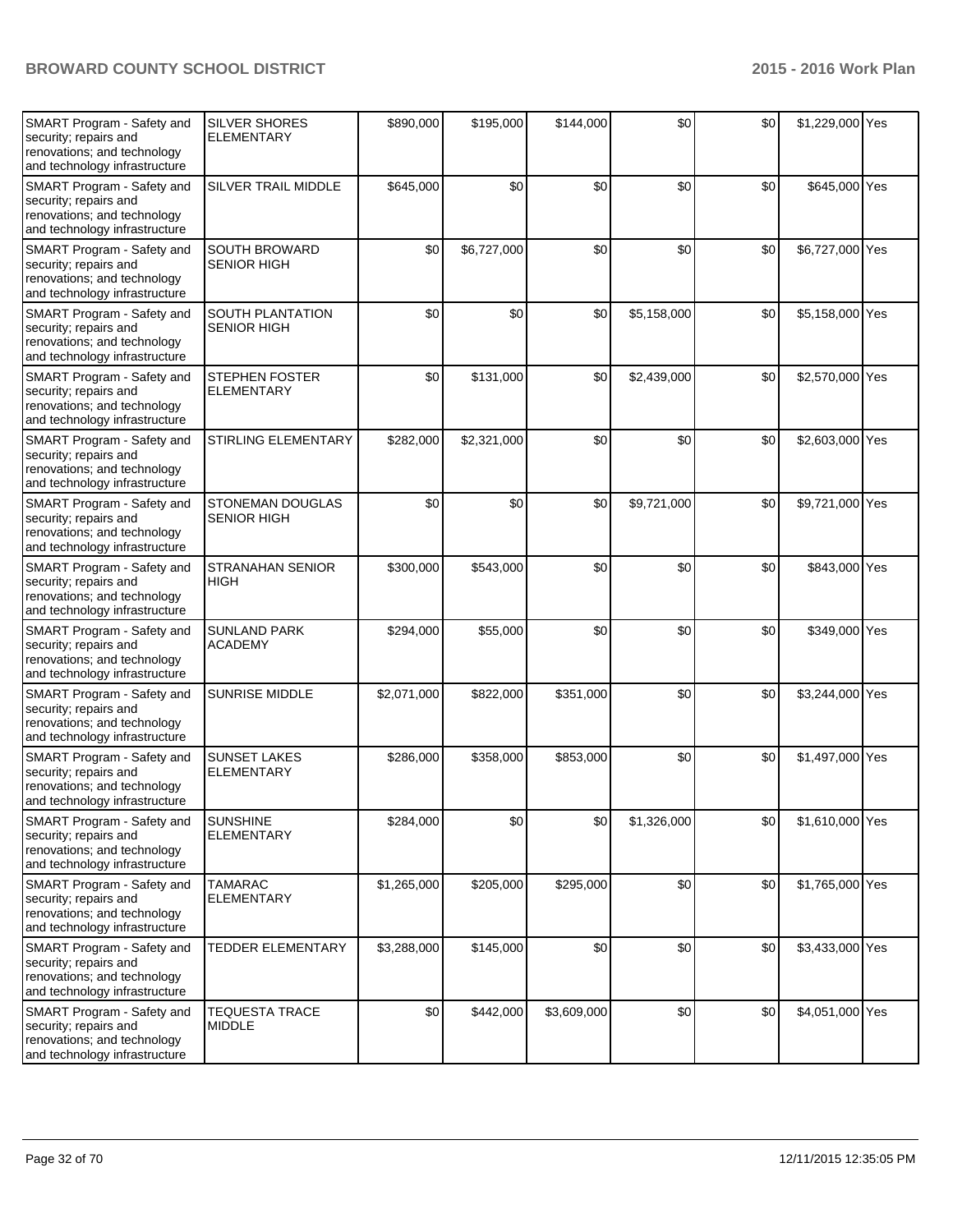| SMART Program - Safety and<br>security; repairs and<br>renovations; and technology<br>and technology infrastructure | THE QUEST CENTER                           | \$0         | \$830,000   | \$90,000    | \$0         | \$0 | \$920,000 Yes   |  |
|---------------------------------------------------------------------------------------------------------------------|--------------------------------------------|-------------|-------------|-------------|-------------|-----|-----------------|--|
| SMART Program - Safety and<br>security; repairs and<br>renovations; and technology<br>and technology infrastructure | THURGOOD MARSHALL<br><b>ELEMENTARY</b>     | \$149,000   | \$0         | \$0         | \$2,046,000 | \$0 | \$2,195,000 Yes |  |
| SMART Program - Safety and<br>security; repairs and<br>renovations; and technology<br>and technology infrastructure | <b>TRADEWINDS</b><br><b>ELEMENTARY</b>     | \$424,000   | \$0         | \$0         | \$2,056,000 | \$0 | \$2,480,000 Yes |  |
| SMART Program - Safety and<br>security; repairs and<br>renovations; and technology<br>and technology infrastructure | <b>TROPICAL</b><br><b>ELEMENTARY</b>       | \$285,000   | \$282,000   | \$406,000   | \$55,000    | \$0 | \$1,028,000 Yes |  |
| SMART Program - Safety and<br>security; repairs and<br>renovations; and technology<br>and technology infrastructure | <b>VILLAGE ELEMENTARY</b>                  | \$819,000   | \$150,000   | \$370,000   | \$81,000    | \$0 | \$1,420,000 Yes |  |
| SMART Program - Safety and<br>security; repairs and<br>renovations; and technology<br>and technology infrastructure | <b>VIRGINIA SHUMAN</b><br>YOUNG ELEMENTARY | \$0         | \$272,000   | \$1,824,000 | \$0         | \$0 | \$2,096,000 Yes |  |
| SMART Program - Safety and<br>security; repairs and<br>renovations; and technology<br>and technology infrastructure | <b>WALKER ELEMENTARY</b><br>(MAGNET)       | \$1,211,000 | \$133,000   | \$380,000   | \$0         | \$0 | \$1,724,000 Yes |  |
| SMART Program - Safety and<br>security; repairs and<br>renovations; and technology<br>and technology infrastructure | <b>WALTER C YOUNG</b><br><b>MIDDLE</b>     | \$0         | \$9,797,000 | \$0         | \$0         | \$0 | \$9,797,000 Yes |  |
| SMART Program - Safety and<br>security; repairs and<br>renovations; and technology<br>and technology infrastructure | <b>WATKINS ELEMENTARY</b>                  | \$208,000   | \$0         | \$0         | \$1,081,000 | \$0 | \$1,289,000 Yes |  |
| SMART Program - Safety and<br>security; repairs and<br>renovations; and technology<br>and technology infrastructure | <b>WELLEBY ELEMENTARY</b>                  | \$351,000   | \$0         | \$0         | \$3,070,000 | \$0 | \$3,421,000 Yes |  |
| SMART Program - Safety and<br>security; repairs and<br>renovations; and technology<br>and technology infrastructure | <b>WEST BROWARD HIGH</b><br><b>SCHOOL</b>  | \$766,000   | \$300,000   | \$121,000   | \$438,000   | \$0 | \$1,625,000 Yes |  |
| SMART Program - Safety and<br>security; repairs and<br>renovations; and technology<br>and technology infrastructure | <b>WEST HOLLYWOOD</b><br><b>ELEMENTARY</b> | \$294,000   | \$921,000   | \$0         | \$0         | \$0 | \$1,215,000 Yes |  |
| SMART Program - Safety and<br>security; repairs and<br>renovations; and technology<br>and technology infrastructure | <b>WESTCHESTER</b><br><b>ELEMENTARY</b>    | \$1,152,000 | \$263,000   | \$208,000   | \$182,000   | \$0 | \$1,805,000 Yes |  |
| SMART Program - Safety and<br>security; repairs and<br>renovations; and technology<br>and technology infrastructure | <b>WESTERN SENIOR</b><br><b>HIGH</b>       | \$0         | \$0         | \$4,447,000 | \$0         | \$0 | \$4,447,000 Yes |  |
| SMART Program - Safety and<br>security; repairs and<br>renovations; and technology<br>and technology infrastructure | <b>WESTGLADES MIDDLE</b>                   | \$0         | \$544,000   | \$0         | \$3,170,000 | \$0 | \$3,714,000 Yes |  |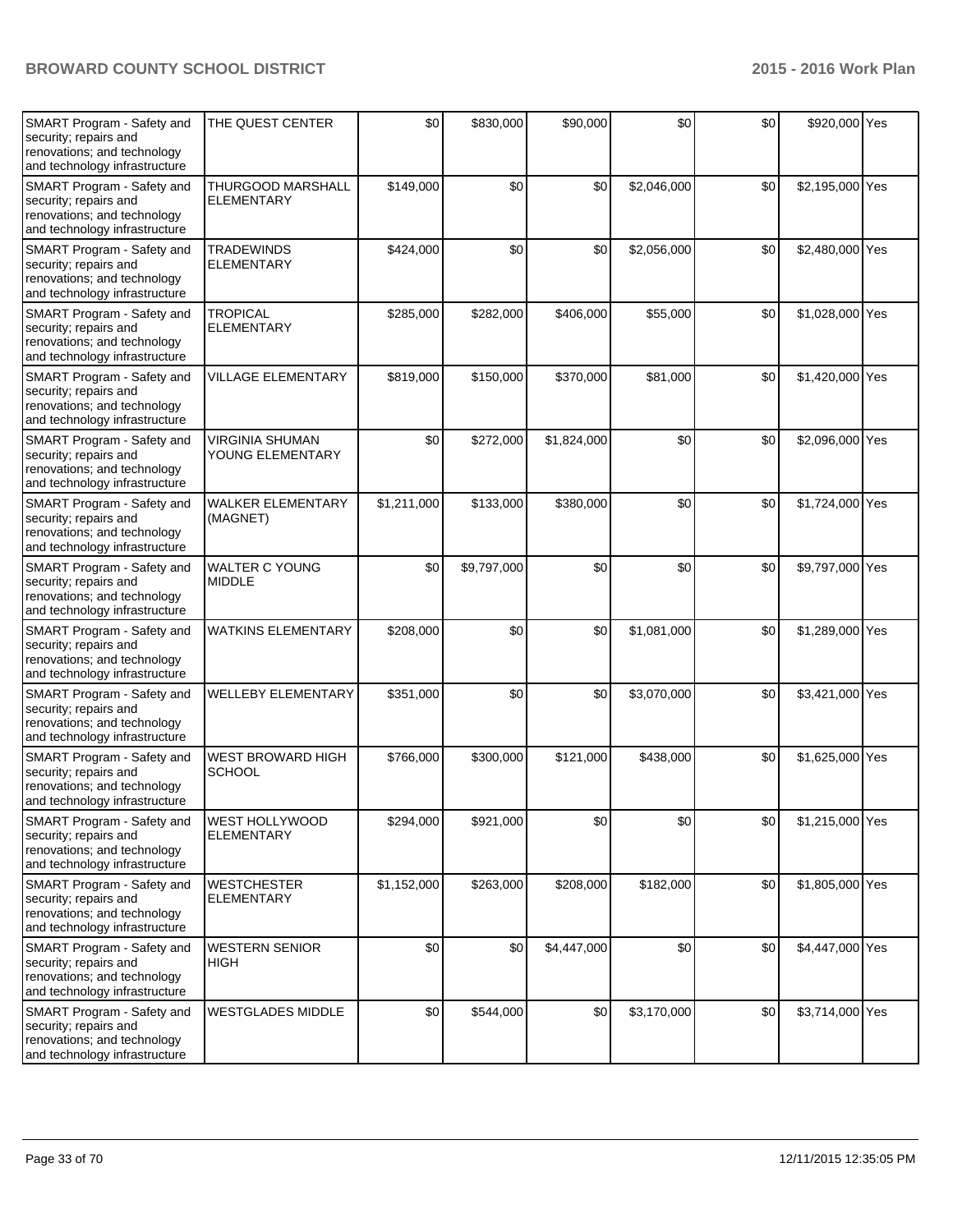| SMART Program - Safety and<br>security; repairs and<br>renovations; and technology<br>and technology infrastructure | <b>WESTPINE MIDDLE</b>                                                   | \$0         | \$381,000   | \$2,618,000 | \$0         | \$0 | \$2,999,000 Yes |  |
|---------------------------------------------------------------------------------------------------------------------|--------------------------------------------------------------------------|-------------|-------------|-------------|-------------|-----|-----------------|--|
| SMART Program - Safety and<br>security; repairs and<br>renovations; and technology<br>and technology infrastructure | <b>WESTWOOD HEIGHTS</b><br><b>ELEMENTARY</b>                             | \$0         | \$1,116,000 | \$110,000   | \$0         | \$0 | \$1,226,000 Yes |  |
| SMART Program - Safety and<br>security; repairs and<br>renovations; and technology<br>and technology infrastructure | WHIDDON-ROGERS<br><b>EDUCATION CENTER</b>                                | \$0         | \$204,000   | \$0         | \$0         | \$0 | \$204,000 Yes   |  |
| SMART Program - Safety and<br>security; repairs and<br>renovations; and technology<br>and technology infrastructure | <b>WHISPERING PINES</b><br><b>EXCEPTIONAL</b><br><b>EDUCATION CENTER</b> | \$0         | \$33,000    | \$0         | \$2,470,000 | \$0 | \$2,503,000 Yes |  |
| SMART Program - Safety and<br>security; repairs and<br>renovations; and technology<br>and technology infrastructure | <b>WILLIAM T MCFATTER</b><br>TECHNICAL COLLEGE                           | \$4,128,000 | \$0         | \$0         | \$0         | \$0 | \$4,128,000 Yes |  |
| SMART Program - Safety and<br>security; repairs and<br>renovations; and technology<br>and technology infrastructure | <b>WILTON MANORS</b><br><b>ELEMENTARY</b>                                | \$169,000   | \$0         | \$3,538,000 | \$0         | \$0 | \$3,707,000 Yes |  |
| SMART Program - Safety and<br>security; repairs and<br>renovations; and technology<br>and technology infrastructure | <b>WINGATE OAKS</b><br><b>CENTER</b>                                     | \$0         | \$175,000   | \$0         | \$0         | \$0 | \$175,000 Yes   |  |
| SMART Program - Safety and<br>security; repairs and<br>renovations; and technology<br>and technology infrastructure | <b>WINSTON PARK</b><br><b>ELEMENTARY</b>                                 | \$557,000   | \$0         | \$2,831,000 | \$0         | \$0 | \$3,388,000 Yes |  |
| SMART Program - Safety and<br>security; repairs and<br>renovations; and technology<br>and technology infrastructure | <b>MIRAMAR ELEMENTARY</b>                                                | \$323,000   | \$0         | \$0         | \$0         | \$0 | \$323,000 Yes   |  |
| SMART Program - Safety and<br>security; repairs and<br>renovations; and technology<br>and technology infrastructure | <b>NOB HILL ELEMENTARY</b>                                               | \$304,000   | \$0         | \$0         | \$1,959,000 | \$0 | \$2,263,000 Yes |  |
| SMART Program - Safety and<br>security; repairs and<br>renovations; and technology<br>and technology infrastructure | <b>NORCREST</b><br><b>ELEMENTARY</b>                                     | \$0         | \$496,000   | \$294,000   | \$1,320,000 | \$0 | \$2,110,000 Yes |  |
| SMART Program - Safety and<br>security; repairs and<br>renovations; and technology<br>and technology infrastructure | <b>OLSEN MIDDLE</b>                                                      | \$0         | \$7,711,000 | \$0         | \$0         | \$0 | \$7,711,000 Yes |  |
| SMART Program - Safety and<br>security; repairs and<br>renovations; and technology<br>and technology infrastructure | <b>PARKSIDE</b><br><b>ELEMENTARY</b>                                     | \$0         | \$0         | \$0         | \$946,000   | \$0 | \$946,000 Yes   |  |
| SMART Program - Safety and<br>security; repairs and<br>renovations; and technology<br>and technology infrastructure | PARKWAY MIDDLE                                                           | \$0         | \$188,000   | \$0         | \$0         | \$0 | \$188,000 Yes   |  |
| SMART Program - Safety and<br>security; repairs and<br>renovations; and technology<br>and technology infrastructure | <b>PLANTATION</b><br><b>ELEMENTARY</b>                                   | \$0         | \$188,000   | \$0         | \$145,000   | \$0 | \$333,000 Yes   |  |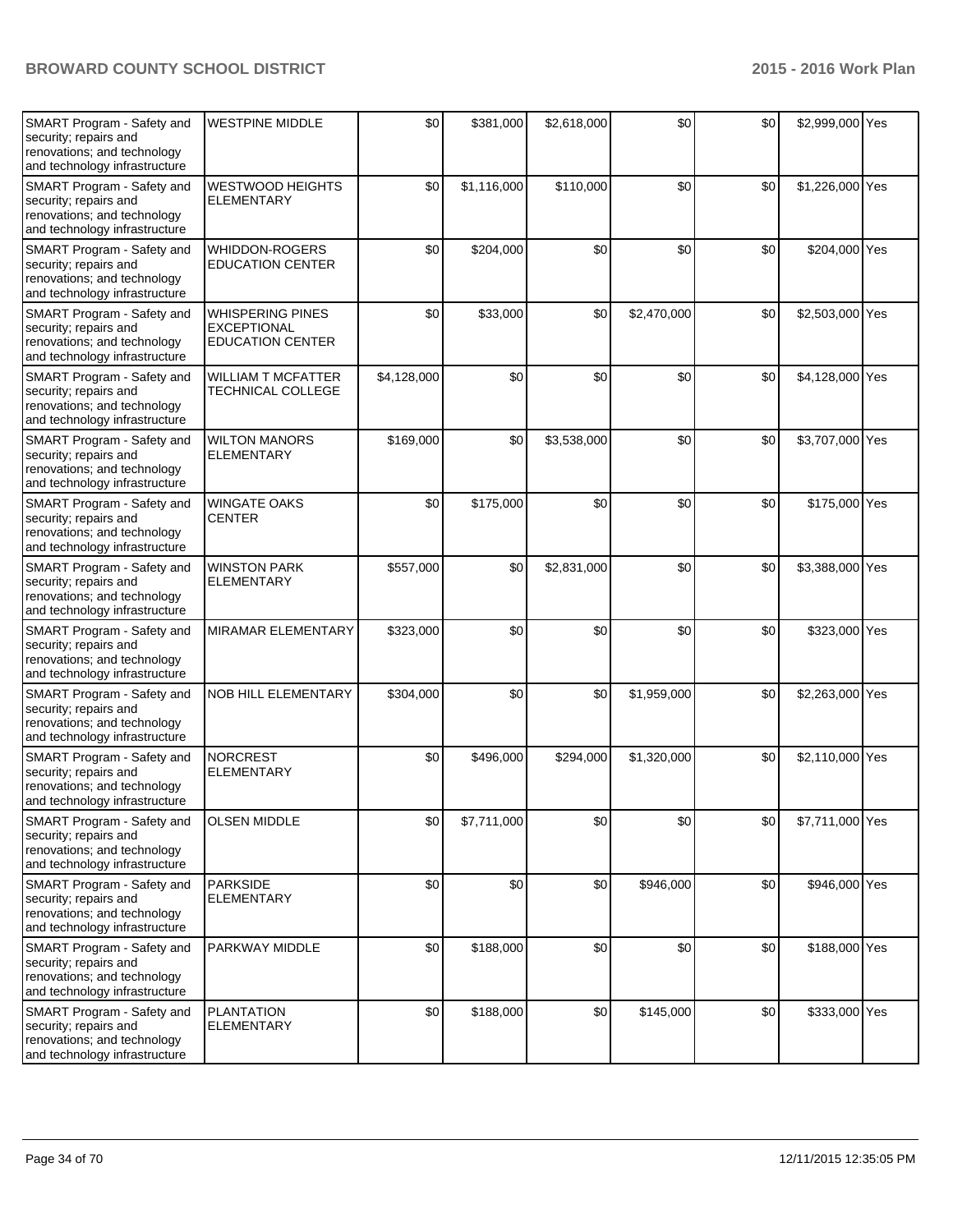| <b>SMART Program - Safety and</b><br>security; repairs and<br>renovations; and technology<br>and technology infrastructure                                                     | <b>FALCON COVE MIDDLE</b>                   | \$0         | \$11,419,000 | \$0          | \$0                                                           | \$0 <sub>1</sub>    | \$11,419,000 Yes    |  |
|--------------------------------------------------------------------------------------------------------------------------------------------------------------------------------|---------------------------------------------|-------------|--------------|--------------|---------------------------------------------------------------|---------------------|---------------------|--|
| <b>SHERIDAN TECHNICAL HS</b><br>IAT SUNSET LEARNING CTR<br>SMART Program - Safety and<br>security; repairs and<br>renovations; and technology<br>and technology infrastructure | <b>SHERIDAN TECHNICAL</b><br><b>COLLEGE</b> | \$0         | \$0          | \$0          | \$2,170,000                                                   | \$0                 | \$2,170,000 Yes     |  |
| Districtwide Art, Drama, Music                                                                                                                                                 | Location not specified                      | \$4,178,400 | \$3,778,400  | \$3,378,400  | \$2,878,400                                                   | \$0                 | \$14,213,600 Yes    |  |
| SMART Program - Safety and<br>security; repairs and<br>renovations; and technology<br>and technology infrastructure                                                            | <b>DEERFIELD PARK</b><br><b>ELEMENTARY</b>  | \$211,000   | \$0          | \$5,535,000  | \$0                                                           | \$0 <sub>1</sub>    | \$5,746,000 Yes     |  |
| SMART Program - Safety and<br>security; repairs and<br>renovations; and technology<br>and technology infrastructure                                                            | <b>MCARTHUR SENIOR</b><br><b>HIGH</b>       | \$0         | \$480,000    | \$11,663,000 | \$0                                                           | \$0 <sub>1</sub>    | \$12,143,000 Yes    |  |
| Interlocal Project with City of<br>Parkland                                                                                                                                    | <b>RIVERGLADES</b><br>ELEMENTARY            | \$7,724,000 | \$0          | \$0          | \$0                                                           | \$0 <sub>1</sub>    | \$7,724,000 Yes     |  |
|                                                                                                                                                                                |                                             |             |              |              | \$224,203,878   \$181,416,400   \$162,013,400   \$193,863,400 | \$1,021,491,7<br>38 | \$1,782,988,8<br>16 |  |

## **Additional Project Schedules**

Any projects that are not identified in the last approved educational plant survey.

Nothing reported for this section.

## **Non Funded Growth Management Project Schedules**

Schedule indicating which projects, due to planned development, that CANNOT be funded from current revenues projected over the next five years.

Nothing reported for this section.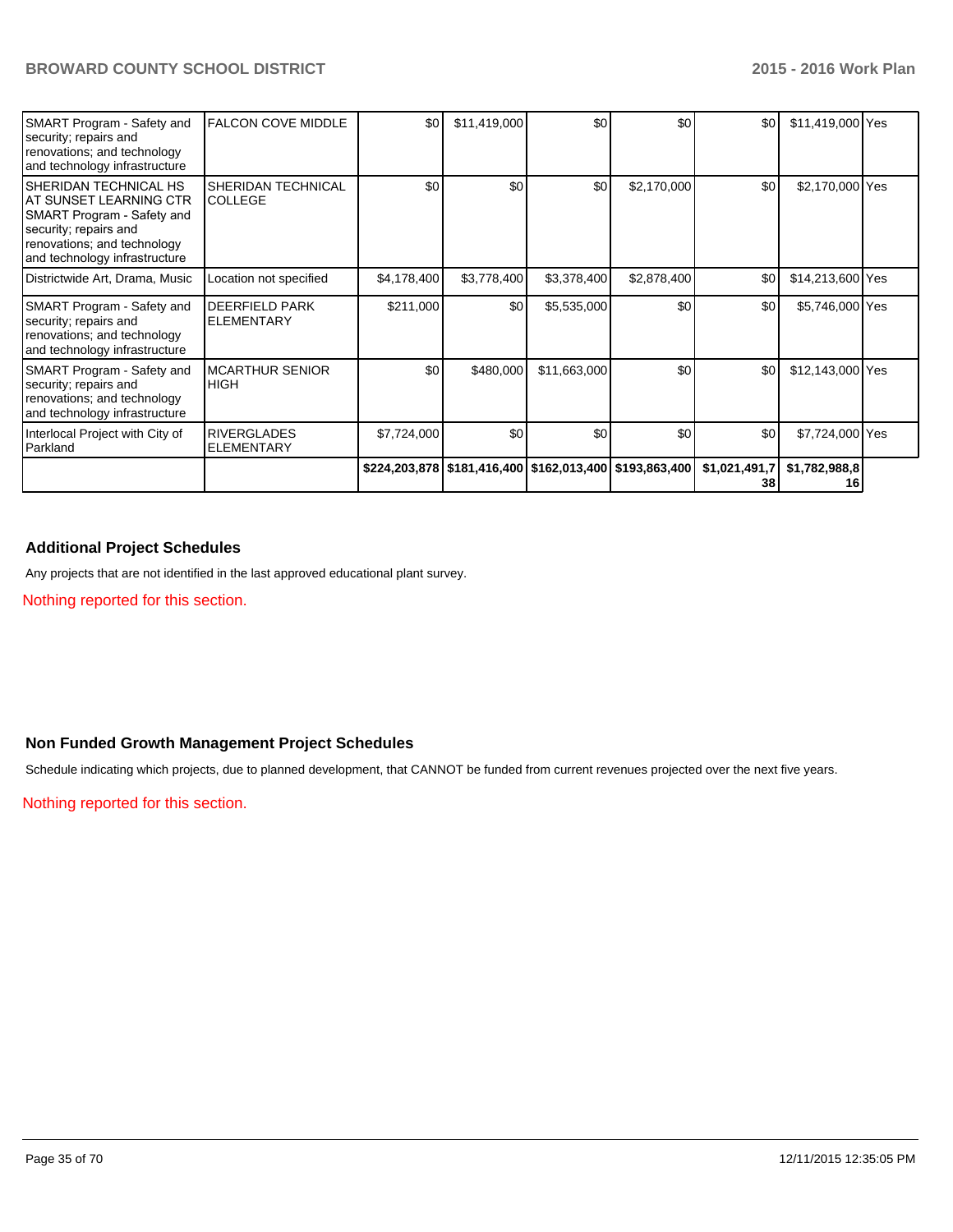# **Tracking**

# **Capacity Tracking**

| Location                                                                | $2015 -$<br>2016 Satis.<br>Stu. Sta. | Actual<br>$2015 -$<br>2016 FISH<br>Capacity | Actual<br>$2014 -$<br>2015<br><b>COFTE</b> | # Class<br><b>Rooms</b> | Actual<br>Average<br>$2015 -$<br>2016 Class<br><b>Size</b> | Actual<br>$2015 -$<br>2016<br><b>Utilization</b> | <b>New</b><br>Stu.<br>Capacity | <b>New</b><br>Rooms to<br>be<br>Added/Re<br>moved | Projected<br>$2019 -$<br>2020<br><b>COFTE</b> | Projected<br>$2019 -$<br>2020<br><b>Utilization</b> | Projected<br>$2019 -$<br>2020 Class<br><b>Size</b> |
|-------------------------------------------------------------------------|--------------------------------------|---------------------------------------------|--------------------------------------------|-------------------------|------------------------------------------------------------|--------------------------------------------------|--------------------------------|---------------------------------------------------|-----------------------------------------------|-----------------------------------------------------|----------------------------------------------------|
| DEERFIELD BEACH<br><b>ELEMENTARY</b>                                    | 797                                  | 797                                         | 672                                        | 42                      | 16                                                         | 84.00 %                                          | 0                              | $\Omega$                                          | 730                                           | 92.00 %                                             | 17                                                 |
| POMPANO BEACH<br><b>MIDDLE</b>                                          | 1,363                                | 1,226                                       | 1,014                                      | 58                      | 17                                                         | 83.00 %                                          | 0                              | $\Omega$                                          | 1,092                                         | 89.00 %                                             | 19                                                 |
| <b>OAKLAND PARK</b><br>ELEMENTARY                                       | 840                                  | 840                                         | 592                                        | 42                      | 14                                                         | 71.00 %                                          | 0                              | $\Omega$                                          | 673                                           | 80.00%                                              | 16                                                 |
| <b>NORTH SIDE</b><br><b>ELEMENTARY</b>                                  | 608                                  | 608                                         | 408                                        | 32                      | 13                                                         | 67.00 %                                          | 0                              | $\Omega$                                          | 502                                           | 83.00 %                                             | 16                                                 |
| DANIA ELEMENTARY                                                        | 623                                  | 623                                         | 534                                        | 33                      | 16                                                         | 86.00 %                                          | 0                              | $\Omega$                                          | 530                                           | 85.00 %                                             | 16                                                 |
| HOLLYWOOD HILLS<br>ELEMENTARY                                           | 768                                  | 768                                         | 777                                        | 40                      | 19                                                         | 101.00 %                                         | 0                              | $\Omega$                                          | 813                                           | 106.00%                                             | 20                                                 |
| HOLLYWOOD CENTRAL<br>ELEMENTARY                                         | 709                                  | 709                                         | 553                                        | 38                      | 15                                                         | 78.00 %                                          | $\mathbf 0$                    | $\Omega$                                          | 583                                           | 82.00%                                              | 15                                                 |
| <b>GULFSTREAM MIDDLE</b>                                                | 1,034                                | 930                                         | 527                                        | 47                      | 11                                                         | 57.00 %                                          | 0                              | $\Omega$                                          | 448                                           | 48.00%                                              | 10                                                 |
| <b>RIVERLAND</b><br><b>ELEMENTARY</b>                                   | 633                                  | 633                                         | 597                                        | 34                      | 18                                                         | 94.00 %                                          | 0                              | $\Omega$                                          | 649                                           | 103.00%                                             | 19                                                 |
| WEST HOLLYWOOD<br><b>ELEMENTARY</b>                                     | 687                                  | 687                                         | 577                                        | 37                      | 16                                                         | 84.00 %                                          | $\Omega$                       | $\Omega$                                          | 594                                           | 86.00 %                                             | 16                                                 |
| SOUTH BROWARD<br><b>SENIOR HIGH</b>                                     | 2,409                                | 2,288                                       | 1,961                                      | 95                      | 21                                                         | 86.00 %                                          | 0                              | $\Omega$                                          | 2,008                                         | 88.00 %                                             | 21                                                 |
| <b>DAVE THOMAS</b><br><b>EDUCATION CENTER</b>                           | 330                                  | $\Omega$                                    | $\Omega$                                   | 22                      | $\Omega$                                                   | 0.00%                                            | $\Omega$                       | $\Omega$                                          | $\Omega$                                      | 0.00%                                               | $\mathbf 0$                                        |
| POMPANO BEACH<br>INSTITUTE OF<br><b>INTERNATIONAL</b><br><b>STUDIES</b> | 1,366                                | 1,229                                       | 1,179                                      | 53                      | 22                                                         | 96.00 %                                          | 0                              | $\Omega$                                          | 1,211                                         | 99.00 %                                             | 23                                                 |
| <b>WILTON MANORS</b><br><b>ELEMENTARY</b>                               | 615                                  | 615                                         | 599                                        | 33                      | 18                                                         | 97.00 %                                          | $\Omega$                       | $\Omega$                                          | 642                                           | 104.00%                                             | 19                                                 |
| <b>BENNETT ELEMENTARY</b>                                               | 542                                  | 542                                         | 418                                        | 29                      | 14                                                         | 77.00 %                                          | 0                              | $\Omega$                                          | 480                                           | 89.00 %                                             | 17                                                 |
| <b>STRANAHAN SENIOR</b><br><b>HIGH</b>                                  | 2,500                                | 2,375                                       | 1,451                                      | 102                     | 14                                                         | 61.00%                                           | 0                              | $\Omega$                                          | 1,396                                         | 59.00 %                                             | 14                                                 |
| <b>CROISSANT PARK</b><br><b>ELEMENTARY</b>                              | 846                                  | 846                                         | 742                                        | 46                      | 16                                                         | 88.00 %                                          | $\Omega$                       | $\Omega$                                          | 772                                           | 91.00%                                              | 17                                                 |
| <b>COLBERT ELEMENTARY</b>                                               | 812                                  | 812                                         | 640                                        | 42                      | 15                                                         | 79.00 %                                          | $\Omega$                       | $\Omega$                                          | 760                                           | 94.00%                                              | 18                                                 |
| <b>MCARTHUR SENIOR</b><br>HIGH                                          | 2,452                                | 2,329                                       | 2,019                                      | 97                      | 21                                                         | 87.00 %                                          | 0                              | 0                                                 | 2,222                                         | 95.00 %                                             | 23                                                 |
| <b>SUNRISE MIDDLE</b>                                                   | 1,559                                | 1,403                                       | 1,367                                      | 64                      | 21                                                         | 97.00 %                                          | $\overline{0}$                 | $\Omega$                                          | 1,323                                         | 94.00%                                              | 21                                                 |
| DILLARD ELEMENTARY                                                      | 795                                  | 795                                         | 745                                        | 43                      | 17                                                         | 94.00 %                                          | 0                              | $\Omega$                                          | 819                                           | 103.00 %                                            | 19                                                 |
| <b>CHARLES DREW</b><br><b>RESOURCE CENTER</b>                           | 724                                  | 724                                         | 129                                        | 36                      | $\vert 4 \vert$                                            | 18.00 %                                          | 0                              | $\Omega$                                          | 724                                           | 100.00%                                             | 20                                                 |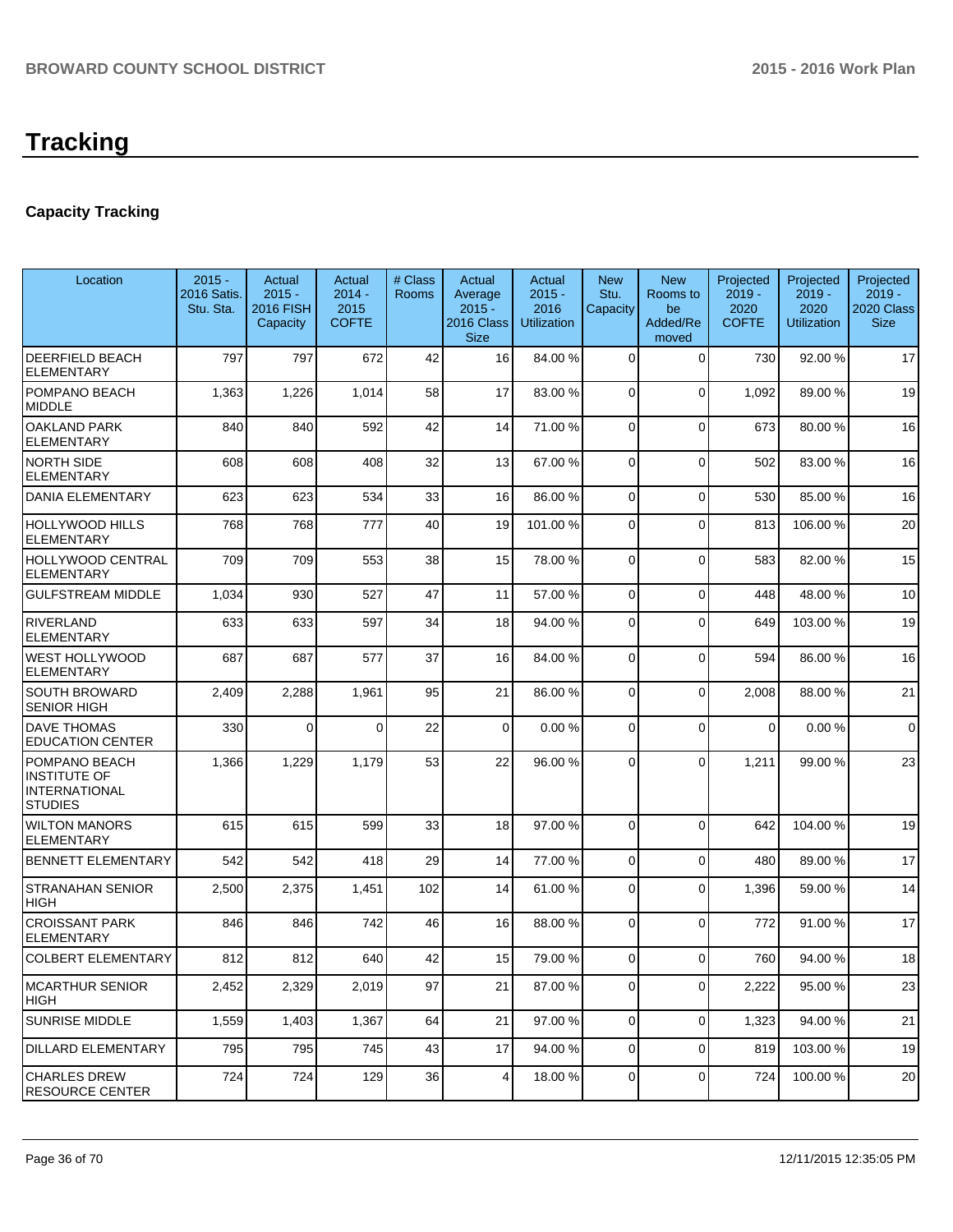| WALKER ELEMENTARY<br>(MAGNET)                                                   | 1,017 | 1,017    | 628   | 54  | 12              | 62.00 %  | 0               | $\Omega$    | 709   | 70.00 %  | 13             |
|---------------------------------------------------------------------------------|-------|----------|-------|-----|-----------------|----------|-----------------|-------------|-------|----------|----------------|
| <b>COLLINS ELEMENTARY</b>                                                       | 371   | 371      | 315   | 19  | 17              | 85.00 %  | $\overline{0}$  | $\Omega$    | 353   | 95.00 %  | 19             |
| <b>MARY M BETHUNE</b><br><b>ELEMENTARY</b>                                      | 1,327 | 1,327    | 539   | 68  | 8               | 41.00 %  | 0               | $\Omega$    | 730   | 55.00 %  | 11             |
| <b>ATTUCKS MIDDLE</b>                                                           | 1,363 | 1,226    | 694   | 58  | 12              | 57.00 %  | 0               | $\Omega$    | 580   | 47.00 %  | 10             |
| <b>BLANCHE ELY SENIOR</b><br><b>HIGH</b>                                        | 3,209 | 3,048    | 1,962 | 130 | 15              | 64.00 %  | 0               | $\Omega$    | 2,190 | 72.00 %  | 17             |
| DILLARD 6-12                                                                    | 2,852 | 2,566    | 2,031 | 115 | 18              | 79.00 %  | $\Omega$        | $\Omega$    | 2,354 | 92.00 %  | 20             |
| <b>DEERFIELD PARK</b><br><b>ELEMENTARY</b>                                      | 804   | 804      | 554   | 42  | 13              | 69.00 %  | $\Omega$        | $\Omega$    | 566   | 70.00%   | 13             |
| <b>HALLANDALE SENIOR</b><br><b>HIGH</b>                                         | 1,917 | 1,821    | 1,348 | 78  | 17              | 74.00 %  | $\Omega$        | $\Omega$    | 1,334 | 73.00 %  | 17             |
| <b>LANIER-JAMES</b><br><b>EDUCATION CENTER</b>                                  | 262   | 262      | 81    | 22  | 4               | 31.00 %  | $\overline{0}$  | $\Omega$    | 74    | 28.00 %  | 3              |
| <b>LAUDERDALE MANORS</b><br><b>EARLY LEARNING AND</b><br><b>RESOURCE CENTER</b> | 305   | $\Omega$ | 0     | 15  | 0               | 0.00%    | $\Omega$        | $\Omega$    | 0     | 0.00%    | $\mathbf 0$    |
| <b>WHIDDON-ROGERS</b><br><b>EDUCATION CENTER</b>                                | 1,642 | 1,477    | 999   | 65  | 15              | 68.00 %  | $\Omega$        | $\Omega$    | 1,514 | 103.00 % | 23             |
| <b>OAKRIDGE</b><br><b>ELEMENTARY</b>                                            | 721   | 721      | 552   | 38  | 15              | 77.00 %  | 0               | $\Omega$    | 534   | 74.00 %  | 14             |
| <b>OLSEN MIDDLE</b>                                                             | 1,250 | 1,125    | 784   | 52  | 15              | 70.00 %  | 0               | $\Omega$    | 679   | 60.00%   | 13             |
| <b>MCNICOL MIDDLE</b>                                                           | 1,448 | 1,303    | 878   | 64  | 14              | 67.00 %  | 0               | $\Omega$    | 898   | 69.00 %  | 14             |
| <b>HARBORDALE</b><br><b>ELEMENTARY</b>                                          | 480   | 480      | 449   | 24  | 19              | 93.00 %  | 0               | $\Omega$    | 491   | 102.00%  | 20             |
| <b>BROWARD ESTATES</b><br><b>ELEMENTARY</b>                                     | 695   | 695      | 428   | 34  | 13              | 62.00 %  | $\Omega$        | $\Omega$    | 448   | 64.00%   | 13             |
| <b>WATKINS ELEMENTARY</b>                                                       | 832   | 832      | 700   | 45  | 16              | 84.00 %  | $\overline{0}$  | $\Omega$    | 673   | 81.00%   | 15             |
| <b>NORTH ANDREWS</b><br><b>GARDENS</b><br><b>ELEMENTARY</b>                     | 921   | 921      | 879   | 49  | 18              | 95.00 %  | 0               | $\Omega$    | 893   | 97.00 %  | 18             |
| <b>MIRAMAR ELEMENTARY</b>                                                       | 947   | 947      | 799   | 49  | 16              | 84.00 %  | $\overline{0}$  | $\Omega$    | 799   | 84.00 %  | 16             |
| <b>PLANTATION MIDDLE</b>                                                        | 1,494 | 1,344    | 900   | 64  | 14              | 67.00 %  | $\overline{0}$  | $\Omega$    | 953   | 71.00 %  | 15             |
| NORCREST<br>ELEMENTARY                                                          | 921   | 921      | 834   | 50  | 17              | 91.00 %  | 0               | $\Omega$    | 904   | 98.00 %  | 18             |
| <b>TEDDER ELEMENTARY</b>                                                        | 1,240 | 1,240    | 634   | 63  | 10 <sup>1</sup> | 51.00 %  | $\overline{0}$  | $\mathbf 0$ | 586   | 47.00 %  | 9              |
| IMARGATE MIDDLE                                                                 | 1,475 | 1,327    | 1,271 | 65  | 20 <sub>2</sub> | 96.00 %  | $\overline{0}$  | $\mathbf 0$ | 1,290 | 97.00 %  | 20             |
| HALLANDALE ADULT &<br><b>COMMUNITY CENTER</b>                                   | 1,400 | 2,100    | 668   | 61  | 11              | 32.00 %  | $\overline{0}$  | $\mathbf 0$ | 823   | 39.00 %  | 13             |
| <b>SEAGULL SCHOOL</b>                                                           | 1,025 | 1,025    | 297   | 48  | 6               | 29.00 %  | $\overline{0}$  | $\mathbf 0$ | 277   | 27.00 %  | 6              |
| <b>SUNLAND PARK</b><br><b>ACADEMY</b>                                           | 498   | 498      | 374   | 29  | 13              | 75.00 %  | 0               | 0           | 478   | 96.00 %  | 16             |
| LARKDALE<br><b>ELEMENTARY</b>                                                   | 695   | 695      | 378   | 37  | 10 <sup>1</sup> | 54.00 %  | 0               | $\mathbf 0$ | 469   | 67.00 %  | 13             |
| <b>WESTWOOD HEIGHTS</b><br><b>ELEMENTARY</b>                                    | 837   | 837      | 495   | 46  | 11              | 59.00 %  | 0               | $\mathbf 0$ | 590   | 70.00 %  | 13             |
| <b>BAYVIEW ELEMENTARY</b>                                                       | 572   | 572      | 620   | 28  | 22              | 108.00 % | $\overline{0}$  | $\mathbf 0$ | 741   | 130.00%  | 26             |
| <b>PINE RIDGE</b><br><b>EDUCATION CENTER</b>                                    | 252   | 252      | 48    | 21  | $\mathbf{2}$    | 19.00 %  | $\vert 0 \vert$ | 0           | 43    | 17.00 %  | $\overline{c}$ |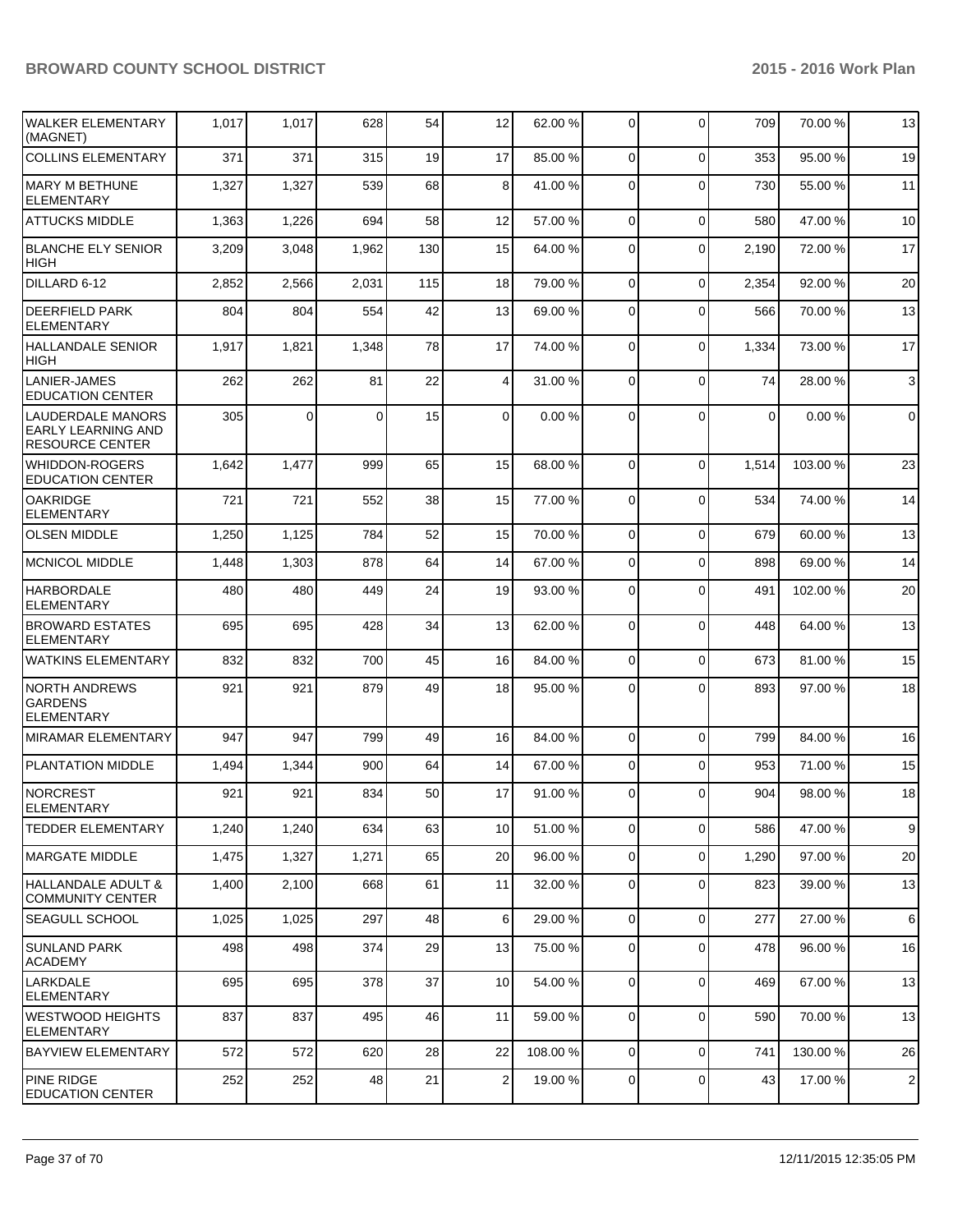| <b>STIRLING ELEMENTARY</b>                   | 789   | 789   | 631   | 42              | 15             | 80.00 %  | 0              | $\Omega$    | 610   | 77.00 %  | 15             |
|----------------------------------------------|-------|-------|-------|-----------------|----------------|----------|----------------|-------------|-------|----------|----------------|
| PARKWAY MIDDLE                               | 2,436 | 2,192 | 1,563 | 107             | 15             | 71.00 %  | $\Omega$       | $\Omega$    | 1,640 | 75.00 %  | 15             |
| ORANGE-BROOK<br><b>ELEMENTARY</b>            | 830   | 830   | 754   | 43              | 18             | 91.00 %  | 0              | $\Omega$    | 722   | 87.00 %  | 17             |
| <b>DRIFTWOOD</b><br><b>ELEMENTARY</b>        | 780   | 780   | 548   | 40              | 14             | 70.00 %  | $\mathbf 0$    | $\Omega$    | 603   | 77.00 %  | 15             |
| <b>TROPICAL</b><br><b>ELEMENTARY</b>         | 932   | 932   | 998   | 51              | 20             | 107.00%  | 0              | $\Omega$    | 962   | 103.00%  | 19             |
| POMPANO BEACH<br><b>ELEMENTARY</b>           | 615   | 615   | 481   | 33              | 15             | 78.00 %  | 0              | $\Omega$    | 558   | 91.00 %  | 17             |
| <b>MEADOWBROOK</b><br><b>ELEMENTARY</b>      | 809   | 809   | 746   | 42              | 18             | 92.00 %  | $\Omega$       | $\Omega$    | 693   | 86.00%   | 17             |
| <b>BROADVIEW</b><br><b>ELEMENTARY</b>        | 1,130 | 1,130 | 958   | 58              | 17             | 85.00 %  | $\mathbf 0$    | $\Omega$    | 1,071 | 95.00 %  | 18             |
| <b>LAKE FOREST</b><br><b>ELEMENTARY</b>      | 946   | 946   | 758   | 49              | 15             | 80.00 %  | 0              | $\Omega$    | 832   | 88.00 %  | 17             |
| <b>MCNAB ELEMENTARY</b>                      | 695   | 695   | 665   | 37              | 18             | 96.00 %  | 0              | 0           | 672   | 97.00 %  | 18             |
| <b>FLORANADA</b><br><b>ELEMENTARY</b>        | 814   | 814   | 758   | 44              | 17             | 93.00 %  | 0              | $\Omega$    | 835   | 103.00 % | 19             |
| DRIFTWOOD MIDDLE                             | 1,921 | 1,728 | 1,489 | 82              | 18             | 86.00 %  | 0              | $\mathbf 0$ | 1,371 | 79.00 %  | 17             |
| <b>BRIGHT HORIZONS</b>                       | 325   | 325   | 141   | 31              | 5              | 43.00 %  | 0              | $\Omega$    | 144   | 44.00 %  | 5              |
| <b>NEW RIVER MIDDLE</b>                      | 1,659 | 1,493 | 1,440 | 69              | 21             | 96.00 %  | 0              | $\mathbf 0$ | 1,463 | 98.00 %  | 21             |
| <b>SANDERS PARK</b><br><b>ELEMENTARY</b>     | 755   | 755   | 549   | 41              | 13             | 73.00 %  | 0              | $\Omega$    | 640   | 85.00 %  | 16             |
| <b>CRESTHAVEN</b><br><b>ELEMENTARY</b>       | 705   | 705   | 663   | 38              | 17             | 94.00 %  | $\mathbf 0$    | $\Omega$    | 747   | 106.00%  | 20             |
| <b>DEERFIELD BEACH</b><br><b>MIDDLE</b>      | 1,801 | 1,620 | 1,132 | 76              | 15             | 70.00 %  | 0              | $\mathbf 0$ | 1,171 | 72.00 %  | 15             |
| <b>STEPHEN FOSTER</b><br><b>ELEMENTARY</b>   | 743   | 743   | 643   | 39              | 16             | 87.00 %  | 0              | $\Omega$    | 587   | 79.00 %  | 15             |
| PETERS ELEMENTARY                            | 845   | 845   | 649   | 46              | 14             | 77.00 %  | 0              | $\mathbf 0$ | 765   | 91.00 %  | 17             |
| PLANTATION<br><b>ELEMENTARY</b>              | 814   | 814   | 576   | 44              | 13             | 71.00 %  | 0              | $\mathbf 0$ | 681   | 84.00%   | 15             |
| <b>FORT LAUDERDALE</b><br><b>SENIOR HIGH</b> | 2,068 | 1,964 | 2,079 | 81              | 26             | 106.00 % | 0              | $\Omega$    | 2,094 | 107.00%  | 26             |
| BOULEVARD HEIGHTS<br><b>ELEMENTARY</b>       | 812   | 812   | 709   | 42              | 17             | 87.00 %  | $\overline{0}$ | $\Omega$    | 764   | 94.00 %  | 18             |
| WINGATE OAKS<br><b>CENTER</b>                | 285   | 285   | 55    | 27              | 2              | 19.00 %  | 0              | $\Omega$    | 107   | 38.00 %  | $\overline{4}$ |
| HENRY D PERRY<br>MIDDLE                      | 1,451 | 1,305 | 459   | 61              | 8              | 35.00 %  | $\overline{0}$ | $\mathbf 0$ | 400   | 31.00%   | $\overline{7}$ |
| THE QUEST CENTER                             | 313   | 313   | 119   | 30 <sub>1</sub> | 4 <sup>1</sup> | 38.00 %  | $\mathbf 0$    | $\Omega$    | 124   | 40.00%   | 4              |
| <b>SHERIDAN TECHNICAL</b><br><b>COLLEGE</b>  | 1,992 | 2,390 | 326   | 98              | 3              | 14.00 %  | $\mathbf 0$    | $\Omega$    | 204   | 9.00%    | $\overline{2}$ |
| <b>DANDY WILLIAM</b><br><b>MIDDLE</b>        | 1,435 | 1,291 | 1,016 | 60              | 17             | 79.00 %  | 0              | $\mathbf 0$ | 1,146 | 89.00 %  | 19             |
| <b>ILLOYD ESTATES</b><br><b>ELEMENTARY</b>   | 691   | 691   | 558   | 37              | 15             | 81.00 %  | $\mathbf 0$    | $\Omega$    | 677   | 98.00 %  | 18             |
| PALMVIEW<br><b>ELEMENTARY</b>                | 711   | 711   | 612   | 37              | 17             | 86.00 %  | $\mathbf 0$    | $\mathbf 0$ | 645   | 91.00 %  | 17             |
| <b>CORAL SPRINGS</b><br><b>SENIOR HIGH</b>   | 3,414 | 3,243 | 2,541 | 138             | 18             | 78.00 %  | 0              | 0           | 2,845 | 88.00 %  | 21             |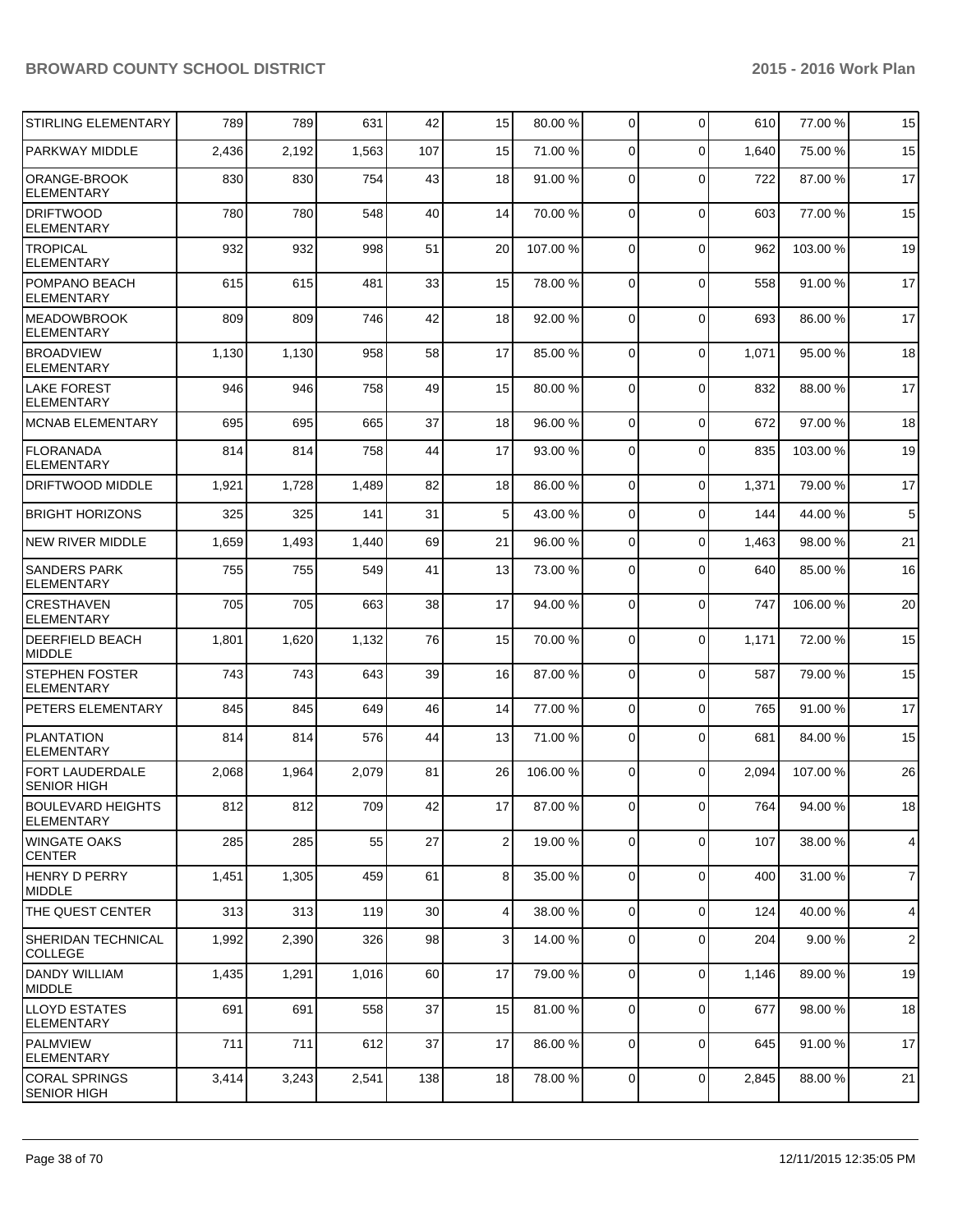| <b>MARGATE</b><br><b>ELEMENTARY</b>                        | 1,305 | 1,305 | 985   | 68  | 14              | 75.00 % | 0              | $\Omega$       | 1,084 | 83.00 % | 16 |
|------------------------------------------------------------|-------|-------|-------|-----|-----------------|---------|----------------|----------------|-------|---------|----|
| <b>SUNSHINE</b><br><b>ELEMENTARY</b>                       | 893   | 893   | 607   | 46  | 13              | 68.00 % | $\Omega$       | $\Omega$       | 642   | 72.00 % | 14 |
| <b>NORTH FORK</b><br>ELEMENTARY                            | 713   | 713   | 494   | 38  | 13              | 69.00 % | $\Omega$       | $\Omega$       | 657   | 92.00 % | 17 |
| <b>COOPER CITY</b><br><b>ELEMENTARY</b>                    | 745   | 745   | 720   | 40  | 18              | 97.00 % | $\Omega$       | $\Omega$       | 763   | 102.00% | 19 |
| <b>PEMBROKE PINES</b><br><b>ELEMENTARY</b>                 | 763   | 763   | 556   | 41  | 14              | 73.00 % | $\Omega$       | $\Omega$       | 548   | 72.00 % | 13 |
| NORTHEAST SENIOR<br><b>HIGH</b>                            | 2,515 | 2,389 | 1,823 | 102 | 18              | 76.00 % | $\Omega$       | $\mathbf 0$    | 2,031 | 85.00 % | 20 |
| <b>PLANTATION PARK</b><br><b>ELEMENTARY</b>                | 579   | 579   | 547   | 31  | 18              | 94.00 % | $\overline{0}$ | $\Omega$       | 553   | 96.00 % | 18 |
| <b>DWIGHT D</b><br><b>EISENHOWER</b><br>ELEMENTARY         | 777   | 777   | 749   | 42  | 18              | 96.00 % | $\Omega$       | $\Omega$       | 753   | 97.00%  | 18 |
| NOVA SENIOR HIGH                                           | 2,604 | 2,473 | 2,119 | 104 | 20 <sup>1</sup> | 86.00 % | $\Omega$       | $\Omega$       | 2,173 | 88.00 % | 21 |
| <b>NOVA BLANCHE</b><br><b>FORMAN ELEMENTARY</b>            | 787   | 787   | 766   | 43  | 18              | 97.00 % | $\overline{0}$ | $\Omega$       | 771   | 98.00%  | 18 |
| <b>WILLIAM T MCFATTER</b><br>TECHNICAL COLLEGE             | 1,503 | 1,803 | 644   | 63  | 10 <sup>1</sup> | 36.00 % | $\Omega$       | $\Omega$       | 613   | 34.00 % | 10 |
| <b>NOVA MIDDLE</b>                                         | 1,493 | 1,343 | 1,234 | 64  | 19              | 92.00 % | $\overline{0}$ | $\Omega$       | 1,258 | 94.00 % | 20 |
| <b>SHERIDAN PARK</b><br><b>ELEMENTARY</b>                  | 810   | 810   | 635   | 44  | 14              | 78.00 % | $\Omega$       | $\Omega$       | 669   | 83.00 % | 15 |
| LAUDERHILL-PAUL<br><b>TURNER ELEMENTARY</b>                | 872   | 872   | 716   | 47  | 15              | 82.00 % | $\Omega$       | $\Omega$       | 831   | 95.00 % | 18 |
| LAUDERHILL 6-12                                            | 1,194 | 1,074 | 734   | 51  | 14              | 68.00 % | $\overline{0}$ | $\mathbf 0$    | 861   | 80.00%  | 17 |
| <b>COCONUT CREEK</b><br><b>ELEMENTARY</b>                  | 803   | 803   | 758   | 43  | 18              | 94.00 % | $\overline{0}$ | $\Omega$       | 787   | 98.00 % | 18 |
| <b>PLANTATION SENIOR</b><br><b>HIGH</b>                    | 3,046 | 2,893 | 2,248 | 124 | 18              | 78.00 % | 0              | $\mathbf 0$    | 2,344 | 81.00 % | 19 |
| <b>CASTLE HILL</b><br><b>ELEMENTARY</b>                    | 901   | 901   | 566   | 48  | 12              | 63.00 % | 0              | $\Omega$       | 676   | 75.00 % | 14 |
| Dr. MARTIN LUTHER<br>KING Jr. MONTESSORI<br><b>ACADEMY</b> | 845   | 845   | 364   | 46  | 8 <sup>1</sup>  | 43.00 % | $\Omega$       | $\Omega$       | 523   | 62.00 % | 11 |
| <b>VILLAGE ELEMENTARY</b>                                  | 906   | 906   | 820   | 48  | 17              | 90.00 % | $\Omega$       | $\Omega$       | 859   | 95.00 % | 18 |
| <b>ANNABEL C PERRY</b><br><b>ELEMENTARY</b>                | 1,063 | 1,063 | 767   | 55  | 14              | 72.00 % | $\overline{0}$ | $\mathbf 0$    | 1,022 | 96.00%  | 19 |
| FAIRWAY ELEMENTARY                                         | 970   | 970   | 710   | 54  | 13              | 73.00 % | $\overline{0}$ | $\mathbf 0$    | 781   | 81.00%  | 14 |
| <b>HOLLYWOOD HILLS</b><br><b>SENIOR HIGH</b>               | 2,833 | 2,691 | 1,982 | 117 | 17              | 74.00 % | $\overline{0}$ | $\mathbf 0$    | 2,048 | 76.00 % | 18 |
| <b>ROBERT C MARKHAM</b><br><b>ELEMENTARY</b>               | 709   | 709   | 512   | 38  | 13              | 72.00 % | $\overline{0}$ | $\mathbf 0$    | 637   | 90.00 % | 17 |
| <b>COCONUT CREEK</b><br><b>SENIOR HIGH</b>                 | 3,036 | 2,884 | 1,449 | 122 | 12              | 50.00 % | $\overline{0}$ | $\mathbf 0$    | 1,550 | 54.00 % | 13 |
| <b>LAUDERDALE LAKES</b><br>MIDDLE                          | 1,381 | 1,242 | 982   | 59  | 17              | 79.00 % | $\Omega$       | $\mathbf 0$    | 1,054 | 85.00 % | 18 |
| <b>DEERFIELD BEACH</b><br><b>SENIOR HIGH</b>               | 2,998 | 2,848 | 2,381 | 120 | 20              | 84.00 % | $\overline{0}$ | $\overline{0}$ | 2,428 | 85.00 % | 20 |
| <b>BOYD H ANDERSON</b><br><b>SENIOR HIGH</b>               | 2,978 | 2,829 | 1,763 | 125 | 14              | 62.00 % | $\overline{0}$ | $\mathbf 0$    | 1,746 | 62.00 % | 14 |
| <b>MIRAMAR SENIOR HIGH</b>                                 | 3,405 | 3,234 | 2,498 | 136 | 18              | 77.00 % | $\overline{0}$ | $\overline{0}$ | 2,372 | 73.00%  | 17 |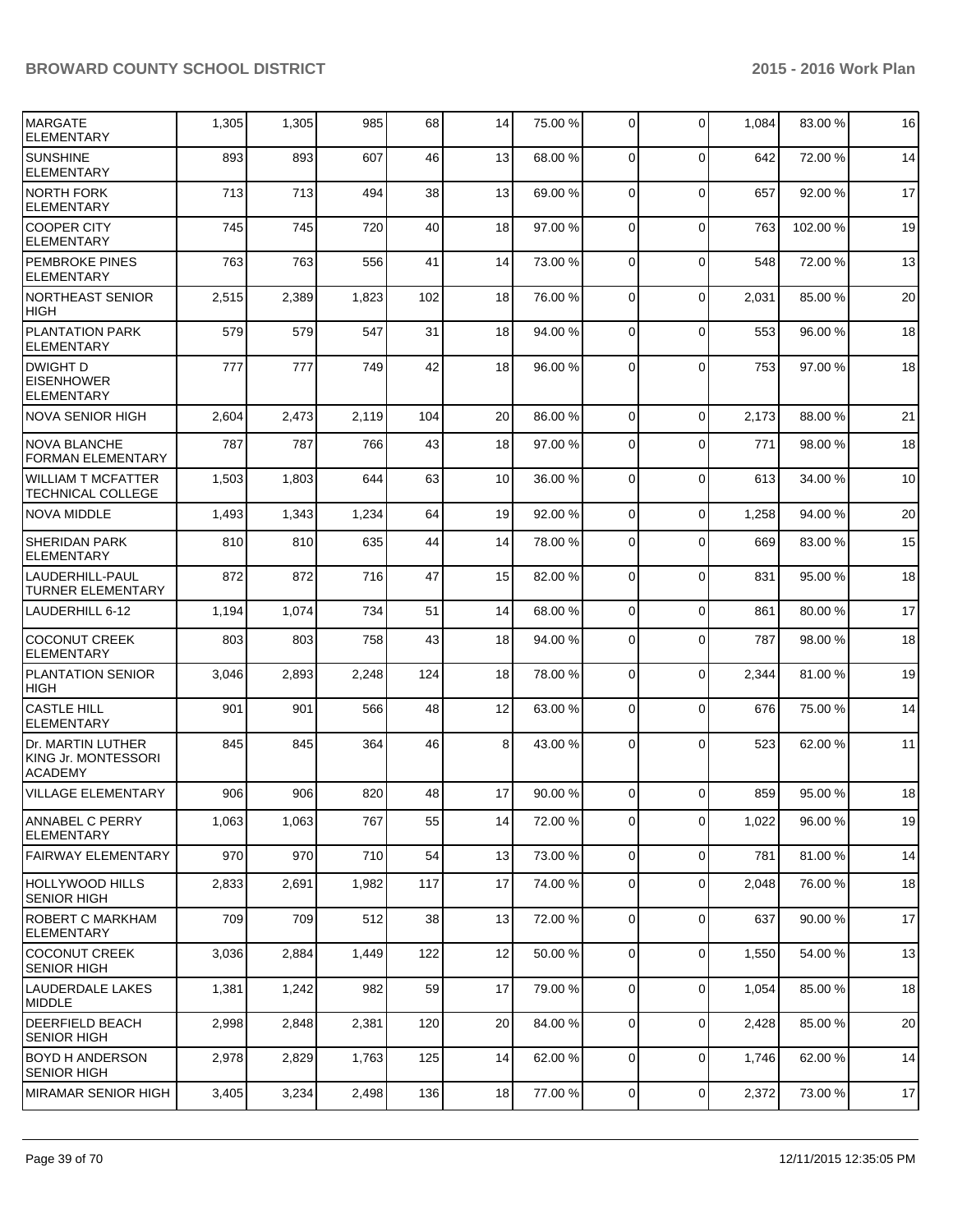| WHISPERING PINES<br><b>EXCEPTIONAL</b><br><b>EDUCATION CENTER</b> | 210   | 210   | 136   | 17  | 8  | 65.00 % | $\Omega$       | $\Omega$    | 212   | 101.00%  | 12             |
|-------------------------------------------------------------------|-------|-------|-------|-----|----|---------|----------------|-------------|-------|----------|----------------|
| HOLLYWOOD PARK<br><b>ELEMENTARY</b>                               | 593   | 593   | 526   | 32  | 16 | 89.00 % | $\Omega$       | $\Omega$    | 520   | 88.00 %  | 16             |
| <b>CYPRESS ELEMENTARY</b>                                         | 909   | 909   | 880   | 50  | 18 | 97.00 % | $\Omega$       | $\Omega$    | 1,025 | 113.00 % | 21             |
| <b>APOLLO MIDDLE</b>                                              | 1,731 | 1,557 | 1,225 | 73  | 17 | 79.00 % | $\Omega$       | $\Omega$    | 1,260 | 81.00%   | 17             |
| <b>SHERIDAN HILLS</b><br>ELEMENTARY                               | 607   | 607   | 549   | 33  | 17 | 90.00 % | $\Omega$       | $\Omega$    | 556   | 92.00%   | 17             |
| <b>ORIOLE ELEMENTARY</b>                                          | 758   | 758   | 601   | 42  | 14 | 79.00 % | $\Omega$       | $\mathbf 0$ | 656   | 87.00 %  | 16             |
| <b>MIRROR LAKE</b><br><b>ELEMENTARY</b>                           | 791   | 791   | 545   | 43  | 13 | 69.00 % | $\Omega$       | $\Omega$    | 560   | 71.00%   | 13             |
| <b>ROYAL PALM</b><br><b>ELEMENTARY</b>                            | 1,034 | 1,034 | 750   | 54  | 14 | 73.00 % | $\Omega$       | $\Omega$    | 745   | 72.00%   | 14             |
| <b>CRYSTAL LAKE MIDDLE</b>                                        | 1,803 | 1,622 | 1,348 | 75  | 18 | 83.00 % | $\Omega$       | $\Omega$    | 1,294 | 80.00%   | 17             |
| PINES MIDDLE                                                      | 1,966 | 1,769 | 1,286 | 82  | 16 | 73.00 % | $\Omega$       | $\Omega$    | 1,276 | 72.00 %  | 16             |
| <b>SEMINOLE MIDDLE</b>                                            | 1,595 | 1,435 | 1,085 | 67  | 16 | 76.00 % | $\Omega$       | $\Omega$    | 1,100 | 77.00 %  | 16             |
| PIPER SENIOR HIGH                                                 | 3,612 | 3,431 | 2,400 | 145 | 17 | 70.00 % | $\Omega$       | $\Omega$    | 2,484 | 72.00 %  | 17             |
| <b>COOPER CITY SENIOR</b><br><b>HIGH</b>                          | 2,436 | 2,314 | 2,115 | 96  | 22 | 91.00 % | $-1$           | $-25$       | 2,290 | 99.00 %  | 32             |
| <b>PARK RIDGE</b><br><b>ELEMENTARY</b>                            | 546   | 546   | 456   | 29  | 16 | 83.00 % | $\Omega$       | $\mathbf 0$ | 568   | 104.00%  | 20             |
| <b>JAMES S HUNT</b><br><b>ELEMENTARY</b>                          | 841   | 841   | 800   | 46  | 17 | 95.00 % | $\Omega$       | $\Omega$    | 741   | 88.00 %  | 16             |
| <b>BANYAN ELEMENTARY</b>                                          | 983   | 983   | 721   | 51  | 14 | 73.00 % | $\Omega$       | $\mathbf 0$ | 741   | 75.00 %  | 15             |
| <b>WESTPINE MIDDLE</b>                                            | 1,700 | 1,530 | 1,059 | 71  | 15 | 69.00 % | $\overline{0}$ | $\mathbf 0$ | 1,178 | 77.00 %  | 17             |
| PASADENA LAKES<br><b>ELEMENTARY</b>                               | 852   | 852   | 575   | 48  | 12 | 67.00 % | $\Omega$       | $\Omega$    | 560   | 66.00 %  | 12             |
| <b>JAMES S RICKARDS</b><br><b>MIDDLE</b>                          | 1,408 | 1,267 | 985   | 59  | 17 | 78.00 % | $\Omega$       | $\Omega$    | 1,140 | 90.00%   | 19             |
| <b>ATLANTIC TECHNICAL</b><br><b>COLLEGE</b>                       | 2,107 | 2,528 | 685   | 96  | 7  | 27.00 % | $\Omega$       | $\Omega$    | 655   | 26.00 %  | $\overline{7}$ |
| <b>NORTH LAUDERDALE</b><br><b>ELEMENTARY</b>                      | 948   | 948   | 595   | 49  | 12 | 63.00 % | $\Omega$       | $\Omega$    | 801   | 84.00%   | 16             |
| SOUTH PLANTATION<br><b>SENIOR HIGH</b>                            | 2,926 | 2,779 | 2,300 | 117 | 20 | 83.00 % | $\overline{0}$ | 0           | 2,326 | 84.00%   | $20\,$         |
| <b>ATLANTIC WEST</b><br><b>ELEMENTARY</b>                         | 1,009 | 1,009 | 679   | 54  | 13 | 67.00 % | $\overline{0}$ | $\mathbf 0$ | 747   | 74.00%   | 14             |
| <b>HORIZON ELEMENTARY</b>                                         | 717   | 717   | 569   | 38  | 15 | 79.00 % | $\overline{0}$ | $\mathbf 0$ | 585   | 82.00 %  | 15             |
| FLAMINGO<br>ELEMENTARY                                            | 779   | 779   | 645   | 41  | 16 | 83.00 % | $\overline{0}$ | $\mathbf 0$ | 631   | 81.00%   | 15             |
| <b>CORAL SPRINGS</b><br><b>ELEMENTARY</b>                         | 943   | 943   | 571   | 51  | 11 | 61.00 % | $\overline{0}$ | $\mathbf 0$ | 656   | 70.00%   | 13             |
| <b>CORAL SPRINGS</b><br><b>MIDDLE</b>                             | 2,110 | 1,899 | 1,177 | 89  | 13 | 62.00 % | $\overline{0}$ | $\mathbf 0$ | 863   | 45.00 %  | 10             |
| <b>PIONEER MIDDLE</b>                                             | 1,658 | 1,492 | 1,294 | 70  | 18 | 87.00 % | $\overline{0}$ | $\mathbf 0$ | 1,332 | 89.00%   | 19             |
| <b>BAIR MIDDLE</b>                                                | 1,772 | 1,594 | 896   | 74  | 12 | 56.00 % | $\overline{0}$ | $\mathbf 0$ | 1,013 | 64.00%   | 14             |
| <b>TAMARAC</b><br><b>ELEMENTARY</b>                               | 1,290 | 1,290 | 852   | 72  | 12 | 66.00 % | 0              | $\mathbf 0$ | 845   | 66.00%   | 12             |
| FOREST HILLS ELEMEN                                               | 831   | 831   | 605   | 45  | 13 | 73.00 % | $\overline{0}$ | $\mathbf 0$ | 609   | 73.00%   | 14             |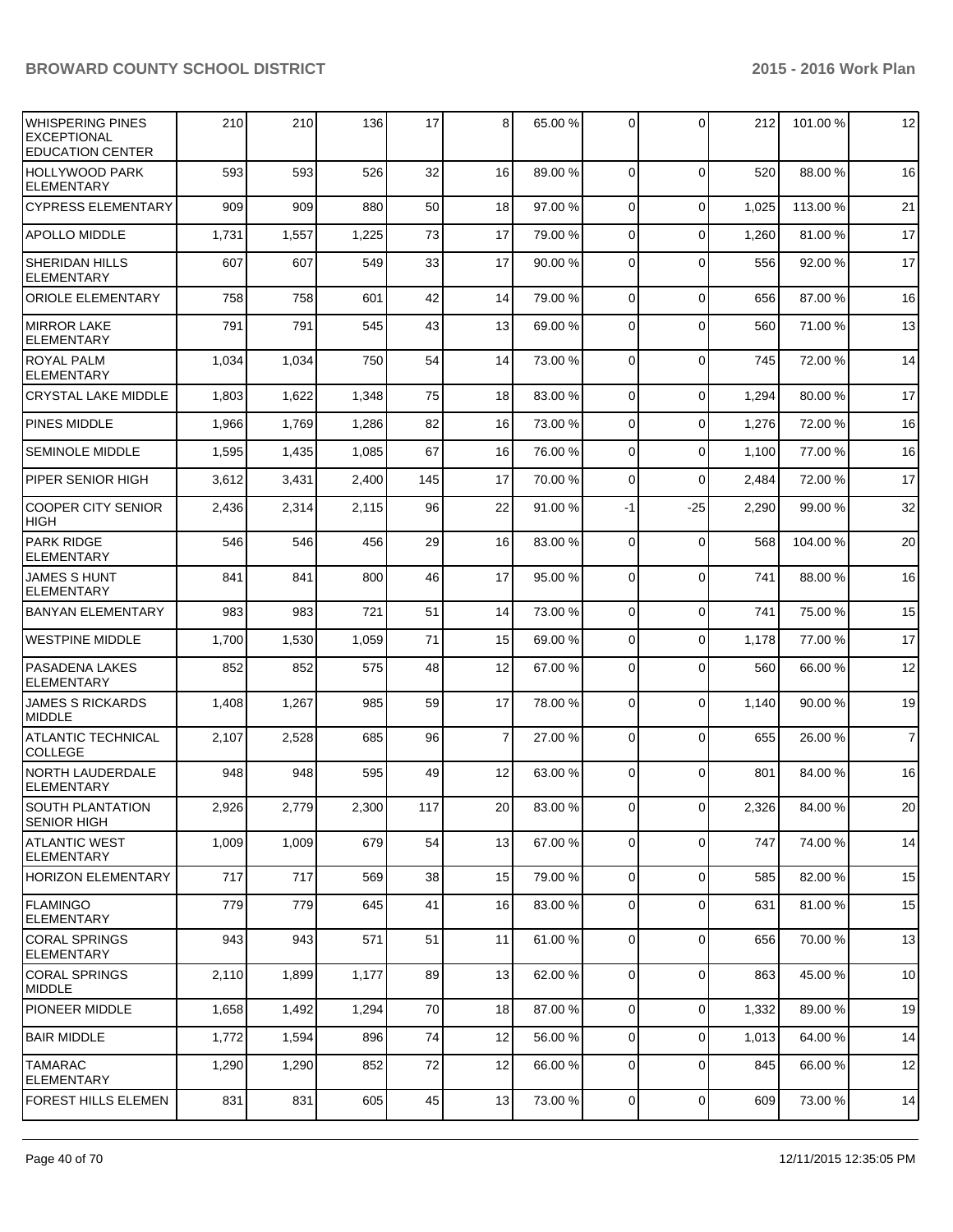| <b>CENTRAL PARK</b><br><b>ELEMENTARY</b>                             | 1,123 | 1,123    | 1,059 | 61  | 17          | 94.00 %  | $\mathbf 0$    | $\Omega$    | 1,098          | 98.00%   | 18             |
|----------------------------------------------------------------------|-------|----------|-------|-----|-------------|----------|----------------|-------------|----------------|----------|----------------|
| <b>PEMBROKE LAKES</b><br><b>ELEMENTARY</b>                           | 741   | 741      | 558   | 40  | 14          | 75.00 %  | $\Omega$       | $\Omega$    | 522            | 70.00%   | 13             |
| <b>NOB HILL ELEMENTARY</b>                                           | 857   | 857      | 621   | 46  | 14          | 72.00 %  | $\Omega$       | $\mathbf 0$ | 661            | 77.00 %  | 14             |
| <b>WESTCHESTER</b><br><b>ELEMENTARY</b>                              | 1,184 | 1,184    | 1,219 | 63  | 19          | 103.00 % | $\Omega$       | $\Omega$    | 1,246          | 105.00 % | 20             |
| <b>MORROW ELEMENTARY</b>                                             | 831   | 831      | 450   | 45  | 10          | 54.00 %  | $\Omega$       | $\Omega$    | 457            | 55.00 %  | 10             |
| <b>RAMBLEWOOD MIDDLE</b>                                             | 1,936 | 1,742    | 1,166 | 82  | 14          | 67.00 %  | $\Omega$       | $\Omega$    | 1,102          | 63.00 %  | 13             |
| <b>RAMBLEWOOD</b><br><b>ELEMENTARY</b>                               | 1,003 | 1,003    | 796   | 55  | 14          | 79.00 %  | $\Omega$       | $\Omega$    | 819            | 82.00%   | 15             |
| <b>MAPLEWOOD</b><br><b>ELEMENTARY</b>                                | 961   | 961      | 724   | 50  | 14          | 75.00 %  | $\Omega$       | $\Omega$    | 774            | 81.00%   | 15             |
| J P TARAVELLA SENIOR<br><b>HIGH</b>                                  | 3,984 | 3,784    | 3,038 | 159 | 19          | 80.00 %  | $\Omega$       | $\Omega$    | 3,337          | 88.00 %  | 21             |
| <b>BROWARD FIRE</b><br><b>ACADEMY (VO-TECH</b><br><b>OFF CAMPUS)</b> | 182   | $\Omega$ | 0     | 10  | $\mathbf 0$ | 0.00%    | $\Omega$       | $\Omega$    | $\overline{0}$ | 0.00%    | $\overline{0}$ |
| <b>DAVIE ELEMENTARY</b>                                              | 831   | 831      | 740   | 45  | 16          | 89.00 %  | $\Omega$       | $\Omega$    | 790            | 95.00 %  | 18             |
| <b>PINEWOOD</b><br><b>ELEMENTARY</b>                                 | 1,038 | 1,038    | 641   | 56  | 11          | 62.00 %  | $\Omega$       | $\Omega$    | 652            | 63.00%   | 12             |
| <b>WESTERN SENIOR</b><br><b>HIGH</b>                                 | 3,952 | 3,754    | 3,044 | 160 | 19          | 81.00 %  | $\overline{0}$ | $\Omega$    | 3,149          | 84.00 %  | 20             |
| <b>GRIFFIN ELEMENTARY</b>                                            | 687   | 687      | 549   | 37  | 15          | 80.00 %  | $\Omega$       | $\Omega$    | 583            | 85.00 %  | 16             |
| <b>PINES LAKES</b><br><b>ELEMENTARY</b>                              | 927   | 927      | 548   | 49  | 11          | 59.00 %  | $\Omega$       | $\Omega$    | 541            | 58.00 %  | 11             |
| <b>SEA CASTLE</b><br><b>ELEMENTARY</b>                               | 1,052 | 1,052    | 860   | 56  | 15          | 82.00 %  | 0              | $\Omega$    | 923            | 88.00 %  | 16             |
| <b>WELLEBY ELEMENTARY</b>                                            | 915   | 915      | 720   | 49  | 15          | 79.00 %  | $\overline{0}$ | $\mathbf 0$ | 762            | 83.00 %  | 16             |
| <b>RIVERGLADES</b><br><b>ELEMENTARY</b>                              | 669   | 669      | 657   | 36  | 18          | 98.00 %  | $\Omega$       | $\Omega$    | 715            | 107.00%  | 20             |
| <b>SILVER LAKES MIDDLE</b>                                           | 1,174 | 1,056    | 811   | 51  | 16          | 77.00 %  | $\overline{0}$ | $\Omega$    | 815            | 77.00 %  | 16             |
| <b>COUNTRY ISLES</b><br><b>ELEMENTARY</b>                            | 1,096 | 1,096    | 1,000 | 57  | 18          | 91.00%   | $\overline{0}$ | $\Omega$    | 1,022          | 93.00 %  | 18             |
| <b>WALTER C YOUNG</b><br><b>MIDDLE</b>                               | 1,503 | 1,352    | 1,053 | 65  | 16          | 78.00 %  | 0              | $\Omega$    | 987            | 73.00 %  | 15             |
| STONEMAN DOUGLAS<br><b>SENIOR HIGH</b>                               | 3,409 | 3,238    | 2,933 | 136 | 22          | 91.00 %  | $\overline{0}$ | $\mathbf 0$ | 3,102          | 96.00 %  | 23             |
| <b>RIVERSIDE</b><br><b>ELEMENTARY</b>                                | 843   | 843      | 736   | 45  | 16          | 87.00 %  | $\overline{0}$ | $\mathbf 0$ | 724            | 86.00 %  | 16             |
| <b>CORAL PARK</b><br><b>ELEMENTARY</b>                               | 825   | 825      | 633   | 44  | 14          | 77.00 %  | $\overline{0}$ | $\mathbf 0$ | 715            | 87.00 %  | 16             |
| <b>FOREST GLEN MIDDLE</b>                                            | 1,981 | 1,782    | 1,341 | 83  | 16          | 75.00 %  | $\overline{0}$ | $\mathbf 0$ | 1,404          | 79.00 %  | 17             |
| <b>SANDPIPER</b><br><b>ELEMENTARY</b>                                | 909   | 909      | 605   | 48  | 13          | 67.00 %  | 0              | $\mathbf 0$ | 644            | 71.00%   | 13             |
| <b>SILVER RIDGE</b><br>ELEMENTARY                                    | 1,002 | 1,002    | 1,026 | 54  | 19          | 102.00 % | $\overline{0}$ | $\mathbf 0$ | 1,053          | 105.00%  | 20             |
| <b>WINSTON PARK</b><br><b>ELEMENTARY</b>                             | 1,191 | 1,191    | 1,171 | 65  | 18          | 98.00 %  | $\overline{0}$ | $\mathbf 0$ | 1,144          | 96.00%   | 18             |
| <b>COUNTRY HILLS</b><br><b>ELEMENTARY</b>                            | 849   | 849      | 870   | 46  | 19          | 102.00%  | $\overline{0}$ | $\mathbf 0$ | 881            | 104.00%  | 19             |
| <b>QUIET WATERS</b><br><b>ELEMENTARY</b>                             | 1,600 | 1,600    | 1,365 | 83  | 16          | 85.00 %  | $\overline{0}$ | $\mathbf 0$ | 1,437          | 90.00 %  | 17             |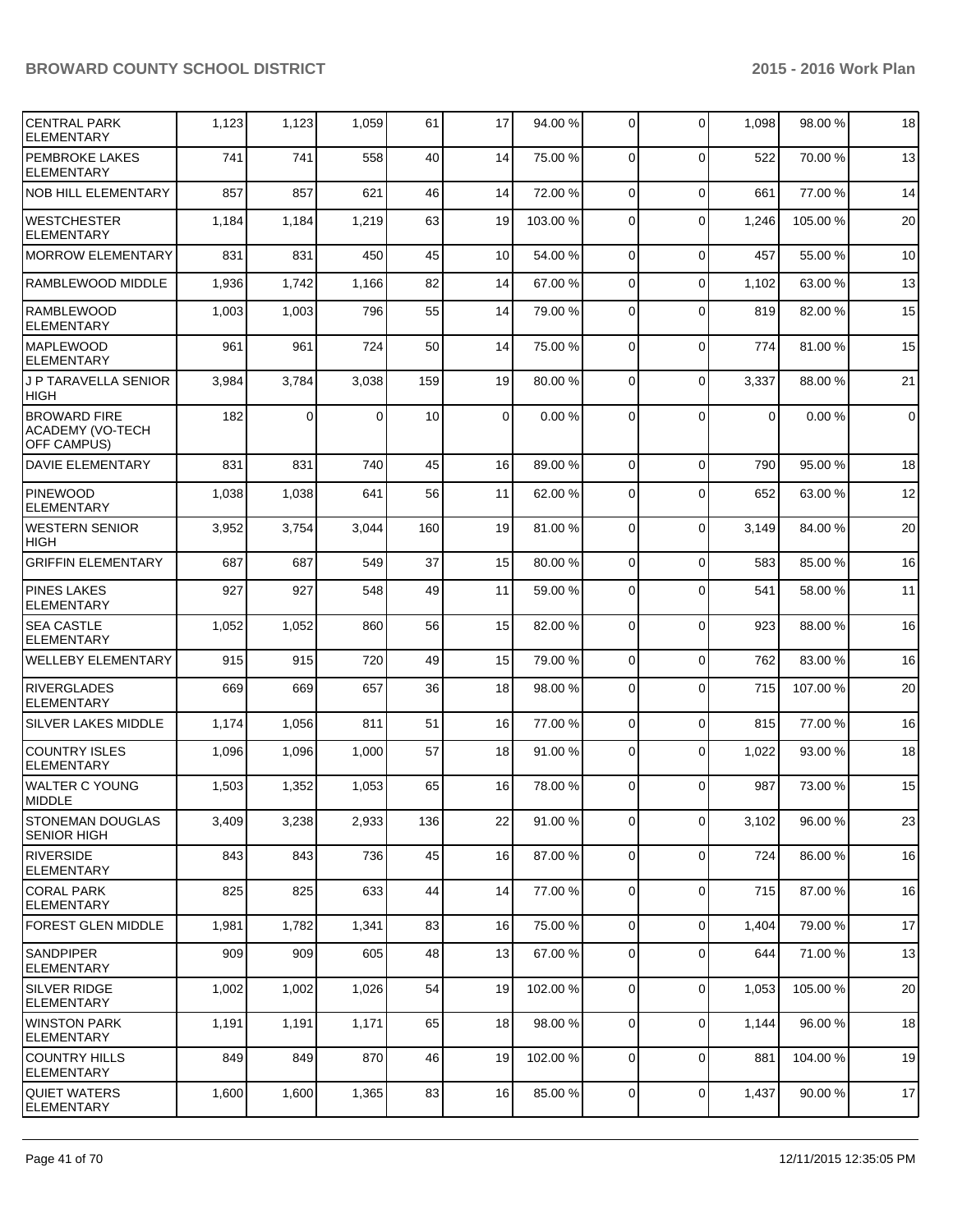| HAWKES BLUFF<br><b>ELEMENTARY</b>                  | 1,044    | 1,044       | 809   | 55  | 15 | 77.00 %  | 0              | $\Omega$       | 854   | 82.00%   | 16          |
|----------------------------------------------------|----------|-------------|-------|-----|----|----------|----------------|----------------|-------|----------|-------------|
| <b>TEQUESTA TRACE</b><br>MIDDLE                    | 1,591    | 1,431       | 1,409 | 66  | 21 | 98.00 %  | $\Omega$       | $\Omega$       | 1,423 | 99.00 %  | 22          |
| <b>PARK SPRINGS</b><br><b>ELEMENTARY</b>           | 1,189    | 1,189       | 933   | 60  | 16 | 78.00 %  | 0              | $\Omega$       | 892   | 75.00 %  | 15          |
| <b>INDIAN TRACE</b><br><b>ELEMENTARY</b>           | 843      | 843         | 716   | 45  | 16 | 85.00 %  | 0              | $\Omega$       | 726   | 86.00 %  | 16          |
| <b>EMBASSY CREEK</b><br><b>ELEMENTARY</b>          | 1,087    | 1,087       | 1,107 | 57  | 19 | 102.00 % | $\Omega$       | $\Omega$       | 1,140 | 105.00%  | 20          |
| <b>DREW ELEMENTARY</b>                             | 631      | 631         | 610   | 33  | 18 | 97.00 %  | $\mathbf 0$    | $\Omega$       | 620   | 98.00%   | 19          |
| <b>CROSS CREEK SCHOOL</b>                          | 228      | 228         | 148   | 18  | 8  | 65.00 %  | 0              | $\Omega$       | 142   | 62.00%   | 8           |
| <b>PALM COVE</b><br><b>ELEMENTARY</b>              | 1,049    | 1,049       | 752   | 56  | 13 | 72.00 %  | $\Omega$       | $\Omega$       | 731   | 70.00%   | 13          |
| <b>VIRGINIA SHUMAN</b><br>YOUNG ELEMENTARY         | 687      | 687         | 647   | 37  | 17 | 94.00 %  | $\mathbf 0$    | $\Omega$       | 730   | 106.00%  | 20          |
| <b>SAWGRASS</b><br><b>ELEMENTARY</b>               | 1,184    | 1,184       | 995   | 63  | 16 | 84.00 %  | 0              | $\Omega$       | 1,076 | 91.00%   | 17          |
| <b>DILLARD COMMUNITY</b><br><b>CENTER (MUSEUM)</b> | $\Omega$ | $\mathbf 0$ | 0     | 0   | 0  | 0.00%    | 0              | $\Omega$       | 0     | 0.00%    | $\mathbf 0$ |
| <b>EVERGLADES</b><br><b>ELEMENTARY</b>             | 1,220    | 1,220       | 1,063 | 63  | 17 | 87.00 %  | 0              | $\Omega$       | 1,111 | 91.00 %  | 18          |
| <b>CHAPEL TRAIL</b><br><b>ELEMENTARY</b>           | 1,054    | 1,054       | 734   | 58  | 13 | 70.00 %  | 0              | $\Omega$       | 743   | 70.00 %  | 13          |
| THURGOOD MARSHALL<br><b>ELEMENTARY</b>             | 803      | 803         | 461   | 41  | 11 | 57.00 %  | 0              | $\mathbf 0$    | 505   | 63.00 %  | 12          |
| SILVER TRAIL MIDDLE                                | 1,829    | 1,646       | 1,428 | 79  | 18 | 87.00 %  | 0              | $\Omega$       | 1,454 | 88.00 %  | 18          |
| <b>EAGLE RIDGE</b><br><b>ELEMENTARY</b>            | 872      | 872         | 889   | 47  | 19 | 102.00 % | 0              | $\Omega$       | 882   | 101.00 % | 19          |
| <b>CHARLES W FLANAGAN</b><br><b>SENIOR HIGH</b>    | 3,194    | 3,034       | 2,848 | 127 | 22 | 94.00 %  | 0              | $\mathbf 0$    | 2,917 | 96.00 %  | 23          |
| <b>SAWGRASS SPRINGS</b><br><b>MIDDLE</b>           | 1,372    | 1,234       | 1,104 | 60  | 18 | 89.00 %  | $\mathbf 0$    | $\Omega$       | 1,167 | 95.00 %  | 19          |
| <b>EAGLE POINT</b><br><b>ELEMENTARY</b>            | 1,304    | 1,304       | 1,268 | 71  | 18 | 97.00 %  | 0              | $\mathbf 0$    | 1,323 | 101.00%  | 19          |
| <b>TRADEWINDS</b><br><b>ELEMENTARY</b>             | 1,540    | 1,540       | 1,258 | 81  | 16 | 82.00 %  | $\Omega$       | $\Omega$       | 1,271 | 83.00 %  | 16          |
| <b>INDIAN RIDGE MIDDLE</b>                         | 2,481    | 2,232       | 1,808 | 106 | 17 | 81.00 %  | $\overline{0}$ | $\overline{0}$ | 1,851 | 83.00 %  | 17          |
| <b>SILVER PALMS</b><br>ELEMENTARY                  | 816      | 816         | 621   | 45  | 14 | 76.00 %  | 0              | $\mathbf 0$    | 618   | 76.00%   | 14          |
| <b>FOX TRAIL</b><br><b>ELEMENTARY</b>              | 1,304    | 1,304       | 1,237 | 69  | 18 | 95.00 %  | $\mathbf 0$    | $\mathbf 0$    | 1,237 | 95.00 %  | 18          |
| <b>PANTHER RUN</b><br><b>ELEMENTARY</b>            | 800      | 800         | 556   | 43  | 13 | 69.00 %  | 0              | $\mathbf 0$    | 532   | 66.00 %  | 12          |
| <b>SILVER LAKES</b><br><b>ELEMENTARY</b>           | 796      | 796         | 528   | 43  | 12 | 66.00 %  | 0              | $\Omega$       | 500   | 63.00 %  | 12          |
| <b>LAKESIDE</b><br>ELEMENTARY                      | 798      | 798         | 689   | 44  | 16 | 86.00 %  | $\mathbf 0$    | $\mathbf 0$    | 672   | 84.00 %  | 15          |
| <b>FALCON COVE MIDDLE</b>                          | 2,488    | 2,239       | 2,127 | 107 | 20 | 95.00 %  | 0              | $\mathbf 0$    | 2,115 | 94.00 %  | 20          |
| LYONS CREEK MIDDLE                                 | 2,420    | 2,178       | 1,822 | 104 | 18 | 84.00 %  | $\mathbf 0$    | $\mathbf 0$    | 1,832 | 84.00%   | 18          |
| <b>GATOR RUN</b><br><b>ELEMENTARY</b>              | 1,452    | 1,452       | 1,280 | 75  | 17 | 88.00 %  | 0              | 0              | 1,320 | 91.00 %  | 18          |
| <b>PARKSIDE</b><br><b>ELEMENTARY</b>               | 1,016    | 1,016       | 738   | 53  | 14 | 73.00 %  | 0              | 0              | 786   | 77.00 %  | 15          |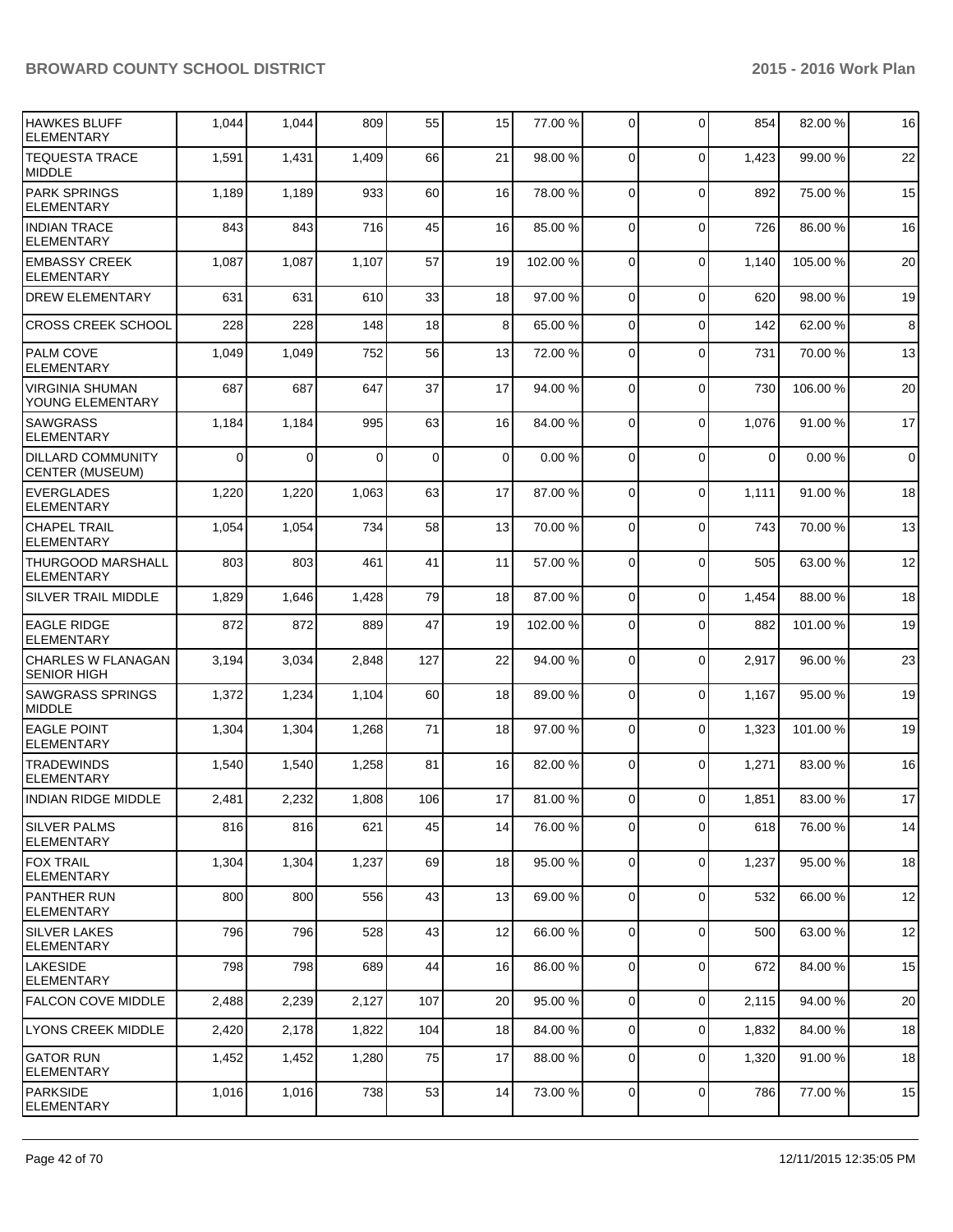|                                                               | 291,543 | 280,437 | 218,522  | 13,631 | 16             | 77.92 %  | $-1$           | $-25$          | 229,469     | 81.83%   | 17             |
|---------------------------------------------------------------|---------|---------|----------|--------|----------------|----------|----------------|----------------|-------------|----------|----------------|
| <b>BEACHSIDE</b><br>MONTESSORI VILLAGE                        | 830     | 747     | 700      | 43     | 16             | 94.00 %  | $\overline{0}$ | $\mathbf 0$    | 771         | 103.00 % | 18             |
| <b>DISCOVERY</b><br>ELEMENTARY                                | 942     | 942     | 971      | 50     | 19             | 103.00 % | $\Omega$       | $\mathbf 0$    | 1,003       | 106.00%  | 20             |
| <b>HERON HEIGHTS</b><br><b>ELEMENTARY</b>                     | 942     | 942     | 921      | 50     | 18             | 98.00 %  | $\overline{0}$ | $\mathbf 0$    | 982         | 104.00 % | 20             |
| <b>CYPRESS RUN</b><br><b>EDUCATION CENTER</b>                 | 240     | 240     | 107      | 21     | 5 <sub>1</sub> | 44.00 %  | $\overline{0}$ | $\mathbf 0$    | 84          | 35.00 %  | $\overline{4}$ |
| WEST BROWARD HIGH<br><b>SCHOOL</b>                            | 2,900   | 2,755   | 2,556    | 116    | 22             | 93.00 %  | $\overline{0}$ | $\mathbf 0$    | 2,716       | 99.00 %  | 23             |
| <b>GLADES MIDDLE</b>                                          | 2,289   | 2,060   | 1,352    | 98     | 14             | 66.00 %  | $\overline{0}$ | $\mathbf 0$    | 1,127       | 55.00 %  | 12             |
| <b>DOLPHIN BAY</b><br><b>ELEMENTARY</b>                       | 830     | 830     | 660      | 43     | 15             | 80.00 %  | $\overline{0}$ | $\mathbf 0$    | 649         | 78.00 %  | 15             |
| <b>CORAL COVE</b><br><b>ELEMENTARY</b>                        | 830     | 830     | 873      | 43     | 20             | 105.00 % | 0              | $\overline{0}$ | 8921        | 107.00 % | 21             |
| <b>DAVE THOMAS</b><br><b>EDUCATION CENTER-</b><br><b>WEST</b> | 565     | 508     | 472      | 23     | 21             | 93.00 %  | $\Omega$       | $\Omega$       | 677         | 133.00 % | 29             |
| <b>HALLANDALE</b><br><b>ELEMENTARY</b>                        | 830     | 830     | 1,137    | 43     | 26             | 137.00 % | 0              | $\mathbf 0$    | 1,089       | 131.00 % | 25             |
| <b>CORAL GLADES HIGH</b><br><b>SCHOOL</b>                     | 2,751   | 2,613   | 2,297    | 108    | 21             | 88.00 %  | $\overline{0}$ | $\mathbf 0$    | 2,604       | 100.00 % | 24             |
| <b>EVERGLADES SENIOR</b><br><b>HIGH</b>                       | 3,136   | 2,979   | 2,431    | 124    | 20             | 82.00 %  | $\Omega$       | $\Omega$       | 2,409       | 81.00%   | 19             |
| <b>SILVER SHORES</b><br><b>ELEMENTARY</b>                     | 820     | 820     | 499      | 43     | 12             | 61.00%   | $\Omega$       | $\Omega$       | 502         | 61.00%   | 12             |
| <b>SUNSET LAKES</b><br><b>ELEMENTARY</b>                      | 1,300   | 1,300   | 845      | 67     | 13             | 65.00 %  | $\Omega$       | $\Omega$       | 902         | 69.00 %  | 13             |
| <b>LIBERTY ELEMENTARY</b>                                     | 1,282   | 1,282   | 1,002    | 66     | 15             | 78.00 %  | $\Omega$       | $\Omega$       | 1,111       | 87.00 %  | 17             |
| <b>MANATEE BAY</b><br><b>ELEMENTARY</b>                       | 1,320   | 1,320   | 1,181    | 69     | 17             | 90.00 %  | $\overline{0}$ | $\mathbf 0$    | 1,152       | 87.00 %  | 17             |
| <b>ENDEAVOUR PRIMARY</b><br><b>LEARNING CENTER</b>            | 504     | 504     | 426      | 28     | 15             | 85.00 %  | $\Omega$       | $\Omega$       | 502         | 100.00%  | 18             |
| <b>ASHE CENTER</b><br><b>WESTGLADES MIDDLE</b>                | 1,962   | 1,765   | 1,465    | 82     | 18             | 83.00 %  | $\Omega$       | $\mathbf 0$    | 1,630       | 92.00 %  | 20             |
| ARTHUR ROBERT JR                                              | 475     | 0       | $\Omega$ | 28     | 0              | 0.00%    | $\Omega$       | $\Omega$       | $\mathbf 0$ | 0.00%    | $\overline{0}$ |
| <b>ROCK ISLAND</b><br><b>ELEMENTARY</b>                       | 580     | 580     | 515      | 30     | 17             | 89.00 %  | $\Omega$       | $\Omega$       | 550         | 95.00 %  | 18             |
| <b>MONARCH SENIOR</b><br><b>HIGH</b>                          | 2,484   | 2,359   | 2,353    | 96     | 25             | 100.00 % | $\Omega$       | $\mathbf 0$    | 2,560       | 109.00%  | 27             |
| <b>CYPRESS BAY SENIOR</b><br><b>HIGH</b>                      | 4,861   | 4,617   | 4,423    | 190    | 23             | 96.00 %  | $\Omega$       | $\mathbf 0$    | 4,596       | 100.00%  | 24             |
| <b>NEW RENAISSANCE</b><br><b>MIDDLE</b>                       | 1,719   | 1,547   | 962      | 72     | 13             | 62.00 %  | $\Omega$       | $\Omega$       | 929         | 60.00%   | 13             |
| <b>MILLENNIUM MIDDLE</b>                                      | 1,974   | 1,776   | 1,362    | 82     | 17             | 77.00 %  | $\Omega$       | $\Omega$       | 1,433       | 81.00%   | 17             |
| <b>CHALLENGER</b><br><b>ELEMENTARY</b>                        | 1,000   | 1,000   | 955      | 53     | 18             | 96.00 %  | $\Omega$       | $\Omega$       | 1,000       | 100.00%  | 19             |
| <b>PARK LAKES</b><br><b>ELEMENTARY</b>                        | 1,304   | 1,304   | 1,127    | 69     | 16             | 86.00 %  | $\Omega$       | $\mathbf 0$    | 1,170       | 90.00%   | 17             |
| <b>COCONUT PALM</b><br><b>ELEMENTARY</b>                      | 1,058   | 1,058   | 927      | 56     | 17             | 88.00 %  | $\Omega$       | $\Omega$       | 953         | 90.00 %  | 17             |
| <b>PARK TRAILS</b><br><b>ELEMENTARY</b>                       | 1,276   | 1,276   | 1,206    | 67     | 18             | 94.00 %  | $\overline{0}$ | $\Omega$       | 1,527       | 120.00 % | 23             |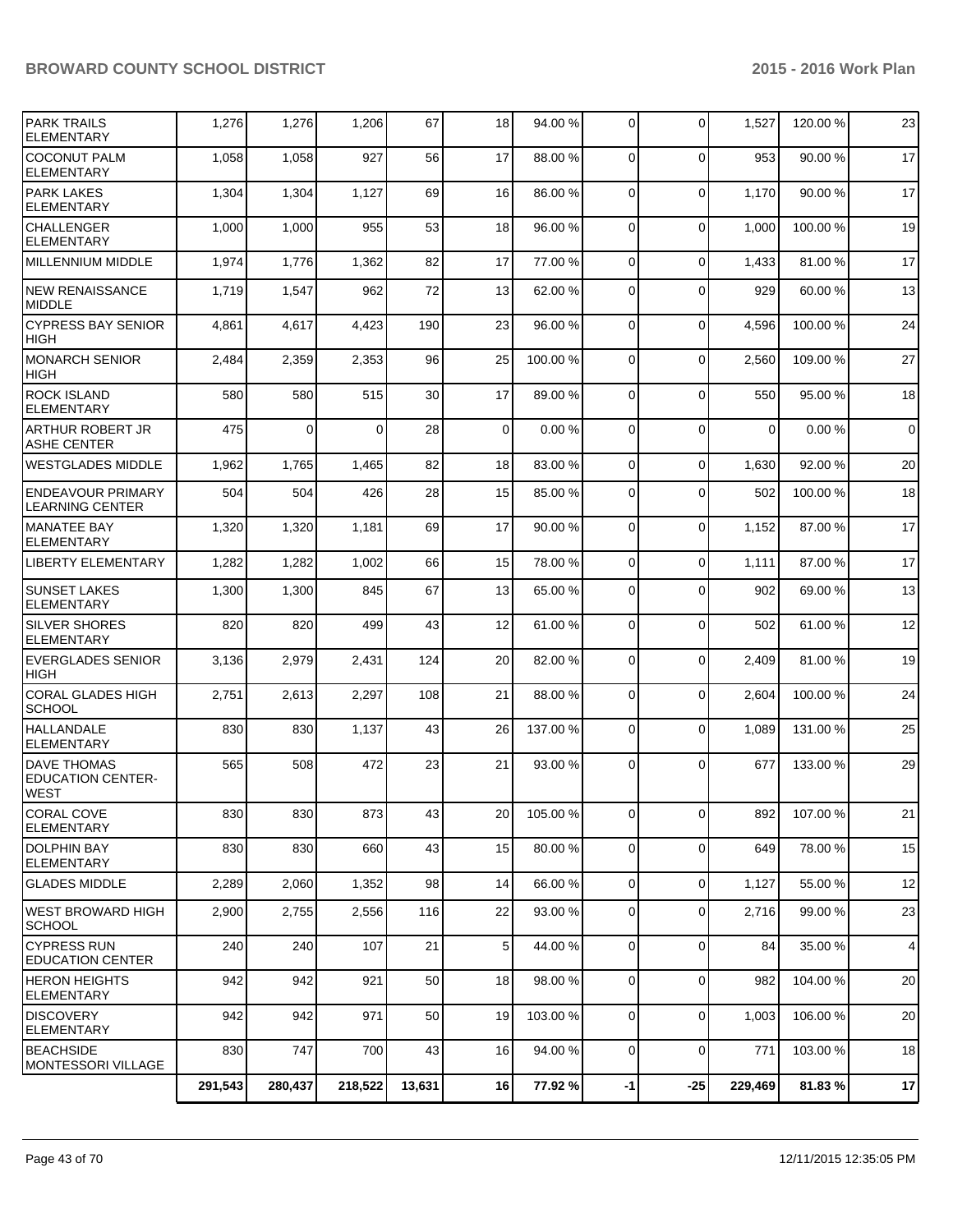The COFTE Projected Total (229,469) for 2019 - 2020 must match the Official Forecasted COFTE Total (219,311 ) for 2019 - 2020 before this section can be completed. In the event that the COFTE Projected Total does not match the Official forecasted COFTE, then the Balanced Projected COFTE Table should be used to balance COFTE.

| Projected COFTE for 2019 - 2020 |         |
|---------------------------------|---------|
| Elementary (PK-3)               | 68,710  |
| Middle (4-8)                    | 85,947  |
| High (9-12)                     | 64,654  |
|                                 | 219,311 |

| <b>Grade Level Type</b> | <b>Balanced Projected</b><br>COFTE for 2019 - 2020 |
|-------------------------|----------------------------------------------------|
| Elementary (PK-3)       | $-5,295$                                           |
| Middle $(4-8)$          | 2,342                                              |
| High (9-12)             | $-7,205$                                           |
|                         | 219,311                                            |

### **Relocatable Replacement**

Number of relocatable classrooms clearly identified and scheduled for replacement in the school board adopted financially feasible 5-year district work program.

| Location                                 | 2015 - 2016   2016 - 2017   2017 - 2018   2018 - 2019   2019 - 2020   Year 5 Total |  |  |
|------------------------------------------|------------------------------------------------------------------------------------|--|--|
| ICOOPER CITY SENIOR HIGH                 |                                                                                    |  |  |
| <b>Total Relocatable Replacements: I</b> |                                                                                    |  |  |

## **Charter Schools Tracking**

Information regarding the use of charter schools.

| Location-Type                                            | # Relocatable<br>units or<br>permanent<br>classrooms | Owner             | <b>Year Started or</b><br><b>Scheduled</b> | <b>Student</b><br><b>Stations</b> | <b>Students</b><br>Enrolled | Years in<br>Contract | <b>Total Charter</b><br><b>Students</b><br>projected for<br>2019 - 2020 |
|----------------------------------------------------------|------------------------------------------------------|-------------------|--------------------------------------------|-----------------------------------|-----------------------------|----------------------|-------------------------------------------------------------------------|
| Academic Solutions High School                           |                                                      | 8 PRIVATE         | 2013                                       | 175                               | 237                         |                      | 120                                                                     |
| Alpha International Academy K-5                          |                                                      | 21 PRIVATE        | 2012                                       | 384                               | 98                          | 5                    | 57                                                                      |
| Ascend Career Academy                                    |                                                      | 12 PRIVATE        | 2015                                       | 200                               | 47                          |                      | 47                                                                      |
| Atlantic Montessori Charter<br><b>School West Campus</b> |                                                      | 6 PRIVATE         | 2015                                       | 108                               | 108                         |                      | 108                                                                     |
| Atlantic Montessori K-5                                  |                                                      | 10 PRIVATE        | 2012                                       | 144                               | 120                         | 5                    | 144                                                                     |
| Avant Garde 6-8                                          |                                                      | 34 PRIVATE        | 2014                                       | 1,300                             | 88                          |                      | 1,050                                                                   |
| Avant Garde Academy K-8<br><b>Broward</b>                |                                                      | 72 PRIVATE        | 2015                                       | 935                               | 935                         |                      | 935                                                                     |
| Ben Gamla<br>K-8                                         |                                                      | 29 PRIVATE        | 2007                                       | 600                               | 594                         |                      | 600                                                                     |
| Ben Gamla Charter Hallandale K-                          |                                                      | 34 PRIVATE        | 2011                                       | 850                               | 14                          | 4                    | 30 <sup>1</sup>                                                         |
| Ben Gamla Charter High                                   |                                                      | 34 PRIVATE        | 2011                                       | 850                               | 129                         | Δ                    | 150                                                                     |
| Ben Gamla North K-8                                      |                                                      | 29 PRIVATE        | 2010                                       | 600                               | 77                          | 5                    | 600                                                                     |
| Ben Gamla Preparatory Charter<br>High School             |                                                      | 34 <b>PRIVATE</b> | 2015                                       | 150                               | 150                         |                      | 150                                                                     |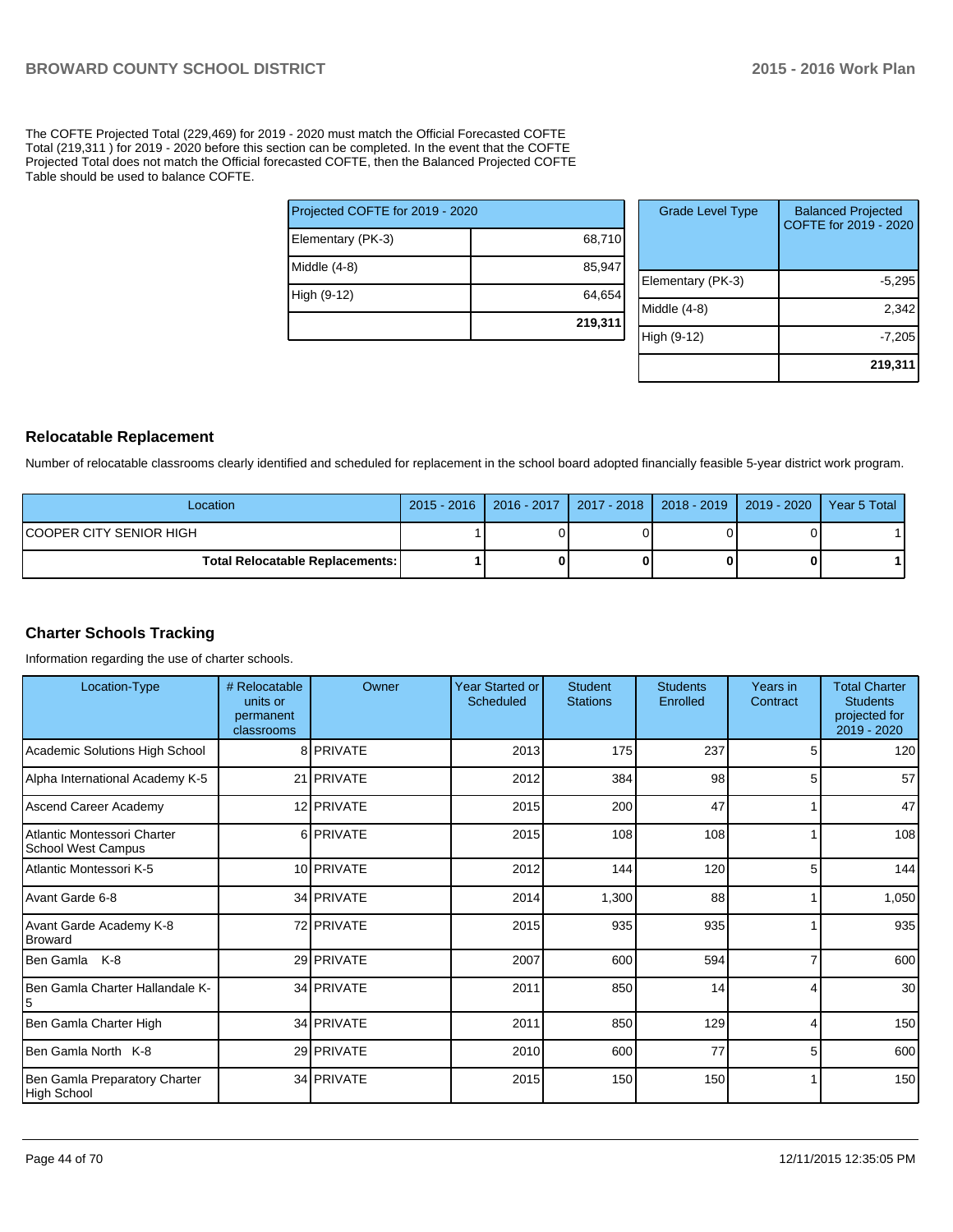| Ben Gamla Preparatory Charter<br>School                 | 34 PRIVATE   | 2015 | 194   | 194   | 1               | 194   |
|---------------------------------------------------------|--------------|------|-------|-------|-----------------|-------|
| Ben Gamla South K-8                                     | 34 PRIVATE   | 2009 | 850   | 383   | 5               | 670   |
| Bridge Prep Academy of<br>Hollywood Hills School K-5    | 16 PRIVATE   | 2014 | 600   | 353   | 1               | 600   |
| <b>Broward Community Charter West</b><br>K-5            | 29 PRIVATE   | 2006 | 20    | 270   | 6               | 400   |
| <b>Broward Math and Science</b><br>Schools              | 29 PRIVATE   | 2014 | 426   | 197   | $\overline{2}$  | 197   |
| Central Charter School K-6 57                           | 57 PRIVATE   | 1997 | 1,200 | 926   | 17              | 1,300 |
| Championship Academy at Davie<br>K 5                    | 25 PRIVATE   | 2011 | 750   | 612   | 4               | 650   |
| Championship Academy at<br>Hollywood K-5                | 34 PRIVATE   | 2005 | 820   | 466   | 10              | 600   |
| Charter School of Excellence K-<br>5                    | 13 PRIVATE   | 1997 | 280   | 269   | 15              | 280   |
| <b>Charter School of Excellence</b><br>Davie II K-5     | 1 PRIVATE    | 2010 | 30    | 25    | 5               | 30    |
| <b>Charter School of Excellence</b><br>Davie K-5        | 11 PRIVATE   | 2008 | 275   | 275   | 5               | 275   |
| Charter School of Excellence Ft.<br>Lauderdale II K-5   | 1 PRIVATE    | 2010 | 30    | 28    | 5               | 30    |
| <b>Charter School of Excellence</b><br>Riverland II K-5 | 1 PRIVATE    | 2010 | 30    | 32    | 5               | 30    |
| <b>Charter School of Excellence</b><br>Riverland K-5    | 10 PRIVATE   | 2009 | 218   | 116   | 5               | 218   |
| <b>Charter School of Excellence</b><br>Tamarac II K-5   | 1 PRIVATE    | 2009 | 30    | 23    | 5               | 30    |
| <b>Charter School of Excellence</b><br>Tamarac K-5      | 20 PRIVATE   | 2009 | 470   | 446   | 5               | 470   |
| City of Coral Springs 6-12                              | 89 MUNICIPAL | 1999 | 2,310 | 1,673 | 15              | 1,650 |
| Discovery Middle Charter 6-8                            | 12 PRIVATE   | 2007 | 25    | 119   | 6               | 200   |
| Dolphin Park High School 9-12                           | 4 PRIVATE    | 2008 | 500   | 305   | 6               | 600   |
| Eagles Nest Charter Academy K<br>-12                    | 21 PRIVATE   | 2005 | 391   | 340   | 10              | 290   |
| Eagles Nest Middle 6-8                                  | 3 PRIVATE    | 2005 | 60    | 21    | 10              | 190   |
| Everest Charter School K-5                              | 48   PRIVATE | 2012 | 910   | 70    | 3               | 33    |
| Excelsior Charter of Florida K-5                        | 20 PRIVATE   | 2006 | 500   | 154   | 10              | 213   |
| Flagler High                                            | 6 PRIVATE    | 2013 | 500   | 341   | 6               | 600   |
| Florida Virtual Academy at<br><b>Broward County</b>     | 1 PRIVATE    | 2013 |       | 204   | 1               | 43    |
| Franklin Academy 3                                      | 40 PRIVATE   | 2015 | 119   | 119   | 1               | 119   |
| Franklin Academy A                                      | 71 PRIVATE   | 2011 | 1,320 | 1,228 | 5 <sub>5</sub>  | 1,320 |
| Franklin Academy B                                      | 40 PRIVATE   | 2011 | 1,103 | 1,103 | $\sqrt{5}$      | 1,103 |
| Franklin Academy E                                      | 40 PRIVATE   | 2013 | 750   | 865   | $\sqrt{5}$      | 867   |
| Franklin Academy F                                      | 40 PRIVATE   | 2013 | 750   | 464   | $5\overline{)}$ | 402   |
| Greentree Prep Charter School                           | 5 PRIVATE    | 2014 | 110   | 107   | $\overline{2}$  | 107   |
| Henry McNeal Turner Learning Ac                         | 5 PRIVATE    | 2011 | 250   | 55    | 5 <sub>5</sub>  | 120   |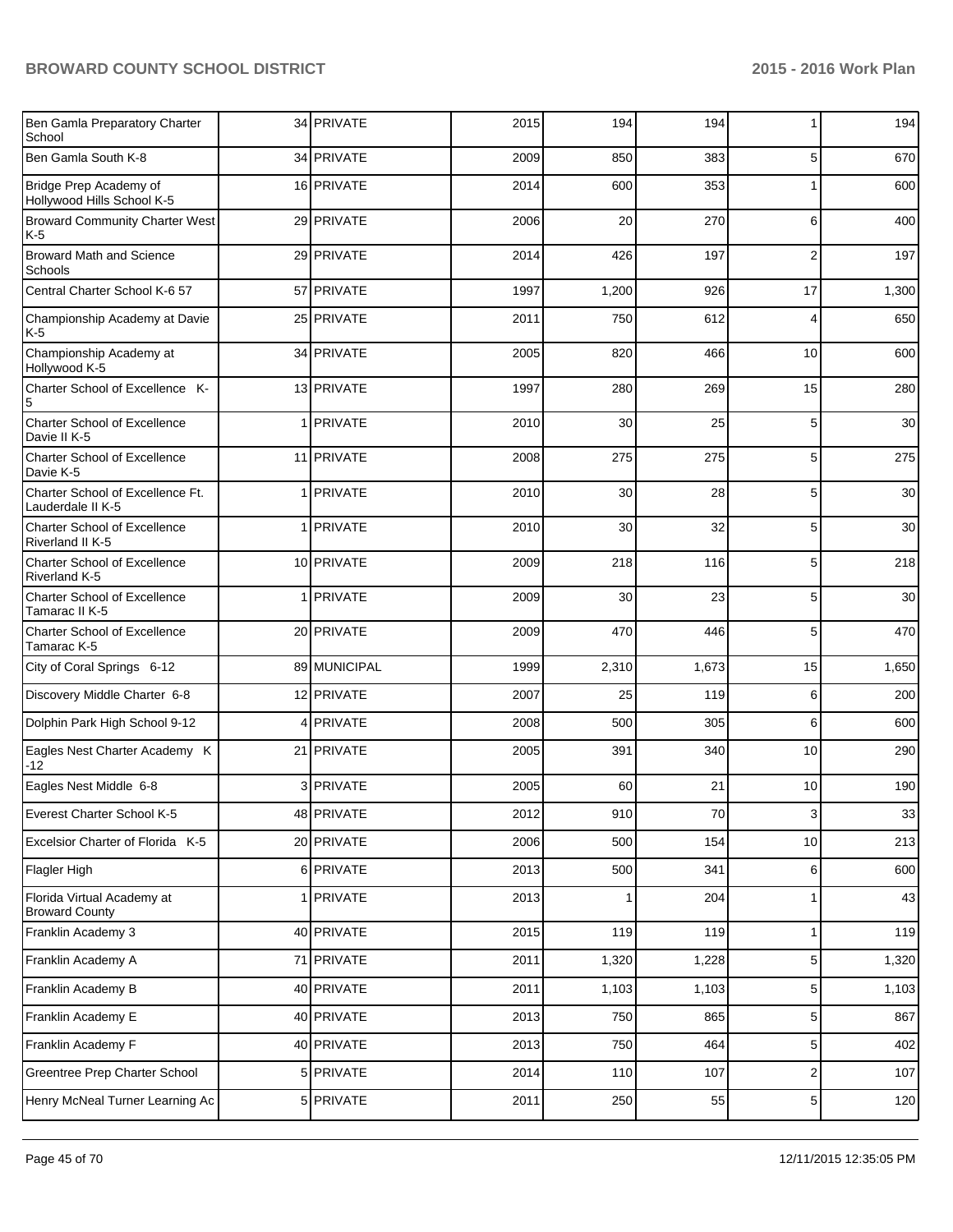| Hollywood Academy of Arts K-5                                       |   | 55 PRIVATE    | 2004 | 1,126 | 1,121 | 11                      | 1,126 |
|---------------------------------------------------------------------|---|---------------|------|-------|-------|-------------------------|-------|
| Hollywood Academy of Arts<br>Middle 6-8                             |   | 19 PRIVATE    | 2004 | 450   | 408   | 10                      | 450   |
| iGeneration Empowerment<br>Academy Broward Cnty                     |   | 4 PRIVATE     | 2013 | 100   | 151   | 5                       | 69    |
| Imagine @ N. Lauderdale K-5                                         |   | 33 PRIVATE    | 2001 | 638   | 658   | 14                      | 638   |
| Imagine @ Weston K-5                                                |   | 56 PRIVATE    | 2001 | 1,050 | 705   | 3                       | 845   |
| Imagine Charter @ Broward K-8                                       |   | 47 PRIVATE    | 2008 | 924   | 878   | 15                      | 924   |
| Imagine Middle School West 6-8                                      |   | 18 PRIVATE    | 2012 | 396   | 262   | 4                       | 146   |
| Imagine Schools- South Campus<br>K-5                                |   | 19 PRIVATE    | 2012 | 384   | 351   | 3                       | 384   |
| <b>Innovation Charter School</b>                                    |   | 13 PRIVATE    | 2015 | 323   | 238   | 1                       | 238   |
| International School of Broward 6<br>-12                            |   | 31 PRIVATE    | 2007 | 20    | 222   | 5                       | 300   |
| Kidz Choice Charter K-5                                             |   | 6 PRIVATE     | 2007 | 110   | 149   | 5                       | 115   |
| Lauderhill High School 9-12                                         | 4 | PRIVATE       | 2008 | 500   | 473   | 5                       | 600   |
| Mavericks High North Broward                                        |   | 8 PRIVATE     | 2010 | 660   | 261   | 12                      | 650   |
| Mavericks High of Central<br>Broward 9-12                           |   | 8 PRIVATE     | 2010 | 550   | 291   | 4                       | 450   |
| Melrose High                                                        |   | 6 PRIVATE     | 2013 | 150   | 306   | 5                       | 28    |
| New Life Charter Academy                                            |   | 6 PRIVATE     | 2014 | 42    | 101   | 5                       | 550   |
| North Broward Academy of<br>Excellence K-5                          |   | 30 PRIVATE    | 2001 | 660   | 692   | 12                      | 650   |
| North Broward Academy of<br>Excellence 6-8                          |   | 37 PRIVATE    | 2001 | 462   | 350   | 10                      | 350   |
| North University High School 9-12                                   |   | 4 PRIVATE     | 2008 | 500   | 253   | 5                       | 600   |
| Panacea Prep Charter                                                |   | 9 PRIVATE     | 2014 | 150   | 133   | $\overline{\mathbf{c}}$ | 187   |
| Paragon Academy                                                     | 6 | PRIVATE       | 2006 | 132   | 133   | 9                       | 132   |
| Paramount Charter School                                            |   | 17 PRIVATE    | 2015 | 346   | 229   | 1                       | 229   |
| Pathways Academy K-8 Center                                         |   | 16 PRIVATE    | 2013 | 20    | 266   | 3                       | 300   |
| Pembroke Pines Charter<br>Elementary (East, West, Central)<br>$K-5$ |   | 95 MUNICIPAL  | 1998 | 1,928 | 1,928 | 16                      | 1,928 |
| Pembroke Pines Charter High 9-<br>12                                |   | 105 MUNICIPAL | 2000 | 2,015 | 2,015 | 14                      | 2,015 |
| Pembroke Pines Charter Middle<br>(West/Central) 6-8                 |   | 71 MUNICIPAL  | 1999 | 1,383 | 1,383 | 15                      | 1,383 |
| <b>Pivot Charter School</b>                                         |   | 8 PRIVATE     | 2013 | 220   | 142   | 5                       | 440   |
| Renaissance Charter Middle<br>School at Pines                       |   | 29 PRIVATE    | 2014 | 400   | 335   |                         | 335   |
| Renaissance Charter School at<br>Cooper City K-6                    |   | 80 PRIVATE    | 2012 | 1,504 | 1,188 | 5                       | 1,064 |
| Renaissance Charter School at<br>University K-6                     |   | 80 PRIVATE    | 2012 | 1,504 | 1,421 | 5                       | 1,167 |
| Renaissance Charter School of<br><b>Coral Springs</b>               |   | 80 PRIVATE    | 2011 | 1,507 | 1,500 | 4                       | 1,500 |
| Renaissance Charter School of PI                                    |   | 80 PRIVATE    | 2011 | 1,504 | 1,028 | 1                       | 870   |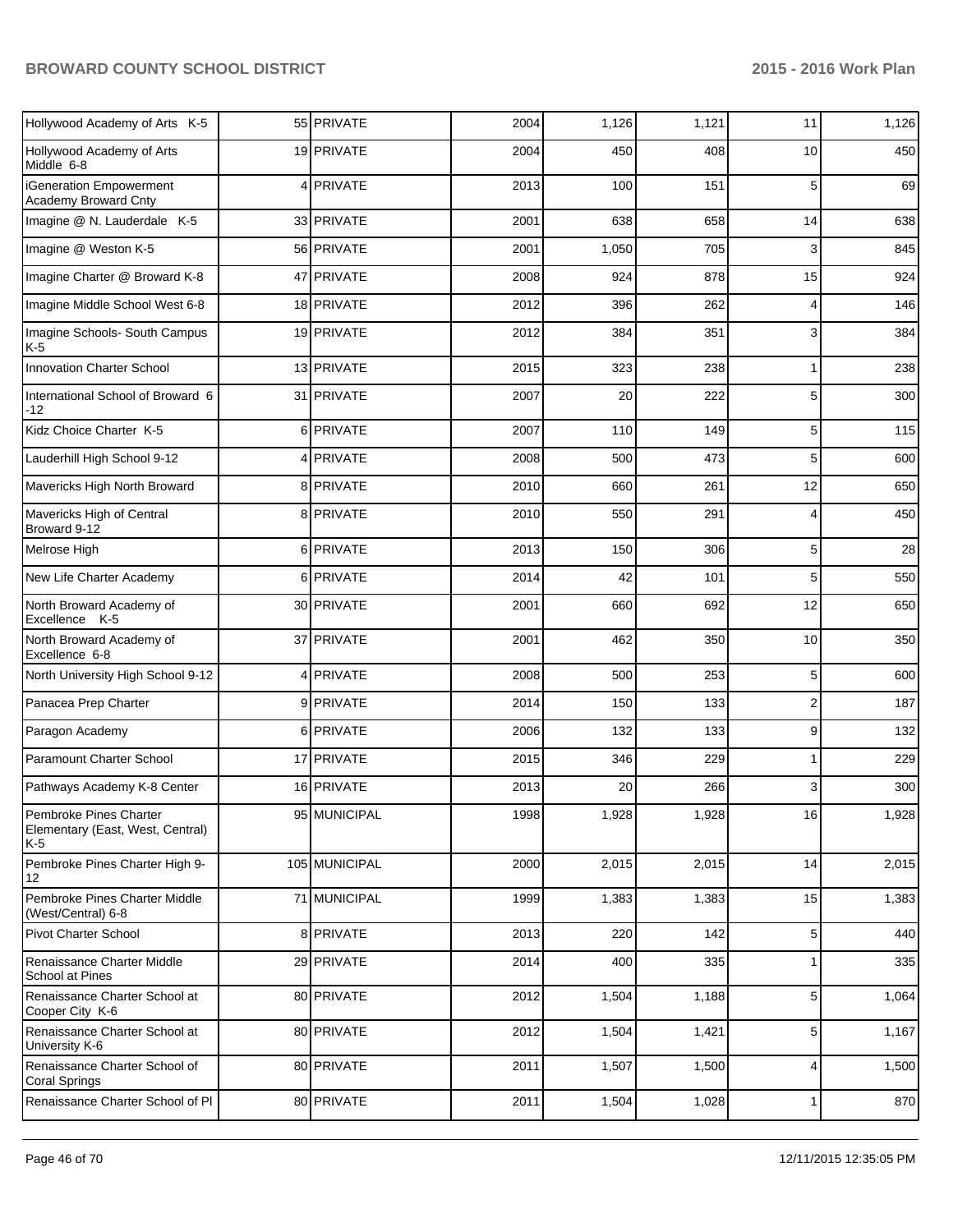| Renaissance Charter Schools at<br>Pines                      |              | 48 PRIVATE  | 2014 | 1,000  | 864    | 1               | 864    |
|--------------------------------------------------------------|--------------|-------------|------|--------|--------|-----------------|--------|
| Rise Academy School of Science<br>& Technology K-8           |              | 20 PRIVATE  | 2008 | 300    | 288    | 6               | 418    |
| Somerset Academy K-5                                         |              | 37 PRIVATE  | 2000 | 956    | 933    | 15              | 956    |
| Somerset Academy Middle 6-8                                  |              | 30 PRIVATE  | 2001 | 850    | 932    | 15              | 850    |
| Somerset Academy Charter High<br>Mirmar 9-12                 |              | 40 PRIVATE  | 2012 | 1,000  | 238    | 5               | 238    |
| Somerset Academy Davie K-5                                   | 7            | PRIVATE     | 2003 | 156    | 149    | 15              | 150    |
| Somerset Academy East Prep 6-8                               |              | 3 I PRIVATE | 2013 | 75     | 11     | 5               | 75     |
| Somerset Academy East<br>Preparatory K-5                     |              | 12 PRIVATE  | 2009 | 300    | 295    | 15              | 300    |
| Somerset Academy High 9-12                                   |              | 26 PRIVATE  | 2002 | 1,125  | 1,100  | 15              | 1,125  |
| Somerset Academy Hollywood<br>Elementary                     | $\mathbf{7}$ | PRIVATE     | 2013 | 140    | 56     | 5               | 140    |
| Somerset Academy Hollywood<br>Middle                         |              | 3 I PRIVATE | 2013 | 75     | 11     | 5               | 75     |
| Somerset Academy Miramar 6-8                                 |              | 18 PRIVATE  | 2006 | 18     | 435    | 15              | 440    |
| Somerset Academy Miramar K-5                                 |              | 26 PRIVATE  | 2006 | 26     | 645    | 15              | 520    |
| Somerset Academy Pompano K-5                                 |              | 40 PRIVATE  | 2012 | 750    | 170    | 5               | 170    |
| Somerset Academy Pompano<br>Middle                           |              | 10 PRIVATE  | 2013 | 250    | 23     | 2               | 250    |
| Somerset Conservatory 9-12                                   |              | 18 PRIVATE  | 2006 | 150    | 119    | 5               | 150    |
| Somerset Miramar South K-5                                   |              | 40 PRIVATE  | 2012 | 750    | 438    | 5               | 438    |
| Somerset Neighborhood K-5                                    |              | 29 PRIVATE  | 1997 | 870    | 528    | 15              | 528    |
| Somerset Pines Academy K-8                                   |              | 19 PRIVATE  | 2010 | 495    | 488    | 5               | 505    |
| Somerset Preparatory Academy<br>High (North Lauderdale) 9-12 |              | 40 PRIVATE  | 2010 | 1,000  | 144    | 5               | 144    |
| Somerset Preparatory Academy<br>Middle 6-8                   |              | 16 PRIVATE  | 2010 | 608    | 338    | 5               | 338    |
| Somerset Preparatory Academy<br>(North Lauderdale) K-8       |              | 27 PRIVATE  | 2010 | 500    | 808    | 5               | 808    |
| Somerset Village Academ K-5                                  |              | 12 PRIVATE  | 2010 | 360    | 248    | 5               | 348    |
| Somerset Village Charter Middle<br>6-8                       |              | 6 PRIVATE   | 2010 | 180    | 111    | $5\overline{)}$ | 152    |
| South Broward Montessori<br><b>Charter School</b>            |              | 3 PRIVATE   | 2013 | 120    | 130    | $\overline{2}$  | 348    |
| SunEd High 9-12                                              |              | 20 PRIVATE  | 2012 | 500    | 336    | $5\overline{)}$ | 437    |
| SunEd High School of North<br><b>Broward</b>                 |              | 7 PRIVATE   | 2014 | 275    | 259    | $\overline{2}$  | 259    |
| Sunshine Elementary K-5                                      |              | 15 PRIVATE  | 2006 | 308    | 290    | 9 <sub>l</sub>  | 308    |
| West Broward Academy at<br>Excelsior K-5                     |              | 48 PRIVATE  | 2012 | 910    | 57     | 5 <sub>5</sub>  | 57     |
|                                                              | 2791         |             |      | 57,823 | 44,395 |                 | 49,876 |

# **Special Purpose Classrooms Tracking**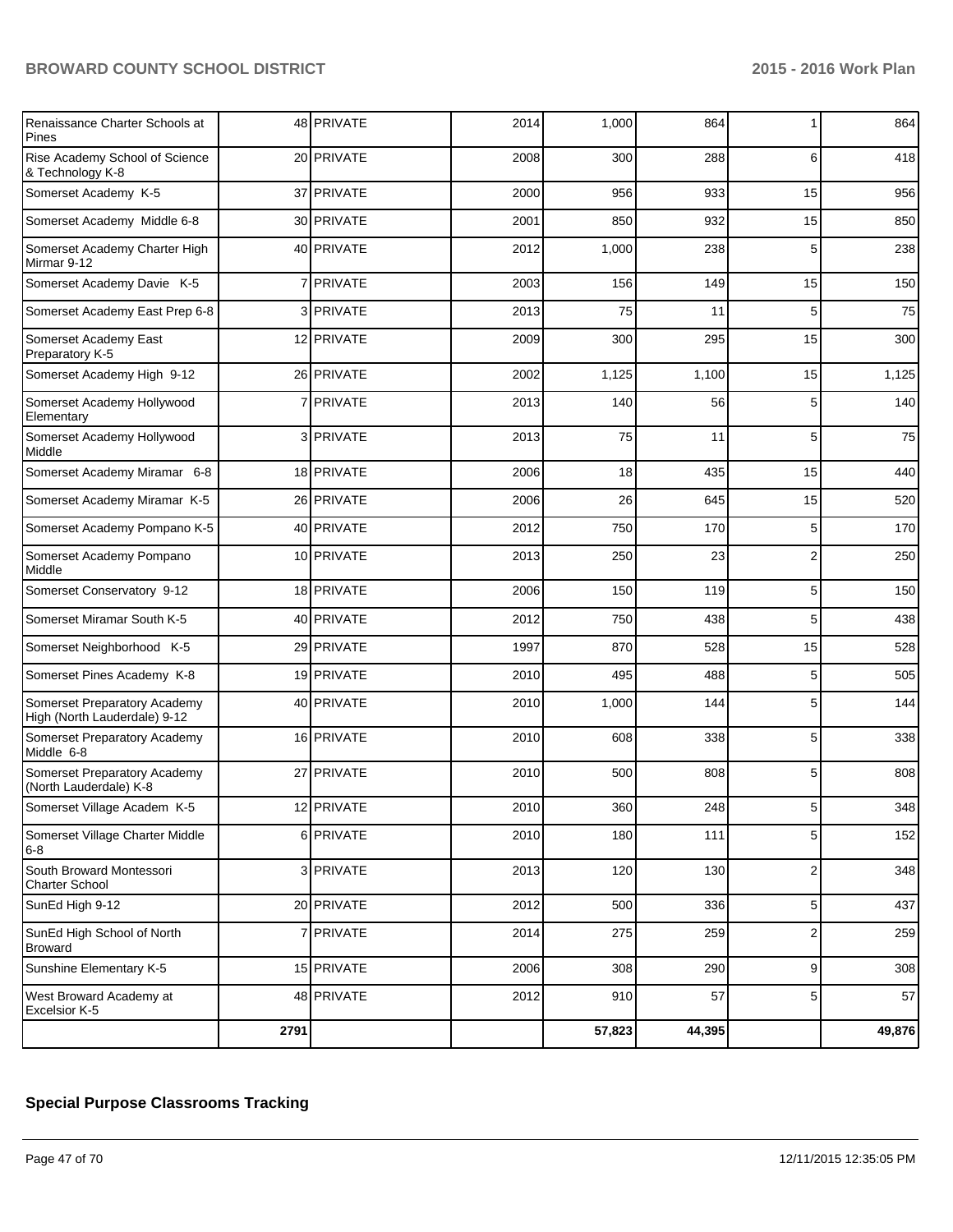The number of classrooms that will be used for certain special purposes in the current year, by facility and type of classroom, that the district will, 1), not use for educational purposes, and 2), the co-teaching classrooms that are not open plan classrooms and will be used for educational purposes.

| School | <b>School Type</b>                     | # of Elementary<br>K-3 Classrooms   | # of Middle 4-8<br><b>Classrooms</b> | # of High $9-12$<br><b>Classrooms</b> | # of $ESE$<br><b>Classrooms</b> | # of Combo<br><b>Classrooms</b> | <b>Total</b><br>Classrooms |
|--------|----------------------------------------|-------------------------------------|--------------------------------------|---------------------------------------|---------------------------------|---------------------------------|----------------------------|
|        | <b>Total Educational Classrooms: I</b> |                                     |                                      |                                       |                                 |                                 | 0                          |
|        |                                        |                                     |                                      |                                       |                                 |                                 |                            |
| School | <b>School Type</b>                     | # of Elementary<br>K-3 Classrooms I | # of Middle 4-8<br><b>Classrooms</b> | # of High $9-12$<br><b>Classrooms</b> | # of $ESE$<br><b>Classrooms</b> | # of Combo<br><b>Classrooms</b> | <b>Total</b><br>Classrooms |
|        | <b>Total Co-Teaching Classrooms:</b>   |                                     |                                      |                                       |                                 |                                 | $\mathbf{0}$               |

#### **Infrastructure Tracking**

**Necessary offsite infrastructure requirements resulting from expansions or new schools. This section should include infrastructure information related to capacity project schedules and other project schedules (Section 4).**

None

**Proposed location of planned facilities, whether those locations are consistent with the comprehensive plans of all affected local governments, and recommendations for infrastructure and other improvements to land adjacent to existing facilities. Provisions of 1013.33(12), (13) and (14) and 1013.36 must be addressed for new facilities planned within the 1st three years of the plan (Section 5).**

None

**Consistent with Comp Plan?** Yes

#### **Net New Classrooms**

The number of classrooms, by grade level and type of construction, that were added during the last fiscal year.

| List the net new classrooms added in the 2014 - 2015 fiscal year.                                                                                       |                               |                            |                                | LList the net new classrooms to be added in the 2015 - 2016 fiscal<br>Ivear. |                              |                                                                        |                                |                        |
|---------------------------------------------------------------------------------------------------------------------------------------------------------|-------------------------------|----------------------------|--------------------------------|------------------------------------------------------------------------------|------------------------------|------------------------------------------------------------------------|--------------------------------|------------------------|
| "Classrooms" is defined as capacity carrying classrooms that are added to increase<br>capacity to enable the district to meet the Class Size Amendment. |                               |                            |                                |                                                                              |                              | Totals for fiscal year 2015 - 2016 should match totals in Section 15A. |                                |                        |
| Location                                                                                                                                                | $2014 - 2015 \#$<br>Permanent | $2014 - 2015$ #<br>Modular | $2014 - 2015$ #<br>Relocatable | $2014 - 2015$<br>Total                                                       | $2015 - 2016$ #<br>Permanent | $2015 - 2016$ #<br>Modular                                             | $2015 - 2016$ #<br>Relocatable | $2015 - 2016$<br>Total |
| Elementary (PK-3)                                                                                                                                       |                               |                            |                                |                                                                              |                              |                                                                        |                                |                        |
| Middle (4-8)                                                                                                                                            |                               |                            |                                |                                                                              |                              |                                                                        |                                |                        |
| High (9-12)                                                                                                                                             |                               |                            |                                |                                                                              |                              |                                                                        |                                |                        |
|                                                                                                                                                         |                               |                            |                                |                                                                              |                              |                                                                        |                                | 0                      |

### **Relocatable Student Stations**

Number of students that will be educated in relocatable units, by school, in the current year, and the projected number of students for each of the years in the workplan.

| <b>Site</b>                   | 2016<br>2015 | 2016 - 2017 | $7 - 2018$<br>2017 | $2018 - 2019$ | 2019 - 2020 | 15 Year Average |
|-------------------------------|--------------|-------------|--------------------|---------------|-------------|-----------------|
| IDAVE THOMAS EDUCATION CENTER |              |             |                    |               |             |                 |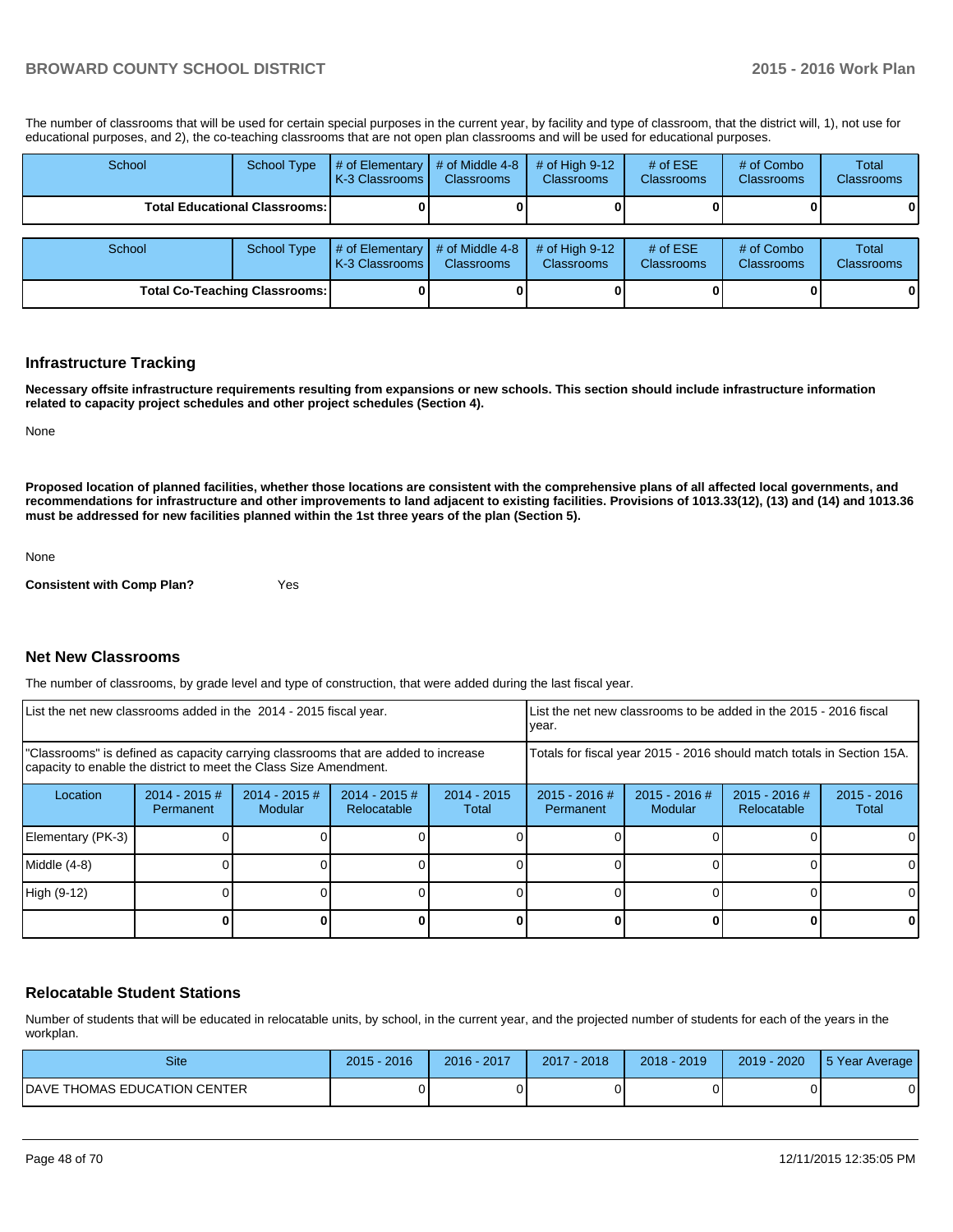| POMPANO BEACH INSTITUTE OF INTERNATIONAL<br><b>STUDIES</b> | 100         | 100         | 100         | 100            | 100            | 100            |
|------------------------------------------------------------|-------------|-------------|-------------|----------------|----------------|----------------|
| <b>WILTON MANORS ELEMENTARY</b>                            | 0           | 0           | $\mathbf 0$ | $\overline{0}$ | $\overline{0}$ | $\mathbf 0$    |
| <b>BENNETT ELEMENTARY</b>                                  | 0           | 0           | 0           | $\overline{0}$ | $\overline{0}$ | $\overline{0}$ |
| <b>STRANAHAN SENIOR HIGH</b>                               | 0           | 0           | $\mathbf 0$ | $\overline{0}$ | 0              | $\overline{0}$ |
| <b>CROISSANT PARK ELEMENTARY</b>                           | 44          | 44          | 44          | 44             | 44             | 44             |
| <b>CORAL GLADES HIGH SCHOOL</b>                            | 0           | $\mathbf 0$ | 0           | $\overline{0}$ | 0              | $\mathbf 0$    |
| <b>CORAL COVE ELEMENTARY</b>                               | 0           | 0           | 0           | $\Omega$       | 0              | $\overline{0}$ |
| <b>WESTGLADES MIDDLE</b>                                   | 352         | 352         | 352         | 352            | 352            | 352            |
| <b>ENDEAVOUR PRIMARY LEARNING CENTER</b>                   | 36          | 36          | 36          | 36             | 36             | 36             |
| MANATEE BAY ELEMENTARY                                     | 180         | 180         | 180         | 180            | 180            | 180            |
| <b>LIBERTY ELEMENTARY</b>                                  | 22          | 22          | 22          | 22             | 22             | 22             |
| <b>SUNSET LAKES ELEMENTARY</b>                             | 0           | $\mathbf 0$ | 0           | $\overline{0}$ | 0              | $\overline{0}$ |
| <b>SILVER SHORES ELEMENTARY</b>                            | 0           | 0           | $\mathbf 0$ | $\Omega$       | 0              | $\overline{0}$ |
| LYONS CREEK MIDDLE                                         | 308         | 308         | 308         | 308            | 308            | 308            |
| <b>GATOR RUN ELEMENTARY</b>                                | 312         | 312         | 312         | 312            | 312            | 312            |
| <b>PARKSIDE ELEMENTARY</b>                                 | 36          | 36          | 36          | 36             | 36             | 36             |
| <b>MONARCH SENIOR HIGH</b>                                 | 250         | 250         | 250         | 250            | 250            | 250            |
| <b>ROCK ISLAND ELEMENTARY</b>                              | 0           | $\mathbf 0$ | 0           | 0              | 0              | $\overline{0}$ |
| ARTHUR ROBERT JR ASHE CENTER                               | 0           | 0           | $\Omega$    | $\Omega$       | 0              | $\overline{0}$ |
| <b>FOX TRAIL ELEMENTARY</b>                                | 126         | 126         | 126         | 126            | 126            | 126            |
| PANTHER RUN ELEMENTARY                                     | 22          | 22          | 22          | 22             | 22             | 22             |
| <b>SILVER LAKES ELEMENTARY</b>                             | 18          | 18          | 18          | 18             | 18             | 18             |
| <b>LAKESIDE ELEMENTARY</b>                                 | 54          | 54          | 54          | 54             | 54             | 54             |
| <b>FALCON COVE MIDDLE</b>                                  | 1,022       | 1,022       | 1,022       | 1,022          | 1,022          | 1,022          |
| <b>EAGLE POINT ELEMENTARY</b>                              | 76          | 76          | 76          | 76             | 76             | 76             |
| <b>TRADEWINDS ELEMENTARY</b>                               | 326         | 326         | 326         | 326            | 326            | 326            |
| <b>INDIAN RIDGE MIDDLE</b>                                 | 572         | 572         | 572         | 572            | 572            | 572            |
| <b>SILVER PALMS ELEMENTARY</b>                             | 0           | 0           | $\mathbf 0$ | $\overline{0}$ | $\overline{0}$ | $\overline{0}$ |
| THURGOOD MARSHALL ELEMENTARY                               | 22          | 22          | 22          | 22             | 22             | 22             |
| <b>SILVER TRAIL MIDDLE</b>                                 | 220         | 220         | 220         | 220            | 220            | 220            |
| <b>EAGLE RIDGE ELEMENTARY</b>                              | 0           | 0           | $\mathbf 0$ | $\overline{0}$ | $\overline{0}$ | $\mathbf 0$    |
| CHARLES W FLANAGAN SENIOR HIGH                             | 775         | 775         | 775         | 775            | 775            | 775            |
| <b>SAWGRASS SPRINGS MIDDLE</b>                             | 66          | 66          | 66          | 66             | 66             | 66             |
| <b>COUNTRY HILLS ELEMENTARY</b>                            | $\mathbf 0$ | $\mathbf 0$ | $\mathbf 0$ | $\overline{0}$ | $\overline{0}$ | $\overline{0}$ |
| <b>QUIET WATERS ELEMENTARY</b>                             | 234         | 234         | 234         | 234            | 234            | 234            |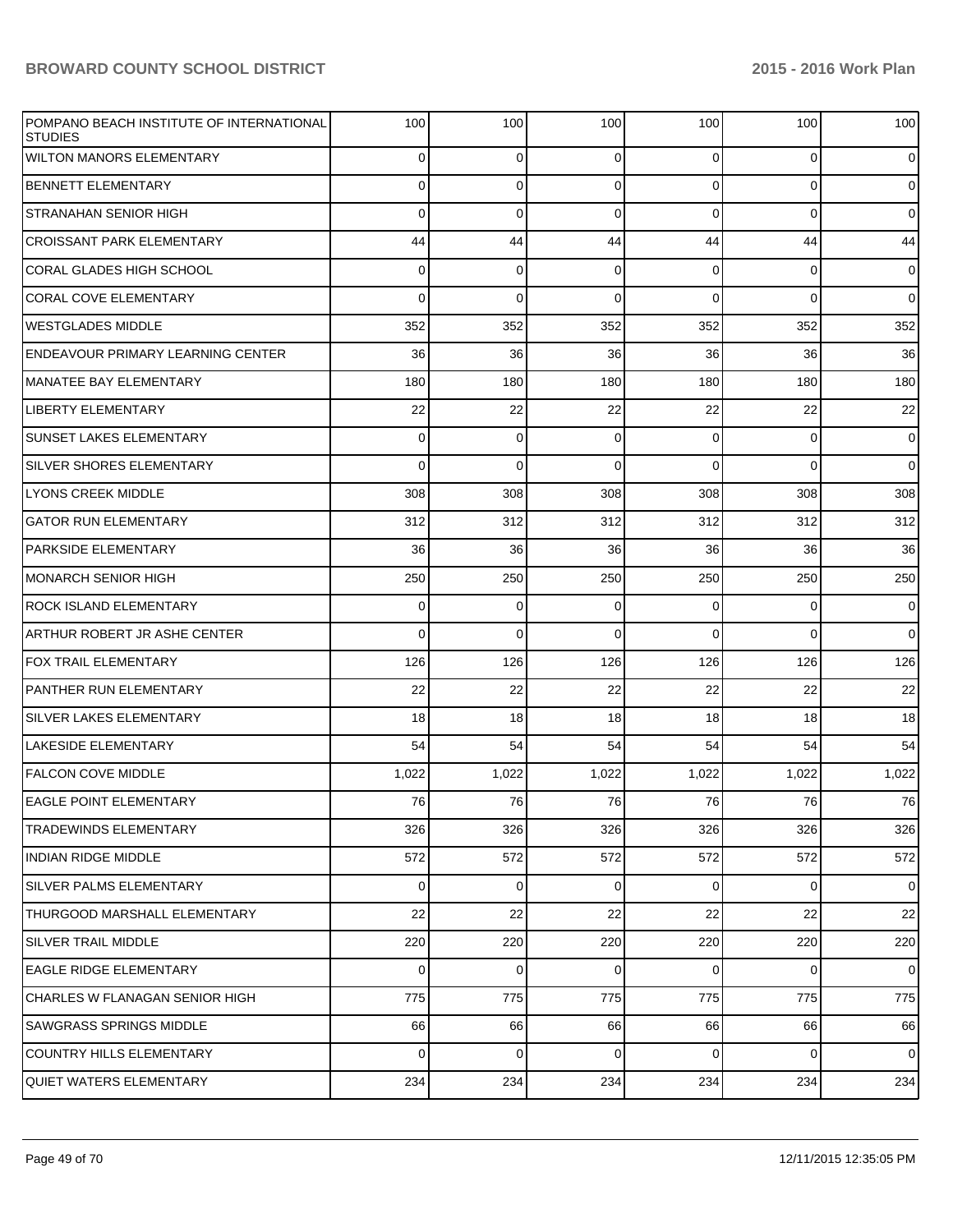| HAWKES BLUFF ELEMENTARY                      | 192         | 192         | 192            | 192 | 192            | 192         |
|----------------------------------------------|-------------|-------------|----------------|-----|----------------|-------------|
| <b>EVERGLADES ELEMENTARY</b>                 | 160         | 160         | 160            | 160 | 160            | 160         |
| CHAPEL TRAIL ELEMENTARY                      | 0           | 0           | $\Omega$       | 0   | 0              | $\mathbf 0$ |
| <b>RIVERSIDE ELEMENTARY</b>                  | 112         | 112         | 112            | 112 | 112            | 112         |
| <b>CORAL PARK ELEMENTARY</b>                 | 120         | 120         | 120            | 120 | 120            | 120         |
| <b>FOREST GLEN MIDDLE</b>                    | 176         | 176         | 176            | 176 | 176            | 176         |
| <b>SANDPIPER ELEMENTARY</b>                  | 0           | 0           | $\Omega$       | 0   | 0              | $\mathbf 0$ |
| SILVER RIDGE ELEMENTARY                      | 120         | 120         | 120            | 120 | 120            | 120         |
| WINSTON PARK ELEMENTARY                      | 0           | 0           | $\Omega$       | 0   | $\Omega$       | 0           |
| <b>WELLEBY ELEMENTARY</b>                    | 124         | 124         | 124            | 124 | 124            | 124         |
| <b>RIVERGLADES ELEMENTARY</b>                | 0           | 0           | $\overline{0}$ | 0   | 0              | 0           |
| <b>SILVER LAKES MIDDLE</b>                   | 0           | $\mathbf 0$ | 0              | 0   | 0              | 0           |
| <b>COUNTRY ISLES ELEMENTARY</b>              | 116         | 116         | 116            | 116 | 116            | 116         |
| <b>WALTER C YOUNG MIDDLE</b>                 | 0           | 0           | $\Omega$       | 0   | 0              | 0           |
| STONEMAN DOUGLAS SENIOR HIGH                 | 165         | 165         | 165            | 165 | 165            | 165         |
| <b>DAVIE ELEMENTARY</b>                      | 90          | 90          | 90             | 90  | 90             | 90          |
| <b>PINEWOOD ELEMENTARY</b>                   | 202         | 202         | 202            | 202 | 202            | 202         |
| <b>WESTERN SENIOR HIGH</b>                   | 575         | 575         | 575            | 575 | 575            | 575         |
| <b>GRIFFIN ELEMENTARY</b>                    | 72          | 72          | 72             | 72  | 72             | 72          |
| <b>PINES LAKES ELEMENTARY</b>                | 0           | $\mathbf 0$ | 0              | 0   | 0              | 0           |
| <b>SEA CASTLE ELEMENTARY</b>                 | 18          | 18          | 18             | 18  | 18             | 18          |
| JAMES S HUNT ELEMENTARY                      | 0           | 0           | $\Omega$       | 0   | $\Omega$       | 0           |
| <b>BANYAN ELEMENTARY</b>                     | 236         | 236         | 236            | 236 | 236            | 236         |
| RAMBLEWOOD ELEMENTARY                        | 18          | 18          | 18             | 18  | 18             | 18          |
| MAPLEWOOD ELEMENTARY                         | 148         | 148         | 148            | 148 | 148            | 148         |
| J P TARAVELLA SENIOR HIGH                    | 450         | 450         | 450            | 450 | 450            | 450         |
| BROWARD FIRE ACADEMY (VO-TECH OFF<br>CAMPUS) | 115         | 115         | 115            | 115 | 115            | 115         |
| CRYSTAL LAKE MIDDLE                          | 286         | 286         | 286            | 286 | 286            | 286         |
| PINES MIDDLE                                 | $\mathbf 0$ | $\mathbf 0$ | $\overline{0}$ | 0   | 0              | $\mathbf 0$ |
| <b>SEMINOLE MIDDLE</b>                       | 352         | 352         | 352            | 352 | 352            | 352         |
| PIPER SENIOR HIGH                            | 875         | 875         | 875            | 875 | 875            | 875         |
| <b>COOPER CITY SENIOR HIGH</b>               | 50          | 25          | 25             | 25  | 25             | 30          |
| PARK RIDGE ELEMENTARY                        | $\mathbf 0$ | $\mathbf 0$ | $\overline{0}$ | 0   | $\overline{0}$ | $\mathbf 0$ |
| <b>CYPRESS ELEMENTARY</b>                    | 36          | 36          | 36             | 36  | 36             | 36          |
| APOLLO MIDDLE                                | 352         | 352         | 352            | 352 | 352            | 352         |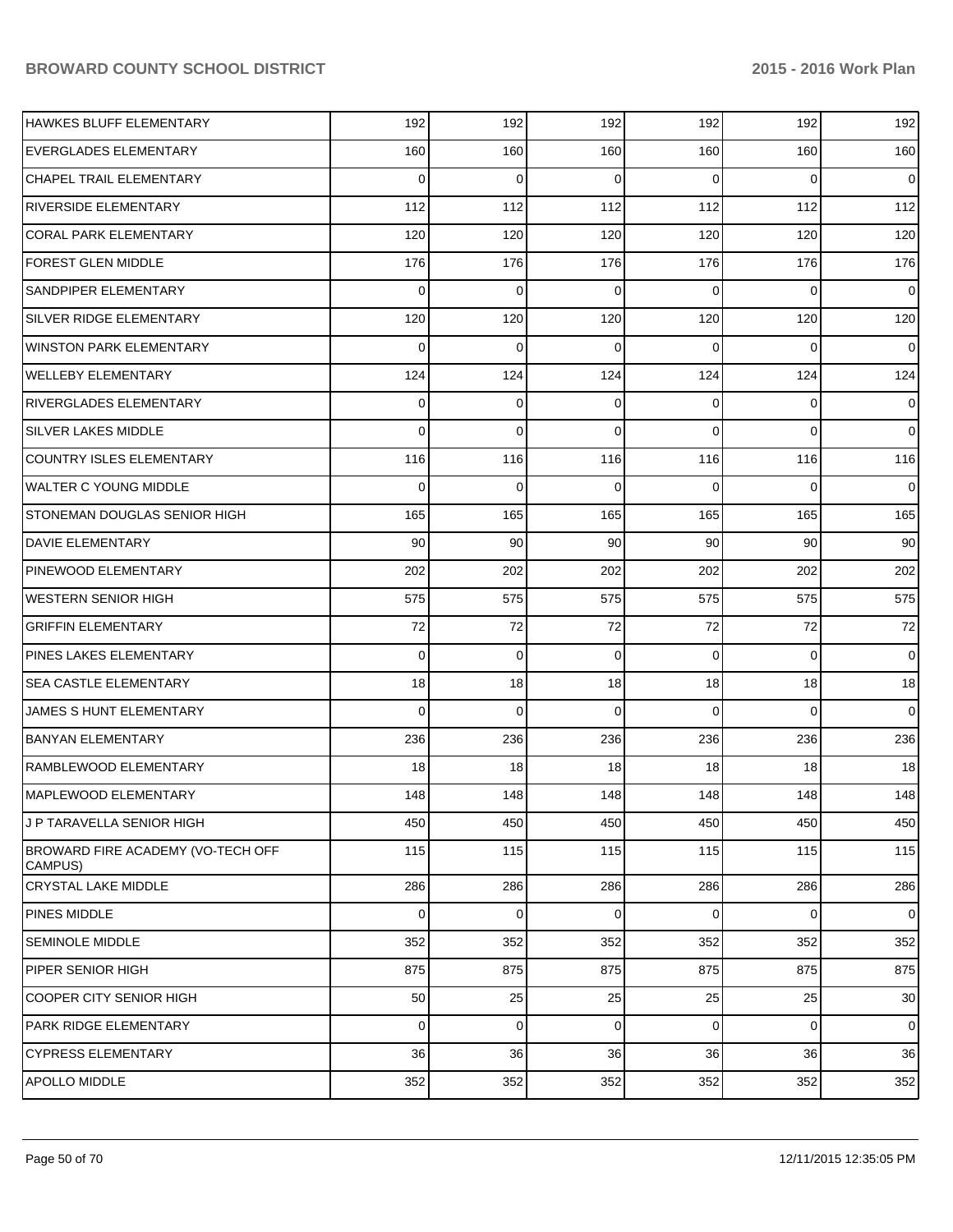| SHERIDAN HILLS ELEMENTARY                               | 0           | 0              | $\overline{0}$ | $\overline{0}$ | $\overline{0}$ | $\overline{0}$ |
|---------------------------------------------------------|-------------|----------------|----------------|----------------|----------------|----------------|
| <b>ORIOLE ELEMENTARY</b>                                | 36          | 36             | 36             | 36             | 36             | 36             |
| MIRROR LAKE ELEMENTARY                                  | 112         | 112            | 112            | 112            | 112            | 112            |
| <b>ROYAL PALM ELEMENTARY</b>                            | 160         | 160            | 160            | 160            | 160            | 160            |
| LAUDERDALE LAKES MIDDLE                                 | 352         | 352            | 352            | 352            | 352            | 352            |
| <b>DEERFIELD BEACH SENIOR HIGH</b>                      | 525         | 525            | 525            | 525            | 525            | 525            |
| BOYD H ANDERSON SENIOR HIGH                             | 0           | $\Omega$       | $\Omega$       | $\Omega$       | $\Omega$       | $\overline{0}$ |
| MIRAMAR SENIOR HIGH                                     | 700         | 700            | 700            | 700            | 700            | 700            |
| WHISPERING PINES EXCEPTIONAL EDUCATION<br><b>CENTER</b> | 30          | 30             | 30             | 30             | 30             | 30             |
| <b>HOLLYWOOD PARK ELEMENTARY</b>                        | 0           | $\mathbf 0$    | $\mathbf 0$    | $\Omega$       | $\overline{0}$ | $\overline{0}$ |
| ILLOYD ESTATES ELEMENTARY                               | 98          | 98             | 98             | 98             | 98             | 98             |
| ANNABEL C PERRY ELEMENTARY                              | 164         | 164            | 164            | 164            | 164            | 164            |
| <b>FAIRWAY ELEMENTARY</b>                               | 0           | $\mathbf 0$    | 0              | $\Omega$       | $\Omega$       | $\mathbf 0$    |
| HOLLYWOOD HILLS SENIOR HIGH                             | 500         | 500            | 500            | 500            | 500            | 500            |
| ROBERT C MARKHAM ELEMENTARY                             | 72          | 72             | 72             | 72             | 72             | 72             |
| <b>COCONUT CREEK SENIOR HIGH</b>                        | 825         | 825            | 825            | 825            | 825            | 825            |
| BOULEVARD HEIGHTS ELEMENTARY                            | 0           | 0              | 0              | $\Omega$       | $\overline{0}$ | $\mathbf 0$    |
| WINGATE OAKS CENTER                                     | 0           | $\Omega$       | $\Omega$       | $\Omega$       | $\Omega$       | $\Omega$       |
| HENRY D PERRY MIDDLE                                    | 176         | 176            | 176            | 176            | 176            | 176            |
| THE QUEST CENTER                                        | 0           | $\Omega$       | $\Omega$       | $\Omega$       | $\Omega$       | $\overline{0}$ |
| SHERIDAN TECHNICAL COLLEGE                              | 46          | 46             | 46             | 46             | 46             | 46             |
| DANDY WILLIAM MIDDLE                                    | 176         | 176            | 176            | 176            | 176            | 176            |
| <b>CRESTHAVEN ELEMENTARY</b>                            | 0           | 0              | $\Omega$       | $\Omega$       | $\Omega$       | $\mathbf 0$    |
| <b>DEERFIELD BEACH MIDDLE</b>                           | 242         | 242            | 242            | 242            | 242            | 242            |
| <b>STEPHEN FOSTER ELEMENTARY</b>                        | 0           | 0              | $\mathbf 0$    | $\overline{0}$ | $\overline{0}$ | $\overline{0}$ |
| PETERS ELEMENTARY                                       | 216         | 216            | 216            | 216            | 216            | 216            |
| PLANTATION ELEMENTARY                                   | 0           | $\overline{0}$ | $\overline{0}$ | $\overline{0}$ | $\overline{0}$ | $\mathbf 0$    |
| FORT LAUDERDALE SENIOR HIGH                             | 0           | 0              | $\mathbf 0$    | $\Omega$       | $\overline{0}$ | $\overline{0}$ |
| <b>MCNAB ELEMENTARY</b>                                 | 18          | 18             | 18             | 18             | 18             | 18             |
| FLORANADA ELEMENTARY                                    | $\mathbf 0$ | 0              | $\mathbf 0$    | $\Omega$       | $\overline{0}$ | $\overline{0}$ |
| <b>DRIFTWOOD MIDDLE</b>                                 | 66          | 66             | 66             | 66             | 66             | 66             |
| BRIGHT HORIZONS                                         | 0           | $\mathbf 0$    | $\mathbf 0$    | $\Omega$       | $\overline{0}$ | $\overline{0}$ |
| NEW RIVER MIDDLE                                        | 132         | 132            | 132            | 132            | 132            | 132            |
| <b>SANDERS PARK ELEMENTARY</b>                          | 94          | 94             | 94             | 94             | 94             | 94             |
| <b>DRIFTWOOD ELEMENTARY</b>                             | 222         | 222            | 222            | 222            | 222            | 222            |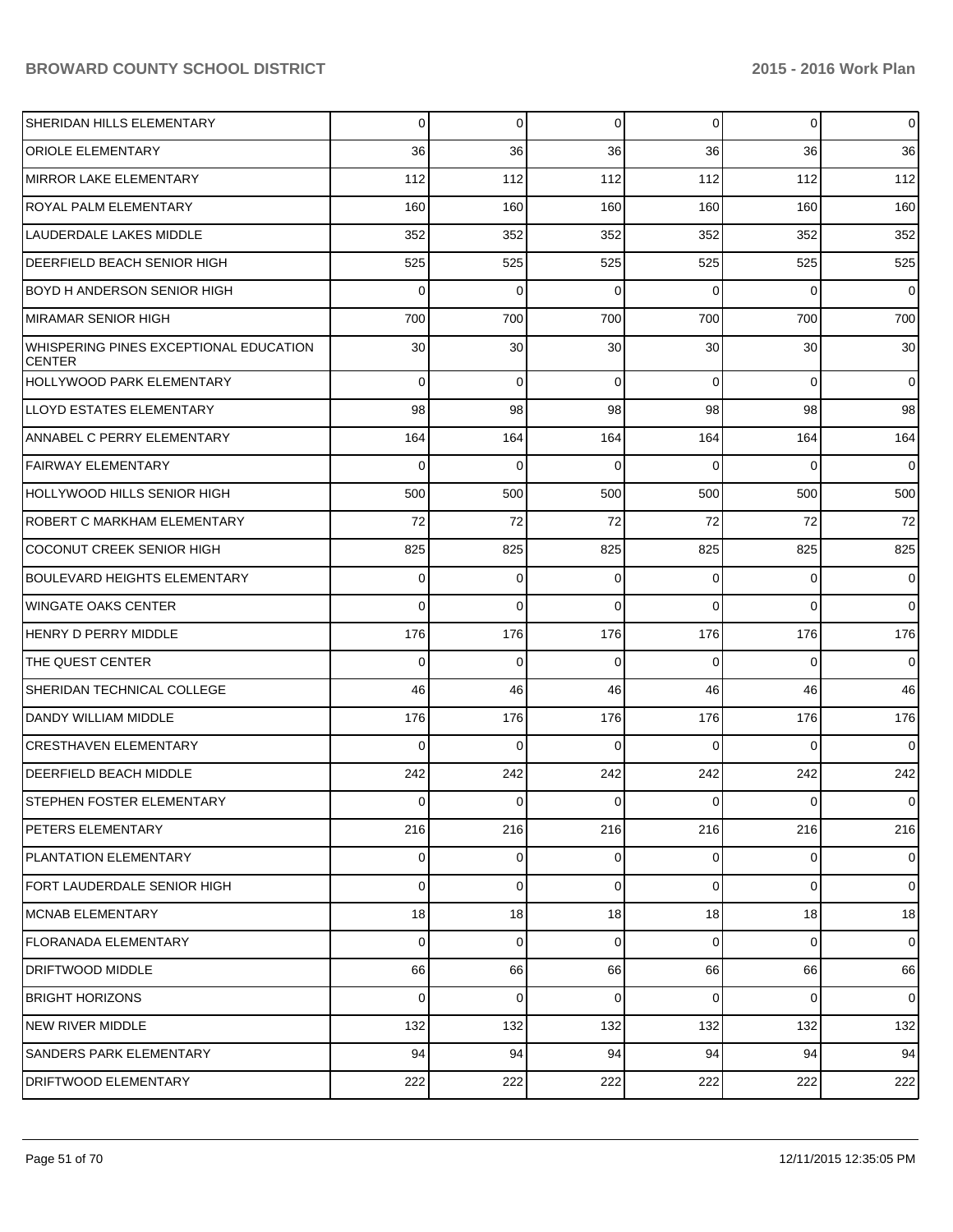| <b>TROPICAL ELEMENTARY</b>          | 0     | $\Omega$ | 0           | $\overline{0}$ | 0        | $\overline{0}$ |
|-------------------------------------|-------|----------|-------------|----------------|----------|----------------|
| POMPANO BEACH ELEMENTARY            | 44    | 44       | 44          | 44             | 44       | 44             |
| MEADOWBROOK ELEMENTARY              | 108   | 108      | 108         | 108            | 108      | 108            |
| <b>BROADVIEW ELEMENTARY</b>         | 204   | 204      | 204         | 204            | 204      | 204            |
| <b>LAKE FOREST ELEMENTARY</b>       | 232   | 232      | 232         | 232            | 232      | 232            |
| HALLANDALE ELEMENTARY               | 18    | 18       | 18          | 18             | 18       | 18             |
| DAVE THOMAS EDUCATION CENTER-WEST   | 0     | 0        | 0           | $\Omega$       | $\Omega$ | $\overline{0}$ |
| <b>GLADES MIDDLE</b>                | 242   | 242      | 242         | 242            | 242      | 242            |
| <b>WEST BROWARD HIGH SCHOOL</b>     | 0     | 0        | $\Omega$    | 0              | 0        | $\overline{0}$ |
| <b>CYPRESS RUN EDUCATION CENTER</b> | 0     | 0        | $\mathbf 0$ | $\Omega$       | 0        | $\overline{0}$ |
| DOLPHIN BAY ELEMENTARY              | 0     | 0        | $\Omega$    | $\Omega$       | $\Omega$ | $\overline{0}$ |
| MILLENNIUM MIDDLE                   | 176   | 176      | 176         | 176            | 176      | 176            |
| <b>NEW RENAISSANCE MIDDLE</b>       | 0     | $\Omega$ | $\Omega$    | 0              | 0        | 0              |
| <b>CYPRESS BAY SENIOR HIGH</b>      | 1,375 | 1,375    | 1,375       | 1,375          | 1,375    | 1,375          |
| <b>EVERGLADES SENIOR HIGH</b>       | 550   | 550      | 550         | 550            | 550      | 550            |
| PARK TRAILS ELEMENTARY              | 0     | 0        | 0           | $\Omega$       | 0        | $\overline{0}$ |
| COCONUT PALM ELEMENTARY             | 238   | 238      | 238         | 238            | 238      | 238            |
| PARK LAKES ELEMENTARY               | 90    | 90       | 90          | 90             | 90       | 90             |
| <b>CHALLENGER ELEMENTARY</b>        | 0     | 0        | $\Omega$    | $\Omega$       | 0        | $\overline{0}$ |
| <b>EMBASSY CREEK ELEMENTARY</b>     | 0     | $\Omega$ | 0           | $\Omega$       | 0        | $\overline{0}$ |
| <b>DREW ELEMENTARY</b>              | 0     | 0        | $\Omega$    | $\Omega$       | 0        | $\mathbf 0$    |
| <b>CROSS CREEK SCHOOL</b>           | 48    | 48       | 48          | 48             | 48       | 48             |
| PALM COVE ELEMENTARY                | 178   | 178      | 178         | 178            | 178      | 178            |
| VIRGINIA SHUMAN YOUNG ELEMENTARY    | 0     | 0        | $\Omega$    | 0              | 0        | 0              |
| SAWGRASS ELEMENTARY                 | 0     | 0        | $\Omega$    | $\Omega$       | 0        | 0              |
| <b>MORROW ELEMENTARY</b>            | 0     | 0        | 0           | $\overline{0}$ | 0        | $\overline{0}$ |
| RAMBLEWOOD MIDDLE                   | 440   | 440      | 440         | 440            | 440      | 440            |
| <b>TEQUESTA TRACE MIDDLE</b>        | 76    | 76       | 76          | 76             | 76       | 76             |
| PARK SPRINGS ELEMENTARY             | 0     | 0        | 0           | $\overline{0}$ | 0        | $\overline{0}$ |
| <b>INDIAN TRACE ELEMENTARY</b>      | 174   | 174      | 174         | 174            | 174      | 174            |
| <b>TAMARAC ELEMENTARY</b>           | 0     | 0        | $\mathbf 0$ | $\overline{0}$ | 0        | $\overline{0}$ |
| FOREST HILLS ELEMENTARY             | 36    | 36       | 36          | 36             | 36       | 36             |
| CENTRAL PARK ELEMENTARY             | 184   | 184      | 184         | 184            | 184      | 184            |
| PEMBROKE LAKES ELEMENTARY           | 88    | 88       | 88          | 88             | 88       | 88             |
| NOB HILL ELEMENTARY                 | 134   | 134      | 134         | 134            | 134      | 134            |
| <b>WESTCHESTER ELEMENTARY</b>       | 146   | 146      | 146         | 146            | 146      | 146            |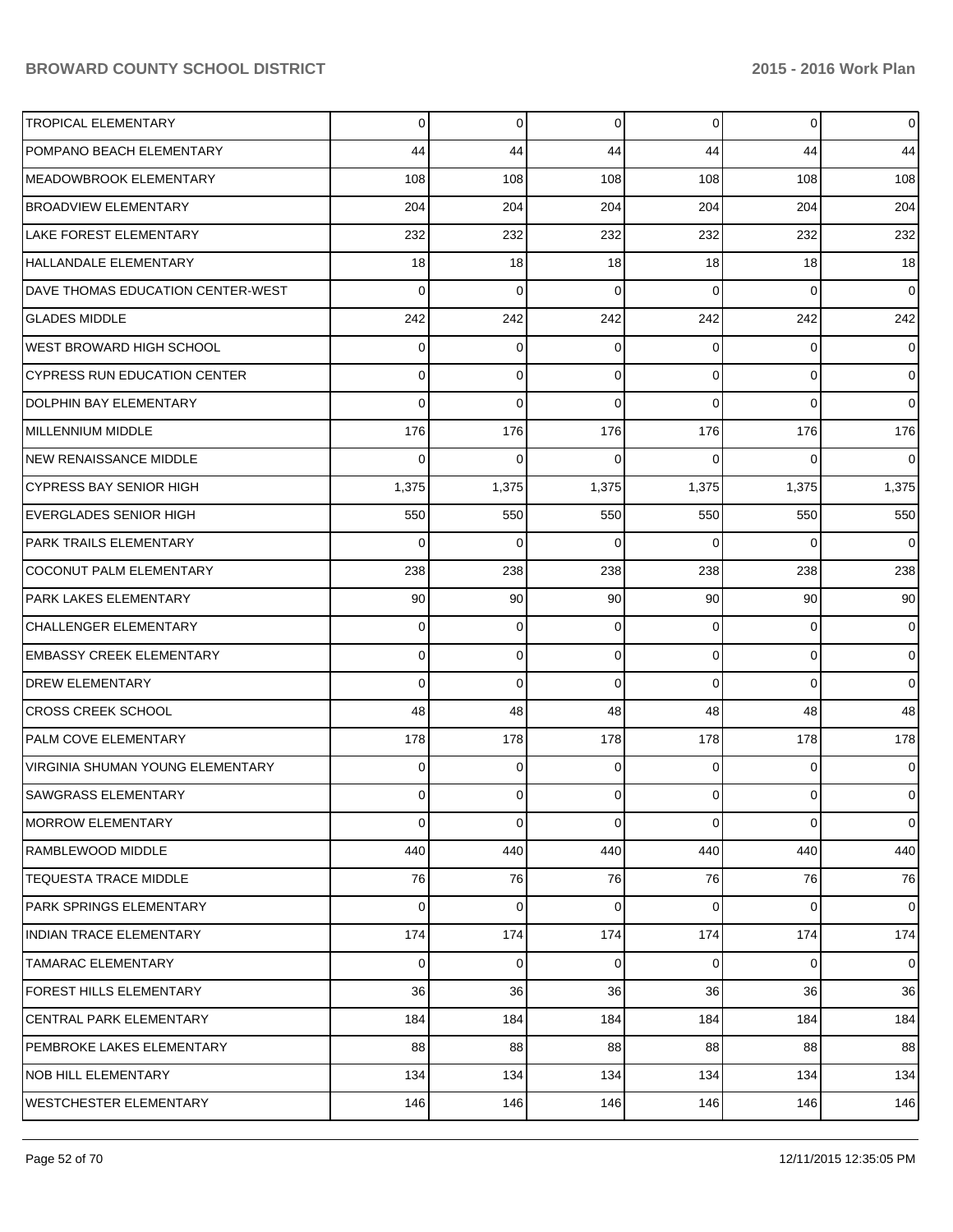| <b>HORIZON ELEMENTARY</b>                               | 54       | 54              | 54             | 54             | 54             | 54             |
|---------------------------------------------------------|----------|-----------------|----------------|----------------|----------------|----------------|
| <b>FLAMINGO ELEMENTARY</b>                              | 166      | 166             | 166            | 166            | 166            | 166            |
| <b>CORAL SPRINGS ELEMENTARY</b>                         | 36       | 36              | 36             | 36             | 36             | 36             |
| <b>CORAL SPRINGS MIDDLE</b>                             | $\Omega$ | $\mathbf 0$     | 0              | $\Omega$       | $\Omega$       | $\overline{0}$ |
| <b>PIONEER MIDDLE</b>                                   | 352      | 352             | 352            | 352            | 352            | 352            |
| <b>BAIR MIDDLE</b>                                      | 396      | 396             | 396            | 396            | 396            | 396            |
| <b>ATLANTIC TECHNICAL COLLEGE</b>                       | 639      | 639             | 639            | 639            | 639            | 639            |
| NORTH LAUDERDALE ELEMENTARY                             | $\Omega$ | $\mathbf 0$     | 0              | $\Omega$       | $\Omega$       | $\overline{0}$ |
| <b>SOUTH PLANTATION SENIOR HIGH</b>                     | 475      | 475             | 475            | 475            | 475            | 475            |
| <b>ATLANTIC WEST ELEMENTARY</b>                         | 250      | 250             | 250            | 250            | 250            | 250            |
| <b>CASTLE HILL ELEMENTARY</b>                           | 386      | 386             | 386            | 386            | 386            | 386            |
| Dr. MARTIN LUTHER KING Jr. MONTESSORI<br><b>ACADEMY</b> | 36       | 36              | 36             | 36             | 36             | 36             |
| <b>VILLAGE ELEMENTARY</b>                               | 36       | 36              | 36             | 36             | 36             | 36             |
| WESTPINE MIDDLE                                         | 242      | 242             | 242            | 242            | 242            | 242            |
| IPASADENA LAKES ELEMENTARY                              | 142      | 142             | 142            | 142            | 142            | 142            |
| <b>JAMES S RICKARDS MIDDLE</b>                          | 220      | 220             | 220            | 220            | 220            | 220            |
| <b>NOVA MIDDLE</b>                                      | 110      | 110             | 110            | 110            | 110            | 110            |
| SHERIDAN PARK ELEMENTARY                                | 0        | 0               | 0              | $\Omega$       | $\overline{0}$ | $\mathbf 0$    |
| LAUDERHILL-PAUL TURNER ELEMENTARY                       | 0        | 0               | $\Omega$       | $\Omega$       | $\Omega$       | $\mathbf 0$    |
| LAUDERHILL 6-12                                         | 198      | 198             | 198            | 198            | 198            | 198            |
| <b>COCONUT CREEK ELEMENTARY</b>                         | 66       | 66              | 66             | 66             | 66             | 66             |
| PLANTATION SENIOR HIGH                                  | 275      | 275             | 275            | 275            | 275            | 275            |
| PLANTATION PARK ELEMENTARY                              | 0        | 0               | $\mathbf 0$    | $\Omega$       | $\overline{0}$ | 0              |
| DWIGHT D EISENHOWER ELEMENTARY                          | 0        | $\Omega$        | $\Omega$       | 0              | $\Omega$       | $\mathbf 0$    |
| NOVA SENIOR HIGH                                        | 975      | 975             | 975            | 975            | 975            | 975            |
| NOVA BLANCHE FORMAN ELEMENTARY                          | 18       | 18              | 18             | 18             | 18             | 18             |
| WILLIAM T MCFATTER TECHNICAL COLLEGE                    | 0        | $\overline{0}$  | $\overline{0}$ | $\overline{0}$ | $\overline{0}$ | $\overline{0}$ |
| MARGATE ELEMENTARY                                      | 0        | $\Omega$        | $\Omega$       | $\Omega$       | $\overline{0}$ | $\overline{0}$ |
| <b>SUNSHINE ELEMENTARY</b>                              | 90       | 90 <sub>0</sub> | 90             | 90             | 90             | 90             |
| NORTH FORK ELEMENTARY                                   | 0        | $\overline{0}$  | 0              | $\Omega$       | $\overline{0}$ | $\overline{0}$ |
| <b>COOPER CITY ELEMENTARY</b>                           | 44       | 44              | 44             | 44             | 44             | 44             |
| PEMBROKE PINES ELEMENTARY                               | 164      | 164             | 164            | 164            | 164            | 164            |
| <b>NORTHEAST SENIOR HIGH</b>                            | 75       | 75              | 75             | 75             | 75             | 75             |
| <b>STIRLING ELEMENTARY</b>                              | 88       | 88              | 88             | 88             | 88             | 88             |
| <b>PARKWAY MIDDLE</b>                                   | 0        | $\overline{0}$  | $\mathbf 0$    | $\overline{0}$ | $\overline{0}$ | $\mathbf 0$    |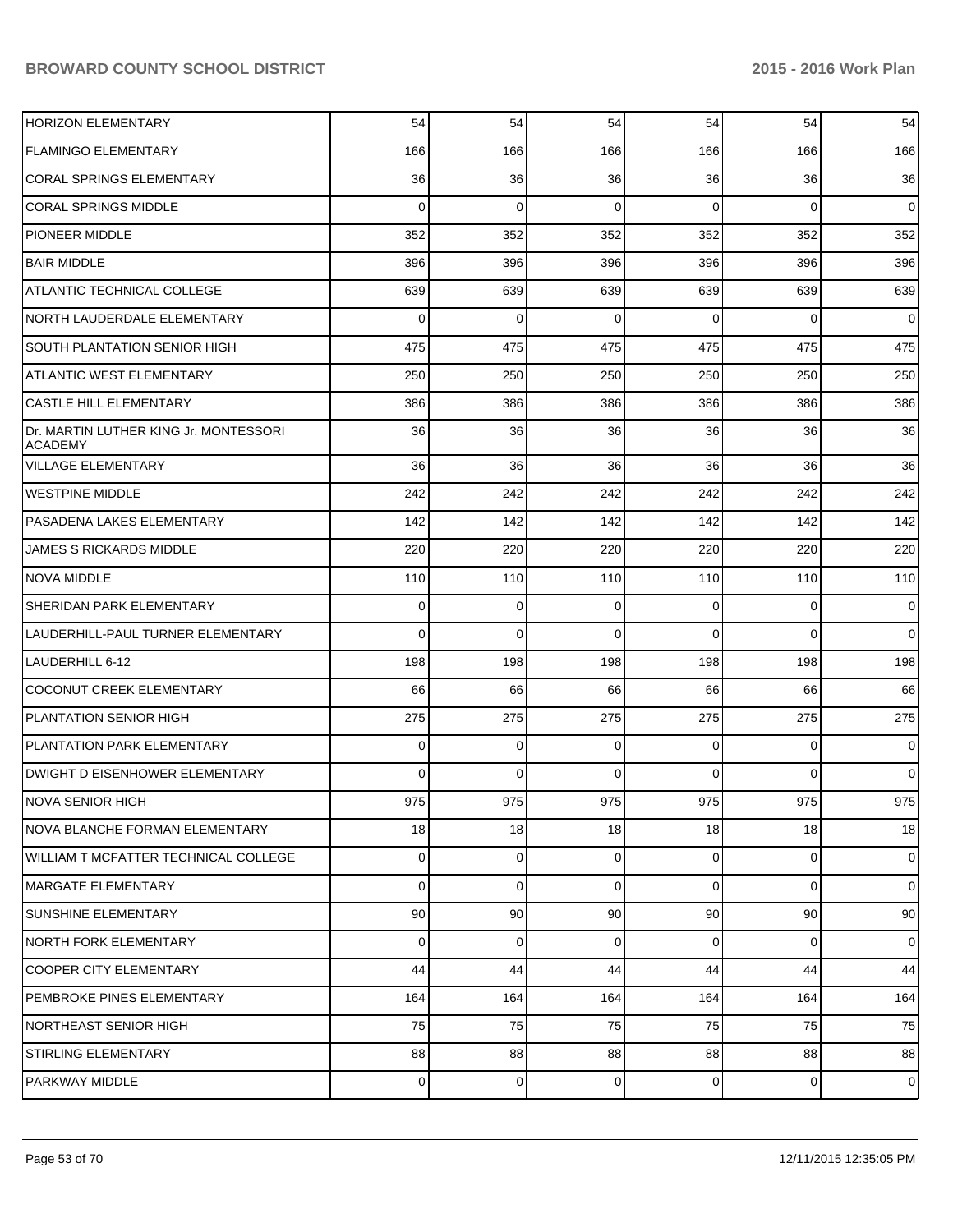| ORANGE-BROOK ELEMENTARY             | 0              | 0              | 0        | $\Omega$       | $\overline{0}$ | $\overline{0}$  |
|-------------------------------------|----------------|----------------|----------|----------------|----------------|-----------------|
| <b>PALMVIEW ELEMENTARY</b>          | 46             | 46             | 46       | 46             | 46             | 46              |
| CORAL SPRINGS SENIOR HIGH           | 325            | 325            | 325      | 325            | 325            | 325             |
| SEAGULL SCHOOL                      | 487            | 487            | 487      | 487            | 487            | 487             |
| <b>SUNLAND PARK ACADEMY</b>         | 18             | 18             | 18       | 18             | 18             | 18              |
| LARKDALE ELEMENTARY                 | 72             | 72             | 72       | 72             | 72             | 72              |
| <b>WESTWOOD HEIGHTS ELEMENTARY</b>  | 54             | 54             | 54       | 54             | 54             | 54              |
| <b>BAYVIEW ELEMENTARY</b>           | $\Omega$       | 0              | 0        | $\Omega$       | 0              | $\overline{0}$  |
| PINE RIDGE EDUCATION CENTER         | $\Omega$       | $\mathbf 0$    | 0        | $\Omega$       | $\Omega$       | $\overline{0}$  |
| <b>MIRAMAR ELEMENTARY</b>           | 18             | 18             | 18       | 18             | 18             | 18              |
| <b>PLANTATION MIDDLE</b>            | $\Omega$       | 0              | 0        | $\Omega$       | $\Omega$       | $\overline{0}$  |
| <b>NORCREST ELEMENTARY</b>          | $\Omega$       | 0              | $\Omega$ | $\Omega$       | $\Omega$       | $\overline{0}$  |
| <b>TEDDER ELEMENTARY</b>            | $\Omega$       | $\Omega$       | 0        | $\Omega$       | $\Omega$       | $\Omega$        |
| <b>MARGATE MIDDLE</b>               | 22             | 22             | 22       | 22             | 22             | 22              |
| HALLANDALE ADULT & COMMUNITY CENTER | 625            | 625            | 625      | 625            | 625            | 625             |
| <b>OLSEN MIDDLE</b>                 | $\Omega$       | 0              | 0        | $\Omega$       | $\Omega$       | $\overline{0}$  |
| MCNICOL MIDDLE                      | 0              | 0              | $\Omega$ | $\Omega$       | $\Omega$       | $\Omega$        |
| HARBORDALE ELEMENTARY               | $\Omega$       | 0              | 0        | $\Omega$       | $\Omega$       | $\overline{0}$  |
| <b>BROWARD ESTATES ELEMENTARY</b>   | $\Omega$       | $\mathbf 0$    | 0        | $\Omega$       | $\Omega$       | $\overline{0}$  |
| <b>WATKINS ELEMENTARY</b>           | 18             | 18             | 18       | 18             | 18             | 18              |
| NORTH ANDREWS GARDENS ELEMENTARY    | 108            | 108            | 108      | 108            | 108            | 108             |
| HOLLYWOOD CENTRAL ELEMENTARY        | 22             | 22             | 22       | 22             | 22             | 22              |
| <b>GULFSTREAM MIDDLE</b>            | 308            | 308            | 308      | 308            | 308            | 308             |
| <b>RIVERLAND ELEMENTARY</b>         | $\Omega$       | 0              | $\Omega$ | $\Omega$       | $\Omega$       | $\overline{0}$  |
| <b>WEST HOLLYWOOD ELEMENTARY</b>    | 90             | 90             | 90       | 90             | 90             | 90 <sub>1</sub> |
| SOUTH BROWARD SENIOR HIGH           | $\overline{0}$ | $\overline{0}$ | 0        | $\overline{0}$ | $\overline{0}$ | $\overline{0}$  |
| <b>OAKRIDGE ELEMENTARY</b>          | 116            | 116            | 116      | 116            | 116            | 116             |
| <b>DEERFIELD BEACH ELEMENTARY</b>   | 54             | 54             | 54       | 54             | 54             | 54              |
| POMPANO BEACH MIDDLE                | 220            | 220            | 220      | 220            | 220            | 220             |
| OAKLAND PARK ELEMENTARY             | $\Omega$       | 0              | 0        | $\Omega$       | $\overline{0}$ | $\overline{0}$  |
| <b>NORTH SIDE ELEMENTARY</b>        | $\Omega$       | $\mathbf 0$    | 0        | $\Omega$       | $\overline{0}$ | $\overline{0}$  |
| DANIA ELEMENTARY                    | 54             | 54             | 54       | 54             | 54             | 54              |
| <b>HOLLYWOOD HILLS ELEMENTARY</b>   | $\Omega$       | $\mathbf 0$    | 0        | $\Omega$       | $\overline{0}$ | $\overline{0}$  |
| HALLANDALE SENIOR HIGH              | 200            | 200            | 200      | 200            | 200            | 200             |
| LANIER-JAMES EDUCATION CENTER       | $\overline{0}$ | 0              | 0        | $\overline{0}$ | $\mathbf 0$    | $\overline{0}$  |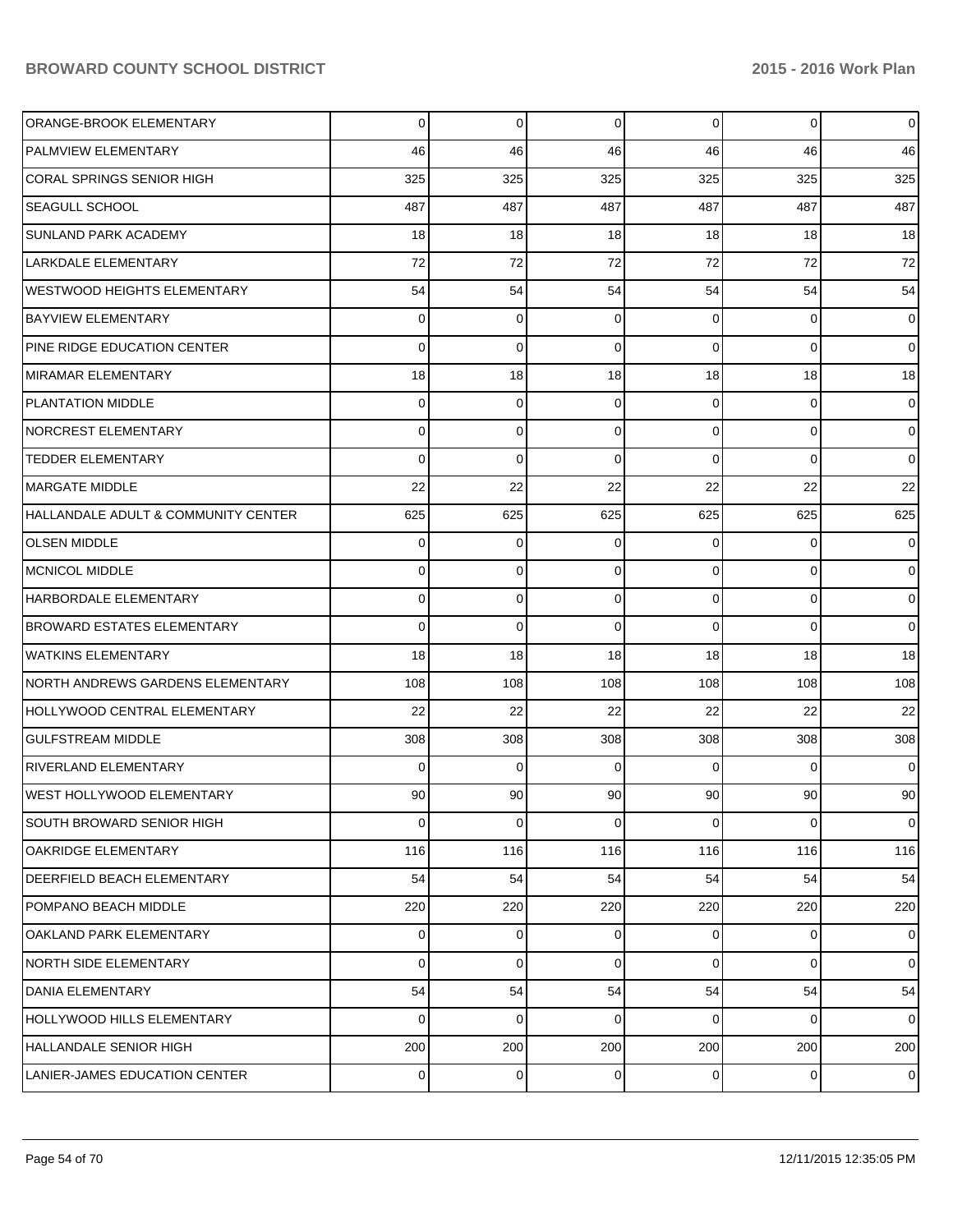| LAUDERDALE MANORS EARLY LEARNING AND<br><b>RESOURCE CENTER</b> | <sup>0</sup> | $\Omega$     | $\Omega$ | 0        | $\Omega$ | $\overline{0}$ |  |  |  |
|----------------------------------------------------------------|--------------|--------------|----------|----------|----------|----------------|--|--|--|
| WHIDDON-ROGERS EDUCATION CENTER                                | 0            | $\Omega$     | $\Omega$ | $\Omega$ | 0        | $\overline{0}$ |  |  |  |
| <b>COLLINS ELEMENTARY</b>                                      | $\Omega$     | $\Omega$     | $\Omega$ | $\Omega$ | $\Omega$ | $\overline{0}$ |  |  |  |
| MARY M BETHUNE ELEMENTARY                                      | 242          | 242          | 242      | 242      | 242      | 242            |  |  |  |
| <b>ATTUCKS MIDDLE</b>                                          | $\Omega$     | $\Omega$     | C        | C        | O        | $\overline{0}$ |  |  |  |
| <b>BLANCHE ELY SENIOR HIGH</b>                                 | 175          | 175          | 175      | 175      | 175      | 175            |  |  |  |
| DILLARD 6-12                                                   | 0            | 0            | 0        | 0        | 0        | $\overline{0}$ |  |  |  |
| DEERFIELD PARK ELEMENTARY                                      | 0            | 0            | $\Omega$ | $\Omega$ | $\Omega$ | $\Omega$       |  |  |  |
| <b>COLBERT ELEMENTARY</b>                                      | 0            | $\mathbf{0}$ | $\Omega$ | $\Omega$ | $\Omega$ | $\overline{0}$ |  |  |  |
| <b>MCARTHUR SENIOR HIGH</b>                                    | 125          | 125          | 125      | 125      | 125      | 125            |  |  |  |
| <b>SUNRISE MIDDLE</b>                                          | 176          | 176          | 176      | 176      | 176      | 176            |  |  |  |
| <b>DILLARD ELEMENTARY</b>                                      | 36           | 36           | 36       | 36       | 36       | 36             |  |  |  |
| CHARLES DREW RESOURCE CENTER                                   | 372          | 372          | 372      | 372      | 372      | 372            |  |  |  |
| <b>WALKER ELEMENTARY (MAGNET)</b>                              | $\Omega$     | $\Omega$     | $\Omega$ | $\Omega$ | $\Omega$ | $\Omega$       |  |  |  |
| DILLARD COMMUNITY CENTER (MUSEUM)                              | 0            | $\Omega$     | $\Omega$ | 0        | $\Omega$ | $\overline{0}$ |  |  |  |
| <b>HERON HEIGHTS ELEMENTARY</b>                                | $\Omega$     | $\Omega$     | $\Omega$ | $\Omega$ | $\Omega$ | $\Omega$       |  |  |  |
| <b>DISCOVERY ELEMENTARY</b>                                    | 0            | 0            | $\Omega$ | $\Omega$ | $\Omega$ | $\overline{0}$ |  |  |  |
| <b>BEACHSIDE MONTESSORI VILLAGE</b>                            | $\Omega$     | $\Omega$     | $\Omega$ | $\Omega$ | $\Omega$ | $\overline{0}$ |  |  |  |
| Totals for BROWARD COUNTY SCHOOL DISTRICT                      |              |              |          |          |          |                |  |  |  |
| Total students in relocatables by year.                        | 29,592       | 29,567       | 29,567   | 29,567   | 29,567   | 29,572         |  |  |  |
| Total number of COFTE students projected by year.              | 219,020      | 219,074      | 218,930  | 218,236  | 219,311  | 218,914        |  |  |  |
| Percent in relocatables by year.                               | 14 %         | 13%          | 14 %     | 14 %     | 13%      | 14 %           |  |  |  |

# **Leased Facilities Tracking**

Exising leased facilities and plans for the acquisition of leased facilities, including the number of classrooms and student stations, as reported in the educational plant survey, that are planned in that location at the end of the five year workplan.

| Location                             | # of Leased<br>Classrooms 2015 -<br>2016 | <b>FISH Student</b><br><b>Stations</b> | <b>Owner</b> | # of Leased<br>Classrooms 2019 -<br>2020 | <b>FISH Student</b><br><b>Stations</b> |
|--------------------------------------|------------------------------------------|----------------------------------------|--------------|------------------------------------------|----------------------------------------|
| <b>IDEERFIELD BEACH ELEMENTARY</b>   |                                          |                                        |              |                                          | OΙ                                     |
| <b>IPOMPANO BEACH MIDDLE</b>         |                                          |                                        |              |                                          | ΩI                                     |
| <b>JOAKLAND PARK ELEMENTARY</b>      |                                          |                                        |              |                                          | 01                                     |
| <b>INORTH SIDE ELEMENTARY</b>        |                                          |                                        |              |                                          | $\Omega$                               |
| <b>IDANIA ELEMENTARY</b>             |                                          |                                        |              |                                          | ΩI                                     |
| <b>HOLLYWOOD HILLS ELEMENTARY</b>    |                                          |                                        |              |                                          | $\Omega$                               |
| <b>IHOLLYWOOD CENTRAL ELEMENTARY</b> |                                          |                                        |              |                                          | $\Omega$                               |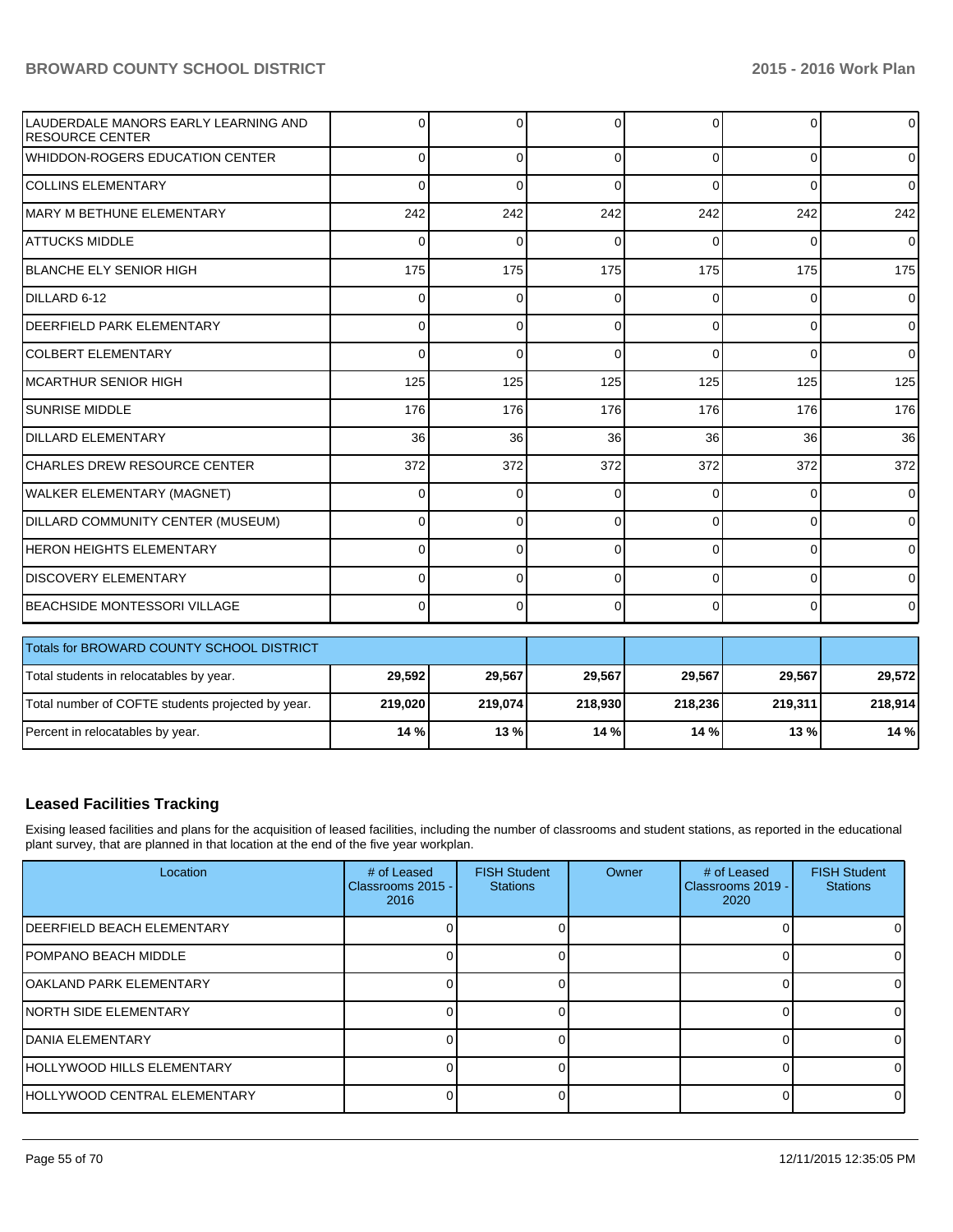| <b>I</b> GULFSTREAM MIDDLE                                     | 0              |   | 0 | $\overline{0}$ |
|----------------------------------------------------------------|----------------|---|---|----------------|
| RIVERLAND ELEMENTARY                                           |                |   | U | 0              |
| <b>WEST HOLLYWOOD ELEMENTARY</b>                               |                |   | C | 0              |
| SOUTH BROWARD SENIOR HIGH                                      |                |   | U | 0              |
| DAVE THOMAS EDUCATION CENTER                                   |                |   | U |                |
| POMPANO BEACH INSTITUTE OF INTERNATIONAL<br><b>STUDIES</b>     |                |   | U | 0              |
| <b>WILTON MANORS ELEMENTARY</b>                                | 0              | 0 | 0 | 0              |
| <b>BENNETT ELEMENTARY</b>                                      | U              | 0 | 0 | 0              |
| <b>STRANAHAN SENIOR HIGH</b>                                   | 0              | 0 | 0 | 0              |
| CROISSANT PARK ELEMENTARY                                      | U              | 0 | 0 | 0              |
| <b>COLBERT ELEMENTARY</b>                                      | 0              | 0 | 0 | 0              |
| MCARTHUR SENIOR HIGH                                           | U              | 0 | 0 | 0              |
| <b>SUNRISE MIDDLE</b>                                          | 0              | 0 | 0 | 0              |
| <b>DILLARD ELEMENTARY</b>                                      | U              | 0 | 0 | 0              |
| CHARLES DREW RESOURCE CENTER                                   | 0              | 0 | 0 | 0              |
| WALKER ELEMENTARY (MAGNET)                                     | O              | 0 | 0 | o              |
| <b>COLLINS ELEMENTARY</b>                                      | 0              | 0 | 0 | 0              |
| MARY M BETHUNE ELEMENTARY                                      | U              |   | 0 |                |
| <b>ATTUCKS MIDDLE</b>                                          | 0              | 0 | 0 | 0              |
| BLANCHE ELY SENIOR HIGH                                        | 0              | 0 | 0 | 0              |
| DILLARD 6-12                                                   | 0              | 0 | 0 | 0              |
| <b>DEERFIELD PARK ELEMENTARY</b>                               | ⋂              | 0 | 0 |                |
| HALLANDALE SENIOR HIGH                                         | 0              | 0 | 0 | 0              |
| LANIER-JAMES EDUCATION CENTER                                  |                |   | U |                |
| LAUDERDALE MANORS EARLY LEARNING AND<br><b>RESOURCE CENTER</b> | 0              |   |   | 0              |
| <b>WHIDDON-ROGERS EDUCATION CENTER</b>                         | $\overline{0}$ | 0 | 0 | $\overline{0}$ |
| OAKRIDGE ELEMENTARY                                            | $\mathbf 0$    | 0 | 0 | $\overline{0}$ |
| <b>OLSEN MIDDLE</b>                                            | $\mathbf 0$    | 0 | 0 | $\overline{0}$ |
| MCNICOL MIDDLE                                                 | 0              | 0 | 0 | 0              |
| HARBORDALE ELEMENTARY                                          | $\mathbf 0$    | 0 | 0 | $\overline{0}$ |
| BROWARD ESTATES ELEMENTARY                                     | $\mathbf 0$    | 0 | 0 | 01             |
| <b>I</b> WATKINS ELEMENTARY                                    | $\mathbf 0$    | 0 | 0 | $\overline{0}$ |
| NORTH ANDREWS GARDENS ELEMENTARY                               | $\mathbf 0$    | 0 | 0 | $\overline{0}$ |
| MIRAMAR ELEMENTARY                                             | $\mathbf 0$    | 0 | 0 | $\overline{0}$ |
| PLANTATION MIDDLE                                              | $\mathbf 0$    | 0 | 0 | $\overline{0}$ |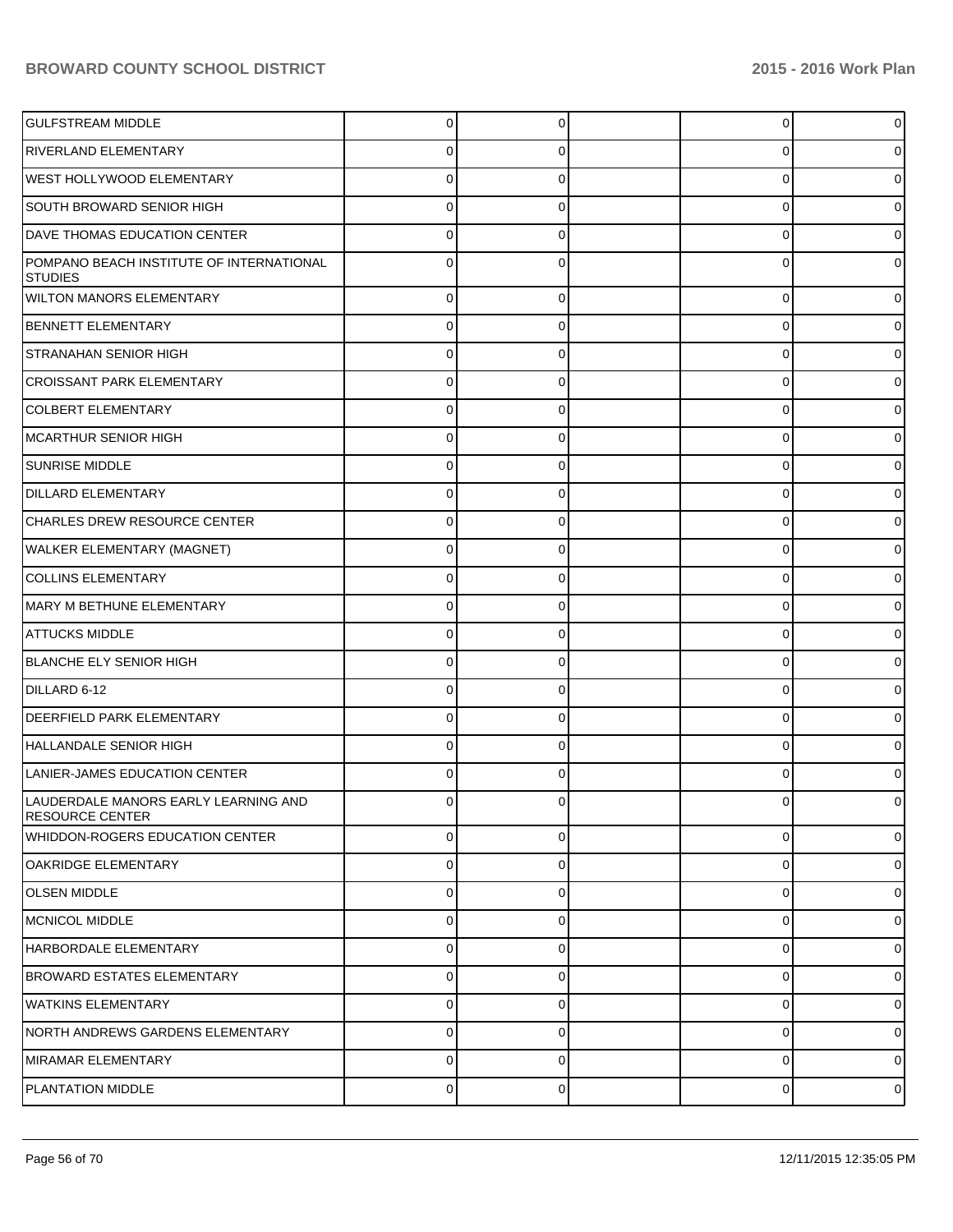| NORCREST ELEMENTARY                 | $\Omega$       | 0        | 0 | $\Omega$ |
|-------------------------------------|----------------|----------|---|----------|
| <b>TEDDER ELEMENTARY</b>            | 0              | O        | 0 | n        |
| MARGATE MIDDLE                      | U              |          | ŋ |          |
| HALLANDALE ADULT & COMMUNITY CENTER | 0              | 0        | 0 | n        |
| SEAGULL SCHOOL                      | U              |          | 0 |          |
| <b>SUNLAND PARK ACADEMY</b>         | 0              | 0        | 0 |          |
| <b>LARKDALE ELEMENTARY</b>          | U              |          | ŋ |          |
| <b>WESTWOOD HEIGHTS ELEMENTARY</b>  | 0              | 0        | 0 |          |
| <b>BAYVIEW ELEMENTARY</b>           | U              |          | 0 |          |
| PINE RIDGE EDUCATION CENTER         | 0              | 0        | 0 |          |
| <b>STIRLING ELEMENTARY</b>          | U              |          | ŋ |          |
| PARKWAY MIDDLE                      | 0              | 0        | 0 | n        |
| ORANGE-BROOK ELEMENTARY             | U              |          | 0 |          |
| DRIFTWOOD ELEMENTARY                | 0              | 0        | 0 |          |
| <b>TROPICAL ELEMENTARY</b>          | U              |          | ŋ |          |
| POMPANO BEACH ELEMENTARY            | 0              | 0        | 0 | n        |
| MEADOWBROOK ELEMENTARY              | U              |          | 0 |          |
| <b>BROADVIEW ELEMENTARY</b>         | 0              | 0        | 0 |          |
| <b>LAKE FOREST ELEMENTARY</b>       | U              |          | 0 |          |
| MCNAB ELEMENTARY                    | 0              | 0        | 0 | n        |
| <b>FLORANADA ELEMENTARY</b>         | U              |          | ŋ |          |
| <b>DRIFTWOOD MIDDLE</b>             | 0              | 0        | 0 |          |
| <b>BRIGHT HORIZONS</b>              | U              |          | 0 | n        |
| NEW RIVER MIDDLE                    | U              | 0        | 0 |          |
| <b>SANDERS PARK ELEMENTARY</b>      |                |          |   |          |
| <b>CRESTHAVEN ELEMENTARY</b>        | 0              | 0        | 0 | 0        |
| DEERFIELD BEACH MIDDLE              | 0              | 0        | 0 | 0        |
| STEPHEN FOSTER ELEMENTARY           | $\mathbf 0$    | 0        | 0 | 0        |
| PETERS ELEMENTARY                   | $\mathbf 0$    | 0        | 0 | 0        |
| PLANTATION ELEMENTARY               | $\mathbf 0$    | 0        | 0 | 0        |
| FORT LAUDERDALE SENIOR HIGH         | $\mathbf 0$    | 0        | 0 | 0        |
| <b>BOULEVARD HEIGHTS ELEMENTARY</b> | $\mathbf 0$    | 0        | 0 | 0        |
| <b>WINGATE OAKS CENTER</b>          | $\mathbf 0$    | 0        | 0 | 0        |
| HENRY D PERRY MIDDLE                | 0              | 0        | 0 | 0        |
| THE QUEST CENTER                    | 0              | $\Omega$ | 0 | 0        |
| SHERIDAN TECHNICAL COLLEGE          | $\overline{0}$ | 0        | 0 | 0        |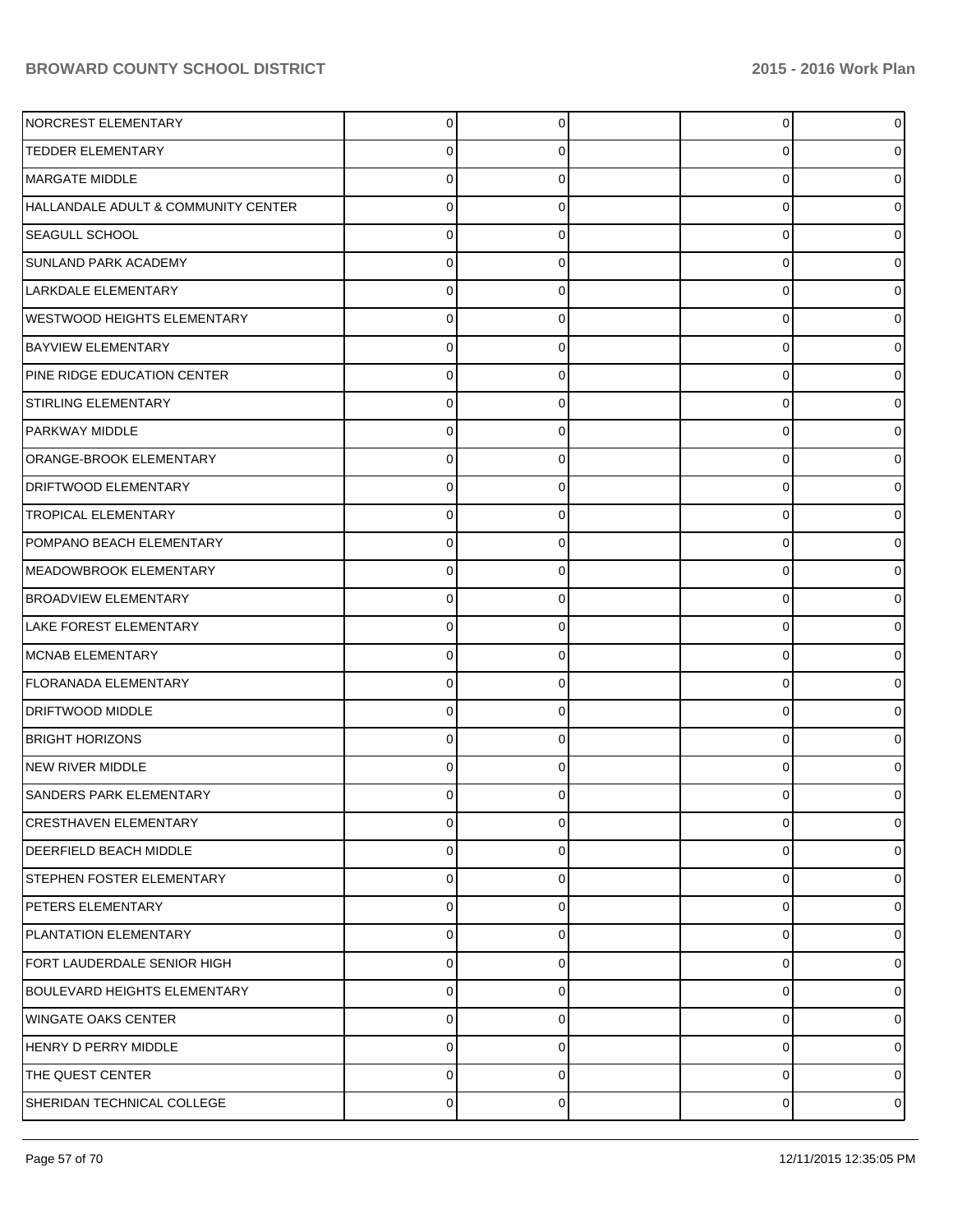| DANDY WILLIAM MIDDLE                                           | 0           | $\Omega$    | $\Omega$<br>$\overline{0}$ |
|----------------------------------------------------------------|-------------|-------------|----------------------------|
| LLOYD ESTATES ELEMENTARY                                       |             |             | 0<br>U                     |
| <b>PALMVIEW ELEMENTARY</b>                                     |             |             | 0<br>0                     |
| CORAL SPRINGS SENIOR HIGH                                      | U           |             | 0<br>0                     |
| MARGATE ELEMENTARY                                             | U           |             | 0<br>0                     |
| <b>SUNSHINE ELEMENTARY</b>                                     | o           |             | 0<br>0                     |
| NORTH FORK ELEMENTARY                                          | U           |             | 0<br>0                     |
| COOPER CITY ELEMENTARY                                         | 0           |             | 0<br>0                     |
| PEMBROKE PINES ELEMENTARY                                      | U           |             | 0<br>0                     |
| NORTHEAST SENIOR HIGH                                          | 0           |             | 0<br>0                     |
| PLANTATION PARK ELEMENTARY                                     |             |             | Ω<br>0                     |
| DWIGHT D EISENHOWER ELEMENTARY                                 | 0           |             | 0<br>0                     |
| NOVA SENIOR HIGH                                               | U           |             | 0<br>0                     |
| NOVA BLANCHE FORMAN ELEMENTARY                                 | 0           |             | 0<br>0                     |
| WILLIAM T MCFATTER TECHNICAL COLLEGE                           |             |             | Ω<br>0                     |
| NOVA MIDDLE                                                    | 0           |             | 0<br>0                     |
| <b>SHERIDAN PARK ELEMENTARY</b>                                | U           |             | 0<br>0                     |
| LAUDERHILL-PAUL TURNER ELEMENTARY                              | 0           |             | 0<br>0                     |
| LAUDERHILL 6-12                                                |             |             | Ω<br>o                     |
| COCONUT CREEK ELEMENTARY                                       | 0           |             | 0<br>0                     |
| PLANTATION SENIOR HIGH                                         | U           |             | 0<br>0                     |
| <b>CASTLE HILL ELEMENTARY</b>                                  | 0           |             | 0<br>0                     |
| Dr. MARTIN LUTHER KING Jr. MONTESSORI<br><b>ACADEMY</b>        |             |             | $\Omega$<br>0              |
| <b>VILLAGE ELEMENTARY</b>                                      | 0           |             | 0<br>0                     |
| <b>ANNABEL C PERRY ELEMENTARY</b>                              | $\Omega$    | $\Omega$    | 01<br>O                    |
| <b>FAIRWAY ELEMENTARY</b>                                      | 0           | $\Omega$    | $\Omega$<br>$\overline{0}$ |
| HOLLYWOOD HILLS SENIOR HIGH                                    | $\mathbf 0$ | $\Omega$    | $\Omega$<br>$\overline{0}$ |
| ROBERT C MARKHAM ELEMENTARY                                    | $\Omega$    | $\Omega$    | 0<br>$\overline{0}$        |
| COCONUT CREEK SENIOR HIGH                                      | $\Omega$    | $\Omega$    | $\Omega$<br>$\overline{0}$ |
| LAUDERDALE LAKES MIDDLE                                        | $\Omega$    | $\Omega$    | $\Omega$<br>$\overline{0}$ |
| DEERFIELD BEACH SENIOR HIGH                                    | $\Omega$    | $\Omega$    | $\Omega$<br>$\overline{0}$ |
| BOYD H ANDERSON SENIOR HIGH                                    | $\Omega$    | $\Omega$    | 0<br>$\overline{0}$        |
| MIRAMAR SENIOR HIGH                                            | $\Omega$    | $\Omega$    | $\Omega$<br>$\overline{0}$ |
| <b>WHISPERING PINES EXCEPTIONAL EDUCATION</b><br><b>CENTER</b> | $\Omega$    | $\Omega$    | $\Omega$<br>$\overline{0}$ |
| HOLLYWOOD PARK ELEMENTARY                                      | 0           | $\mathbf 0$ | 0<br>$\circ$               |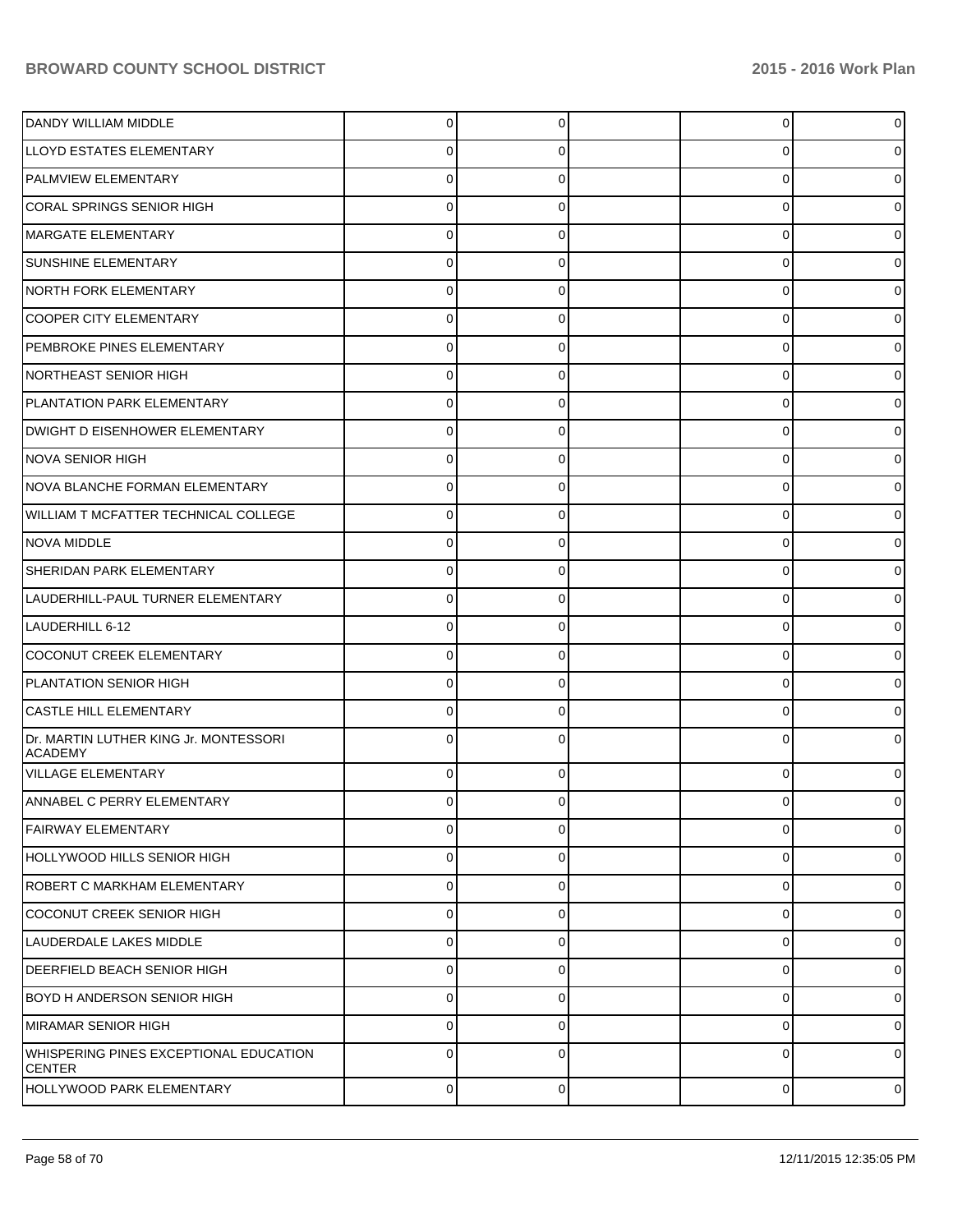| <b>CYPRESS ELEMENTARY</b>       | $\Omega$       | $\Omega$ | $\Omega$    | $\overline{0}$ |
|---------------------------------|----------------|----------|-------------|----------------|
| <b>APOLLO MIDDLE</b>            | 0              | 0        | 0           | 0              |
| SHERIDAN HILLS ELEMENTARY       | 0              | 0        | $\Omega$    | 0              |
| <b>ORIOLE ELEMENTARY</b>        | 0              | 0        | 0           | 0              |
| MIRROR LAKE ELEMENTARY          | 0              | 0        | $\Omega$    | 0              |
| <b>ROYAL PALM ELEMENTARY</b>    | 0              | 0        | $\Omega$    | 0              |
| <b>CRYSTAL LAKE MIDDLE</b>      | 0              | 0        | $\Omega$    | 0              |
| <b>PINES MIDDLE</b>             | 0              | 0        | $\Omega$    | 0              |
| <b>SEMINOLE MIDDLE</b>          | 0              | 0        | $\Omega$    | 0              |
| PIPER SENIOR HIGH               | 0              | 0        | $\Omega$    | 0              |
| COOPER CITY SENIOR HIGH         | 0              | 0        | $\Omega$    | ი              |
| PARK RIDGE ELEMENTARY           | 0              | $\Omega$ | $\Omega$    | 0              |
| JAMES S HUNT ELEMENTARY         | 0              | 0        | $\Omega$    | 0              |
| <b>BANYAN ELEMENTARY</b>        | 0              | 0        | $\Omega$    | 0              |
| <b>WESTPINE MIDDLE</b>          | 0              |          | 0           | o              |
| PASADENA LAKES ELEMENTARY       | 0              | $\Omega$ | $\Omega$    | 0              |
| JAMES S RICKARDS MIDDLE         | 0              | 0        | $\Omega$    | o              |
| ATLANTIC TECHNICAL COLLEGE      | 0              | 0        | $\Omega$    | 0              |
| NORTH LAUDERDALE ELEMENTARY     | 0              |          | 0           | o              |
| SOUTH PLANTATION SENIOR HIGH    | 0              | $\Omega$ | $\Omega$    | 0              |
| <b>ATLANTIC WEST ELEMENTARY</b> | 0              | 0        | $\Omega$    | 0              |
| <b>HORIZON ELEMENTARY</b>       | 0              | 0        | $\Omega$    | 0              |
| FLAMINGO ELEMENTARY             | 0              |          | $\Omega$    | o              |
| <b>CORAL SPRINGS ELEMENTARY</b> | 0              | 0        | 0           | ი              |
| <b>CORAL SPRINGS MIDDLE</b>     | 0              | 0        | U           | 0              |
| PIONEER MIDDLE                  | 0              | 0        | $\mathbf 0$ | $\overline{0}$ |
| <b>BAIR MIDDLE</b>              | 0              | 0        | 0           | 0              |
| TAMARAC ELEMENTARY              | $\Omega$       | $\Omega$ | $\mathbf 0$ | 0              |
| FOREST HILLS ELEMENTARY         | 0              | 0        | $\mathbf 0$ | 0              |
| CENTRAL PARK ELEMENTARY         | 0              | $\Omega$ | $\mathbf 0$ | 01             |
| PEMBROKE LAKES ELEMENTARY       | 0              | 0        | $\mathbf 0$ | 0              |
| NOB HILL ELEMENTARY             | 0              | $\Omega$ | $\mathbf 0$ | ٥I             |
| <b>WESTCHESTER ELEMENTARY</b>   | 0              | 0        | $\mathbf 0$ | 0              |
| MORROW ELEMENTARY               | 0              | $\Omega$ | $\mathbf 0$ | 0              |
| RAMBLEWOOD MIDDLE               | 0              | 0        | 0           | 0              |
| RAMBLEWOOD ELEMENTARY           | $\overline{0}$ | 0        | 0           | $\circ$        |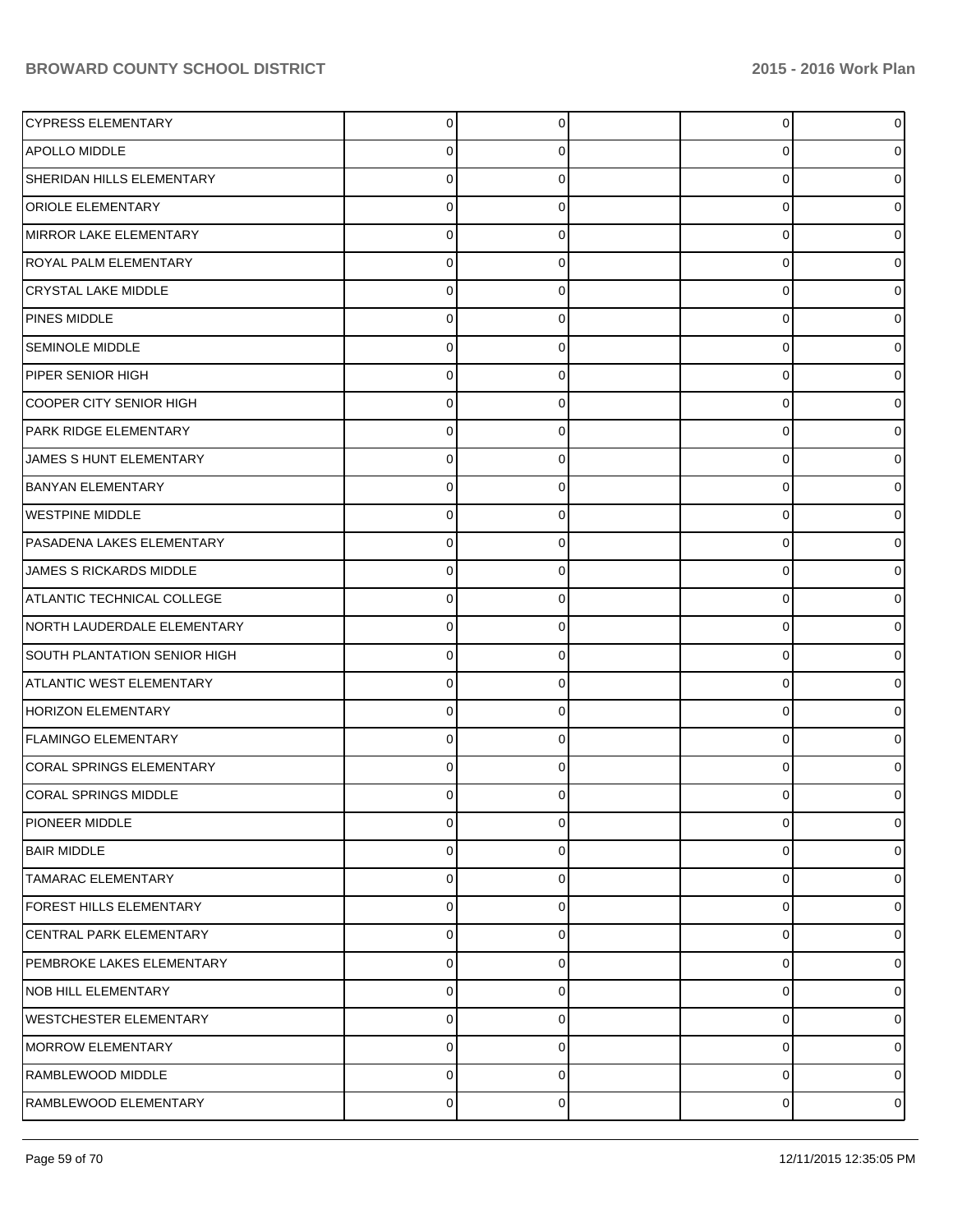| MAPLEWOOD ELEMENTARY                      | 0        | $\Omega$ | $\overline{0}$ | $\overline{0}$ |
|-------------------------------------------|----------|----------|----------------|----------------|
| J P TARAVELLA SENIOR HIGH                 | 0        | O        | 0              | 0              |
| BROWARD FIRE ACADEMY (VO-TECH OFF CAMPUS) | 0        | U        | 0              | 0              |
| DAVIE ELEMENTARY                          | 0        | ∩        | 0              | 0              |
| PINEWOOD ELEMENTARY                       | 0        | C        | 0              | 0              |
| <b>WESTERN SENIOR HIGH</b>                | 0        | 0        | 0              | 0              |
| <b>GRIFFIN ELEMENTARY</b>                 | 0        | U        | 0              | 0              |
| PINES LAKES ELEMENTARY                    | 0        | ∩        | 0              | 0              |
| <b>SEA CASTLE ELEMENTARY</b>              | 0        | C        | 0              | 0              |
| <b>WELLEBY ELEMENTARY</b>                 | 0        | 0        | 0              | 0              |
| <b>RIVERGLADES ELEMENTARY</b>             | 0        | C        | 0              | 0              |
| <b>SILVER LAKES MIDDLE</b>                | 0        | 0        | 0              | 0              |
| <b>COUNTRY ISLES ELEMENTARY</b>           | 0        | C        | 0              | 0              |
| WALTER C YOUNG MIDDLE                     | 0        | $\Omega$ | 0              | 0              |
| <b>STONEMAN DOUGLAS SENIOR HIGH</b>       | 0        | C        | 0              | 0              |
| <b>RIVERSIDE ELEMENTARY</b>               | 0        | $\Omega$ | 0              | 0              |
| <b>CORAL PARK ELEMENTARY</b>              | 0        | C        | 0              | 0              |
| <b>FOREST GLEN MIDDLE</b>                 | $\Omega$ | $\Omega$ | 0              | 0              |
| SANDPIPER ELEMENTARY                      | 0        | C        | 0              | 0              |
| SILVER RIDGE ELEMENTARY                   | $\Omega$ | $\Omega$ | 0              | 0              |
| WINSTON PARK ELEMENTARY                   | 0        | C        | $\Omega$       | 0              |
| <b>COUNTRY HILLS ELEMENTARY</b>           | $\Omega$ | 0        | 0              | 0              |
| QUIET WATERS ELEMENTARY                   | 0        | C        | 0              | 0              |
| HAWKES BLUFF ELEMENTARY                   | 0        | $\Omega$ | $\Omega$       | 0              |
| <b>TEQUESTA TRACE MIDDLE</b>              |          |          | U              | 0              |
| PARK SPRINGS ELEMENTARY                   | 0        | $\Omega$ | 0              | $\overline{0}$ |
| INDIAN TRACE ELEMENTARY                   | 0        | $\Omega$ | 0              | $\overline{0}$ |
| <b>EMBASSY CREEK ELEMENTARY</b>           | 0        | $\Omega$ | 0              | $\overline{0}$ |
| <b>DREW ELEMENTARY</b>                    | 0        | $\Omega$ | 0              | 0              |
| <b>CROSS CREEK SCHOOL</b>                 | 0        | $\Omega$ | 0              | $\overline{0}$ |
| PALM COVE ELEMENTARY                      | 0        | $\Omega$ | 0              | 0              |
| <b>VIRGINIA SHUMAN YOUNG ELEMENTARY</b>   | 0        | $\Omega$ | 0              | $\overline{0}$ |
| <b>SAWGRASS ELEMENTARY</b>                | 0        | $\Omega$ | 0              | 0              |
| DILLARD COMMUNITY CENTER (MUSEUM)         | 0        | $\Omega$ | 0              | $\overline{0}$ |
| <b>EVERGLADES ELEMENTARY</b>              | 0        | $\Omega$ | 0              | $\overline{0}$ |
| CHAPEL TRAIL ELEMENTARY                   | 0        | 0        | 0              | $\overline{0}$ |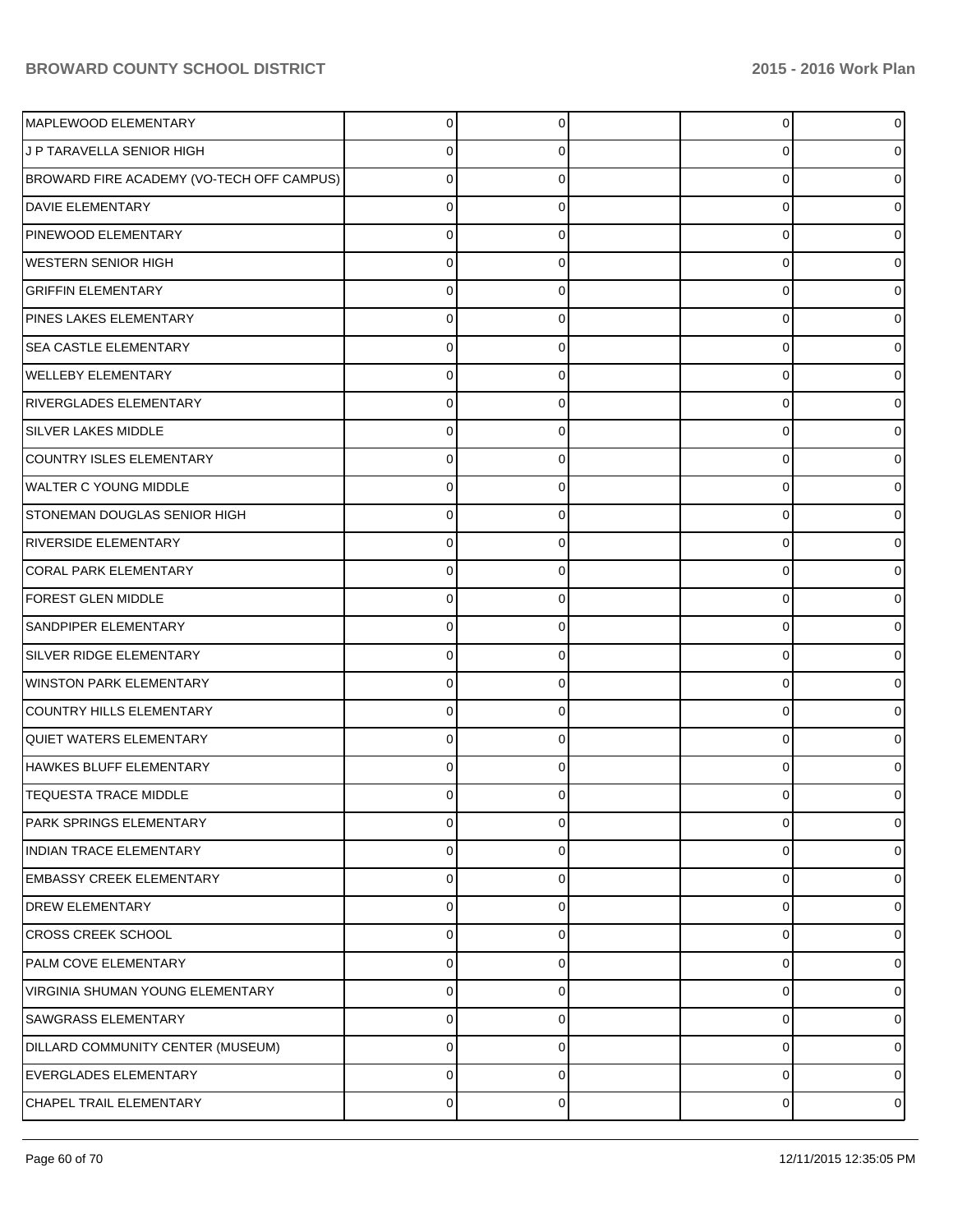| THURGOOD MARSHALL ELEMENTARY        | $\Omega$ | $\Omega$ | $\overline{0}$ | 0        |
|-------------------------------------|----------|----------|----------------|----------|
| <b>SILVER TRAIL MIDDLE</b>          | $\Omega$ | 0        | 0              |          |
| <b>EAGLE RIDGE ELEMENTARY</b>       | 0        | $\Omega$ | 0              |          |
| CHARLES W FLANAGAN SENIOR HIGH      | 0        | $\Omega$ | 0              |          |
| <b>SAWGRASS SPRINGS MIDDLE</b>      | 0        | 0        | 0              |          |
| <b>EAGLE POINT ELEMENTARY</b>       | $\Omega$ | $\Omega$ | 0              |          |
| <b>TRADEWINDS ELEMENTARY</b>        | $\Omega$ | $\Omega$ | 0              |          |
| INDIAN RIDGE MIDDLE                 | $\Omega$ | $\Omega$ | 0              |          |
| SILVER PALMS ELEMENTARY             | 0        | 0        | 0              |          |
| <b>FOX TRAIL ELEMENTARY</b>         | $\Omega$ | $\Omega$ | 0              |          |
| PANTHER RUN ELEMENTARY              | $\Omega$ | $\Omega$ | 0              |          |
| <b>SILVER LAKES ELEMENTARY</b>      | $\Omega$ | $\Omega$ | 0              |          |
| LAKESIDE ELEMENTARY                 | 0        | $\Omega$ | 0              |          |
| <b>FALCON COVE MIDDLE</b>           | $\Omega$ | $\Omega$ | 0              |          |
| <b>LYONS CREEK MIDDLE</b>           | $\Omega$ | $\Omega$ | 0              |          |
| <b>GATOR RUN ELEMENTARY</b>         | $\Omega$ | $\Omega$ | 0              |          |
| <b>PARKSIDE ELEMENTARY</b>          | 0        | $\Omega$ | 0              |          |
| <b>PARK TRAILS ELEMENTARY</b>       | $\Omega$ | $\Omega$ | 0              |          |
| COCONUT PALM ELEMENTARY             | $\Omega$ | $\Omega$ | 0              |          |
| PARK LAKES ELEMENTARY               | $\Omega$ | $\Omega$ | 0              |          |
| CHALLENGER ELEMENTARY               | 0        | $\Omega$ | 0              |          |
| MILLENNIUM MIDDLE                   | $\Omega$ | $\Omega$ | 0              |          |
| <b>NEW RENAISSANCE MIDDLE</b>       | $\Omega$ | $\Omega$ | 0              |          |
| <b>CYPRESS BAY SENIOR HIGH</b>      | $\Omega$ | 0        | 0              |          |
| IMONARCH SENIOR HIGH                | 0        | 0        | 0              |          |
| <b>ROCK ISLAND ELEMENTARY</b>       | $\Omega$ | $\Omega$ | 0              | 0        |
| <b>ARTHUR ROBERT JR ASHE CENTER</b> | 0        | 0        | 0              | 0        |
| WESTGLADES MIDDLE                   | $\Omega$ | 0        | 0              | $\Omega$ |
| ENDEAVOUR PRIMARY LEARNING CENTER   | $\Omega$ | $\Omega$ | $\mathbf 0$    |          |
| MANATEE BAY ELEMENTARY              | $\Omega$ | 0        | 0              | 0        |
| LIBERTY ELEMENTARY                  | $\Omega$ | $\Omega$ | 0              |          |
| <b>SUNSET LAKES ELEMENTARY</b>      | 0        | 0        | 0              |          |
| SILVER SHORES ELEMENTARY            | $\Omega$ | $\Omega$ | $\mathbf 0$    |          |
| EVERGLADES SENIOR HIGH              | 0        | 0        | 0              |          |
| CORAL GLADES HIGH SCHOOL            | $\Omega$ | $\Omega$ | $\mathbf 0$    |          |
| HALLANDALE ELEMENTARY               | 0        | 0        | 0              | 0        |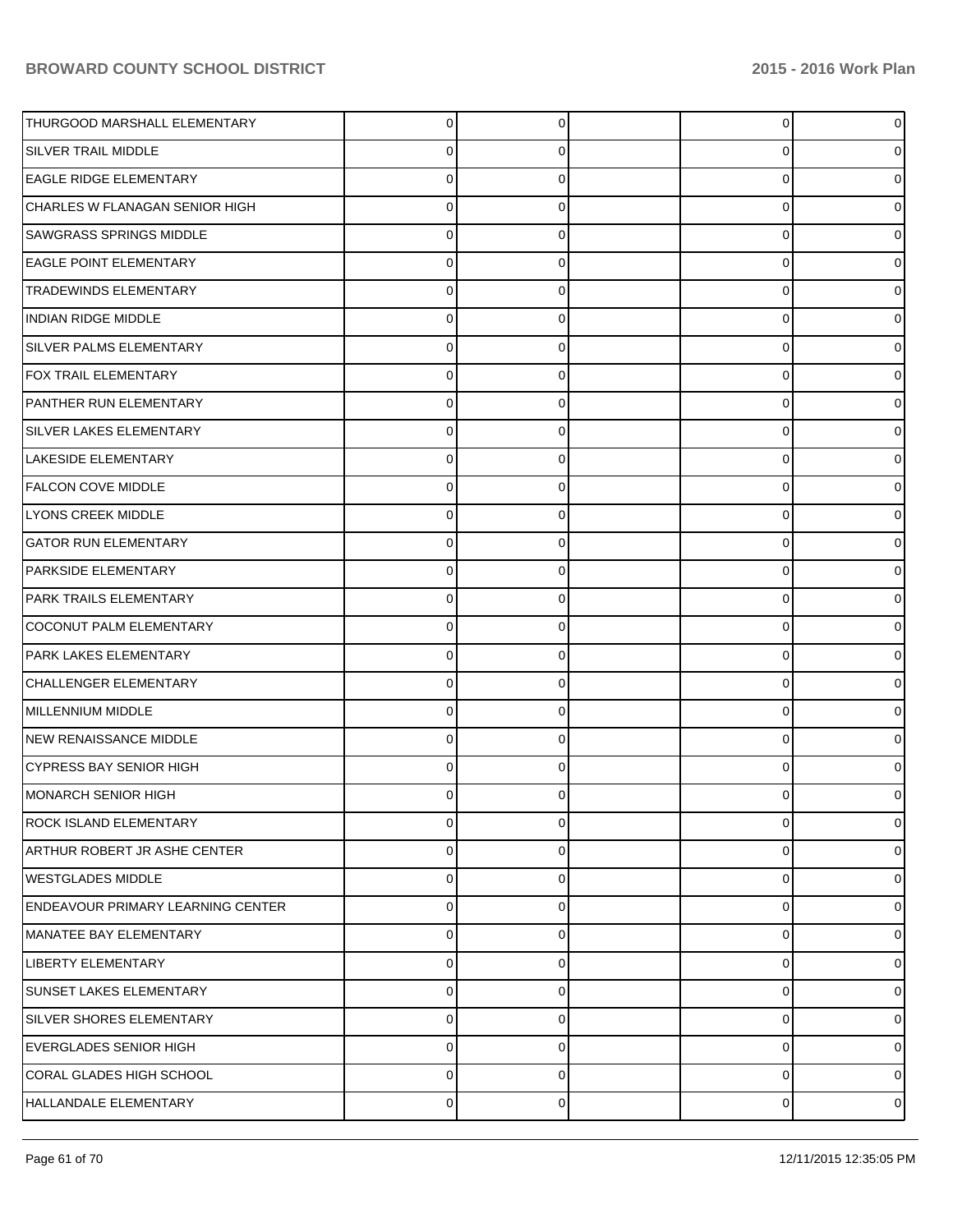| <b>IDAVE THOMAS EDUCATION CENTER-WEST</b> |  |  |    |
|-------------------------------------------|--|--|----|
| <b>ICORAL COVE ELEMENTARY</b>             |  |  |    |
| IDOLPHIN BAY ELEMENTARY                   |  |  | 0  |
| IGLADES MIDDLE                            |  |  | 0  |
| WEST BROWARD HIGH SCHOOL                  |  |  | 01 |
| CYPRESS RUN EDUCATION CENTER              |  |  | 0  |
| HERON HEIGHTS ELEMENTARY                  |  |  | 0  |
| DISCOVERY ELEMENTARY                      |  |  | 0  |
| BEACHSIDE MONTESSORI VILLAGE              |  |  | ΩI |
|                                           |  |  | 0  |

### **Failed Standard Relocatable Tracking**

Relocatable units currently reported by school, from FISH, and the number of relocatable units identified as 'Failed Standards'.

Nothing reported for this section.

# **Planning**

#### **Class Size Reduction Planning**

**Plans approved by the school board that reduce the need for permanent student stations such as acceptable school capacity levels, redistricting, busing, year-round schools, charter schools, magnet schools, public-private partnerships, multitrack scheduling, grade level organization, block scheduling, or other alternatives.**

#### POLICY 5000

EDUCATIONAL FACILITIES, DESIGNATION OF SCHOOLS, SCHOOL ATTENDANCE ZONE BOUNDARIES, DEVELOPMENT OF POSITIVE ALTERNATIVES TO ACCOMMODATE GROWTH, TO KEEP SCHOOLS OPEN, AND TO ELIMINATE, CONSOLIDATE, OR RE-PURPOSE SCHOOLS

The Superintendent of Schools shall, no later than the second week in March, or as the Superintendent deems necessary, submit to the School Board recommendations for the establishment, organization, and operation of educational facilities. This organization of schools, classes and services will provide educational opportunities for all children in the District.

After considering recommendations of the Superintendent of Schools, the School Board shall adopt and provide for the execution of plans for the establishment, organization, and operation of the schools of the District which shall include:

1. Designating schools and school attendance zone boundaries for the ensuing school year(s).

2. Providing educational facilities for all school-age children in the District.

3. Providing strategies to accommodate growth.

4. Providing positive alternative strategies to be implemented within a designated timeframe for those under-enrolled schools to increase their enrollment.

5. Providing for the elimination of school centers and for the repurposing/consolidation of schools whenever the needs of pupils can better and more economically be served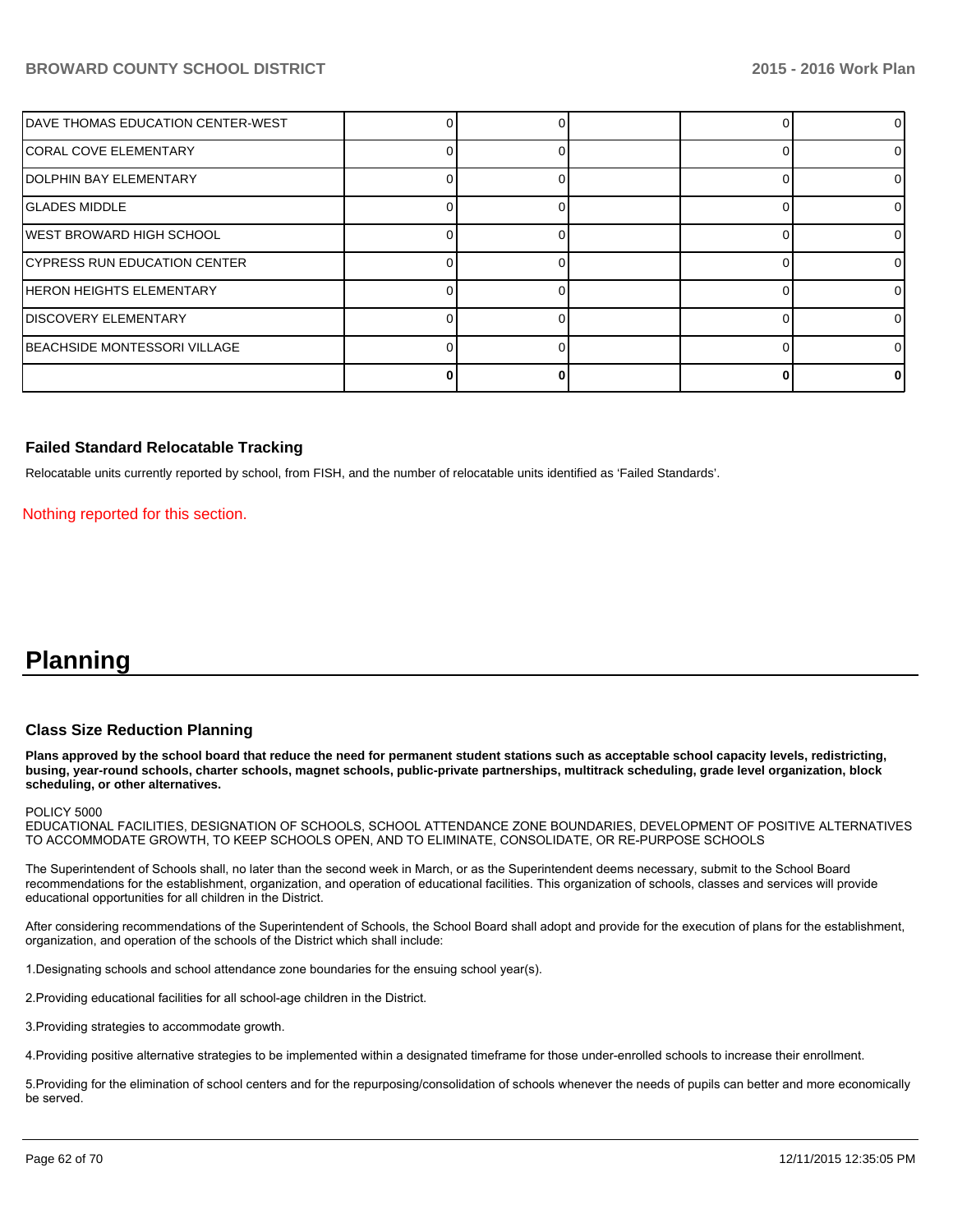6. Providing standards for long range planning of educational facilities.

The provisions of this policy regarding overcrowded schools and criteria shall be consistent with the provisions of adopted second amended inter-local agreement for public school facility planning and school board policy 1161.

#### DEFINITIONS

School Attendance Zone Boundaries: The geographic area that identifies public school assignments as annually approved by the School Board.

Feeder Patterns: A feeder pattern is the progression and school assignment of a student or a group of students from one level of school to another (elementary to middle, middle to high). A clean feeder pattern is when all the students in one elementary school matriculate to the same middle school and/or all students in one middle school matriculate to the same high school. A clean feeder pattern is not quaranteed and is dependent on the space available at the next level school when planning for boundary assignments.

FISH: FISH is an acronym for Florida Inventory of School Houses. FISH capacity represents the Department of Education's measure of occupancy for permanent and relocatable buildings.

Permanent FISH Capacity: The Department of Education's measure of occupancy for permanent buildings (does not include relocatables).

Relocatables: The new Florida Building Code and the Florida Inventory of School Houses (FISH) use the word relocatable in reference to temporary buildings. Relocatable buildings are considered as temporary accommodations and are not considered as part of the permanent capacity of an educational facility.

Gross FISH Capacity: Gross FISH capacity is permanent capacity plus relocatable capacity at an educational facility.

Core Capacity: Core Capacity is the number of student stations that can be accommodated by the cafeteria, toilet facilities, media center, and circulation space at a school.

#### Class Size Reduction (CSR):

Amendment 9, Florida Statutes Sections 1003.03 and 1013.735, established non-Charter school class size limits at 18 students for Grades Pk-3, 22 students for Grades 4-8, and 25 students for Grades 9-12.

#### District Educational Facilities Plan:

The District Educational Facilities Plan (DEFP) is the District's 5-year capital outlay plan. Each year the School District reviews revenue projections and the District's capital outlay needs. This includes the District's school construction program, school equipment including technology, and school buses.

The District Educational Facilities Plan is used to keep the School Board and the public fully informed as to whether the District is using sound policies and practices that meet the essential needs of students and that warrant public confidence in District operations. This funding plan projects the capital outlay revenues that will be available for the School Board to implement a capital outlay plan over the next five years. Section 1013.35, Florida Statutes, requires the School District prepare and adopt a District Educational Facilities Plan, before adopting the annual capital outlay budget. The statute states that, "the plan must be developed in coordination with the general-purpose local governments and be consistent with the local government comprehensive plans.

Concurrency: In Florida, concurrency refers to a system for providing new public facilities and services to accommodate growth. These facilities and services must be provided at the time of new development. A new development can not cause a facility to exceed an adopted Level of Service (LOS).

Level of Service Standard: Level of Service indicates the capacity per unit of demand for a public facility. The public school concurrency standard requires Broward County, the Municipalities and the School Board to maintain the adopted Level of Service (LOS) for Broward County Public Schools. The public school concurrency standard requires that all proposed plat and site plan (or functional equivalent) applications containing residential units be reviewed to ensure that school capacity will exist prior to or concurrent with the impact of the proposed residential development, to accommodate the additional student growth at the adopted concurrency service area. Level of Service does not apply to non-boundered schools. The LOS for Broward County Public Schools is 100% gross FISH capacity for each boundered school.

Overcrowded School: Schools shall be deemed overcrowded when enrollment is greater than 100% gross FISH capacity and are projected to have an enrollment greater than 100% gross FISH capacity for the following school year.

Choice Seats: Spaces reserved at schools for either special programs defined in Policy 5004.1 or school capacity reserved for students per the adopted school boundary.

Co-Teaching: Two (or more) educators or other certified staff share instructional responsibility for a single group of students primarily in a single classroom or workspace for specific content (objectives) with mutual ownership, pooled resources, and joint accountability.

Floating Teachers: A roving teacher shares classrooms for classes each day when space is vacated during another teacher's planning period.

#### $R$  $H$  $R$  $S$

The procedural guidelines to be used in the implementation of this policy shall include the following components: Objectives 1. Insure that educational facilities throughout the District are equitable. The ultimate mission of the School District is to provide equal educational opportunity for all students while assuring an equitable distribution and use of facilities.

2. The School Board is committed to maintaining a unitary school system and to applying student assignment strategies equally and fairly for all students in a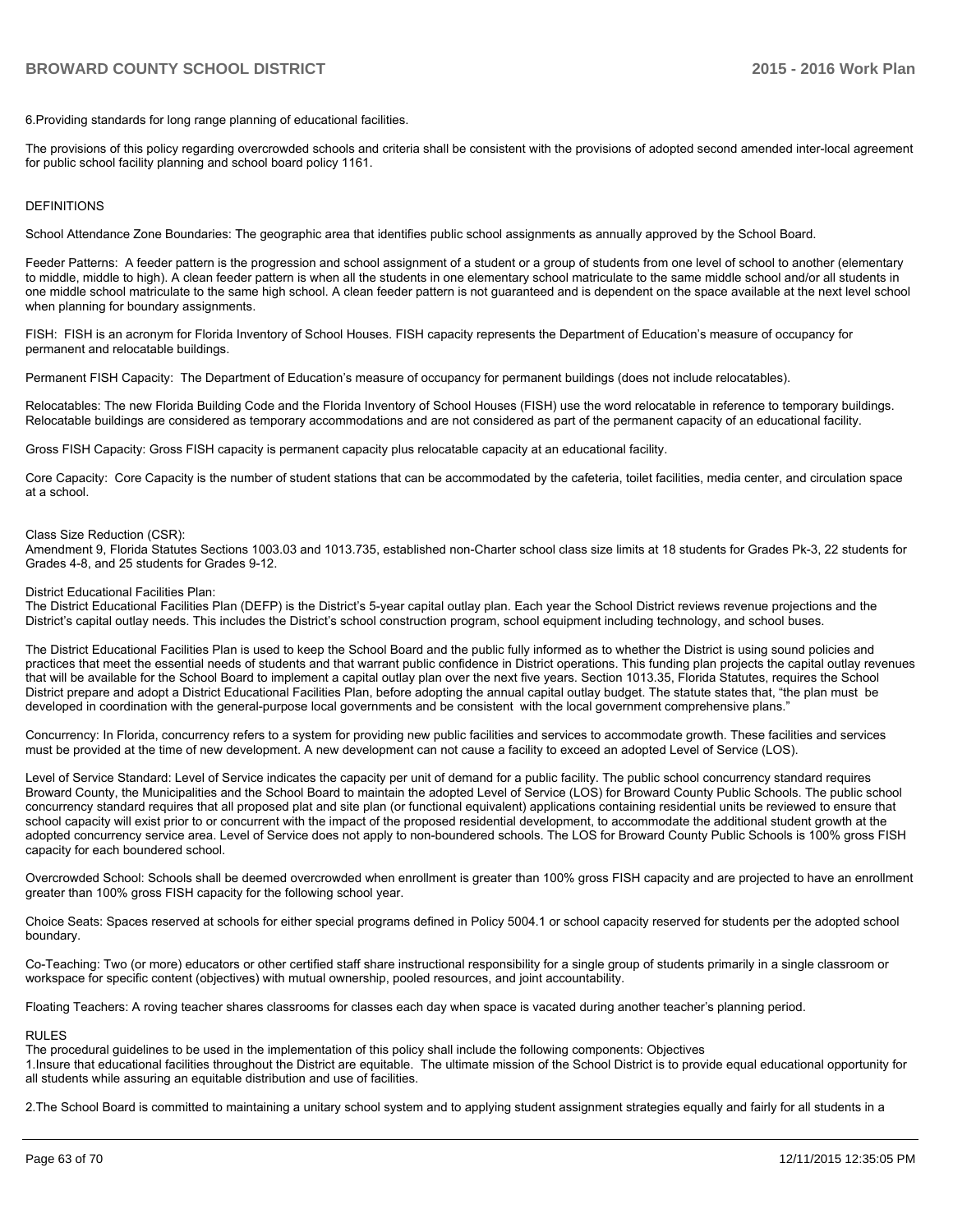manner that promotes diverse student enrollments.

3. Stabilization of school attendance zone boundaries to the greatest extent possible.

4. There shall be a comprehensive review of school attendance zone boundaries annually and changes shall be made, as necessary, at the School Boards' discretion

5. Equitable impact on groups as defined in the district's diversity definition in School Board Policy 5004.1.

6. Provide the opportunity for public input and feedback.

7. Establishment and maintenance of feeder patterns that permit students to move forward together from elementary school to middle school and from middle school to high school to the maximum extent possible.

8. Involvement of the affected community in the decision-making process regarding recommendations for uses of schools no longer needed by the District.

9. Apply quidelines and standards for educational facilities, designate schools and attendance zone boundaries, provide positive alternative enrollment strategies for accommodating growth, consider alternative strategies for under- enrolled schools and, after due consideration of all factors, eliminate, consolidate or construct new schools.

GUIDELINES FOR THE ESTABLISHMENT OF SCHOOL ATTENDANCE ZONE BOUNDARIES

1. Boundary changes are appropriate means to maintain equal educational opportunities.

2. Consideration should be given to the demographic changes of the community and the student populations at each school in order to maintain a unitary school system and to promote diverse student enrollments.

3. Visual inspection of affected school attendance zone boundaries shall be made by District staff before proposing any boundary adjustments, school closings, or establishing attendance zone boundaries for new schools.

4. The assignment of a student to or from a particular facility should be considered if it is continually over utilized or underutilized. The standards for closure or construction of schools shall be considered in the application of this quideline.

5.As part of the annual boundary process, Demographics & Student Assignments Department staff will hold community meetings with stakeholders who will have the opportunity to provide input. Stakeholders will be notified of proposed boundary changes, new school openings, and/or recommended school repurposing/closures, prior to School Board action. School data shall be made available to the Principal(s)/Innovation Zone stakeholders, in a timely manner, for information purposes by the Demographics & Student Assignments Department staff. The data shall be part of the boundary process record. IZone Meeting participants shall include, but are not limited to, committee representatives as created by the annual school boundary process resolution, school principals, school - based staff, School Advisory Council, School Advisory Forum, PTA, PTO, Diversity Committee members, community members, parents, and students.

The Community School Boundary process seeks to solicit ideas for boundary change proposals from community members and/or groups most directly impacted. School Board members and/or members of committees created by the annual school boundary process resolution, which are involved in the Community School Boundary Process, are prohibited from submitting boundary proposals, as providing recommendations and/or voting on their own proposed boundary changes may be viewed as a conflict of interest. Nothing in this policy prohibits staff or constituents from providing information to School Board members about the boundary process or any proposals, nor does it prohibit School Board members from asking any questions of staff or constituents concerning the process or any proposals. Furthermore, nothing in this policy limits the ability of any School Board member or the School Board as a whole from proposing any revisions to the boundary recommendations filed with the Board by the Superintendent.

Community members may submit boundary proposals to the Demographics & Student Assignments Department no later than October of each school year in compliance with the School Board annual approved boundary timeline. The Chief School Performance & Accountability Officer and Demographics & Student Assignments Department after receiving input from the meetings, will make recommendations to the Superintendent of Schools who, in turn, will make recommendations to the School Board. Staff shall analyze such recommendations with regard to impact on current or future capacity at the affected school(s). All recommendations will be posted for community review and comment on the Demographics & Student Assignments Department website.

6. No later than October of each school year the Superintendent of Schools shall annually present to the School Board the new boundary process with specifically defined steps.

7. Community School Boundary Committee as defined in the annual School Boundary Process resolution, and map proposers, will have the opportunity to submit amendments to maps that were submitted by the deadline at the District sponsored school boundary meetings in December. The resulting amended maps will denote who made the amendment. Both the original and the amended map will be posted to the Demographics & Student Assignments website and will be open for committee discussion and community comment.

8. Consideration should be given to class size mandates, Level of Service Standard (LOS), feeder patterns, proximity, community/neighborhood integrity, capacity, growth or decline, and natural barriers. The Broward County School District is a county wide school system by state law and attendance zone boundaries are not determined by municipal limits.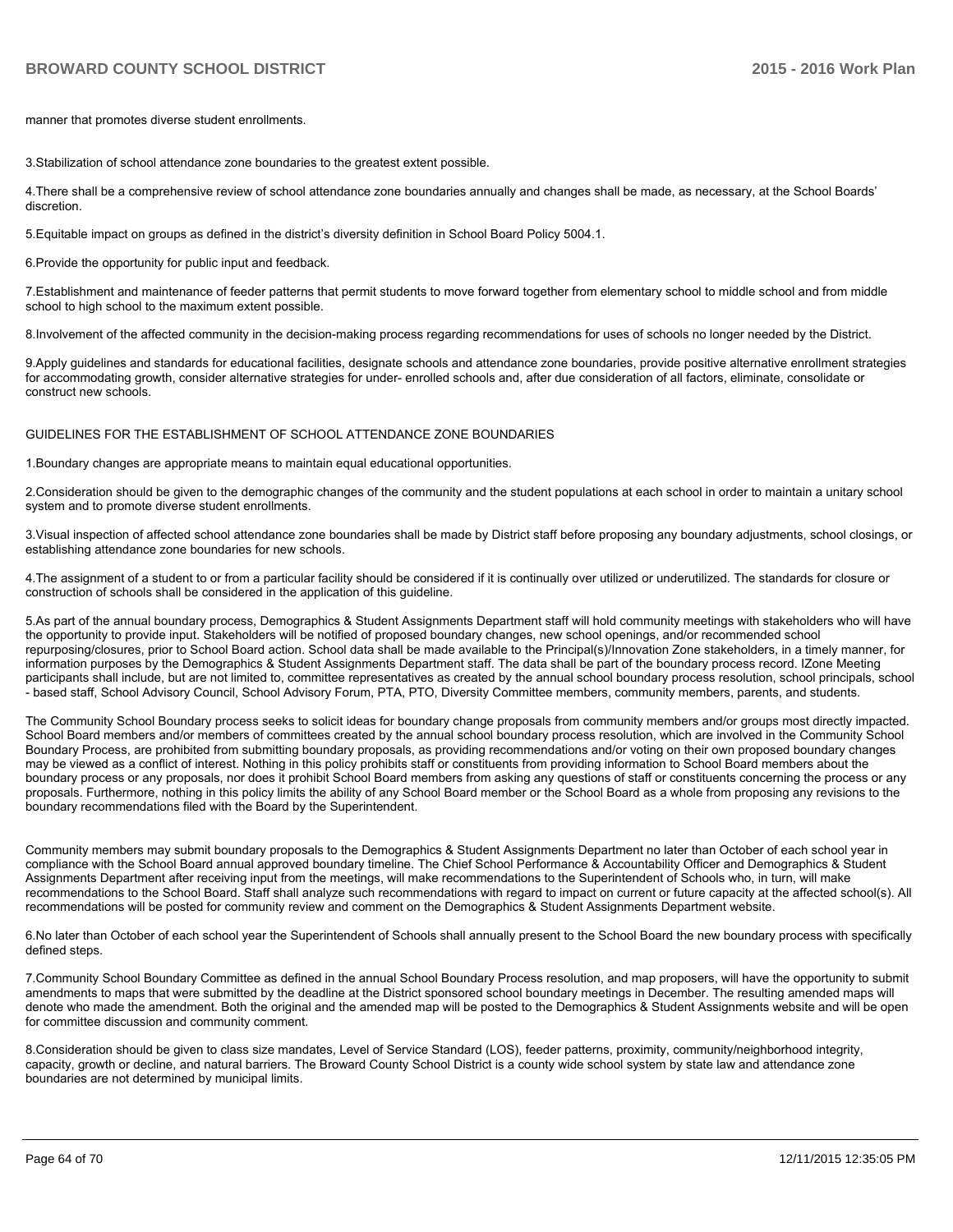#### STANDARDS FOR SCHOOL CONSTRUCTION AND SCHOOL SITES

1.Planning new school construction, site acquisitions or disposals, building additions, or the location of relocatables shall be done consistent with School Board Policy 7000. Overall financial impact on the District, cost effectiveness, (including capital cost,) transportation requirements, core capacity of the facility, instructional programming and enrollment projections for the affected geographical areas should also be carefully considered as relevant factors.

2. Relocatable buildings should be considered as temporary accommodations and not considered as part of the permanent capacity of an educational facility.

3. New plant construction should be considered when long-range enrollment projections clearly indicate the need for construction of additional facilities. The quidelines for establishment of school attendance zone boundaries shall be considered in the application of this standard.

4.A long-range plan for site acquisition and disposal of surplus property must be prepared in conjunction with long- range projections of enrollment and the adopted District Educational Facilities Plan.

5.All plant construction, site acquisition and disposal of surplus property must comply with State Board Rules and Florida Statutes.

#### STANDARDS FOR OVERCROWDED SCHOOLS

1. After the benchmark day count of each school year, which is the first Monday following Labor Day, the Demographics & Student Assignments Department in conjunction with the Chief School Performance & Accountability Officer will evaluate the impact of actual student enrollment and determine under-enrolled and overcrowded schools.

2.Schools shall be considered under-enrolled when enrollment is below 70% of permanent FISH capacity and are projected to remain under 70% of permanent FISH capacity for the following school year. Enrollment repurposing strategies and adjacent school capacities will be reviewed.

3. Schools having an enrollment between 70% and 90% permanent FISH capacity will have program space utilization reviewed.

4.Schools shall be considered neutral when enrollment is greater than or equal to 90% of permanent FISH capacity and less than or equal to 100% of gross FISH capacity and are projected to remain as such for the following school year.

5.Schools shall be considered overcrowded when enrollment is greater than 100% gross FISH capacity and are projected to have an enrollment greater than 100% gross FISH capacity for the following school year.

6.All schools shall strive to achieve student enrollments aligning with 100% of permanent FISH capacity enabling non-traditional classrooms to be utilized for the intended purpose.

7. Available capacity at under-enrolled schools may be considered when economically feasible as an option to relieve overcrowded schools during the boundary process

8.Schools with an enrollment of less than 100% gross FISH capacity may be deemed overcrowded, based upon the criteria of class size reduction requirements, special programs or special circumstances.

9.Schools for which the School Board has approved a boundary change moving students out of an overcrowded school as defined in paragraph 4 above, shall be subject to the provisions of School Board Policy 5004.1.

10. Criteria for determining alternative student enrollment options will include, but not limited to, a review of the following criteria:

- a. Welfare, health and safety of children and faculty/staff
- b. Impact on the overall facility (ingress and egress problems)
- c. Impact on support services, such as cafeteria and library
- d.Number of floating teachers (see definitions)
- e.Co-teaching (see definitions)
- f.Full classroom use of non-traditional classroom spaces (i.e., resource rooms, art, music, stage, skills labs, media center and conference rooms) g Class size (student to teacher ratio)
- h Acreage of site
- i.Playground area/sports/recreation
- j.Planned future renovations or replacement of facility
- k.Parking on campus
- I. Restroom facilities
- m. Impact of changes on diversity of school(s) and District
- n.Impact on community/neighborhood
- o District Educational Facility Plan
- p. Southern Association of Colleges and Schools (SACS) accrediting standards
- q. The number of reassigned students in the school
- r.All special programs including but not limited to cluster, Preschool A, B, and C, CTACE, magnet programs, and innovative programs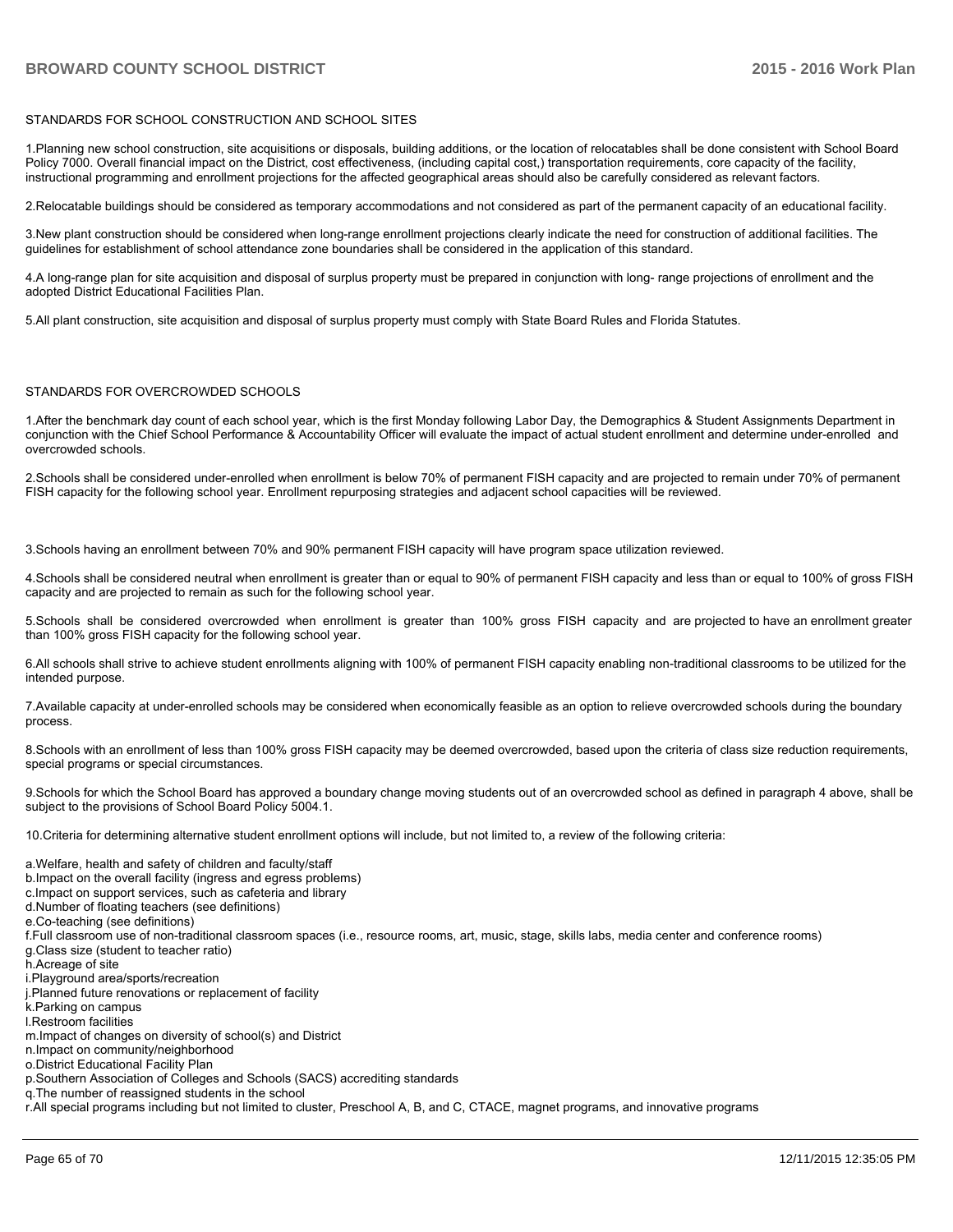s.School concurrency Level of Service Standard

t Choice seats

u.Flexible school dav/week/month/vear

11.As a result of this review process, the School Board will maximize the use of existing space throughout the District, not to exceed capacity required to meet educational requirements.

As a temporary solution, the implementation of alternative enrollment options as identified by the Superintendent will be the sole discretion of the School Board to ease overcrowding until permanent capacity becomes available through the building of additional facilities on site, boundary change, or new schools. Options to be considered, but are not limited to, or required include:

a. Enrollment capping (i.e. school will not accommodate any more students and new students are assigned to designated schools that are less crowded)

- b.Flexible school day/week/month/year
- c. Dual enrollment programs with institutions of higher learning
- d. Other school day/week/month/year models that may be identified through this process

e.School-Within-A-School (F.S. 1003.02 (4)) such as co-teaching. floating teachers, and re-organization of groups of students.

f Choice seats

g.Reconfigured grades/educational programs and sites, dependent on available capital funds to be provided by the School District and/or other individuals/groups/entities.

12. The Chief School Performance & Accountability Officer in conjunction with the Demographics & Student Assignments Department will make a recommendation to the Superintendent of Schools during the annual boundary process.

13. The Superintendent of Schools will make a recommendation to the School Board prior to the Public Hearings.

#### GUIDELINES FOR THE REPURPOSING AND/OR CLOSING OF SCHOOLS

Schools should be considered for repurposing and/or closing using one or more of the following criteria:

1. The overall financial impact on the District, cost effectiveness, (including capital outlay), adjacent capacity, transportation requirements and enrollment projections for the affected geographical areas should be carefully considered as relevant factors.

2.Schools that are 70% or below their permanent FISH capacity which have had a five year trend of having an enrollment below 70% permanent capacity and are projected to continue to be below 70% permanent capacity for the next five years.

3. General condition of the building is poor and/or design is educationally obsolete and exceptionally large amounts of capital outlay are needed to continue the operation of the school.

4.A review will be conducted by the Demographics & Student Assignments Department in conjunction with the Chief School Performance & Accountability Officer to ensure that different diverse student groups will not have a negative impact on their educational programs as a direct result of school repurposing and/or closure. The diversity of the impacted school will be reviewed to determine if any diverse group of student has an inequitable educational impact as compared with other student groups. School repurposing and/or closure will not be considered if one diverse group of student has less educational opportunities than another through the repurposing and/or closure process.

5. Students and families impacted by a school closure will be provided choice for the next school year after the closure for a minimum of one year. Choice will be provided for schools with available seats. Availability and duration of transportation for choice seats will be discussed by the School Board when the school closure is brought forward for discussion.

#### GUIDELINES FOR THE DEVELOPMENT OF POSITIVE ALTERNATIVES TO KEEP SCHOOLS OPEN

1. Community meetings, established and facilitated by the Demographics & Student Assignments Department in conjunction with the Chief School Performance & Accountability Officer will identify under-enrolled schools with the potential to increase their enrollment. Implementation plans in this regard will be developed by the Chief School Performance & Accountability Officer, designated principals, School Advisory Forums and School Advisory Councils.

#### GUIDELINES FOR IMPLEMENTATION

1. The Demographics & Student Assignments Department in conjunction with the Chief School Performance & Accountability Officer shall submit to the Superintendent of Schools a list of:

a.Schools with recommended boundary changes;

- b. Schools or areas designated for new construction or building additions;
- c.Schools subject to further review with recommendations for implementation of positive alternative strategies;
- d. Schools that will be recommended for closing and/or consolidation/ or repurposing:
- e. And any other policy revisions necessary to ensure the implementation of this policy.

2. When recommendations have been made by the Superintendent of Schools to the School Board for a school closing or major boundary change, the Chief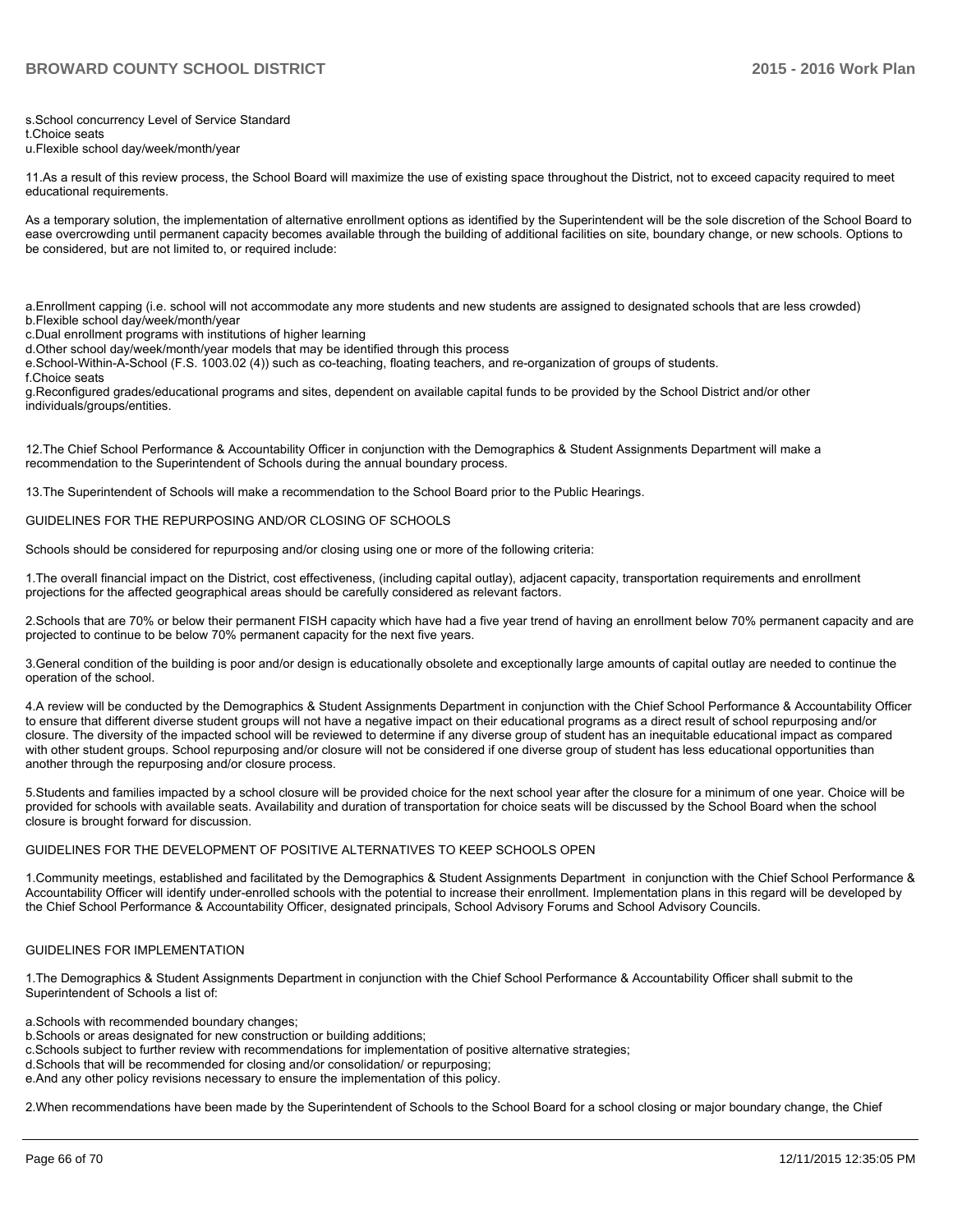School Performance & Accountability Officer in conjunction with the Demographics & Student Assignments Department and designated staff will meet with the school personnel, School Advisory Council, School Advisory Forum, parents of the students at the affected school(s), the Diversity Committee, local governments and other members of the community, for information on and preparation for a potential change. Information on such school changes will be posted and communicated electronically as well as with traditional methods.

3. Following a review by the Chief School Performance & Accountability Officer, Chief Portfolio Services Officer, and Demographics & Student Assignments Department, recommendations will be made for strategies to increase enrollment. Designated personnel will work with the staff and parents of that school to begin design and implementation of the plan to effect the same. The School Board shall designate a reasonable timeframe for implementation and for review of the achieved results.

4. After final adoption of recommendations by the School Board, the Superintendent of Schools shall immediately designate personnel (Chief School Performance & Accountability Officer) to plan with the parents, community and staff of the schools involved to ensure a smooth transition process during implementation of the recommendations.

#### GUIDELINES FOR THE USE OF CLOSED SCHOOLS

1. Concurrent to the annual Community School Boundary process, the Superintendent of Schools shall bring recommendations for disposal or alternative uses of schools closed by the School Board.

2.If the District has no further need for a facility, the School Board shall act in accordance with Chapter 1013.28 (1) Florida Statutes, after receiving recommendations for use from a task force of parents, citizens and the local government of the affected community. 3. School sites may not remain vacant unless there is an anticipated need to utilize the site in the near future.

#### **School Closure Planning**

**Plans for the closure of any school, including plans for disposition of the facility or usage of facility space, and anticipated revenues.**

None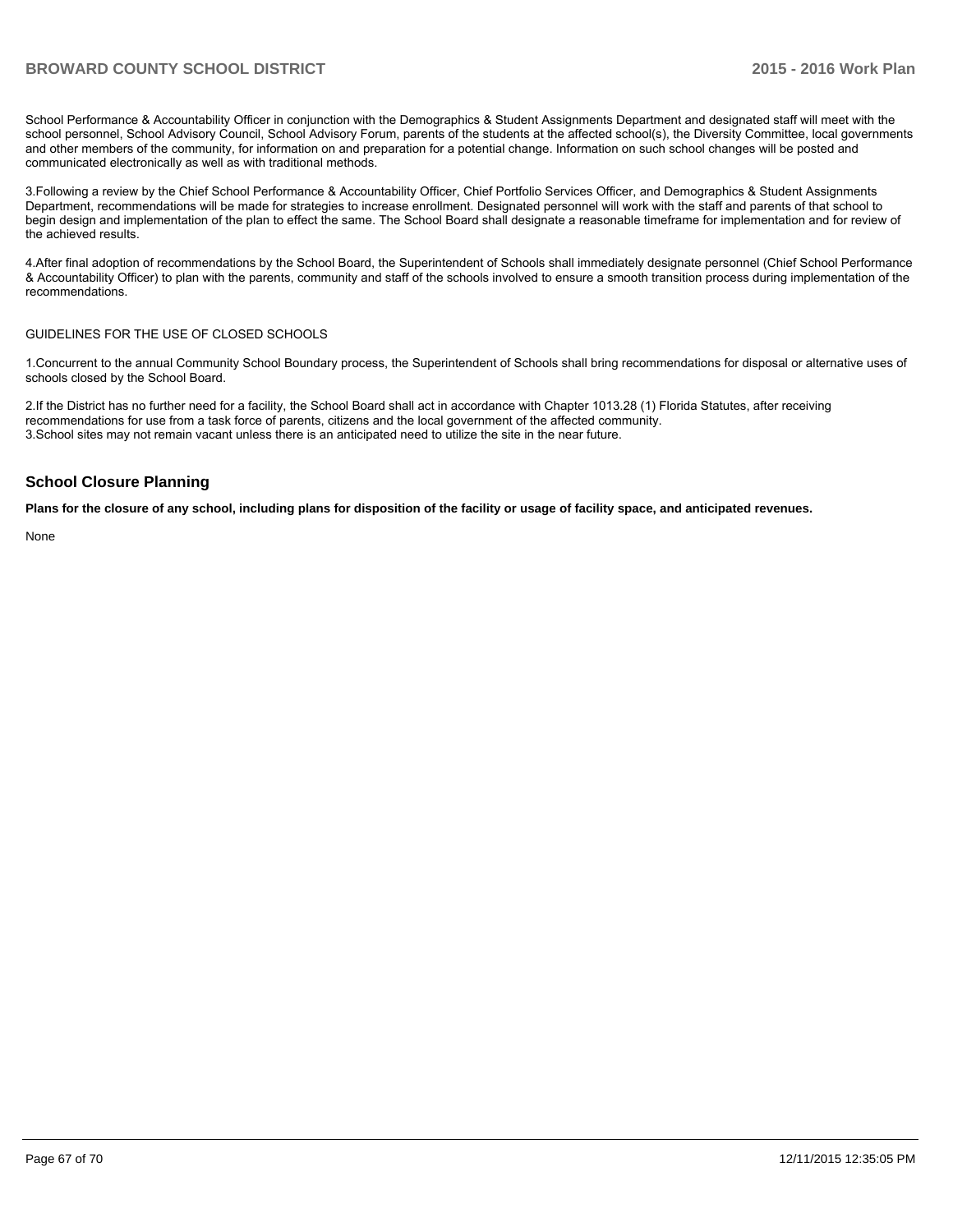# **Long Range Planning**

#### **Ten-Year Maintenance**

District projects and locations regarding the projected need for major renovation, repair, and maintenance projects within the district in years 6-10 beyond the projects plans detailed in the five years covered by the work plan.

Nothing reported for this section.

#### **Ten-Year Capacity**

Schedule of capital outlay projects projected to ensure the availability of satisfactory student stations for the projected student enrollment in K-12 programs for the future 5 years beyond the 5-year district facilities work program.

Nothing reported for this section.

### **Ten-Year Planned Utilization**

Schedule of planned capital outlay projects identifying the standard grade groupings, capacities, and planned utilization rates of future educational facilities of the district for both permanent and relocatable facilities.

| Grade Level Projections         | <b>FISH</b><br>Student<br><b>Stations</b> | Actual 2014 -<br>2015 FISH<br>Capacity | Actual<br>$2014 -$<br>2015<br><b>COFTE</b> | Actual 2014 - 2015<br><b>Utilization</b> | Actual 2015 - 2016 / 2024 - 2025 new<br>Student Capacity to be added/removed | Projected 2024<br>2025 COFTE | Projected 2024 -<br>2025 Utilization |
|---------------------------------|-------------------------------------------|----------------------------------------|--------------------------------------------|------------------------------------------|------------------------------------------------------------------------------|------------------------------|--------------------------------------|
| Elementary - District<br>Totals | 127,062                                   |                                        | 127,062 108,672.00                         | 85.53 %                                  | 9,650                                                                        | 115,803                      | 84.71 %                              |
| Middle - District Totals        | 72.817                                    | 65,538                                 | 54.201.00                                  | 82.70 %                                  | 3.336                                                                        | 49.820                       | 72.33 %                              |
| High - District Totals          | 88.316                                    | 83,752                                 | 67.748.00                                  | 80.89 %                                  | 5.841                                                                        | 59.449                       | 66.35 %                              |
| Other - ESE, etc                | 16.856                                    | 12,129                                 | 4,065.00                                   | 33.51%                                   |                                                                              |                              | 0.01%                                |
|                                 | 305,051                                   |                                        | 288,481   234,686.00                       | 81.35%                                   | 18,828                                                                       | 225,073                      | 73.24 %                              |

**Combination schools are included with the middle schools for student stations, capacity, COFTE and utilization purposes because these facilities all have a 90% utilization factor. Use this space to explain or define the grade groupings for combination schools.**

No comments to report.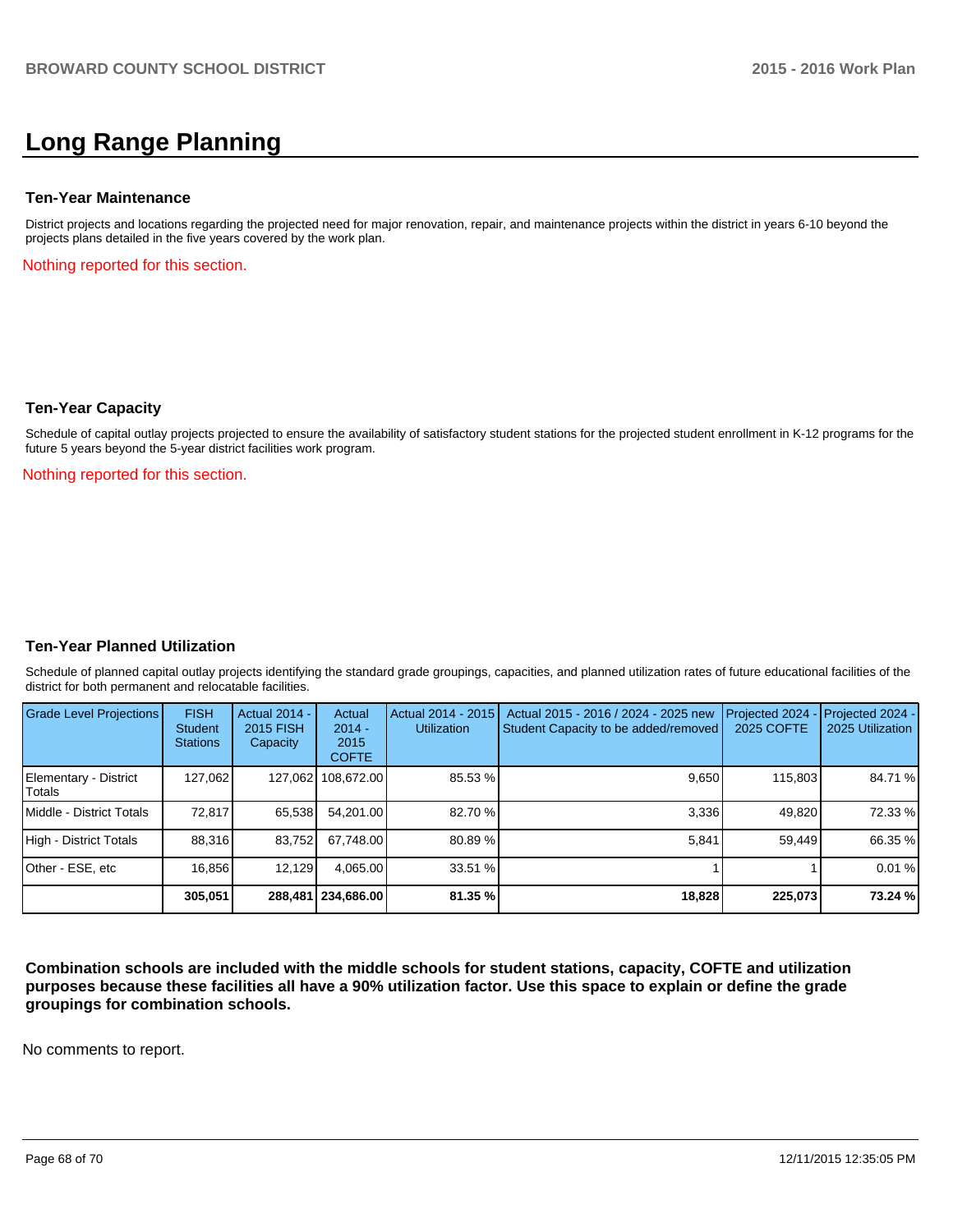#### **Ten-Year Infrastructure Planning**

**Proposed Location of Planned New, Remodeled, or New Additions to Facilities in 06 thru 10 out years (Section 28).**

Nothing reported for this section.

Plans for closure of any school, including plans for disposition of the facility or usage of facility space, and anticipated revenues in the 06 thru 10 out **years (Section 29).**

Nothing reported for this section.

#### **Twenty-Year Maintenance**

District projects and locations regarding the projected need for major renovation, repair, and maintenance projects within the district in years 11-20 beyond the projects plans detailed in the five years covered by the work plan.

Nothing reported for this section.

## **Twenty-Year Capacity**

Schedule of capital outlay projects projected to ensure the availability of satisfactory student stations for the projected student enrollment in K-12 programs for the future 11-20 years beyond the 5-year district facilities work program.

Nothing reported for this section.

### **Twenty-Year Planned Utilization**

Schedule of planned capital outlay projects identifying the standard grade groupings, capacities, and planned utilization rates of future educational facilities of the district for both permanent and relocatable facilities.

| <b>Grade Level Projections</b>   | <b>FISH</b><br><b>Student</b><br><b>Stations</b> | <b>Actual 2014 -</b><br>2015 FISH<br>Capacity | Actual<br>$2014 -$<br>2015<br><b>COFTE</b> | Actual 2014 - 2015<br><b>Utilization</b> | Actual 2015 - 2016 / 2034 - 2035 new<br>Student Capacity to be added/removed | Projected 2034<br><b>2035 COFTE</b> | Projected 2034 -<br>2035 Utilization |
|----------------------------------|--------------------------------------------------|-----------------------------------------------|--------------------------------------------|------------------------------------------|------------------------------------------------------------------------------|-------------------------------------|--------------------------------------|
| Elementary - District<br>lTotals | 127,062                                          |                                               | 127,062 108,672.00                         | 85.53 %                                  | 9,650                                                                        | 115,803                             | 84.71 %                              |
| Middle - District Totals         | 72.817                                           | 65.538                                        | 54.201.00                                  | 82.70 %                                  | 3.336                                                                        | 49.820                              | 72.33 %                              |
| High - District Totals           | 88,316                                           | 83,752                                        | 67.748.00                                  | 80.89%                                   | 5,841                                                                        | 59,449                              | 66.35 %                              |
| Other - ESE, etc                 | 16.856                                           | 12,129                                        | 4.065.00                                   | 33.51 %                                  |                                                                              |                                     | 0.01%                                |
|                                  | 305.051                                          |                                               | 288.481 234.686.00                         | 81.35 %                                  | 18,828                                                                       | 225,073                             | 73.24 %                              |